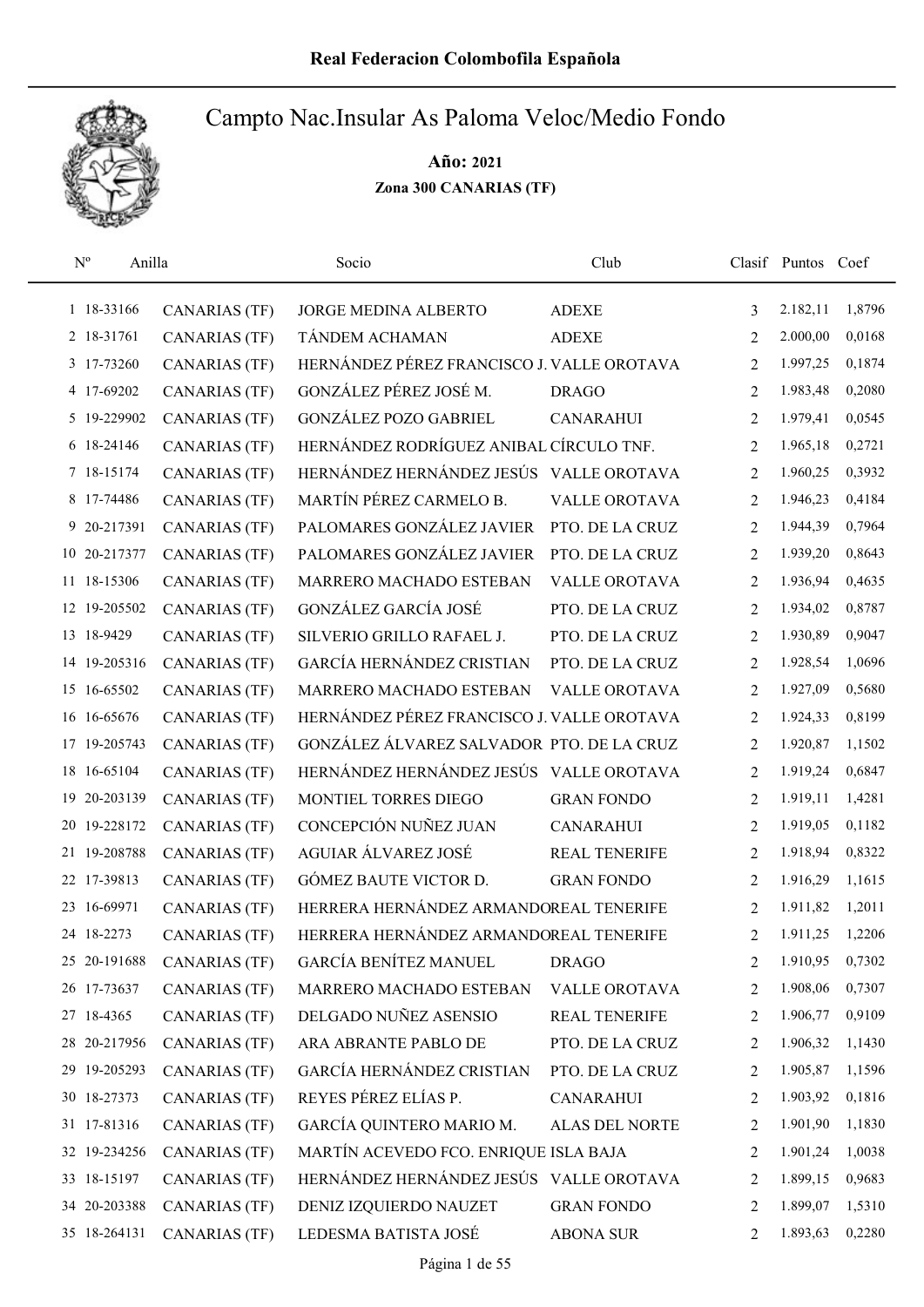

| $N^{o}$         | Anilla               | Socio                                      | Club                   |                | Clasif Puntos Coef |        |
|-----------------|----------------------|--------------------------------------------|------------------------|----------------|--------------------|--------|
| 36 17-65656     | <b>CANARIAS (TF)</b> | CAMARA MARCINKOWSKI CARLOSTO. DE LA CRUZ   |                        | 2              | 1.893,46           | 1,3696 |
| 19-205321<br>37 | <b>CANARIAS (TF)</b> | GARCÍA HERNÁNDEZ CRISTIAN                  | PTO. DE LA CRUZ        | 2              | 1.892,67           | 1,3079 |
| 19-211465<br>38 | <b>CANARIAS (TF)</b> | TOLEDO VARGAS AYTHAMI                      | <b>ABONA SUR</b>       | 2              | 1.890,30           | 0,3844 |
| 18-11247<br>39  | <b>CANARIAS (TF)</b> | TORRES GONZÁLEZ DIONISIO M.                | PTO. DE LA CRUZ        | 2              | 1.890,26           | 1,5874 |
| 18-1028<br>40   | <b>CANARIAS (TF)</b> | MARTÍN GARCÍA JONAY                        | <b>GRAN FONDO</b>      | 2              | 1.890,08           | 1,5546 |
| 41 17-75693     | <b>CANARIAS (TF)</b> | <b>GONZÁLEZ POZO GABRIEL</b>               | <b>CANARAHUI</b>       | 2              | 1.888,67           | 0,2651 |
| 42 19-201960    | <b>CANARIAS (TF)</b> | DENIZ CABRERA JOSÉ J.                      | CÍRCULO TNF.           | $\overline{2}$ | 1.888,49           | 0,9782 |
| 18-27160<br>43  | <b>CANARIAS (TF)</b> | DENIZ CABRERA JOSÉ J.                      | CÍRCULO TNF.           | 2              | 1.888,40           | 0,9791 |
| 44 18-31795     | <b>CANARIAS (TF)</b> | TÁNDEM ACHAMAN                             | <b>ADEXE</b>           | 2              | 1.888,02           | 0,5343 |
| 20-216909<br>45 | <b>CANARIAS (TF)</b> | SANTANA ESPINOSA MANUEL                    | PTO. DE LA CRUZ        | 2              | 1.886,55           | 1,6903 |
| 46 16-80517     | <b>CANARIAS (TF)</b> | AFONSO AFONSO ÁNGEL                        | CÍRCULO TNF.           | $\overline{2}$ | 1.885,92           | 0,9651 |
| 19-232565       | <b>CANARIAS (TF)</b> | REAL ÁLVAREZ MARCOS                        | <b>ALAS DEL NORTE</b>  | 2              | 1.885,01           | 1,5271 |
| 48 13-74051     | <b>CANARIAS (TF)</b> | RIVERO MELIÁN MANUEL                       | <b>REAL HESPÉRIDES</b> | 2              | 1.878,96           | 1,0059 |
| 19-226330<br>49 | <b>CANARIAS (TF)</b> | MARRERO DÍAZ JOSÉ VÍCTOR                   | REAL HESPÉRIDES        | 2              | 1.875,64           | 0,3119 |
| 50 19-236013    | <b>CANARIAS (TF)</b> | HERNÁNDEZ WALO DOMINGO T.                  | <b>INSP. DAUTE</b>     | 2              | 1.874,42           | 0,8777 |
| 51 17-74089     | <b>CANARIAS (TF)</b> | PÉREZ GONZÁLEZ FRANCISCO J.                | <b>VALLE OROTAVA</b>   | 2              | 1.873,57           | 1,2615 |
| 52 15-84146     | <b>CANARIAS (TF)</b> | DE FUENTES BARRERA CARLOS                  | CÍRCULO TNF.           | 2              | 1.872,89           | 1,1127 |
| 18-11729<br>53  | <b>CANARIAS (TF)</b> | SANTANA ESPINOSA MANUEL                    | PTO. DE LA CRUZ        | 2              | 1.872,71           | 1,6044 |
| 54 19-209521    | <b>CANARIAS (TF)</b> | PLASENCIA HORMIGA BESAY                    | <b>REAL TENERIFE</b>   | 2              | 1.872,09           | 1,4847 |
| 16-88100<br>55  | <b>CANARIAS (TF)</b> | PESCOSO DOMÍNGUEZ MANUEL ADRAGO            |                        | 2              | 1.871,03           | 1,3842 |
| 56 17-55291     | <b>CANARIAS (TF)</b> | CABRERA BETHANCORT EUFEMIOCÍRCULO TNF.     |                        | $\overline{2}$ | 1.870,59           | 1,1590 |
| 57 18-23327     | <b>CANARIAS (TF)</b> | HERRERA HERNÁNDEZ ARMANDOREAL TENERIFE     |                        | 2              | 1.869,77           | 1,6019 |
| 18-11973<br>58  | <b>CANARIAS (TF)</b> | CALZADILLA LORENZO ANTONIO PTO. DE LA CRUZ |                        | 2              | 1.869,09           | 0,4450 |
| 59 17-73082     | <b>CANARIAS (TF)</b> | MARTÍN PÉREZ CARMELO B.                    | VALLE OROTAVA          | $\overline{2}$ | 1.867,28           | 1,2461 |
| 60 18-12962     | <b>CANARIAS (TF)</b> | HERNÁNDEZ GONZÁLEZ DANIEL FISLA BAJA       |                        | 2              | 1.866,35           | 0,9239 |
| 61 17-72511     | <b>CANARIAS (TF)</b> | DEL ROSARIO DÍAZ ANDRÉS                    | <b>INSP. DAUTE</b>     | 2              | 1.865,76           | 1,0093 |
| 62 15-91259     | <b>CANARIAS (TF)</b> | GONZÁLEZ ÁLVAREZ SALVADOR PTO. DE LA CRUZ  |                        | 2              | 1.865,75           | 1,7137 |
| 63 18-9809      | <b>CANARIAS (TF)</b> | GONZÁLEZ GARCÍA JOSÉ                       | PTO. DE LA CRUZ        | 2              | 1.865,30           | 1,7176 |
| 64 19-236362    | <b>CANARIAS (TF)</b> | ESTÉVEZ RAMOS JUAN JOSÉ                    | <b>INSP. DAUTE</b>     | 2              | 1.864,29           | 0,2074 |
| 65 17-73197     | <b>CANARIAS (TF)</b> | HERNÁNDEZ HERNÁNDEZ JESÚS VALLE OROTAVA    |                        | 2              | 1.863,51           | 1,3489 |
| 66 18-12387     | <b>CANARIAS (TF)</b> | HERNÁNDEZ HERNÁNDEZ MOISÉSISLA BAJA        |                        | 2              | 1.862,99           | 0,9640 |
| 67 14-77562     | <b>CANARIAS (TF)</b> | MARTÍN FUMERO JESÚS MANUEL PTO. DE LA CRUZ |                        | 2              | 1.862,57           | 1,7666 |
| 68 19-214040    | <b>CANARIAS (TF)</b> | DÍAZ RODRÍGUEZ LUIS JORGE                  | <b>ABONA SUR</b>       | 2              | 1.860,31           | 0,9098 |
| 69 17-76898     | <b>CANARIAS (TF)</b> | DONATE ALBERTO CARLOS                      | <b>GRAN FONDO</b>      | 2              | 1.858,63           | 0,4389 |
| 70 17-55624     | <b>CANARIAS (TF)</b> | SIVERIO MARTÍN PEDRO                       | CÍRCULO TNF.           | 2              | 1.858,34           | 1,4092 |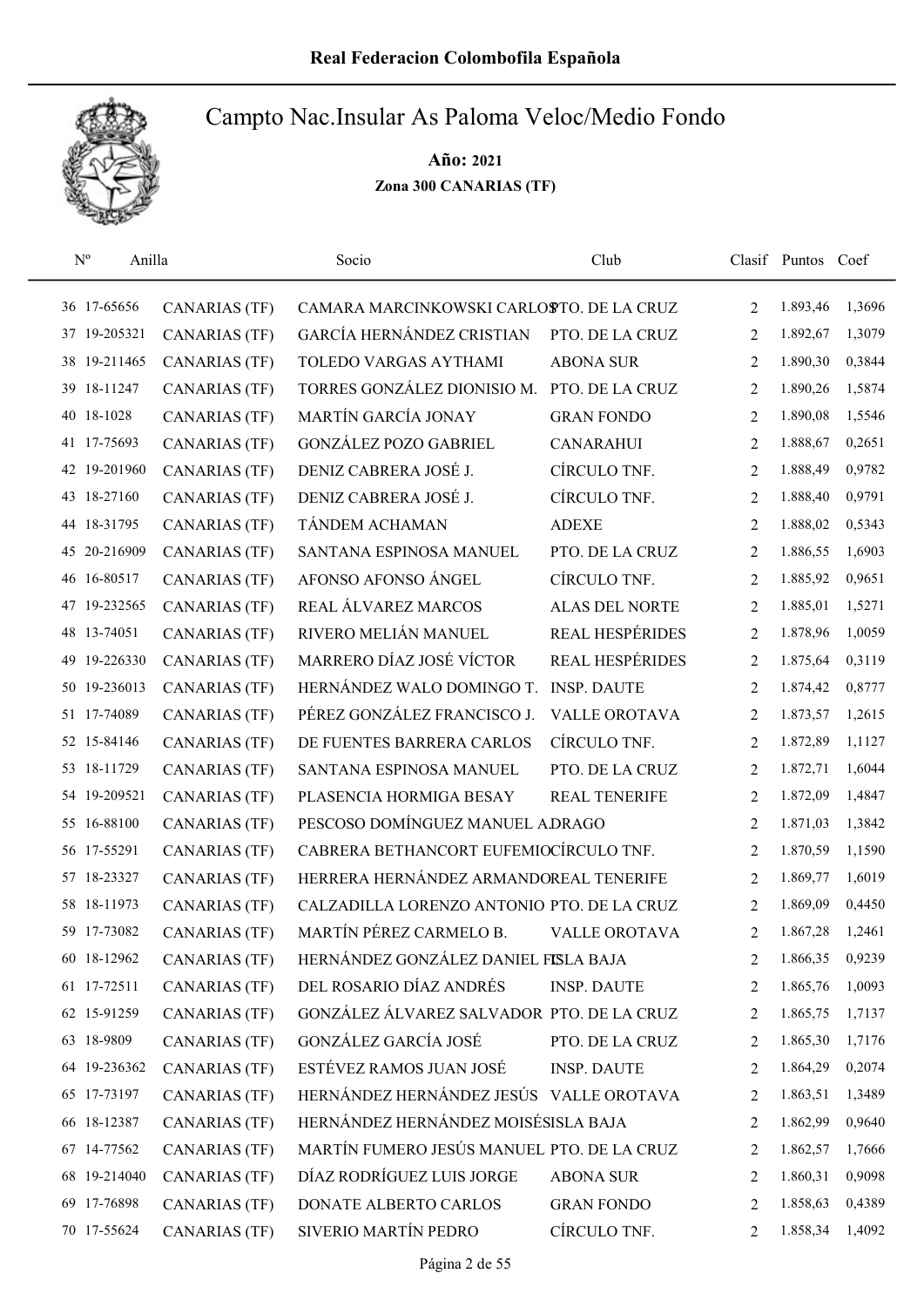

|    | $N^{o}$<br>Anilla |                      | Socio                                      | Club                  |                | Clasif Puntos Coef |        |
|----|-------------------|----------------------|--------------------------------------------|-----------------------|----------------|--------------------|--------|
|    | 71 19-196726      | <b>CANARIAS (TF)</b> | RODRÍGUEZ PAVÓN JOSÉ JUAN                  | <b>GRAN FONDO</b>     | 2              | 1.856,39           | 1,6693 |
|    | 72 19-219884      | <b>CANARIAS (TF)</b> | GONZÁLEZ PÉREZ JOSÉ M.                     | <b>DRAGO</b>          | 2              | 1.855,93           | 1,3125 |
|    | 73 17-57406       | <b>CANARIAS (TF)</b> | EXPÓSITO CRUZ JONHATAN                     | <b>REAL TENERIFE</b>  | 2              | 1.855,73           | 1,7549 |
|    | 74 19-209802      | <b>CANARIAS (TF)</b> | DELGADO NUÑEZ ASENSIO                      | REAL TENERIFE         | $\overline{2}$ | 1.854,56           | 1,6927 |
| 75 | 18-39132          | <b>CANARIAS (TF)</b> | PÉREZ AFONSO IGNACIO MANUELGRAN FONDO      |                       | 2              | 1.854,22           | 2,2520 |
| 76 | 18-18318          | <b>CANARIAS (TF)</b> | EXPÓSITO RODRÍGUEZ SALVADORDRAGO           |                       | 2              | 1.852,38           | 1,4982 |
| 77 | 18-14265          | <b>CANARIAS (TF)</b> | HERNÁNDEZ HERNÁNDEZ SANTIAINSP. DAUTE      |                       | 2              | 1.850,34           | 1,1138 |
| 78 | 18-34700          | <b>CANARIAS (TF)</b> | REYES PÉREZ ELÍAS P.                       | <b>CANARAHUI</b>      | $\overline{2}$ | 1.849,32           | 0,5026 |
|    | 79 16-81281       | <b>CANARIAS (TF)</b> | CABRERA BETHANCORT EUFEMIOCÍRCULO TNF.     |                       | 2              | 1.849,09           | 1,6444 |
|    | 80 19-237734      | <b>CANARIAS (TF)</b> | GARCÍA QUINTERO MARIO M.                   | <b>ALAS DEL NORTE</b> | $\overline{2}$ | 1.847,77           | 1,9739 |
|    | 81 18-20020       | <b>CANARIAS (TF)</b> | ÁLVARO ALFONSO JOSÉ MARÍA                  | <b>DRAGO</b>          | 2              | 1.847,48           | 1,5284 |
| 82 | 19-202965         | <b>CANARIAS (TF)</b> | DÍAZ REVERÓN FRANCISCO                     | CÍRCULO TNF.          | 2              | 1.846,96           | 1,6815 |
|    | 83 19-228110      | <b>CANARIAS (TF)</b> | CONCEPCIÓN NUÑEZ JUAN                      | <b>CANARAHUI</b>      | 2              | 1.844,33           | 0,4512 |
| 84 | 20-216936         | <b>CANARIAS (TF)</b> | ARA ABRANTE PABLO DE                       | PTO. DE LA CRUZ       | 2              | 1.844,32           | 2,0244 |
|    | 85 18-6276        | CANARIAS (TF)        | FRANCISCO LORENZO MAXIMINO REAL TENERIFE   |                       | 2              | 1.843,71           | 2,0782 |
| 86 | 18-11749          | <b>CANARIAS (TF)</b> | SANTANA ESPINOSA MANUEL                    | PTO. DE LA CRUZ       | $\overline{2}$ | 1.841,74           | 2,1473 |
| 87 | 16-79383          | <b>CANARIAS (TF)</b> | LUIS MARTÍN FCO. JAVIER                    | <b>ISLA BAJA</b>      | 2              | 1.841,19           | 1,2545 |
| 88 | 18-21507          | <b>CANARIAS (TF)</b> | MARRERO TEJERA FRANCISCO                   | M. AGUERE             | $\overline{2}$ | 1.840,99           | 1,2503 |
| 89 | 19-205520         | <b>CANARIAS (TF)</b> | GONZÁLEZ GARCÍA JOSÉ                       | PTO. DE LA CRUZ       | 2              | 1.840,96           | 2,1788 |
| 90 | 19-215327         | CANARIAS (TF)        | TÁNDEM ACHAMAN                             | <b>ADEXE</b>          | $\overline{2}$ | 1.840,58           | 0,5992 |
|    | 91 18-14228       | <b>CANARIAS (TF)</b> | HERNÁNDEZ HERNÁNDEZ SANTIAINSP. DAUTE      |                       | $\overline{2}$ | 1.839,95           | 1,2950 |
|    | 92 18-263355      | <b>CANARIAS (TF)</b> | <b>BELLO GONZÁLEZ EMILIO</b>               | PTO. DE LA CRUZ       | 2              | 1.837,51           | 2,2494 |
| 93 | 16-63035          | <b>CANARIAS (TF)</b> | RIVERO MELIÁN MANUEL                       | REAL HESPÉRIDES       | 2              | 1.835,48           | 1,6956 |
|    | 94 18-26630       | <b>CANARIAS (TF)</b> | RODRÍGUEZ PÉREZ PEDRO                      | CÍRCULO TNF.          | 2              | 1.834,94           | 1,9578 |
|    | 95 20-203403      | <b>CANARIAS (TF)</b> | DENIZ IZQUIERDO NAUZET                     | <b>GRAN FONDO</b>     | 2              | 1.834,72           | 1,6553 |
|    | 96 16-98572       | <b>CANARIAS (TF)</b> | AFONSO RUANO JOSÉ MANUEL                   | <b>GRAN FONDO</b>     | 2              | 1.832,80           | 2,5736 |
|    | 97 19-202068      | CANARIAS (TF)        | RODRÍGUEZ PÉREZ PEDRO                      | CÍRCULO TNF.          | 2              | 1.831,95           | 1,9304 |
|    | 98 18-24877       | <b>CANARIAS (TF)</b> | RAMOS DELGADO MARCOS ANTONÍRCULO TNF.      |                       | 2              | 1.831,33           | 1,8681 |
|    | 99 18-42143       | <b>CANARIAS (TF)</b> | HERNÁNDEZ GONZÁLEZ ZAIDA C. ALAS DEL NORTE |                       | 2              | 1.829,85           | 2,4158 |
|    | 100 18-7612       | <b>CANARIAS (TF)</b> | TOLEDO VARGAS AYTHAMI                      | <b>ABONA SUR</b>      | 2              | 1.826,43           | 1,3541 |
|    | 101 17-53119      | <b>CANARIAS (TF)</b> | PÉREZ LUIS JUAN RAMÓN                      | M. AGUERE             | 2              | 1.821,66           | 1,6359 |
|    | 102 18-21490      | CANARIAS (TF)        | MARRERO TEJERA FRANCISCO                   | M. AGUERE             | 2              | 1.819,90           | 1,7643 |
|    | 103 16-88041      | <b>CANARIAS (TF)</b> | PESCOSO DOMÍNGUEZ MANUEL A.DRAGO           |                       | 2              | 1.818,33           | 1,9084 |
|    | 104 20-206672     | CANARIAS (TF)        | RODRÍGUEZ ALONSO ELOY                      | M. AGUERE             | 2              | 1.817,67           | 1,5549 |
|    | 105 18-22339      | <b>CANARIAS (TF)</b> | ACOSTA JORGE LAURA                         | M. AGUERE             | 2              | 1.816,22           | 1,9569 |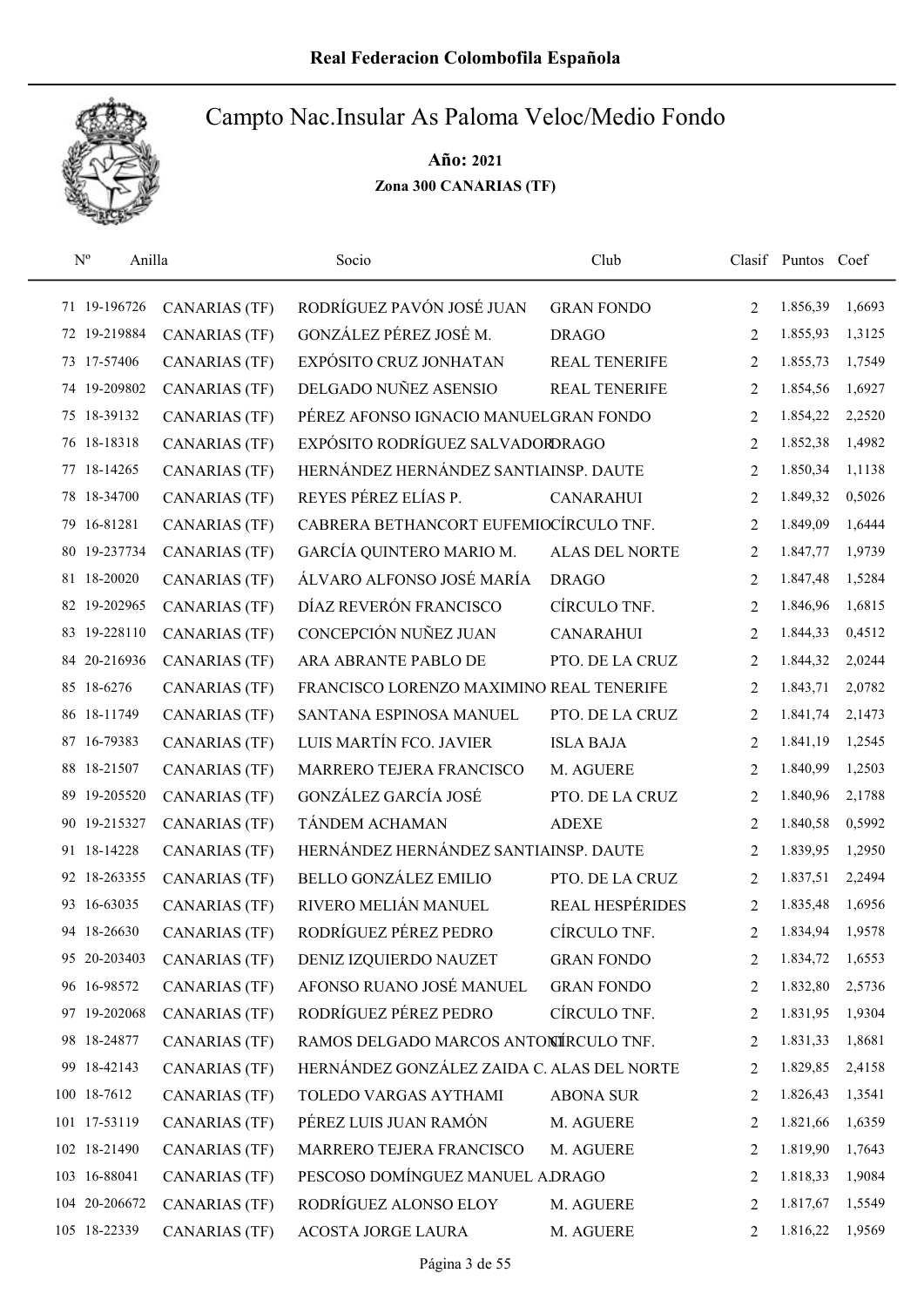

| $N^{o}$<br>Anilla |                      | Socio                                     | Club                   |                | Clasif Puntos Coef |        |
|-------------------|----------------------|-------------------------------------------|------------------------|----------------|--------------------|--------|
| 106 18-39594      | <b>CANARIAS (TF)</b> | HERNÁNDEZ HERNÁNDEZ ALEJANREAL HESPÉRIDES |                        | 2              | 1.814,46           | 1,0749 |
| 107 18-15324      | <b>CANARIAS (TF)</b> | <b>LORENZO LUIS BRAULIO</b>               | <b>VALLE OROTAVA</b>   | 2              | 1.812,77           | 2,1358 |
| 108 20-207724     | <b>CANARIAS (TF)</b> | PALMERO AFONSO JUAN DAVID                 | M. AGUERE              | 2              | 1.809,71           | 1,8040 |
| 109 19-200431     | <b>CANARIAS (TF)</b> | SIVERIO MARTÍN PEDRO                      | CÍRCULO TNF.           | 2              | 1.807,48           | 2,2632 |
| 110 19-226427     | <b>CANARIAS (TF)</b> | PERAZA MÁRQUEZ GAZMIRA                    | CÍRCULO TNF.           | 2              | 1.807,46           | 2,4921 |
| 111 20-218761     | <b>CANARIAS (TF)</b> | MACHADO DUQUE FERNANDO                    | PTO. DE LA CRUZ        | 2              | 1.807,28           | 2,6960 |
| 112 19-203326     | <b>CANARIAS (TF)</b> | HERNÁNDEZ RODRÍGUEZ ANIBAL CÍRCULO TNF.   |                        | 2              | 1.805,27           | 2,3168 |
| 113 18-25348      | <b>CANARIAS (TF)</b> | DENIZ CABRERA JOSÉ J.                     | CÍRCULO TNF.           | 2              | 1.804,52           | 2,3201 |
| 114 20-248569     | <b>CANARIAS (TF)</b> | YANES LUIS PABLO                          | <b>ALAS DEL NORTE</b>  | 2              | 1.804,25           | 2,6428 |
| 115 18-13040      | <b>CANARIAS (TF)</b> | LUIS MARTÍN FCO. JAVIER                   | <b>ISLA BAJA</b>       | 2              | 1.802,47           | 1,7973 |
| 116 19-219524     | CANARIAS (TF)        | DÍAZ GONZÁLEZ JOSÉ A.                     | <b>DRAGO</b>           | 2              | 1.801,60           | 2,0490 |
| 117 18-15014      | <b>CANARIAS (TF)</b> | MARTÍN PÉREZ CARMELO B.                   | <b>VALLE OROTAVA</b>   | 2              | 1.798,80           | 2,3227 |
| 118 18-26004      | <b>CANARIAS (TF)</b> | MORALES CABRERA JOSÉ L.                   | CÍRCULO TNF.           | 2              | 1.795,87           | 2,5127 |
| 119 19-203177     | <b>CANARIAS (TF)</b> | GONZÁLEZ PÉREZ PEDRO J.                   | CÍRCULO TNF.           | $\overline{2}$ | 1.792,83           | 2,3033 |
| 120 17-50386      | <b>CANARIAS (TF)</b> | <b>ACOSTA JORGE LAURA</b>                 | M. AGUERE              | $\overline{c}$ | 1.792,31           | 2,2620 |
| 121 17-46738      | <b>CANARIAS (TF)</b> | DAMAS DAMAS RICHARD                       | <b>REAL HESPÉRIDES</b> | 2              | 1.792,06           | 1,3931 |
| 122 18-22056      | <b>CANARIAS (TF)</b> | MORALES JIMÉNEZ Mª MERCEDES M. AGUERE     |                        | 2              | 1.792,03           | 2,1740 |
| 123 17-44313      | <b>CANARIAS (TF)</b> | TOLEDO VARGAS AYTHAMI                     | <b>ABONA SUR</b>       | 2              | 1.790,44           | 1,4539 |
| 124 19-206402     | <b>CANARIAS (TF)</b> | REAL ÁLVAREZ MARCOS                       | <b>ALAS DEL NORTE</b>  | 2              | 1.788,72           | 2,7752 |
| 125 16-60020      | <b>CANARIAS (TF)</b> | <b>EXPÓSITO ROJAS JORGE</b>               | REAL HESPÉRIDES        | 2              | 1.788,33           | 1,2434 |
| 126 18-23731      | <b>CANARIAS (TF)</b> | GALVÁN LÓPEZ GUILLERMO                    | M. AGUERE              | 2              | 1.786,74           | 2,1896 |
| 127 18-39117      | <b>CANARIAS (TF)</b> | DÍAZ ÁLVAREZ ISIDRO                       | <b>REAL HESPÉRIDES</b> | 2              | 1.786,45           | 1,2756 |
| 128 19-215265     | <b>CANARIAS (TF)</b> | AFONSO RUANO JOSÉ MANUEL                  | <b>GRAN FONDO</b>      | 2              | 1.785,88           | 2,9863 |
| 129 20-216086     | <b>CANARIAS (TF)</b> | SILVERIO GRILLO RAFAEL J.                 | PTO. DE LA CRUZ        | $\overline{2}$ | 1.783,77           | 3,0101 |
| 130 18-26919      | <b>CANARIAS (TF)</b> | DE FUENTES BARRERA FERNANDOCÍRCULO TNF.   |                        | 2              | 1.783,03           | 2,5925 |
| 131 18-13111      | <b>CANARIAS (TF)</b> | HERNÁNDEZ HERNÁNDEZ MOISÉSISLA BAJA       |                        | 2              | 1.782,37           | 2,1434 |
| 132 19-215261     | CANARIAS (TF)        | AFONSO RUANO JOSÉ MANUEL                  | <b>GRAN FONDO</b>      | 2              | 1.781,81           | 3,3609 |
| 133 18-40297      | <b>CANARIAS (TF)</b> | PERAZA MÁRQUEZ GAZMIRA                    | CÍRCULO TNF.           | 2              | 1.780,03           | 2,8551 |
| 134 19-226867     | <b>CANARIAS (TF)</b> | EXPOSITO GARCÍA JULIO                     | <b>REAL HESPÉRIDES</b> | 2              | 1.778,85           | 1,4057 |
| 135 19-216899     | <b>CANARIAS (TF)</b> | ARENCIBIA MENDOZA J. JOSUÉ                | M. AGUERE              | 2              | 1.778,60           | 2,3690 |
| 136 19-225705     | <b>CANARIAS (TF)</b> | FERNÁNDEZ GONZÁLEZ MATEO                  | <b>REAL HESPÉRIDES</b> | 2              | 1.776,10           | 1,4332 |
| 137 20-216115     | <b>CANARIAS (TF)</b> | SILVERIO GRILLO RAFAEL J.                 | PTO. DE LA CRUZ        | 2              | 1.775,84           | 2,9705 |
| 138 18-13         | <b>CANARIAS (TF)</b> | TÁNDEM BRYAN - MONTIEL                    | <b>GRAN FONDO</b>      | 2              | 1.774,39           | 3,5739 |
| 139 18-23253      | <b>CANARIAS (TF)</b> | <b>SOCAS MARTÍN GABRIEL</b>               | REAL TENERIFE          | 2              | 1.771,77           | 3,1310 |
| 140 19-211052     | <b>CANARIAS (TF)</b> | DELGADO TRUJILLO MIGUEL R.                | <b>ABONA SUR</b>       | 2              | 1.771,73           | 2,0274 |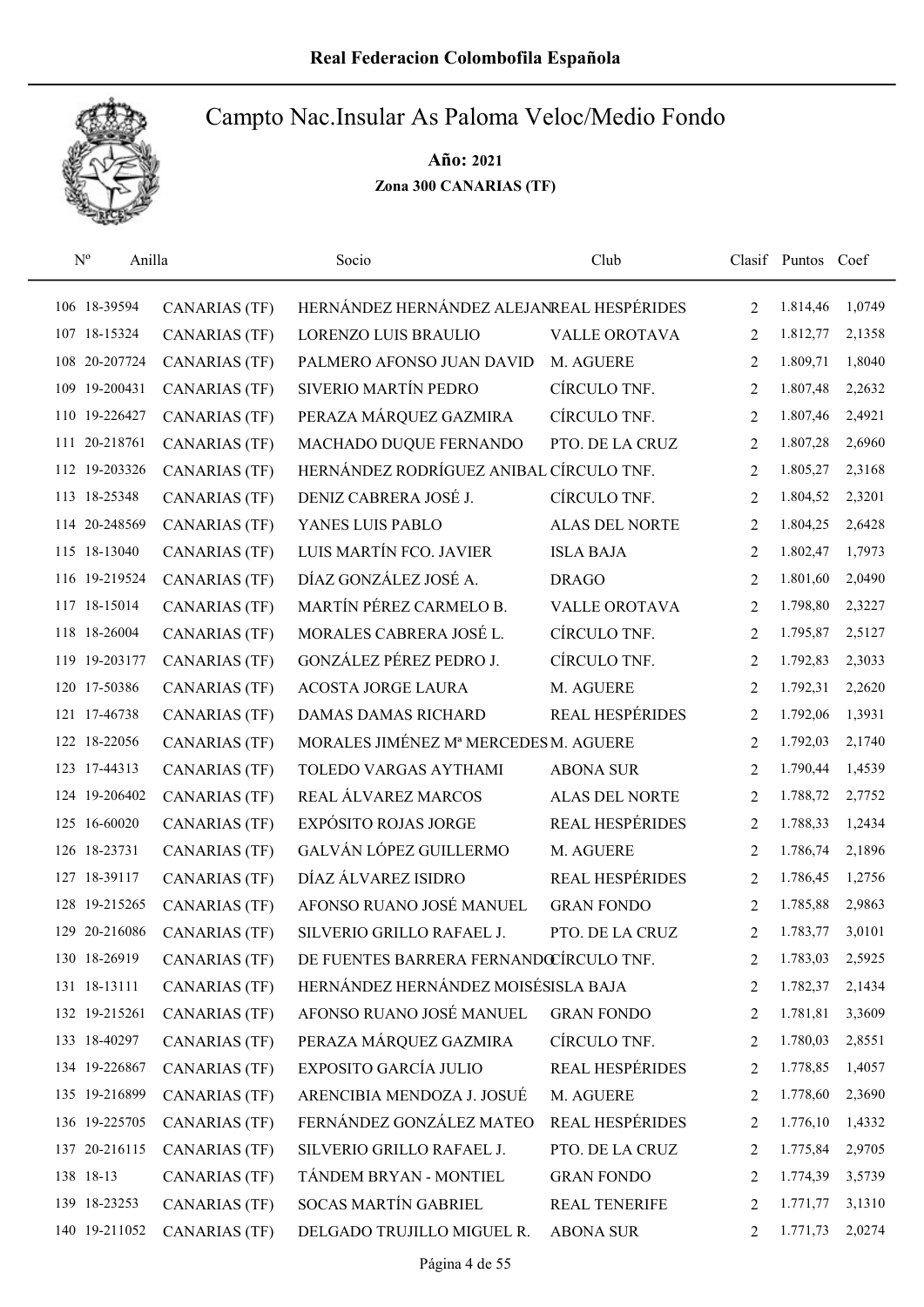

| $N^{o}$<br>Anilla |                      | Socio                                     | Club                   |   | Clasif Puntos Coef |        |
|-------------------|----------------------|-------------------------------------------|------------------------|---|--------------------|--------|
| 141 18-2866       | <b>CANARIAS (TF)</b> | PÉREZ HERNÁNDEZ DOMINGO                   | <b>REAL TENERIFE</b>   | 2 | 1.770,07           | 3,0466 |
| 142 17-78587      | <b>CANARIAS (TF)</b> | LEDESMA BATISTA JOSÉ                      | <b>ABONA SUR</b>       | 2 | 1.769,27           | 1,3034 |
| 143 10-140340     | <b>CANARIAS (TF)</b> | RIVERO MELIÁN MANUEL                      | <b>REAL HESPÉRIDES</b> | 2 | 1.768,95           | 2,7657 |
| 144 19-203855     | <b>CANARIAS (TF)</b> | SILVERIO GRILLO RAFAEL J.                 | PTO. DE LA CRUZ        | 2 | 1.768,94           | 2,7258 |
| 145 17-64403      | <b>CANARIAS (TF)</b> | CABO MARTÍN AGUSTÍN                       | PTO. DE LA CRUZ        | 2 | 1.768,80           | 2,9944 |
| 146 19-196056     | <b>CANARIAS (TF)</b> | TÁNDEM BRYAN - MONTIEL                    | <b>GRAN FONDO</b>      | 2 | 1.768,40           | 0,5379 |
| 147 17-59608      | <b>CANARIAS (TF)</b> | HERNÁNDEZ HERNÁNDEZ ALEJANREAL HESPÉRIDES |                        | 2 | 1.767,76           | 1,6106 |
| 148 18-24738      | <b>CANARIAS (TF)</b> | HERRERA HERNÁNDEZ JUAN C.                 | <b>REAL TENERIFE</b>   | 2 | 1.767,20           | 2,7785 |
| 149 19-213916     | <b>CANARIAS (TF)</b> | HERNÁNDEZ ALONSO QUITERIO                 | <b>ABONA SUR</b>       | 2 | 1.766,72           | 1,7476 |
| 150 18-25462      | <b>CANARIAS (TF)</b> | DÍAZ REVERÓN FRANCISCO                    | CÍRCULO TNF.           | 2 | 1.765,92           | 3,0260 |
| 151 18-21832      | <b>CANARIAS (TF)</b> | ARENCIBIA MENDOZA J. JOSUÉ                | M. AGUERE              | 2 | 1.765,56           | 2,6517 |
| 152 19-223374     | <b>CANARIAS (TF)</b> | MENDOZA PEÑA JOSÉ JAVIER                  | REAL HESPÉRIDES        | 2 | 1.764,86           | 1,6325 |
| 153 17-263242     | <b>CANARIAS (TF)</b> | DE FUENTES BARRERA CARLOS                 | CÍRCULO TNF.           | 2 | 1.762,96           | 3,1127 |
| 154 18-26920      | <b>CANARIAS (TF)</b> | DE FUENTES BARRERA FERNANDOCÍRCULO TNF.   |                        | 2 | 1.762,05           | 3,1344 |
| 155 18-22867      | <b>CANARIAS (TF)</b> | CANO CANO JUAN                            | M. AGUERE              | 2 | 1.761,73           | 2,7747 |
| 156 19-238070     | <b>CANARIAS (TF)</b> | GARCÍA ABREU JOSÉ ANDRÉS                  | <b>ALAS DEL NORTE</b>  | 2 | 1.760,00           | 2,2464 |
| 157 18-31876      | <b>CANARIAS (TF)</b> | VEGA IZQUIERDO DIEGO                      | <b>REAL TENERIFE</b>   | 2 | 1.759,52           | 0,1799 |
| 158 18-36099      | <b>CANARIAS (TF)</b> | PEÑA MELIÁN ANTONIO RAMÓN                 | <b>REAL HESPÉRIDES</b> | 2 | 1.758,30           | 1,7372 |
| 159 17-46383      | <b>CANARIAS (TF)</b> | MATEO ROMERO JULIO F.                     | <b>REAL HESPÉRIDES</b> | 2 | 1.757,67           | 1,8825 |
| 160 17-74138      | <b>CANARIAS (TF)</b> | PÉREZ GONZÁLEZ FRANCISCO J.               | <b>VALLE OROTAVA</b>   | 2 | 1.756,68           | 3,1170 |
| 161 18-33282      | <b>CANARIAS (TF)</b> | <b>GONZÁLEZ ALONSO FRANCISCO</b>          | <b>CANARAHUI</b>       | 2 | 1.755,39           | 1,8255 |
| 162 19-204850     | <b>CANARIAS (TF)</b> | PERERA MOLINA CRISTÓBAL                   | PTO. DE LA CRUZ        | 2 | 1.754,96           | 3,5882 |
| 163 20-226870     | <b>CANARIAS (TF)</b> | ÁLVAREZ PÉREZ PEDRO J.                    | <b>ABONA SUR</b>       | 2 | 1.752,79           | 1,6778 |
| 164 18-19028      | <b>CANARIAS (TF)</b> | MARTÍN AFONSO TORIBIO                     | <b>DRAGO</b>           | 2 | 1.752,07           | 2,8059 |
| 165 18-4798       | <b>CANARIAS (TF)</b> | RAMOS CARTAYA JULIO                       | <b>REAL TENERIFE</b>   | 2 | 1.750,55           | 3,3242 |
| 166 18-22830      | <b>CANARIAS (TF)</b> | CANO CANO JUAN                            | M. AGUERE              | 2 | 1.749,33           | 2,6979 |
| 167 18-34286      | <b>CANARIAS (TF)</b> | EVORA CRUZ JUAN JOSÉ                      | <b>CANARAHUI</b>       | 2 | 1.748,64           | 1,7279 |
| 168 18-39588      | <b>CANARIAS (TF)</b> | HERNÁNDEZ HERNÁNDEZ ALEJANREAL HESPÉRIDES |                        | 2 | 1.748,38           | 1,9076 |
| 169 18-11036      | <b>CANARIAS (TF)</b> | PÉREZ PÉREZ JAVIER                        | PTO. DE LA CRUZ        | 2 | 1.748,12           | 3,4180 |
| 170 18-33672      | <b>CANARIAS (TF)</b> | YANES RODRÍGUEZ JULIO                     | <b>CANARAHUI</b>       | 2 | 1.746,92           | 1,8129 |
| 171 19-231166     | <b>CANARIAS (TF)</b> | LEDESMA BACALLADO LUCIA N. ADEXE          |                        | 2 | 1.746,69           | 0,6606 |
| 172 18-34277      | <b>CANARIAS (TF)</b> | DONATE ALBERTO CARLOS                     | <b>GRAN FONDO</b>      | 2 | 1.746,57           | 1,6711 |
| 173 20-199225     | <b>CANARIAS (TF)</b> | MARTÍN RODRÍGUEZ JORGE                    | <b>ABONA SUR</b>       | 2 | 1.746,28           | 2,0964 |
| 174 18-3996       | <b>CANARIAS (TF)</b> | VEGA IZQUIERDO DIEGO                      | REAL TENERIFE          | 2 | 1.745,84           | 3,4315 |
| 175 18-39116      | <b>CANARIAS (TF)</b> | DÍAZ ÁLVAREZ ISIDRO                       | REAL HESPÉRIDES        | 2 | 1.745,19           | 2,0946 |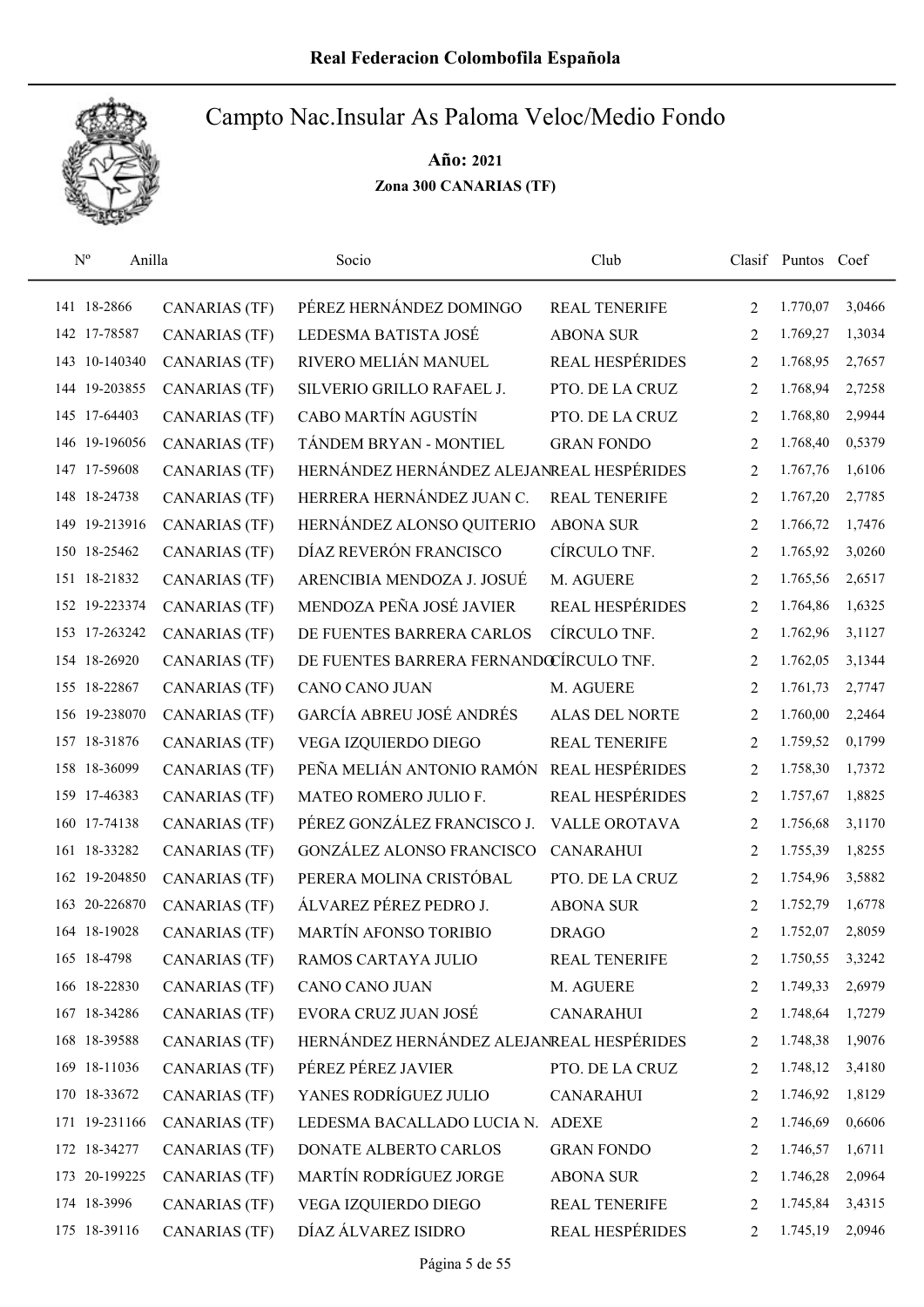

| $\mathbf{N}^{\text{o}}$<br>Anilla |                      | Socio                                     | Club                   |                | Clasif Puntos Coef |        |
|-----------------------------------|----------------------|-------------------------------------------|------------------------|----------------|--------------------|--------|
| 176 19-223411                     | <b>CANARIAS (TF)</b> | PEÑA MELIÁN ANTONIO RAMÓN REAL HESPÉRIDES |                        | $\overline{2}$ | 1.741,95           | 2,1199 |
| 177 17-55320                      | CANARIAS (TF)        | CABRERA BETHANCORT EUFEMIOCÍRCULO TNF.    |                        | 2              | 1.741,71           | 3,3374 |
| 178 17-45284                      | <b>CANARIAS (TF)</b> | <b>EXPÓSITO ROJAS SERGIO</b>              | <b>REAL HESPÉRIDES</b> | 2              | 1.741,57           | 2,0539 |
| 179 18-33268                      | <b>CANARIAS (TF)</b> | <b>GONZÁLEZ ALONSO FRANCISCO</b>          | <b>CANARAHUI</b>       | 2              | 1.741,29           | 1,7578 |
| 180 15-73531                      | <b>CANARIAS (TF)</b> | MARTÍN GARCÍA JOSÉ M.                     | <b>REAL TENERIFE</b>   | 2              | 1.740,51           | 3,5459 |
| 181 19-225284                     | <b>CANARIAS (TF)</b> | MARICHAL AGUIAR DOMINGO                   | <b>REAL HESPÉRIDES</b> | 2              | 1.739,34           | 2,2150 |
| 182 18-33146                      | <b>CANARIAS (TF)</b> | JORGE MEDINA ALBERTO                      | <b>ADEXE</b>           | 2              | 1.739,15           | 1,7261 |
| 183 16-60395                      | <b>CANARIAS (TF)</b> | EXPÓSITO ROJAS ANTONIO                    | REAL HESPÉRIDES        | 2              | 1.738,38           | 2,1940 |
| 184 17-80118                      | <b>CANARIAS (TF)</b> | DONATE ALBERTO CARLOS                     | <b>GRAN FONDO</b>      | 2              | 1.737,99           | 1,9582 |
| 185 18-20684                      | <b>CANARIAS (TF)</b> | ACOSTA CAMACHO SALVADOR                   | M. AGUERE              | 2              | 1.735,83           | 3,0533 |
| 186 17-50695                      | <b>CANARIAS (TF)</b> | ESTÉVEZ DÍAZ PEDRO                        | M. AGUERE              | 2              | 1.735,60           | 3,2679 |
| 187 18-23359                      | <b>CANARIAS (TF)</b> | GALVÁN LÓPEZ GUILLERMO                    | M. AGUERE              | 2              | 1.734,34           | 3,1429 |
| 188 17-81494                      | <b>CANARIAS (TF)</b> | ABRANTE GÓMEZ MIGUEL L.                   | <b>ALAS DEL NORTE</b>  | 2              | 1.734,07           | 3,5820 |
| 189 16-83651                      | <b>CANARIAS (TF)</b> | CABO MARTÍN AGUSTÍN                       | PTO. DE LA CRUZ        | 2              | 1.734,01           | 3,5105 |
| 190 17-47127                      | CANARIAS (TF)        | SABINA SOSA JOSÉ ROMÁN                    | REAL HESPÉRIDES        | 2              | 1.733,41           | 2,3573 |
| 191 19-197853                     | <b>CANARIAS (TF)</b> | PÉREZ AFONSO IGNACIO MANUELGRAN FONDO     |                        | 2              | 1.732,02           | 3,9604 |
| 192 19-202098                     | <b>CANARIAS (TF)</b> | RODRÍGUEZ PÉREZ PEDRO                     | CÍRCULO TNF.           | 2              | 1.731,74           | 2,9199 |
| 193 19-213926                     | <b>CANARIAS (TF)</b> | HERNÁNDEZ ALONSO QUITERIO                 | <b>ABONA SUR</b>       | 2              | 1.730,29           | 1,8069 |
| 194 19-225804                     | <b>CANARIAS (TF)</b> | DÁVILA MARTÍNEZ FRANCISCO                 | <b>REAL HESPÉRIDES</b> | 2              | 1.730,13           | 2,2909 |
| 195 16-60214                      | <b>CANARIAS (TF)</b> | SIMÓ EDEL RICARDO                         | <b>REAL HESPÉRIDES</b> | 2              | 1.728,96           | 2,3334 |
| 196 19-223626                     | <b>CANARIAS (TF)</b> | CABEZA SANTOS JUAN MANUEL                 | <b>REAL HESPÉRIDES</b> | 2              | 1.727,90           | 2,4266 |
| 197 20-196125                     | <b>CANARIAS (TF)</b> | MARTÍN BRITO ADOLFO                       | REAL HESPÉRIDES        | 2              | 1.726,60           | 2,3571 |
| 198 15-89092                      | <b>CANARIAS (TF)</b> | MATEO ROMERO JULIO F.                     | REAL HESPÉRIDES        | 2              | 1.725,83           | 2,4258 |
| 199 20-218726                     | <b>CANARIAS (TF)</b> | MACHADO DUQUE FERNANDO                    | PTO. DE LA CRUZ        | 2              | 1.723,85           | 3,6173 |
| 200 18-36991                      | <b>CANARIAS (TF)</b> | PERAZA MÁRQUEZ GAZMIRA                    | CÍRCULO TNF.           | 2              | 1.723,66           | 2,8640 |
| 201 15-91209                      | CANARIAS (TF)        | PÉREZ PÉREZ JAVIER                        | PTO. DE LA CRUZ        | 2              | 1.722,81           | 3,7026 |
| 202 18-36596                      | <b>CANARIAS (TF)</b> | GONZÁLEZ ESTÉVEZ JONATHAN                 | <b>REAL HESPÉRIDES</b> | 2              | 1.721,49           | 2,4835 |
| 203 19-210592                     | <b>CANARIAS (TF)</b> | ÁLVAREZ PÉREZ PEDRO J.                    | <b>ABONA SUR</b>       | 2              | 1.721,27           | 2,0024 |
| 204 17-72479                      | CANARIAS (TF)        | HERNÁNDEZ HERNÁNDEZ SANTIAINSP. DAUTE     |                        | 2              | 1.721,23           | 2,7564 |
| 205 17-55601                      | <b>CANARIAS (TF)</b> | SIVERIO MARTÍN PEDRO                      | CÍRCULO TNF.           | 2              | 1.720,49           | 3,6774 |
| 206 19-201872                     | <b>CANARIAS (TF)</b> | GUTIÉRREZ POLEO JUAN A.                   | CÍRCULO TNF.           | 2              | 1.719,65           | 3,6286 |
| 207 19-206735                     | <b>CANARIAS (TF)</b> | PEÑA MELIÁN ANTONIO RAMÓN                 | REAL HESPÉRIDES        | 2              | 1.717,72           | 2,3212 |
| 208 18-14127                      | <b>CANARIAS (TF)</b> | PÉREZ FORTE JUAN MANUEL                   | <b>INSP. DAUTE</b>     | 2              | 1.717,19           | 2,9632 |
| 209 18-13312                      | <b>CANARIAS (TF)</b> | VELÁZQUEZ BARRERA BERNARDOSLA BAJA        |                        | 2              | 1.716,49           | 0,7209 |
| 210 20-203108                     | <b>CANARIAS (TF)</b> | <b>GONZÁLEZ RIVERO CRISTO</b>             | <b>ABONA SUR</b>       | 2              | 1.715,29           | 1,2368 |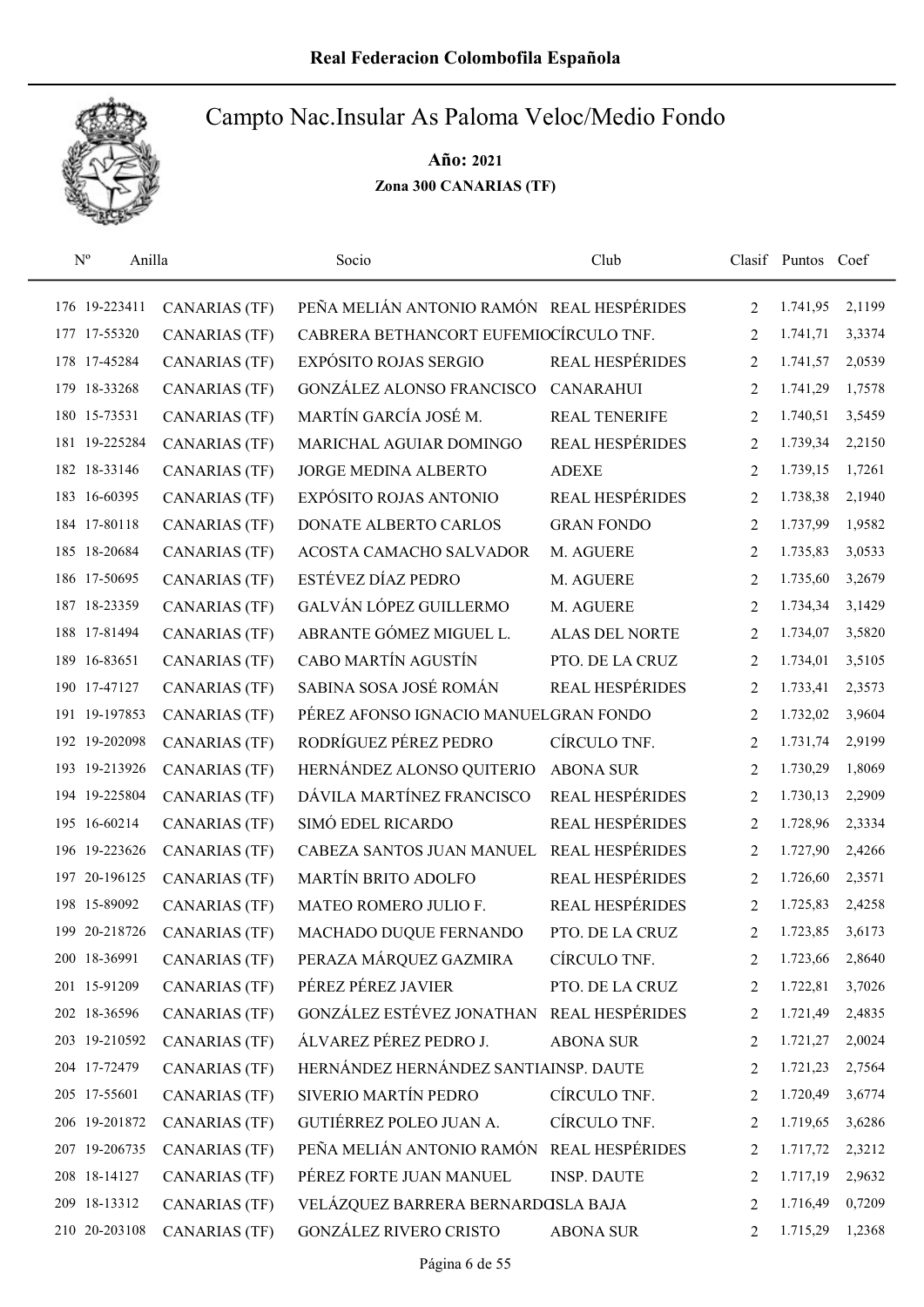

| $N^{o}$<br>Anilla |                      | Socio                                      | Club                   |                | Clasif Puntos Coef |        |
|-------------------|----------------------|--------------------------------------------|------------------------|----------------|--------------------|--------|
| 211 15-121819     | <b>CANARIAS (TF)</b> | ESTÉVEZ DÍAZ PEDRO                         | M. AGUERE              | 2              | 1.715,23           | 3,3315 |
| 212 18-17031      | <b>CANARIAS (TF)</b> | LEÓN ARVELO JOSÉ ANTONIO                   | <b>DRAGO</b>           | $\overline{2}$ | 1.714,71           | 2,6292 |
| 213 17-55179      | <b>CANARIAS (TF)</b> | PADILLA DELGADO NAYRA                      | CÍRCULO TNF.           | 2              | 1.714,53           | 3,6528 |
| 214 18-11609      | <b>CANARIAS (TF)</b> | CAMARA MARCINKOWSKI CARLOSTO. DE LA CRUZ   |                        | 2              | 1.714,28           | 3,1615 |
| 215 18-18737      | <b>CANARIAS (TF)</b> | TÁNDEM BARRETO - CARLOS                    | <b>DRAGO</b>           | 2              | 1.714,11           | 3,2291 |
| 216 19-217450     | <b>CANARIAS (TF)</b> | GALVÁN LÓPEZ GUILLERMO                     | M. AGUERE              | 2              | 1.712,47           | 2,8318 |
| 217 18-11956      | <b>CANARIAS (TF)</b> | CALZADILLA LORENZO ANTONIO PTO. DE LA CRUZ |                        | 2              | 1.710,12           | 3,8426 |
| 218 18-2639       | <b>CANARIAS (TF)</b> | MARTÍN GARCÍA JOSÉ M.                      | <b>REAL TENERIFE</b>   | 2              | 1.708,35           | 4,0602 |
| 219 18-25264      | <b>CANARIAS (TF)</b> | TANDEM JAVIER RIVERO - JUAN                | CÍRCULO TNF.           | 2              | 1.707,81           | 3,5119 |
| 220 17-58471      | <b>CANARIAS (TF)</b> | FIGUEROA ÉVORA DOMINGO                     | <b>REAL TENERIFE</b>   | 2              | 1.707,07           | 4,0924 |
| 221 18-19905      | <b>CANARIAS (TF)</b> | RODRÍGUEZ ROSQUETE GABRIEL DRAGO           |                        | 2              | 1.706,60           | 3,4156 |
| 222 16-88124      | <b>CANARIAS (TF)</b> | PESCOSO DOMÍNGUEZ MANUEL A DRAGO           |                        | 2              | 1.703,83           | 3,1238 |
| 223 18-34124      | <b>CANARIAS (TF)</b> | CONCEPCIÓN NUÑEZ JUAN                      | <b>CANARAHUI</b>       | $\overline{2}$ | 1.703,47           | 2,5017 |
| 224 18-2311       | <b>CANARIAS (TF)</b> | <b>CLEMENTE PÉREZ MANUEL</b>               | REAL TENERIFE          | 2              | 1.702,09           | 4,1245 |
| 225 13-74076      | <b>CANARIAS (TF)</b> | RIVERO MELIÁN MANUEL                       | <b>REAL HESPÉRIDES</b> | $\overline{2}$ | 1.701,39           | 3,8642 |
| 226 20-199448     | <b>CANARIAS (TF)</b> | RAMOS CARTAYA CIRIACO                      | CÍRCULO TNF.           | 2              | 1.700,28           | 1,1008 |
| 227 19-211417     | <b>CANARIAS (TF)</b> | SUÁREZ LÓPEZ JUAN LUIS                     | <b>ADEXE</b>           | 2              | 1.700,03           | 2,2312 |
| 228 19-226707     | <b>CANARIAS (TF)</b> | PEÑA MELIÁN FERNANDO                       | CÍRCULO TNF.           | 2              | 1.696,21           | 3,0426 |
| 229 20-196807     | <b>CANARIAS (TF)</b> | DIÁZ ÁLVAREZ JUAN MANUEL                   | <b>REAL HESPÉRIDES</b> | 2              | 1.695,43           | 3,0348 |
| 230 19-197872     | <b>CANARIAS (TF)</b> | <b>GARCÍA ALBERTO RICARDO</b>              | <b>GRAN FONDO</b>      | 2              | 1.694,58           | 3,4993 |
| 231 18-2656       | <b>CANARIAS (TF)</b> | MARTÍN GARCÍA JOSÉ M.                      | <b>REAL TENERIFE</b>   | 2              | 1.694,43           | 4,1875 |
| 232 17-75346      | <b>CANARIAS (TF)</b> | REYES PÉREZ ELÍAS P.                       | <b>CANARAHUI</b>       | 2              | 1.693,61           | 2,5115 |
| 233 15-118983     | <b>CANARIAS (TF)</b> | MEDEROS CASTELLANO JUAN R.                 | <b>REAL HESPÉRIDES</b> | 2              | 1.693,59           | 2,8140 |
| 234 18-22881      | <b>CANARIAS (TF)</b> | <b>CANO CANO JUAN</b>                      | M. AGUERE              | $\overline{2}$ | 1.693,00           | 3,7843 |
| 235 19-201686     | <b>CANARIAS (TF)</b> | LÓPEZ DE FUENTES AGUSTÍN                   | <b>REAL HESPÉRIDES</b> | 2              | 1.692,87           | 2,6070 |
| 236 19-197873     | <b>CANARIAS (TF)</b> | DENIZ IZQUIERDO NAUZET                     | <b>GRAN FONDO</b>      | 2              | 1.691,44           | 1,8646 |
| 237 16-72197      | <b>CANARIAS (TF)</b> | DELGADO GARCÍA DOMINGO                     | <b>ABONA SUR</b>       | 2              | 1.689,61           | 2,5552 |
| 238 18-26512      | <b>CANARIAS (TF)</b> | CABRERA BETHANCORT EUFEMIOCÍRCULO TNF.     |                        | 2              | 1.689,02           | 3,9993 |
| 239 17-73545      | <b>CANARIAS (TF)</b> | HERNÁNDEZ RODRÍGUEZ JUAN J. VALLE OROTAVA  |                        | 2              | 1.689,01           | 2,7697 |
| 240 14-58263      | <b>CANARIAS (TF)</b> | HERRERA HERNÁNDEZ ARMANDOREAL TENERIFE     |                        | 2              | 1.688,98           | 4,2952 |
| 241 19-223660     | <b>CANARIAS (TF)</b> | CABEZA SANTOS JUAN MANUEL REAL HESPÉRIDES  |                        | 2              | 1.687,80           | 2,3819 |
| 242 19-209182     | <b>CANARIAS (TF)</b> | FIGUEROA ÉVORA DOMINGO                     | <b>REAL TENERIFE</b>   | 2              | 1.687,59           | 3,7931 |
| 243 19-211511     | <b>CANARIAS (TF)</b> | DÍAZ MEDINA ROMÁN DOMINGO                  | <b>ABONA SUR</b>       | 2              | 1.684,52           | 2,4680 |
| 244 19-238064     | <b>CANARIAS (TF)</b> | GARCÍA ABREU JOSÉ ANDRÉS                   | ALAS DEL NORTE         | 2              | 1.684,12           | 3,1855 |
| 245 14-61688      | <b>CANARIAS (TF)</b> | DE FUENTES BARRERA CARLOS                  | CÍRCULO TNF.           | 2              | 1.681,99           | 4,1084 |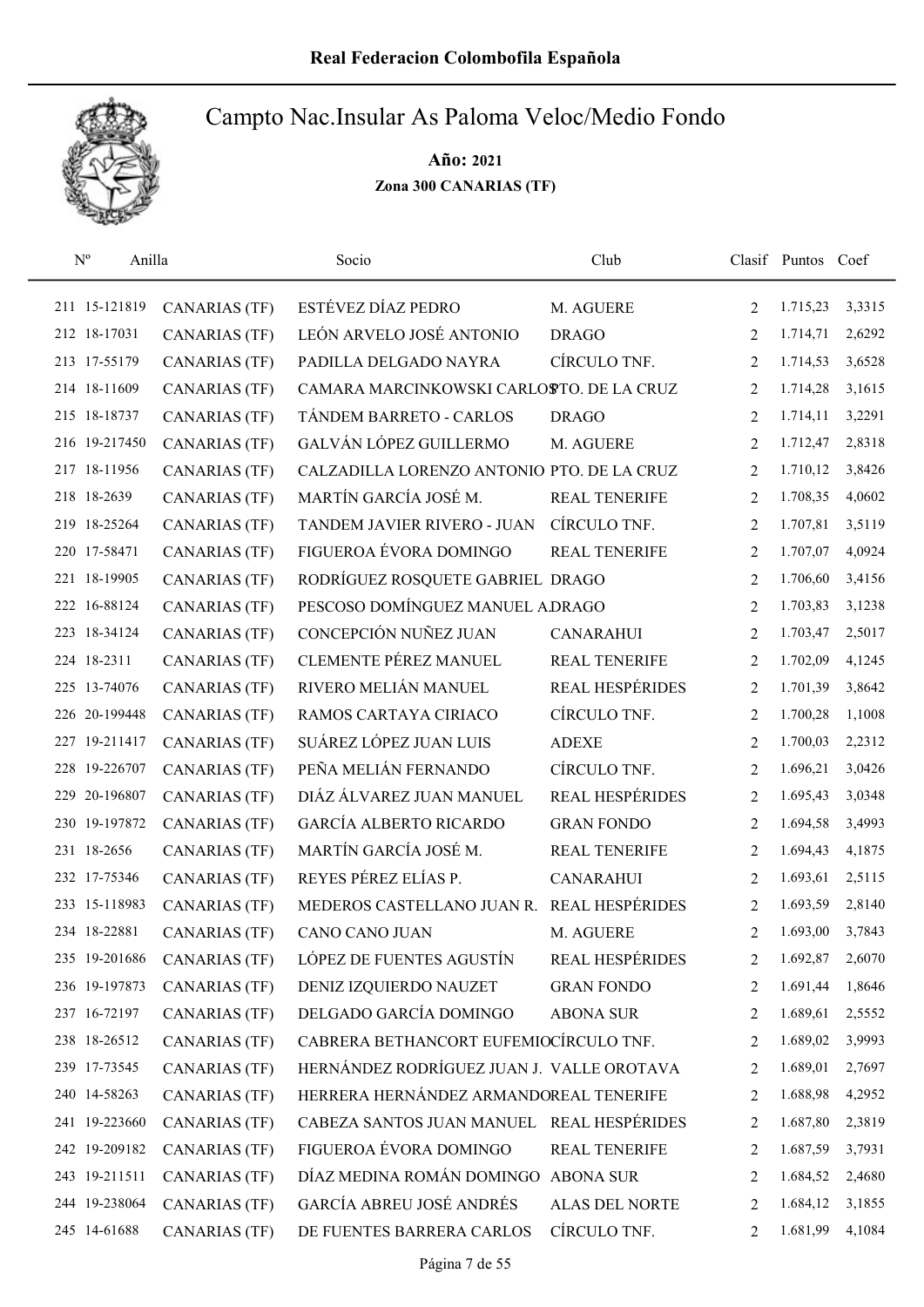

| $\mathbf{N}^{\text{o}}$<br>Anilla |                      | Socio                                     | Club                   |                | Clasif Puntos | Coef   |
|-----------------------------------|----------------------|-------------------------------------------|------------------------|----------------|---------------|--------|
| 246 17-263360                     | <b>CANARIAS (TF)</b> | GONZÁLEZ PÉREZ PEDRO J.                   | CÍRCULO TNF.           | 2              | 1.679,36      | 4,0107 |
| 247 20-193499                     | <b>CANARIAS (TF)</b> | SANTANA ARBELO JAVIER F.                  | <b>REAL HESPÉRIDES</b> | 2              | 1.675,62      | 3,1922 |
| 248 19-280808                     | <b>CANARIAS (TF)</b> | REBOSO ACOSTA JUAN                        | REAL HESPÉRIDES        | 2              | 1.673,49      | 3,1839 |
| 249 19-213601                     | <b>CANARIAS (TF)</b> | <b>GARCÍA ORAMAS NICOLÁS</b>              | <b>ABONA SUR</b>       | 2              | 1.673,00      | 2,6127 |
| 250 18-42090                      | <b>CANARIAS (TF)</b> | GARCÍA QUINTERO MARIO M.                  | <b>ALAS DEL NORTE</b>  | 2              | 1.671,35      | 3,7988 |
| 251 16-97396                      | <b>CANARIAS (TF)</b> | MEDEROS CASTELLANO JUAN R.                | REAL HESPÉRIDES        | 2              | 1.671,26      | 3,2781 |
| 252 18-34153                      | <b>CANARIAS (TF)</b> | CONCEPCIÓN NUÑEZ JUAN                     | <b>CANARAHUI</b>       | 2              | 1.670,65      | 2,7701 |
| 253 17-75699                      | <b>CANARIAS (TF)</b> | <b>GONZÁLEZ POZO GABRIEL</b>              | <b>CANARAHUI</b>       | 2              | 1.669,50      | 2,8513 |
| 254 17-42252                      | <b>CANARIAS (TF)</b> | ÁLVAREZ PÉREZ PEDRO J.                    | <b>ABONA SUR</b>       | 2              | 1.668,05      | 2,5511 |
| 255 19-214826                     | <b>CANARIAS (TF)</b> | RAMOS HERNÁNDEZ FELIPE J.                 | <b>ADEXE</b>           | 2              | 1.666,79      | 2,5054 |
| 256 19-207810                     | <b>CANARIAS (TF)</b> | PÉREZ HERNÁNDEZ DOMINGO                   | <b>REAL TENERIFE</b>   | 2              | 1.665,46      | 1,2810 |
| 257 19-201836                     | <b>CANARIAS (TF)</b> | GUTIÉRREZ POLEO JUAN A.                   | CÍRCULO TNF.           | 2              | 1.664,73      | 0,3176 |
| 258 18-37161                      | <b>CANARIAS (TF)</b> | RODRÍGUEZ GONZÁLEZ JOSÉ A.                | REAL HESPÉRIDES        | 2              | 1.664,32      | 3,5553 |
| 259 17-74044                      | <b>CANARIAS (TF)</b> | PÉREZ GONZÁLEZ FRANCISCO J.               | <b>VALLE OROTAVA</b>   | 2              | 1.663,33      | 3,4273 |
| 260 19-237106                     | <b>CANARIAS (TF)</b> | MORA MEDINA JUAN                          | <b>ADEXE</b>           | $\overline{2}$ | 1.662,10      | 2,5165 |
| 261 18-35695                      | <b>CANARIAS (TF)</b> | EXPÓSITO ROJAS SERGIO                     | REAL HESPÉRIDES        | 2              | 1.661,57      | 3,4699 |
| 262 19-226754                     | <b>CANARIAS (TF)</b> | PEÑA MELIÁN FERNANDO                      | CÍRCULO TNF.           | 2              | 1.660,74      | 2,9920 |
| 263 19-215626                     | <b>CANARIAS (TF)</b> | MARRERO TEJERA FRANCISCO                  | M. AGUERE              | 2              | 1.660,57      | 3,9405 |
| 264 15-109629                     | <b>CANARIAS (TF)</b> | <b>EXPÓSITO ROJAS JORGE</b>               | REAL HESPÉRIDES        | 2              | 1.658,17      | 3,2152 |
| 265 19-215201                     | <b>CANARIAS (TF)</b> | AFONSO RUANO JOSÉ MANUEL                  | <b>GRAN FONDO</b>      | 2              | 1.657,02      | 4,1311 |
| 266 19-223697                     | <b>CANARIAS (TF)</b> | CABEZA SANTOS JUAN MANUEL                 | <b>REAL HESPÉRIDES</b> | 2              | 1.653,06      | 2,7256 |
| 267 18-39842                      | <b>CANARIAS (TF)</b> | DIAZ TEJERA SERGIO DAVID                  | REAL HESPÉRIDES        | 2              | 1.650,81      | 3,2138 |
| 268 15-83137                      | <b>CANARIAS (TF)</b> | DELGADO GARCÍA DOMINGO                    | <b>ABONA SUR</b>       | 2              | 1.649,29      | 3,0666 |
| 269 17-54937                      | <b>CANARIAS (TF)</b> | DÍAZ REVERÓN FRANCISCO                    | CÍRCULO TNF.           | $\overline{2}$ | 1.648,94      | 4,5282 |
| 270 18-37926                      | <b>CANARIAS (TF)</b> | ALONSO RODRÍGUEZ SIMEI                    | M. AGUERE              | 2              | 1.648,87      | 4,1845 |
| 271 18-13958                      | <b>CANARIAS (TF)</b> | HERNÁNDEZ HERNÁNDEZ MOISÉSISLA BAJA       |                        | 2              | 1.644,71      | 2,8813 |
| 272 19-237594                     | CANARIAS (TF)        | CARBALLO DE ARA JUAN PEDRO ALAS DEL NORTE |                        | 2              | 1.644,19      | 3,7729 |
| 273 18-41880                      | <b>CANARIAS (TF)</b> | CABRERA GONZÁLEZ DANIEL                   | ALAS DEL NORTE         | 2              | 1.643,65      | 4,3157 |
| 274 18-14232                      | <b>CANARIAS (TF)</b> | HERNÁNDEZ HERNÁNDEZ SANTIAINSP. DAUTE     |                        | 2              | 1.642,87      | 3,6256 |
| 275 20-225017                     | <b>CANARIAS (TF)</b> | <b>GONZÁLEZ RIVERO CRISTO</b>             | <b>ABONA SUR</b>       | 2              | 1.641,39      | 3,0423 |
| 276 15-89122                      | <b>CANARIAS (TF)</b> | MATEO ROMERO JULIO F.                     | REAL HESPÉRIDES        | 2              | 1.640,75      | 3,5391 |
| 277 17-70024                      | <b>CANARIAS (TF)</b> | ÁLVARO ALFONSO JOSÉ MARÍA                 | <b>DRAGO</b>           | 2              | 1.637,98      | 3,3157 |
| 278 18-24848                      | <b>CANARIAS (TF)</b> | RAMOS DELGADO MARCOS ANTONÍRCULO TNF.     |                        | 2              | 1.637,86      | 3,5236 |
| 279 19-238093                     | <b>CANARIAS (TF)</b> | GARCÍA ABREU JOSÉ ANDRÉS                  | ALAS DEL NORTE         | 2              | 1.635,06      | 3,1210 |
| 280 17-40647                      | <b>CANARIAS (TF)</b> | GARCÍA ORAMAS NICOLÁS                     | <b>ABONA SUR</b>       | 2              | 1.634,76      | 3,1388 |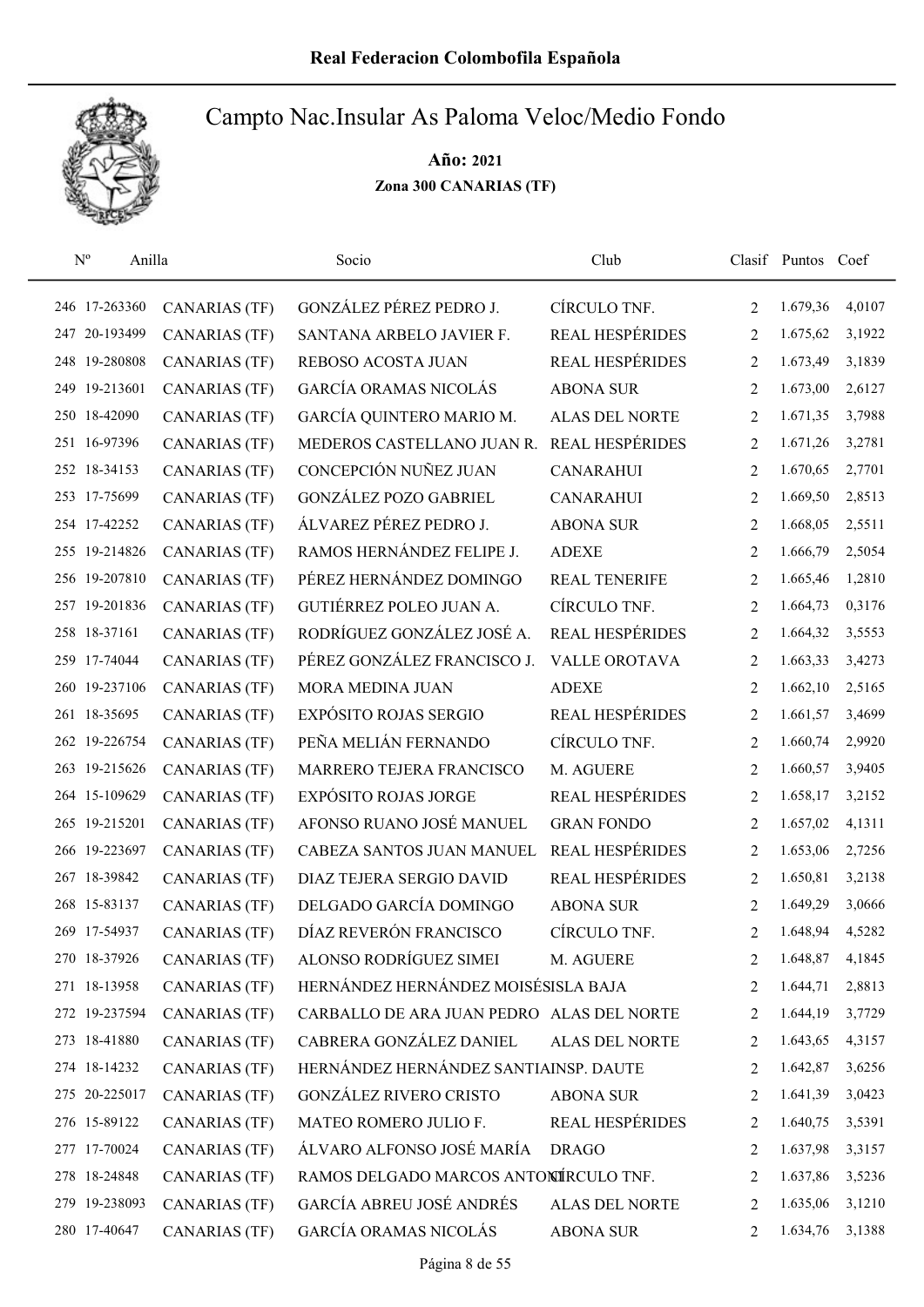

| $\mathbf{N}^{\text{o}}$<br>Anilla |                      | Socio                                      | Club                   |                | Clasif Puntos Coef |        |
|-----------------------------------|----------------------|--------------------------------------------|------------------------|----------------|--------------------|--------|
| 281 18-23627                      | <b>CANARIAS (TF)</b> | ÁLVAREZ REVERÓN ANDRÉS                     | <b>CANARAHUI</b>       | 2              | 1.628,24           | 3,6731 |
| 282 17-73601                      | <b>CANARIAS (TF)</b> | MARRERO MACHADO ESTEBAN                    | <b>VALLE OROTAVA</b>   | 2              | 1.625,93           | 2,8028 |
| 283 18-33670                      | <b>CANARIAS (TF)</b> | YANES RODRÍGUEZ JULIO                      | <b>CANARAHUI</b>       | 2              | 1.619,29           | 3,4362 |
| 284 20-193506                     | <b>CANARIAS</b> (TF) | SANTANA ARBELO JAVIER F.                   | <b>REAL HESPÉRIDES</b> | 2              | 1.617,71           | 3,9000 |
| 285 17-51853                      | <b>CANARIAS (TF)</b> | ALONSO RODRÍGUEZ SIMEI                     | M. AGUERE              | 2              | 1.616,66           | 3,0794 |
| 286 19-199663                     | <b>CANARIAS (TF)</b> | REYES DÍAZ FELIPE                          | <b>VALLE OROTAVA</b>   | 2              | 1.616,29           | 3,3140 |
| 287 17-71210                      | <b>CANARIAS (TF)</b> | HERNÁNDEZ HERNÁNDEZ MOISÉSISLA BAJA        |                        | 2              | 1.613,92           | 3,5689 |
| 288 18-36637                      | <b>CANARIAS (TF)</b> | GONZÁLEZ ESTÉVEZ JONATHAN                  | <b>REAL HESPÉRIDES</b> | 2              | 1.613,58           | 3,8139 |
| 289 19-213623                     | <b>CANARIAS (TF)</b> | GARCÍA ORAMAS NICOLÁS                      | <b>ABONA SUR</b>       | 2              | 1.612,65           | 3,3949 |
| 290 15-89135                      | <b>CANARIAS (TF)</b> | MATEO ROMERO JULIO F.                      | REAL HESPÉRIDES        | 2              | 1.611,33           | 4,1604 |
| 291 18-7826                       | <b>CANARIAS (TF)</b> | HERNÁNDEZ ALONSO QUITERIO                  | <b>ABONA SUR</b>       | 2              | 1.610,21           | 3,1378 |
| 292 16-65065                      | <b>CANARIAS (TF)</b> | MARTÍN PÉREZ CARMELO B.                    | <b>VALLE OROTAVA</b>   | 2              | 1.606,79           | 3,3273 |
| 293 17-76394                      | <b>CANARIAS (TF)</b> | YANES RODRÍGUEZ JULIO                      | <b>CANARAHUI</b>       | 2              | 1.604,44           | 3,4555 |
| 294 20-204005                     | <b>CANARIAS (TF)</b> | RODRÍGUEZ PAVÓN JOSÉ JUAN                  | <b>GRAN FONDO</b>      | 2              | 1.604,41           | 4,8607 |
| 295 20-219232                     | <b>CANARIAS (TF)</b> | MORENO GUTIÉRREZ JUAN P.                   | <b>CANARAHUI</b>       | 2              | 1.603,47           | 1,3705 |
| 296 18-25682                      | <b>CANARIAS (TF)</b> | <b>GONZALO DUBOY JUAN PEDRO</b>            | CÍRCULO TNF.           | 2              | 1.603,25           | 2,1883 |
| 297 19-213620                     | <b>CANARIAS (TF)</b> | GARCÍA ORAMAS NICOLÁS                      | <b>ABONA SUR</b>       | 2              | 1.602,95           | 3,5567 |
| 298 19-214087                     | <b>CANARIAS (TF)</b> | DÍAZ RODRÍGUEZ LUIS JORGE                  | <b>ABONA SUR</b>       | 2              | 1.601,91           | 2,6880 |
| 299 20-197187                     | <b>CANARIAS (TF)</b> | MARICHAL AGUIAR DOMINGO                    | <b>REAL HESPÉRIDES</b> | 2              | 1.601,13           | 4,2213 |
| 300 20-228552                     | <b>CANARIAS (TF)</b> | MARTÍN RODRÍGUEZ JORGE                     | <b>ABONA SUR</b>       | 2              | 1.596,95           | 2,4809 |
| 301 19-212651                     | <b>CANARIAS (TF)</b> | MEDEROS BORGES AIRÁN                       | <b>ABONA SUR</b>       | 2              | 1.595,90           | 2,7247 |
| 302 17-56568                      | <b>CANARIAS (TF)</b> | RAMOS DELGADO MARCOS ANTONÍRCULO TNF.      |                        | 2              | 1.594,99           | 4,3991 |
| 303 19-230724                     | <b>CANARIAS (TF)</b> | MORA MEDINA JUAN                           | <b>ADEXE</b>           | 2              | 1.594,17           | 3,2120 |
| 304 18-26091                      | <b>CANARIAS (TF)</b> | HERNÁNDEZ RODRÍGUEZ ANIBAL CÍRCULO TNF.    |                        | $\overline{2}$ | 1.592,86           | 4,3791 |
| 305 19-238077                     | <b>CANARIAS (TF)</b> | REAL ÁLVAREZ MARCOS                        | ALAS DEL NORTE         | 2              | 1.592,24           | 3,4534 |
| 306 19-216644                     | <b>CANARIAS (TF)</b> | ACOSTA CAMACHO SALVADOR                    | M. AGUERE              | 2              | 1.591,98           | 3,4035 |
| 307 17-49003                      | <b>CANARIAS (TF)</b> | <b>GIL GARCÍA MANUEL</b>                   | <b>REAL HESPÉRIDES</b> | 2              | 1.587,68           | 4,3595 |
| 308 18-42058                      | <b>CANARIAS (TF)</b> | GARCÍA QUINTERO MARIO M.                   | <b>ALAS DEL NORTE</b>  | 2              | 1.587,29           | 4,0834 |
| 309 18-16861                      | <b>CANARIAS (TF)</b> | HERNÁNDEZ PÉREZ FRANCISCO J. VALLE OROTAVA |                        | 2              | 1.583,54           | 3,4897 |
| 310 19-207341                     | <b>CANARIAS (TF)</b> | FRANCISCO LORENZO MAXIMINO REAL TENERIFE   |                        | 2              | 1.582,07           | 5,0346 |
| 311 16-90370                      | <b>CANARIAS (TF)</b> | GONZÁLEZ ALONSO FRANCISCO                  | <b>CANARAHUI</b>       | 2              | 1.581,85           | 3,5502 |
| 312 19-226671                     | <b>CANARIAS (TF)</b> | PEÑA MELIÁN FERNANDO                       | CÍRCULO TNF.           | 2              | 1.580,42           | 3,3243 |
| 313 19-208954                     | <b>CANARIAS (TF)</b> | <b>GARCÍA CARVAJAL FRANCISCO</b>           | CÍRCULO TNF.           | 2              | 1.574,69           | 4,9458 |
| 314 18-39556                      | <b>CANARIAS (TF)</b> | HERNÁNDEZ HERNÁNDEZ ALEJANREAL HESPÉRIDES  |                        | 2              | 1.573,94           | 3,7520 |
| 315 18-19234                      | <b>CANARIAS (TF)</b> | CABALLERO GARCÍA ÁNGEL                     | <b>DRAGO</b>           | 2              | 1.565,82           | 4,2740 |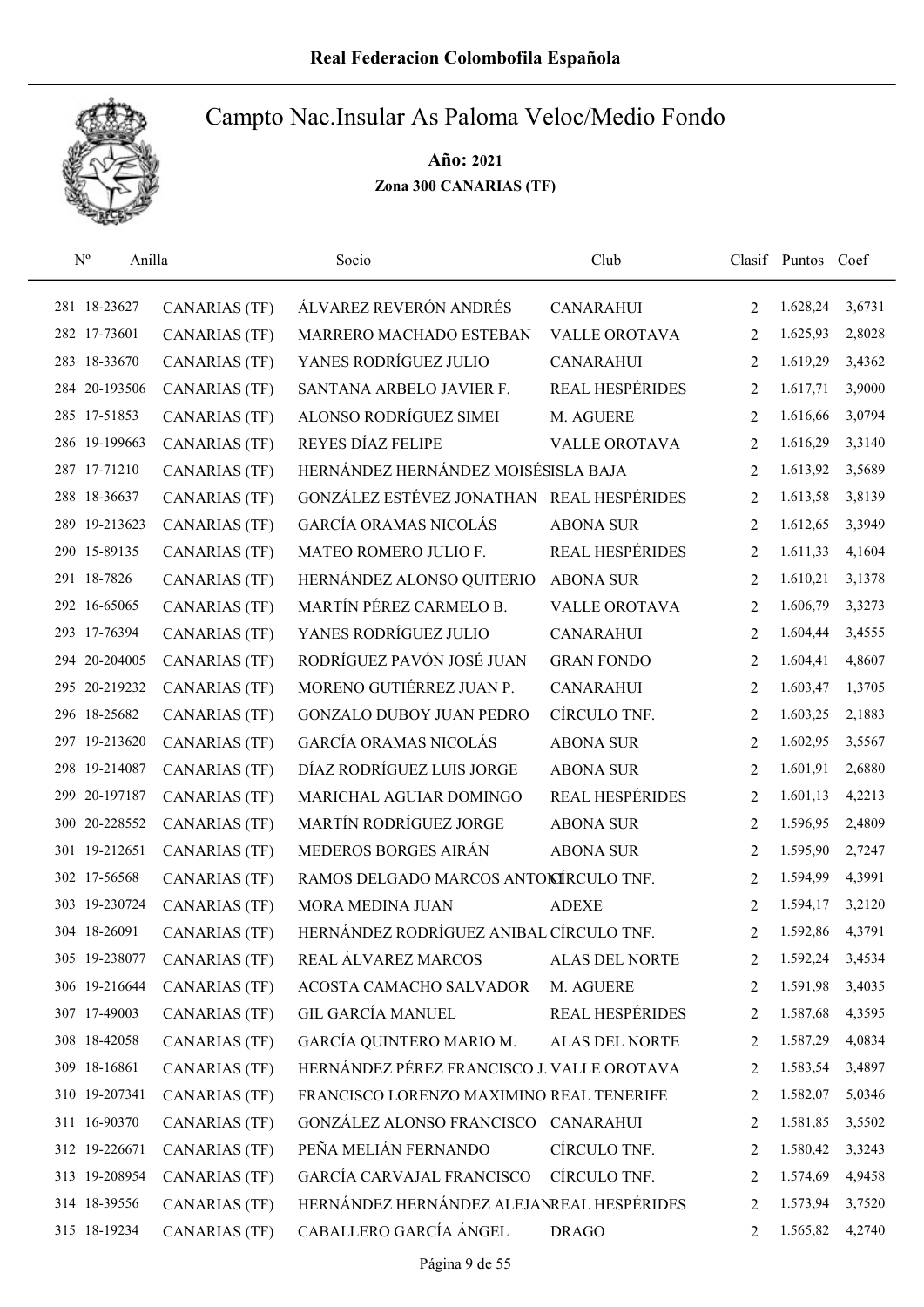

| $\mathbf{N}^{\text{o}}$ | Anilla        |                      | Socio                                       | Club                   |                | Clasif Puntos Coef |        |
|-------------------------|---------------|----------------------|---------------------------------------------|------------------------|----------------|--------------------|--------|
|                         | 316 17-46115  | <b>CANARIAS (TF)</b> | DIAZ TEJERA SERGIO DAVID                    | <b>REAL HESPÉRIDES</b> | $\overline{2}$ | 1.564,09           | 3,8931 |
|                         | 317 17-39917  | <b>CANARIAS (TF)</b> | <b>GARCÍA ALBERTO RICARDO</b>               | <b>GRAN FONDO</b>      | $\overline{2}$ | 1.563,40           | 1,6438 |
|                         | 318 19-197861 | <b>CANARIAS (TF)</b> | <b>GARCÍA ALBERTO RICARDO</b>               | <b>GRAN FONDO</b>      | 2              | 1.561,31           | 4,9078 |
|                         | 319 20-194576 | CANARIAS (TF)        | LÓPEZ DE FUENTES AGUSTÍN                    | <b>REAL HESPÉRIDES</b> | 2              | 1.559,78           | 4,1217 |
|                         | 320 18-15291  | <b>CANARIAS (TF)</b> | MARRERO MACHADO ESTEBAN                     | <b>VALLE OROTAVA</b>   | 2              | 1.558,01           | 2,9403 |
|                         | 321 19-203975 | <b>CANARIAS (TF)</b> | BELLO GONZÁLEZ EMILIO                       | PTO. DE LA CRUZ        | 2              | 1.556,08           | 2,8998 |
|                         | 322 19-225808 | <b>CANARIAS (TF)</b> | DÁVILA MARTÍNEZ FRANCISCO                   | REAL HESPÉRIDES        | 2              | 1.554,12           | 3,7032 |
|                         | 323 18-5581   | <b>CANARIAS (TF)</b> | GARCÍA ORAMAS NICOLÁS                       | <b>ABONA SUR</b>       | 2              | 1.553,63           | 2,6488 |
|                         | 324 18-35522  | <b>CANARIAS (TF)</b> | SIMÓ EDEL RICARDO                           | <b>REAL HESPÉRIDES</b> | 2              | 1.549,63           | 3,3899 |
|                         | 325 18-41755  | <b>CANARIAS (TF)</b> | ABRANTE GÓMEZ MIGUEL L.                     | <b>ALAS DEL NORTE</b>  | 2              | 1.546,99           | 4,7380 |
|                         | 326 19-237177 | <b>CANARIAS (TF)</b> | MARTÍN GONZÁLEZ PEDRO                       | <b>CULTURAL CHINEH</b> | 2              | 1.538,45           | 4,4720 |
|                         | 327 16-63051  | <b>CANARIAS (TF)</b> | RIVERO MELIÁN MANUEL                        | <b>REAL HESPÉRIDES</b> | 2              | 1.537,81           | 3,3008 |
|                         | 328 19-232562 | <b>CANARIAS (TF)</b> | REAL ÁLVAREZ MARCOS                         | <b>ALAS DEL NORTE</b>  | 2              | 1.531,33           | 4,1623 |
|                         | 329 18-19943  | <b>CANARIAS (TF)</b> | RODRÍGUEZ ROSQUETE GABRIEL DRAGO            |                        | 2              | 1.531,06           | 4,3361 |
|                         | 330 16-60523  | <b>CANARIAS (TF)</b> | TÁNDEM PEPITO - HUGO PALMEROREAL HESPÉRIDES |                        | $\overline{2}$ | 1.527,56           | 4,6645 |
|                         | 331 19-229360 | <b>CANARIAS (TF)</b> | REYES PÉREZ ELÍAS P.                        | <b>CANARAHUI</b>       | 2              | 1.522,55           | 3,0840 |
|                         | 332 18-10473  | <b>CANARIAS (TF)</b> | MARTÍN FUMERO JESÚS MANUEL PTO. DE LA CRUZ  |                        | 2              | 1.516,57           | 3,2861 |
|                         | 333 16-83229  | <b>CANARIAS (TF)</b> | MORALES CABRERA JOSÉ L.                     | CÍRCULO TNF.           | 2              | 1.514,92           | 5,2762 |
|                         | 334 18-19221  | <b>CANARIAS (TF)</b> | CABALLERO GARCÍA ÁNGEL                      | <b>DRAGO</b>           | 2              | 1.510,58           | 4,3521 |
|                         | 335 20-218736 | <b>CANARIAS (TF)</b> | MACHADO DUQUE FERNANDO                      | PTO. DE LA CRUZ        | 2              | 1.510,31           | 1,9712 |
|                         | 336 19-212636 | <b>CANARIAS (TF)</b> | MEDEROS BORGES AIRÁN                        | <b>ABONA SUR</b>       | 2              | 1.510,25           | 3,8064 |
|                         | 337 19-196704 | <b>CANARIAS (TF)</b> | RODRÍGUEZ PAVÓN JOSÉ JUAN                   | <b>GRAN FONDO</b>      | 2              | 1.506,61           | 4,9121 |
|                         | 338 17-71933  | <b>CANARIAS (TF)</b> | LORENZO GARCÍA RAÚL                         | <b>ISLA BAJA</b>       | 2              | 1.505,66           | 3,6917 |
|                         | 339 19-223321 | <b>CANARIAS (TF)</b> | MENDOZA PEÑA JOSÉ JAVIER                    | <b>REAL HESPÉRIDES</b> | 2              | 1.505,45           | 3,6879 |
|                         | 340 18-13581  | <b>CANARIAS (TF)</b> | HERNÁNDEZ HERNÁNDEZ MOISÉSISLA BAJA         |                        | 2              | 1.504,67           | 3,7141 |
|                         | 341 16-64207  | <b>CANARIAS (TF)</b> | DÍAZ ÁLVAREZ ISIDRO                         | <b>REAL HESPÉRIDES</b> | 2              | 1.494,67           | 4,8457 |
|                         | 342 18-7810   | <b>CANARIAS (TF)</b> | HERNÁNDEZ ALONSO QUITERIO                   | <b>ABONA SUR</b>       | 2              | 1.491,35           | 3,7897 |
|                         | 343 17-81015  | <b>CANARIAS (TF)</b> | HERNÁNDEZ CASTILLA JUAN C.                  | <b>ALAS DEL NORTE</b>  | 2              | 1.490,11           | 4,4843 |
|                         | 344 18-15347  | <b>CANARIAS (TF)</b> | LORENZO LUIS BRAULIO                        | VALLE OROTAVA          | 2              | 1.489,92           | 4,2250 |
|                         | 345 20-248605 | <b>CANARIAS (TF)</b> | HERNÁNDEZ CASTILLA JUAN C.                  | <b>ALAS DEL NORTE</b>  | 2              | 1.488,77           | 4,8913 |
|                         | 346 18-42155  | <b>CANARIAS (TF)</b> | HERNÁNDEZ GONZÁLEZ ZAIDA C. ALAS DEL NORTE  |                        | 2              | 1.485,35           | 3,9595 |
|                         | 347 19-226506 | <b>CANARIAS (TF)</b> | PERAZA MÁRQUEZ GAZMIRA                      | CÍRCULO TNF.           | 2              | 1.485,31           | 4,2291 |
|                         | 348 17-61953  | <b>CANARIAS (TF)</b> | RAMOS HERNÁNDEZ FELIPE J.                   | <b>ADEXE</b>           | 2              | 1.481,26           | 3,7616 |
|                         | 349 19-238027 | <b>CANARIAS (TF)</b> | GARCÍA ABREU JOSÉ ANDRÉS                    | <b>ALAS DEL NORTE</b>  | 2              | 1.476,37           | 3,5620 |
|                         | 350 19-200054 | <b>CANARIAS (TF)</b> | ESCOBAR HERNÁNDEZ CÉSAR                     | CÍRCULO TNF.           | 2              | 1.470,82           | 3,2432 |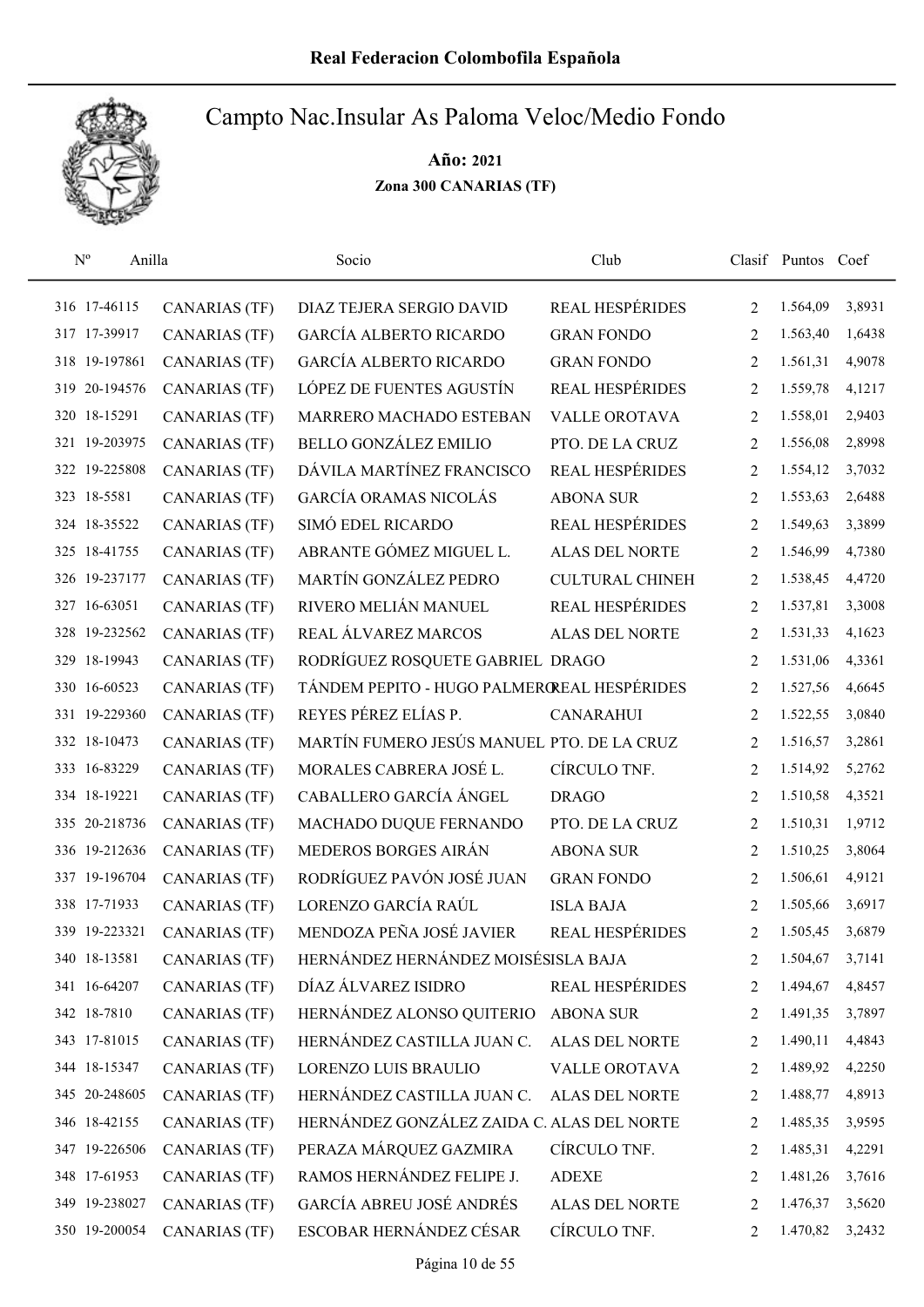

| $N^{o}$      | Anilla        |                      | Socio                                       | Club                 |                | Clasif Puntos Coef |        |
|--------------|---------------|----------------------|---------------------------------------------|----------------------|----------------|--------------------|--------|
| 351 18-12536 |               | <b>CANARIAS (TF)</b> | GONZALEZ RODRÍGUEZ CLAUDIO MLA BAJA         |                      | 2              | 1.470,24           | 2,8923 |
|              | 352 18-29052  | <b>CANARIAS (TF)</b> | RAMOS HERNÁNDEZ FELIPE J.                   | <b>ADEXE</b>         | $\overline{2}$ | 1.462,24           | 2,6506 |
| 353 18-36773 |               | <b>CANARIAS (TF)</b> | GROSSO GONZÁLEZ SERGIO                      | REAL HESPÉRIDES      | 2              | 1.455,97           | 3,2011 |
|              | 354 19-212389 | <b>CANARIAS (TF)</b> | TOLEDO VARGAS AYTHAMI                       | <b>ABONA SUR</b>     | 2              | 1.451,77           | 2,9268 |
|              | 355 19-221559 | <b>CANARIAS (TF)</b> | GONZÁLEZ CÁRDENAS ALEXANDERRAGO             |                      | 2              | 1.428,30           | 3,9589 |
| 356 18-33142 |               | <b>CANARIAS (TF)</b> | JORGE MEDINA ALBERTO                        | <b>ADEXE</b>         | 2              | 1.426,53           | 2,8042 |
|              | 357 19-227786 | <b>CANARIAS (TF)</b> | YANES RODRÍGUEZ JULIO                       | <b>CANARAHUI</b>     | 2              | 1.425,10           | 3,9974 |
|              | 358 20-211974 | <b>CANARIAS (TF)</b> | HERNÁNDEZ SANABRIA JUAN JOSÉADEXE           |                      | 2              | 1.419,55           | 0,6287 |
|              | 359 16-91700  | <b>CANARIAS (TF)</b> | MEDINA MARTÍN ANGÉLICA                      | <b>CANARAHUI</b>     | 2              | 1.417,81           | 4,2304 |
|              | 360 18-13035  | <b>CANARIAS (TF)</b> | LUIS MARTÍN FCO. JAVIER                     | <b>ISLA BAJA</b>     | 2              | 1.405,84           | 1,6814 |
|              | 361 17-51132  | <b>CANARIAS (TF)</b> | MARRERO TEJERA FRANCISCO                    | M. AGUERE            | 2              | 1.404,80           | 4,9214 |
|              | 362 18-19059  | <b>CANARIAS (TF)</b> | MARTÍN AFONSO JOSÉ MANUEL                   | <b>DRAGO</b>         | 2              | 1.402,43           | 4,0687 |
|              | 363 20-248566 | <b>CANARIAS (TF)</b> | HERNÁNDEZ CASTILLA JUAN C.                  | ALAS DEL NORTE       | $\overline{2}$ | 1.396,17           | 1,4807 |
| 364 17-50669 |               | <b>CANARIAS (TF)</b> | ESTÉVEZ DÍAZ PEDRO                          | M. AGUERE            | 2              | 1.380,18           | 4,4831 |
|              | 365 18-39345  | <b>CANARIAS (TF)</b> | TÁNDEM PEPITO - HUGO PALMEROREAL HESPÉRIDES |                      | 2              | 1.379,06           | 4,9507 |
|              | 366 19-234300 | <b>CANARIAS (TF)</b> | MARTÍN ACEVEDO FCO. ENRIQUE ISLA BAJA       |                      | 2              | 1.378,23           | 1,1351 |
|              | 367 19-218371 | <b>CANARIAS (TF)</b> | PESCOSO DOMÍNGUEZ MANUEL A.DRAGO            |                      | 2              | 1.368,76           | 3,1705 |
|              | 368 17-72465  | <b>CANARIAS (TF)</b> | HERNÁNDEZ HERNÁNDEZ SANTIAINSP. DAUTE       |                      | 2              | 1.368,73           | 4,3939 |
|              | 369 18-12548  | <b>CANARIAS (TF)</b> | GONZALEZ RODRÍGUEZ CLAUDIO MLA BAJA         |                      | 2              | 1.367,91           | 4,6274 |
|              | 370 16-83228  | <b>CANARIAS (TF)</b> | MORALES CABRERA JOSÉ L.                     | CÍRCULO TNF.         | 2              | 1.357,52           | 4,5384 |
|              | 371 19-200639 | <b>CANARIAS (TF)</b> | <b>GONZALO DUBOY JUAN PEDRO</b>             | CÍRCULO TNF.         | 2              | 1.354,64           | 4,1911 |
|              | 372 20-230045 | <b>CANARIAS (TF)</b> | MARTÍN HERNÁNDEZ JOSÉ                       | REAL TENERIFE        | 2              | 1.354,32           | 4,7705 |
| 373 17-57533 |               | <b>CANARIAS (TF)</b> | <b>CLEMENTE PÉREZ MANUEL</b>                | <b>REAL TENERIFE</b> | 2              | 1.351,75           | 5,2244 |
| 374 18-11029 |               | <b>CANARIAS (TF)</b> | PÉREZ PÉREZ JAVIER                          | PTO. DE LA CRUZ      | $\overline{2}$ | 1.351,12           | 3,7537 |
| 375 17-74243 |               | <b>CANARIAS (TF)</b> | PERDOMO GUTIÉRREZ JOSÉ FCO. VALLE OROTAVA   |                      | 2              | 1.348,86           | 5,1163 |
|              | 376 18-19070  | <b>CANARIAS (TF)</b> | MARTÍN AFONSO JOSÉ MANUEL DRAGO             |                      | 2              | 1.346,51           | 3,5611 |
|              | 377 19-237583 | CANARIAS (TF)        | CARBALLO DE ARA JUAN PEDRO ALAS DEL NORTE   |                      | 2              | 1.339,71           | 5,0705 |
|              | 378 19-223403 | <b>CANARIAS (TF)</b> | PEÑA MELIÁN ANTONIO RAMÓN REAL HESPÉRIDES   |                      | 2              | 1.337,66           | 4,6125 |
|              | 379 19-233528 | <b>CANARIAS (TF)</b> | HERNÁNDEZ BÁEZ TELESFORO ADÁLA BAJA         |                      | 2              | 1.333,04           | 4,2053 |
|              | 380 18-24834  | <b>CANARIAS (TF)</b> | <b>GONZALO DUBOY JUAN PEDRO</b>             | CÍRCULO TNF.         | 2              | 1.326,70           | 3,8857 |
|              | 381 20-231176 | <b>CANARIAS (TF)</b> | RODRÍGUEZ DELGADO ANTONIO REAL TENERIFE     |                      | 2              | 1.326,43           | 3,9494 |
| 382 18-6576  |               | <b>CANARIAS (TF)</b> | DÍAZ MEDINA ROMÁN DOMINGO ABONA SUR         |                      | 2              | 1.321,96           | 4,8216 |
|              | 383 18-19224  | <b>CANARIAS (TF)</b> | CABALLERO GARCÍA ÁNGEL                      | <b>DRAGO</b>         | 2              | 1.321,00           | 4,5284 |
|              | 384 19-212169 | <b>CANARIAS (TF)</b> | DELGADO GARCÍA DOMINGO                      | <b>ABONA SUR</b>     | 2              | 1.319,63           | 4,6699 |
|              | 385 18-14008  | <b>CANARIAS (TF)</b> | HERNÁNDEZ WALO DOMINGO T. INSP. DAUTE       |                      | 2              | 1.318,14           | 3,1488 |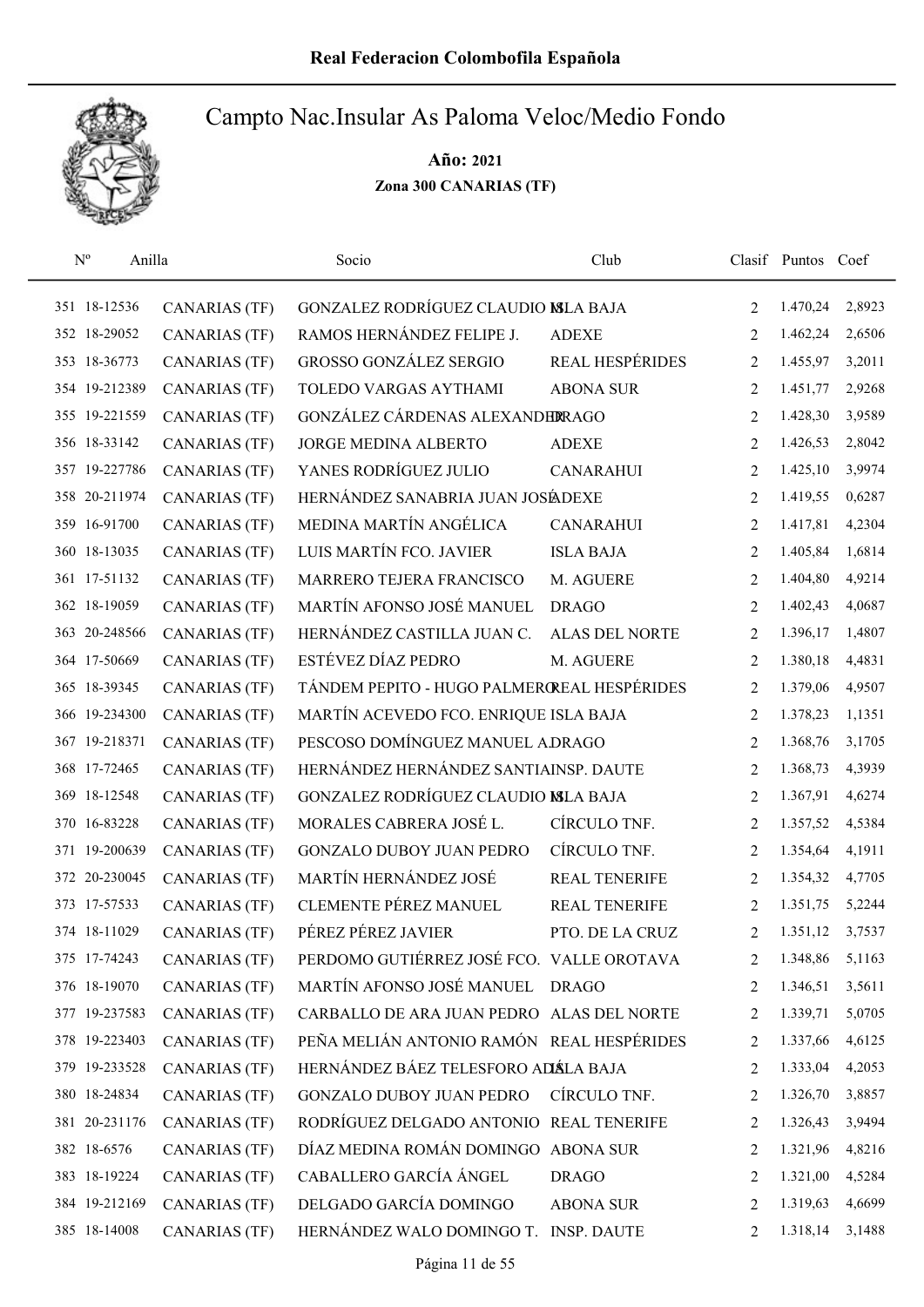

| $\rm N^o$<br>Anilla |                      | Socio                                    | Club                   |                | Clasif Puntos Coef |        |
|---------------------|----------------------|------------------------------------------|------------------------|----------------|--------------------|--------|
| 386 19-223728       | <b>CANARIAS (TF)</b> | RAVELO RAMOS JUAN CARLOS                 | <b>REAL HESPÉRIDES</b> | 2              | 1.315,72           | 4,6284 |
| 387 16-83223        | <b>CANARIAS (TF)</b> | MORALES CABRERA JOSÉ L.                  | CÍRCULO TNF.           | $\overline{2}$ | 1.313,94           | 4,1231 |
| 388 17-65616        | <b>CANARIAS (TF)</b> | CAMARA MARCINKOWSKI CARLOSTO. DE LA CRUZ |                        | 2              | 1.298,93           | 4,7577 |
| 389 19-216261       | <b>CANARIAS (TF)</b> | MORALES JIMÉNEZ Mª MERCEDES M. AGUERE    |                        | 2              | 1.293,97           | 5,5724 |
| 390 20-202677       | <b>CANARIAS (TF)</b> | AGUILAR PÉREZ JOSÉ RAMÓN                 | CÍRCULO TNF.           | 2              | 1.288,93           | 2,6572 |
| 391 17-57579        | <b>CANARIAS (TF)</b> | <b>CLEMENTE PÉREZ MANUEL</b>             | <b>REAL TENERIFE</b>   | 2              | 1.287,40           | 5,7797 |
| 392 19-221535       | <b>CANARIAS (TF)</b> | GONZÁLEZ CÁRDENAS ALEXANDERRAGO          |                        | 2              | 1.285,99           | 4,2457 |
| 393 19-222867       | <b>CANARIAS (TF)</b> | <b>EXPÓSITO ROJAS SERGIO</b>             | <b>REAL HESPÉRIDES</b> | 2              | 1.284,85           | 4,8780 |
| 394 18-16235        | <b>CANARIAS (TF)</b> | <b>GOYA RODRÍGUEZ FCO. JAVIER</b>        | CÍRCULO TNF.           | 2              | 1.282,35           | 4,4428 |
| 395 17-67114        | <b>CANARIAS (TF)</b> | LEÓN ARVELO JOSÉ ANTONIO                 | <b>DRAGO</b>           | 2              | 1.280,26           | 3,2778 |
| 396 19-221117       | <b>CANARIAS (TF)</b> | ÁLVARO ALFONSO JOSÉ MARÍA                | <b>DRAGO</b>           | 2              | 1.274,60           | 4,2830 |
| 397 19-225387       | <b>CANARIAS (TF)</b> | DÍAZ ÁLVAREZ ISIDRO                      | <b>REAL HESPÉRIDES</b> | 2              | 1.269,47           | 4,5301 |
| 398 18-37329        | <b>CANARIAS (TF)</b> | DÁVILA MARTÍNEZ FRANCISCO                | <b>REAL HESPÉRIDES</b> | $\overline{2}$ | 1.267,41           | 5,0414 |
| 399 20-248109       | <b>CANARIAS (TF)</b> | CABRERA GONZÁLEZ DANIEL                  | <b>ALAS DEL NORTE</b>  | 2              | 1.247,88           | 4,6611 |
| 400 20-229322       | <b>CANARIAS (TF)</b> | HERRERA HERNÁNDEZ JUAN C.                | <b>REAL TENERIFE</b>   | $\overline{2}$ | 1.246,28           | 3,0447 |
| 401 17-63808        | <b>CANARIAS (TF)</b> | <b>BELLO GONZÁLEZ EMILIO</b>             | PTO. DE LA CRUZ        | 2              | 1.244,31           | 4,0692 |
| 402 19-230638       | <b>CANARIAS (TF)</b> | MORA MEDINA JUAN                         | <b>ADEXE</b>           | 2              | 1.243,37           | 3,7491 |
| 403 17-57986        | <b>CANARIAS (TF)</b> | MARTÍN HERNÁNDEZ JOSÉ                    | <b>REAL TENERIFE</b>   | 2              | 1.232,31           | 4,7405 |
| 404 18-26640        | <b>CANARIAS (TF)</b> | RODRÍGUEZ PÉREZ PEDRO                    | CÍRCULO TNF.           | 2              | 1.226,95           | 5,8754 |
| 405 19-237897       | <b>CANARIAS (TF)</b> | YANES LUIS PABLO                         | <b>ALAS DEL NORTE</b>  | 2              | 1.224,77           | 5,2239 |
| 406 18-29154        | <b>CANARIAS (TF)</b> | RAMOS HERNÁNDEZ FELIPE J.                | <b>ADEXE</b>           | 2              | 1.223,47           | 3,4247 |
| 407 17-46692        | <b>CANARIAS (TF)</b> | RODRÍGUEZ GONZÁLEZ JOSÉ A.               | <b>REAL HESPÉRIDES</b> | 2              | 1.221,69           | 5,5592 |
| 408 19-212669       | <b>CANARIAS (TF)</b> | MEDEROS BORGES AIRÁN                     | <b>ABONA SUR</b>       | 2              | 1.206,00           | 4,4415 |
| 409 19-235091       | <b>CANARIAS (TF)</b> | <b>GUERRA DE DIOS ANTONIO</b>            | <b>ADEXE</b>           | 2              | 1.203,41           | 4,2916 |
| 410 18-34122        | <b>CANARIAS (TF)</b> | CONCEPCIÓN NUÑEZ JUAN                    | <b>CANARAHUI</b>       | 2              | 1.203,00           | 4,2507 |
| 411 17-41698        | <b>CANARIAS (TF)</b> | SUÁREZ GONZÁLEZ ANTONIO                  | <b>ADEXE</b>           | 2              | 1.194,58           | 4,9533 |
| 412 19-221560       | <b>CANARIAS (TF)</b> | GONZÁLEZ CÁRDENAS ALEXANDERRAGO          |                        | 2              | 1.193,55           | 4,4253 |
| 413 17-81265        | <b>CANARIAS (TF)</b> | GARCÍA QUINTERO MARIO M.                 | ALAS DEL NORTE         | 2              | 1.184,09           | 5,0484 |
| 414 17-46639        | <b>CANARIAS (TF)</b> | RODRÍGUEZ GONZÁLEZ JOSÉ A.               | <b>REAL HESPÉRIDES</b> | 2              | 1.156,18           | 3,4018 |
| 415 19-204625       | <b>CANARIAS (TF)</b> | PALOMARES GONZÁLEZ JAVIER                | PTO. DE LA CRUZ        | 2              | 1.155,17           | 3,2637 |
| 416 18-40603        | <b>CANARIAS (TF)</b> | HERNÁNDEZ MÉNDEZ RUBÉN                   | <b>REAL HESPÉRIDES</b> | 2              | 1.148,52           | 5,6322 |
| 417 20-207781       | <b>CANARIAS (TF)</b> | PALMERO AFONSO JUAN DAVID                | M. AGUERE              | 2              | 1.136,63           | 5,3199 |
| 418 17-46149        | <b>CANARIAS (TF)</b> | DIAZ TEJERA SERGIO DAVID                 | <b>REAL HESPÉRIDES</b> | 2              | 1.133,32           | 4,4544 |
| 419 18-6402         | <b>CANARIAS (TF)</b> | SUÁREZ LÓPEZ JUAN LUIS                   | <b>ADEXE</b>           | 2              | 1.114,98           | 5,0586 |
| 420 18-31014        | <b>CANARIAS (TF)</b> | MARTÍN TABARES LEOPOLDO                  | <b>ADEXE</b>           | 2              | 1.107,47           | 4,9856 |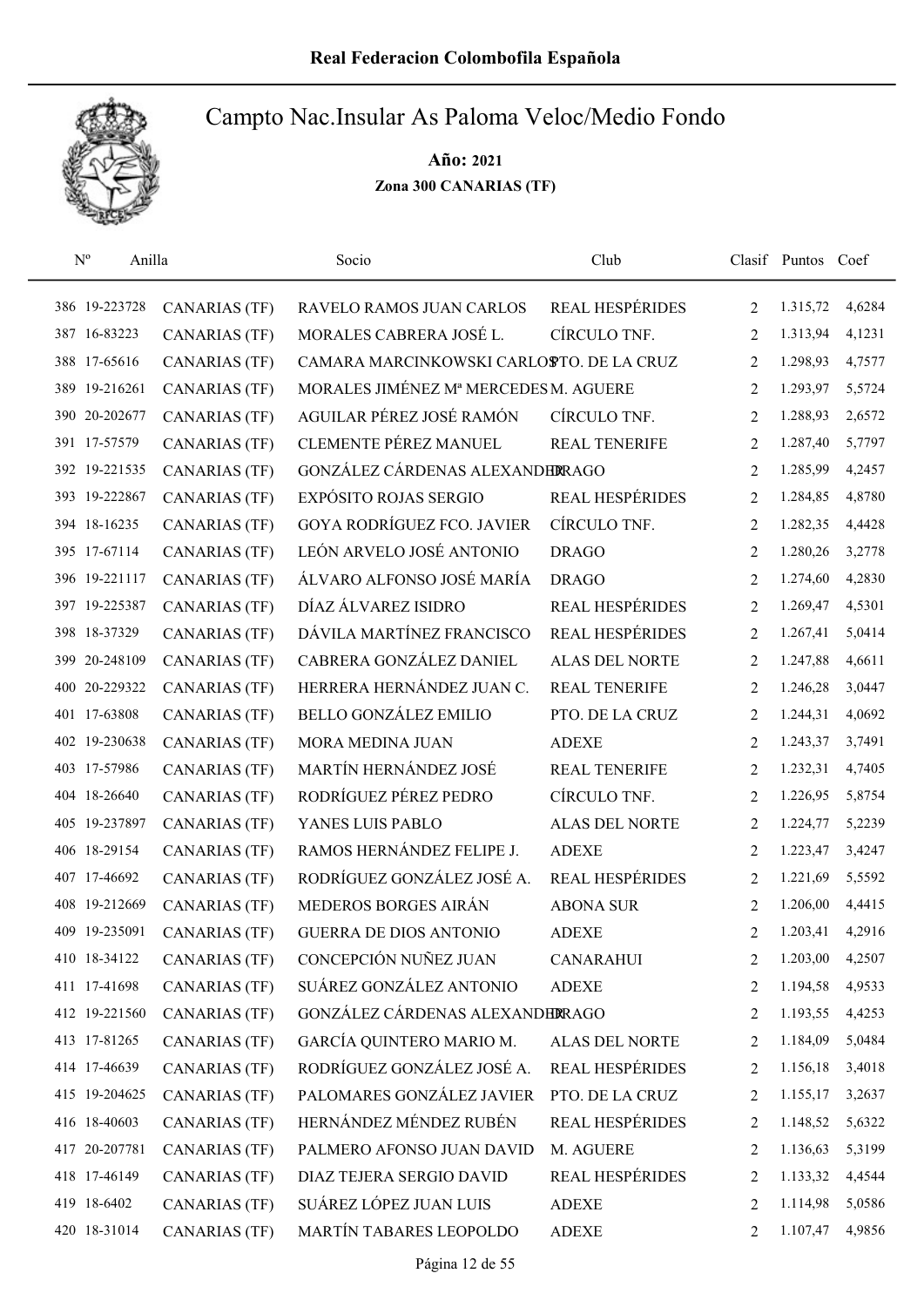

| $N^{\rm o}$<br>Anilla |                      | Socio                                      | Club                   |                | Clasif Puntos Coef |        |
|-----------------------|----------------------|--------------------------------------------|------------------------|----------------|--------------------|--------|
| 421 20-231088         | <b>CANARIAS (TF)</b> | <b>CLEMENTE PÉREZ MANUEL</b>               | <b>REAL TENERIFE</b>   | 2              | 1.102,82           | 3,4080 |
| 422 20-202191         | <b>CANARIAS (TF)</b> | NAVARRO RODRÍGUEZ IVÁN J.                  | CÍRCULO TNF.           | $\overline{2}$ | 1.102,54           | 3,4211 |
| 423 17-41633          | <b>CANARIAS (TF)</b> | SUÁREZ GONZÁLEZ ANTONIO                    | <b>ADEXE</b>           | 2              | 980,03             | 5,2531 |
| 424 18-6178           | <b>CANARIAS (TF)</b> | DELGADO GARCÍA DOMINGO                     | <b>ABONA SUR</b>       | 2              | 967,83             | 5,5300 |
| 425 19-212677         | <b>CANARIAS (TF)</b> | MEDEROS BORGES AIRÁN                       | <b>ABONA SUR</b>       | 2              | 906,81             | 5,5817 |
| 426 18-14169          | <b>CANARIAS (TF)</b> | PÉREZ FORTE JUAN MANUEL                    | <b>INSP. DAUTE</b>     | 2              | 900,17             | 5,3212 |
| 427 18-18387          | <b>CANARIAS (TF)</b> | EXPÓSITO RODRÍGUEZ SALVADORDRAGO           |                        | 2              | 877,00             | 5,4597 |
| 428 19-229048         | <b>CANARIAS (TF)</b> | <b>RAMOS RAMOS MIGUEL</b>                  | <b>CANARAHUI</b>       | 2              | 865,22             | 3,5448 |
| 429 19-220470         | <b>CANARIAS (TF)</b> | <b>GUERRA DE DIOS ANTONIO</b>              | <b>ADEXE</b>           | 2              | 799,49             | 5,5546 |
| 430 18-8659           | <b>CANARIAS (TF)</b> | SUÁREZ LÓPEZ JUAN LUIS                     | <b>ADEXE</b>           | 2              | 713,52             | 5,6193 |
| 431 19-207787         | <b>CANARIAS (TF)</b> | MARTÍN GARCÍA JOSÉ M.                      | <b>REAL TENERIFE</b>   | 1              | 1.000,00           | 0,0020 |
| 432 20-220606         | <b>CANARIAS (TF)</b> | ÁLVAREZ REVERÓN ANDRÉS                     | <b>CANARAHUI</b>       | 1              | 1.000,00           | 0,0029 |
| 433 19-226181         | <b>CANARIAS (TF)</b> | RODRÍGUEZ MARTÍN DOMINGO                   | <b>REAL HESPÉRIDES</b> | 1              | 1.000,00           | 0,0031 |
| 434 20-190276         | <b>CANARIAS (TF)</b> | DÍAZ GONZÁLEZ JOSÉ A.                      | <b>DRAGO</b>           | 1              | 1.000,00           | 0,0056 |
| 435 20-230832         | <b>CANARIAS (TF)</b> | VEGA IZQUIERDO DIEGO                       | <b>REAL TENERIFE</b>   | 1              | 1.000,00           | 0,0058 |
| 436 19-217425         | <b>CANARIAS (TF)</b> | ESTÉVEZ DÍAZ PEDRO                         | M. AGUERE              | 1              | 1.000,00           | 0,0079 |
| 437 16-88548          | <b>CANARIAS (TF)</b> | RAMOS HERNÁNDEZ JONAS R.                   | <b>ISLA BAJA</b>       | $\mathbf{1}$   | 1.000,00           | 0,0110 |
| 438 18-25446          | <b>CANARIAS (TF)</b> | AFONSO AFONSO ÁNGEL                        | CÍRCULO TNF.           | 1              | 1.000,00           | 0,0119 |
| 439 19-213896         | <b>CANARIAS (TF)</b> | HERNÁNDEZ ALONSO QUITERIO                  | <b>ABONA SUR</b>       | $\mathbf{1}$   | 1.000,00           | 0,0134 |
| 440 20-220709         | <b>CANARIAS (TF)</b> | EVORA CRUZ JUAN JOSÉ                       | <b>CANARAHUI</b>       | $\mathbf{1}$   | 1.000,00           | 0,0134 |
| 441 18-22550          | <b>CANARIAS (TF)</b> | PÉREZ LUIS JUAN RAMÓN                      | M. AGUERE              | 1              | 1.000,00           | 0,0206 |
| 442 17-65770          | <b>CANARIAS (TF)</b> | ÁLVAREZ MORALES JOSÉ J.                    | PTO. DE LA CRUZ        | 1              | 1.000,00           | 0,0255 |
| 443 18-37088          | <b>CANARIAS (TF)</b> | MEDINA LEON MIGUEL JOSÉ                    | REAL HESPÉRIDES        | 1              | 1.000,00           | 0,0295 |
| 444 18-14160          | <b>CANARIAS (TF)</b> | HERNÁNDEZ WALO DOMINGO T.                  | <b>INSP. DAUTE</b>     | 1              | 1.000,00           | 0,0330 |
| 445 19-203565         | <b>CANARIAS (TF)</b> | ABRANTE MARTÍN MANUEL LUIS PTO. DE LA CRUZ |                        | 1              | 1.000,00           | 0,0361 |
| 446 19-215367         | <b>CANARIAS (TF)</b> | RODRÍGUEZ ALONSO ELOY                      | M. AGUERE              | 1              | 1.000,00           | 0,0421 |
| 447 19-226346         | CANARIAS (TF)        | ALONSO RODRÍGUEZ SIMEI                     | M. AGUERE              | 1              | 1.000,00           | 0,0485 |
| 448 16-81433          | <b>CANARIAS (TF)</b> | DE FUENTES BARRERA FERNANDOCÍRCULO TNF.    |                        | 1              | 1.000,00           | 0,0554 |
| 449 19-219528         | <b>CANARIAS (TF)</b> | DÍAZ GONZÁLEZ JOSÉ A.                      | <b>DRAGO</b>           | 1              | 1.000,00           | 0,0558 |
| 450 18-15590          | <b>CANARIAS (TF)</b> | LÓPEZ CARBALLO RAMÓN                       | VALLE OROTAVA          | 1              | 1.000,00           | 0,0650 |
| 451 19-195928         | <b>CANARIAS (TF)</b> | PADRÓN FERRER RAMÓN                        | <b>ADEXE</b>           | 1              | 1.000,00           | 0,0668 |
| 452 19-209796         | <b>CANARIAS (TF)</b> | HERNÁNDEZ HERNÁNDEZ JESÚS LREAL TENERIFE   |                        | 1              | 1.000,00           | 0,0721 |
| 453 19-234787         | <b>CANARIAS (TF)</b> | VELÁZQUEZ BARRERA BERNARDOSLA BAJA         |                        | 1              | 1.000,00           | 0,0786 |
| 454 19-198165         | <b>CANARIAS (TF)</b> | HERNÁNDEZ PÉREZ FRANCISCO J. VALLE OROTAVA |                        | 1              | 1.000,00           | 0,0823 |
| 455 16-93023          | <b>CANARIAS (TF)</b> | MARTÍN TABARES LEOPOLDO                    | <b>ADEXE</b>           | 1              | 1.000,00           | 0,0885 |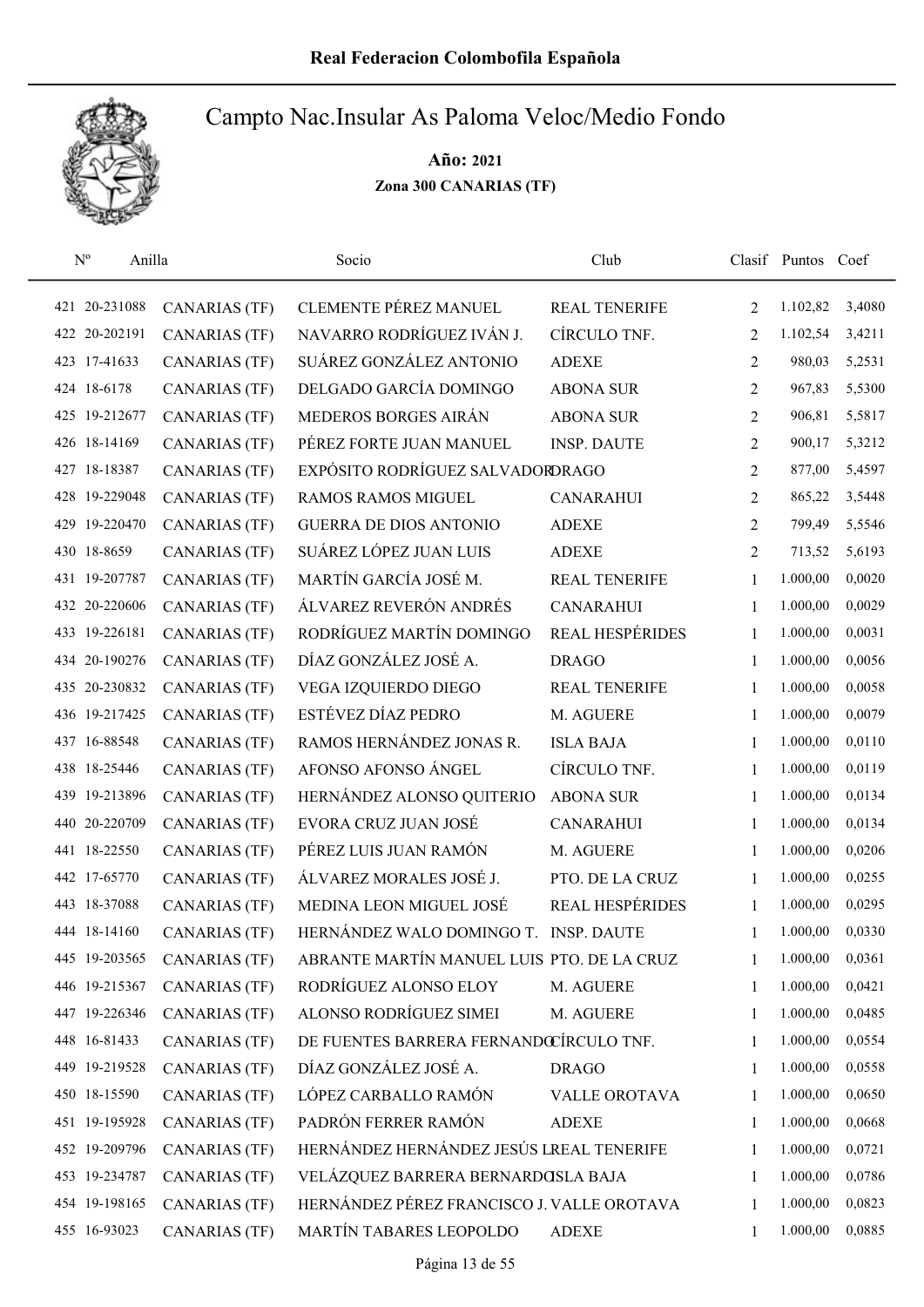

| $\mathbf{N}^{\text{o}}$ | Anilla        |                      | Socio                                      | Club                   |              | Clasif Puntos Coef |        |
|-------------------------|---------------|----------------------|--------------------------------------------|------------------------|--------------|--------------------|--------|
|                         | 456 19-217633 | <b>CANARIAS (TF)</b> | MEDINA LEON MIGUEL JOSÉ                    | <b>REAL HESPÉRIDES</b> | 1            | 1.000,00           | 0,1052 |
|                         | 457 17-66153  | <b>CANARIAS (TF)</b> | ENCINOSO SOLER TOMÁS                       | PTO. DE LA CRUZ        | 1            | 1.000,00           | 0,1076 |
|                         | 458 20-204424 | <b>CANARIAS (TF)</b> | TOLEDO BAUTE MANUEL                        | <b>GRAN FONDO</b>      | 1            | 1.000,00           | 0,1589 |
|                         | 459 19-231877 | <b>CANARIAS (TF)</b> | LEDESMA BATISTA JOSÉ                       | <b>ABONA SUR</b>       | 1            | 1.000,00           | 0,1737 |
|                         | 460 17-38973  | <b>CANARIAS (TF)</b> | TÁNDEM ARMAS                               | <b>GRAN FONDO</b>      | 1            | 1.000,00           | 0,1776 |
|                         | 461 19-205287 | <b>CANARIAS (TF)</b> | GARCÍA HERNÁNDEZ CRISTIAN                  | PTO. DE LA CRUZ        | 1            | 1.000,00           | 0,1825 |
|                         | 462 20-227030 | <b>CANARIAS (TF)</b> | <b>GONZÁLEZ SOSA SIXTO</b>                 | <b>ABONA SUR</b>       | 1            | 998,83             | 0,0167 |
|                         | 463 19-235325 | <b>CANARIAS (TF)</b> | RAMOS HERNÁNDEZ JONAS R.                   | <b>ISLA BAJA</b>       | 1            | 998,80             | 0,0381 |
|                         | 464 18-37101  | <b>CANARIAS (TF)</b> | RODRÍGUEZ GONZÁLEZ JOSÉ A.                 | <b>REAL HESPÉRIDES</b> | 1            | 997,77             | 0,0413 |
|                         | 465 18-9864   | <b>CANARIAS (TF)</b> | <b>BELLO GONZÁLEZ EMILIO</b>               | PTO. DE LA CRUZ        | 1            | 997,48             | 0,1128 |
|                         | 466 19-231804 | <b>CANARIAS (TF)</b> | LEDESMA BATISTA JOSÉ                       | <b>ABONA SUR</b>       | 1            | 997,10             | 0,0057 |
|                         | 467 18-11528  | <b>CANARIAS (TF)</b> | <b>GARCÍA BRITO DAVID</b>                  | PTO. DE LA CRUZ        | 1            | 997,00             | 0,1988 |
|                         | 468 20-199310 | <b>CANARIAS (TF)</b> | GONZÁLEZ VARGAS MARIO FCO.                 | CÍRCULO TNF.           | 1            | 996,26             | 0,0148 |
|                         | 469 17-45519  | <b>CANARIAS (TF)</b> | RODRÍGUEZ ALMENARA JESÚS                   | <b>REAL HESPÉRIDES</b> | 1            | 993,12             | 0,1381 |
|                         | 470 18-42148  | <b>CANARIAS (TF)</b> | HERNÁNDEZ GONZÁLEZ ZAIDA C. ALAS DEL NORTE |                        | 1            | 993,02             | 0,0453 |
|                         | 471 17-64485  | <b>CANARIAS (TF)</b> | GARCÍA HERNÁNDEZ CRISTIAN                  | PTO. DE LA CRUZ        | 1            | 992,79             | 0,2373 |
|                         | 472 20-220549 | <b>CANARIAS (TF)</b> | ÁLVAREZ REVERÓN ANDRÉS                     | <b>CANARAHUI</b>       | 1            | 990,10             | 0,0192 |
|                         | 473 20-197494 | <b>CANARIAS (TF)</b> | HERNÁNDEZ HERNÁNDEZ ALEJANREAL HESPÉRIDES  |                        | $\mathbf{1}$ | 989,86             | 0,0620 |
|                         | 474 19-204732 | <b>CANARIAS (TF)</b> | TAMAJÓN HERNÁNDEZ FRANCISCOTO. DE LA CRUZ  |                        | $\mathbf{1}$ | 989,02             | 0,2698 |
|                         | 475 20-198314 | <b>CANARIAS (TF)</b> | RODRÍGUEZ DE PAZ FERNANDO                  | <b>REAL HESPÉRIDES</b> | 1            | 987,82             | 0,0651 |
|                         | 476 16-96380  | <b>CANARIAS (TF)</b> | <b>ACOSTA JORGE LAURA</b>                  | M. AGUERE              | 1            | 987,33             | 0,0836 |
|                         | 477 19-213122 | <b>CANARIAS (TF)</b> | RODRÍGUEZ HERRERA GUSTAVO ADEXE            |                        | 1            | 987,18             | 0,0201 |
|                         | 478 20-206726 | <b>CANARIAS (TF)</b> | ESTÉVEZ DÍAZ PEDRO                         | M. AGUERE              | 1            | 986,48             | 0,0355 |
|                         | 479 18-33439  | <b>CANARIAS (TF)</b> | <b>GONZÁLEZ POZO GABRIEL</b>               | <b>CANARAHUI</b>       | 1            | 986,42             | 0,0355 |
|                         | 480 19-221783 | <b>CANARIAS (TF)</b> | TOLEDO RIZO ADONAY                         | <b>DRAGO</b>           | 1            | 985,98             | 0,0838 |
|                         | 481 19-195654 | <b>CANARIAS (TF)</b> | TÁNDEM ACHAMAN                             | <b>ADEXE</b>           | 1            | 985,68             | 0,1159 |
|                         | 482 19-237901 | <b>CANARIAS (TF)</b> | HERNÁNDEZ GONZÁLEZ ZAIDA C. ALAS DEL NORTE |                        | 1            | 985,57             | 0,3026 |
|                         | 483 20-205844 | <b>CANARIAS (TF)</b> | MARRERO TEJERA FRANCISCO                   | M. AGUERE              | 1            | 985,04             | 0,0381 |
|                         | 484 20-216004 | <b>CANARIAS (TF)</b> | PADRÓN RODRÍGUEZ JOSÉ A.                   | PTO. DE LA CRUZ        | 1            | 984,20             | 0,0677 |
|                         | 485 18-10718  | <b>CANARIAS (TF)</b> | MARTÍN GARCÍA ROBERTO                      | PTO. DE LA CRUZ        | 1            | 983,92             | 0,3185 |
|                         | 486 19-211766 | <b>CANARIAS (TF)</b> | HERNÁNDEZ MORA DOMINGO                     | CÍRCULO TNF.           | 1            | 983,74             | 0,0754 |
|                         | 487 19-223639 | <b>CANARIAS (TF)</b> | CABEZA SANTOS JUAN MANUEL                  | <b>REAL HESPÉRIDES</b> | 1            | 983,73             | 0,1814 |
|                         | 488 20-235429 | <b>CANARIAS (TF)</b> | SOSA PADRÓN FERNANDO MANUELALLE OROTAVA    |                        | 1            | 983,43             | 0,1187 |
|                         | 489 17-57405  | <b>CANARIAS (TF)</b> | EXPÓSITO CRUZ JONHATAN                     | REAL TENERIFE          | 1            | 983,15             | 0,2479 |
|                         | 490 19-206295 | <b>CANARIAS (TF)</b> | BAEZA LÓPEZ JOSÉ N.                        | PTO. DE LA CRUZ        | 1            | 983,04             | 0,3383 |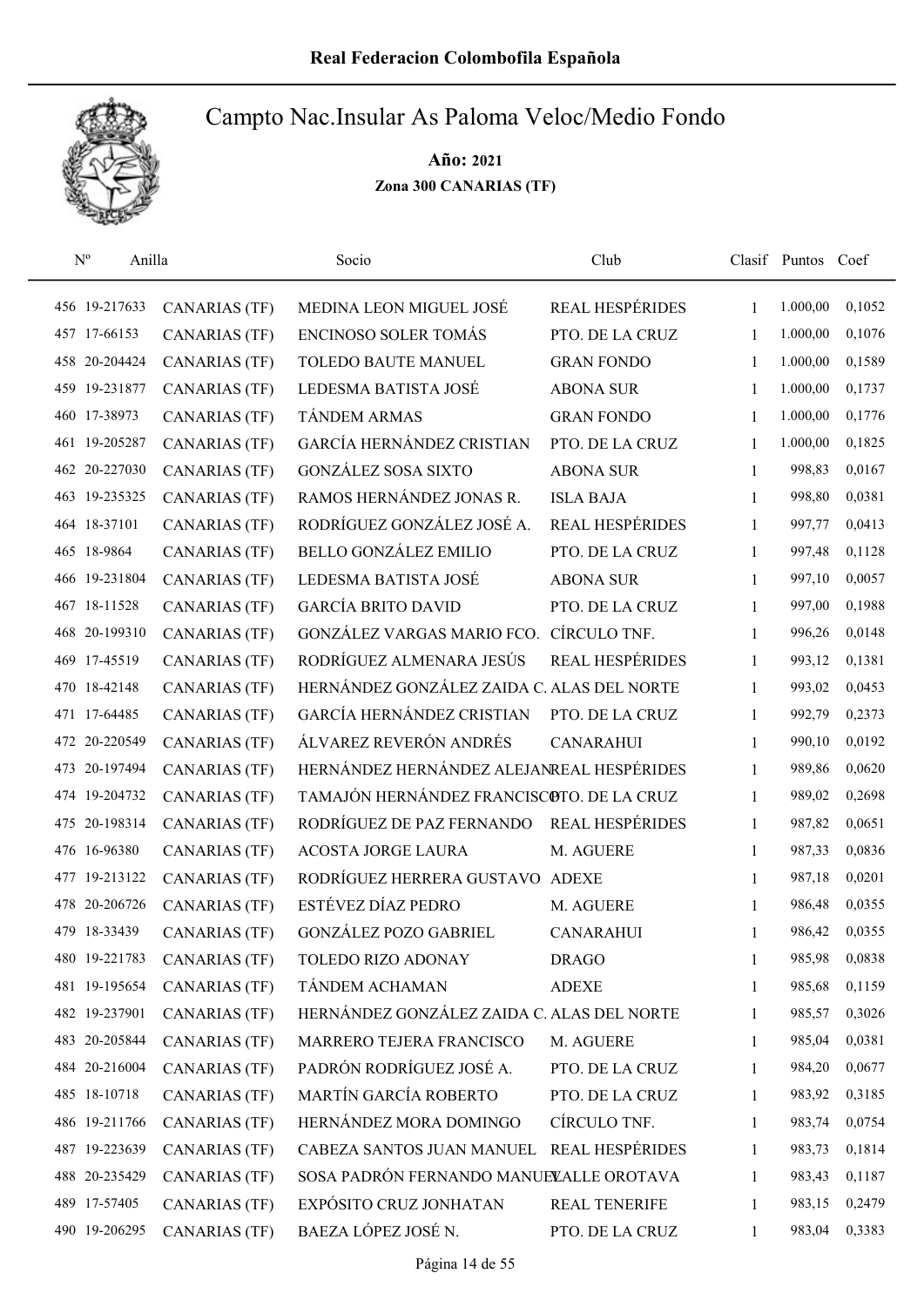

| $N^{o}$<br>Anilla |                      | Socio                                      | Club                   |              | Clasif Puntos Coef |        |
|-------------------|----------------------|--------------------------------------------|------------------------|--------------|--------------------|--------|
| 491 18-15994      | <b>CANARIAS (TF)</b> | PERDOMO HERNÁNDEZ NAUZET VALLE OROTAVA     |                        | 1            | 982,26             | 0,1219 |
| 492 18-33555      | <b>CANARIAS (TF)</b> | CABEZA SANTOS JUAN MANUEL                  | <b>REAL HESPÉRIDES</b> | 1            | 981,73             | 0,1914 |
| 493 20-204640     | <b>CANARIAS (TF)</b> | FUENTES PÉREZ JOSÉ JUAN                    | <b>GRAN FONDO</b>      | 1            | 981,50             | 0,3073 |
| 494 20-248023     | <b>CANARIAS (TF)</b> | GARCÍA QUINTERO MARIO M.                   | <b>ALAS DEL NORTE</b>  | 1            | 981,36             | 0,0732 |
| 495 19-209678     | <b>CANARIAS (TF)</b> | EXPÓSITO CRUZ JONHATAN                     | <b>REAL TENERIFE</b>   | 1            | 981,18             | 0,1468 |
| 496 18-11257      | <b>CANARIAS (TF)</b> | TORRES GONZÁLEZ DIONISIO M.                | PTO. DE LA CRUZ        | 1            | 980,68             | 0,1777 |
| 497 18-37046      | <b>CANARIAS (TF)</b> | MEDINA LEON MIGUEL JOSÉ                    | <b>REAL HESPÉRIDES</b> | $\mathbf{1}$ | 980,35             | 0,2002 |
| 498 20-199494     | <b>CANARIAS (TF)</b> | RAMOS CARTAYA CIRIACO                      | CÍRCULO TNF.           | 1            | 980,21             | 0,0237 |
| 499 19-205429     | <b>CANARIAS (TF)</b> | MESA DÍAZ ANTONIO                          | PTO. DE LA CRUZ        | 1            | 980,11             | 0,3698 |
| 500 19-197706     | <b>CANARIAS (TF)</b> | MARTÍN GARCÍA JONAY                        | <b>GRAN FONDO</b>      | 1            | 979,89             | 0,3666 |
| 501 18-11541      | <b>CANARIAS (TF)</b> | <b>GARCÍA BRITO DAVID</b>                  | PTO. DE LA CRUZ        | 1            | 979,79             | 0,0795 |
| 502 20-201800     | <b>CANARIAS (TF)</b> | GARCÍA CANO JESÚS D.                       | CÍRCULO TNF.           | 1            | 979,46             | 0,0909 |
| 503 20-206693     | <b>CANARIAS (TF)</b> | RODRÍGUEZ ALONSO ELOY                      | M. AGUERE              | 1            | 979,30             | 0,0956 |
| 504 18-13384      | <b>CANARIAS (TF)</b> | VELÁZQUEZ BARRERA BERNARDOSLA BAJA         |                        | 1            | 979,01             | 0,0203 |
| 505 19-229127     | <b>CANARIAS (TF)</b> | MORENO GUTIÉRREZ JUAN P.                   | <b>CANARAHUI</b>       | 1            | 978,91             | 0,0086 |
| 506 19-216327     | <b>CANARIAS (TF)</b> | ESTÉVEZ DÍAZ PEDRO                         | M. AGUERE              | 1            | 978,88             | 0,1018 |
| 507 20-203186     | <b>CANARIAS (TF)</b> | TÁNDEM BRYAN - MONTIEL                     | <b>GRAN FONDO</b>      | 1            | 978,74             | 0,3313 |
| 508 19-197286     | <b>CANARIAS (TF)</b> | PÉREZ AFONSO IGNACIO MANUELGRAN FONDO      |                        | $\mathbf{1}$ | 978,19             | 0,3917 |
| 509 19-208828     | <b>CANARIAS (TF)</b> | QUESADA LÓPEZ ÓSCAR                        | REAL TENERIFE          | 1            | 977,97             | 0,1545 |
| 510 19-207729     | <b>CANARIAS (TF)</b> | MARTÍN GARCÍA JOSÉ M.                      | <b>REAL TENERIFE</b>   | 1            | 977,40             | 0,1580 |
| 511 17-72800      | <b>CANARIAS (TF)</b> | DEL ROSARIO DÍAZ ANDRÉS                    | <b>INSP. DAUTE</b>     | 1            | 977,02             | 0,0838 |
| 512 18-11955      | <b>CANARIAS (TF)</b> | CALZADILLA LORENZO ANTONIO PTO. DE LA CRUZ |                        | 1            | 976,50             | 0,2170 |
| 513 18-11552      | <b>CANARIAS (TF)</b> | <b>GARCÍA BRITO DAVID</b>                  | PTO. DE LA CRUZ        | 1            | 976,45             | 0,0852 |
| 514 17-63955      | <b>CANARIAS (TF)</b> | FROST EDWARD ANTHONY                       | PTO. DE LA CRUZ        | 1            | 976,44             | 0,3935 |
| 515 19-209382     | <b>CANARIAS (TF)</b> | EXPÓSITO CRUZ JONHATAN                     | <b>REAL TENERIFE</b>   | 1            | 976,14             | 0,3828 |
| 516 20-217509     | <b>CANARIAS (TF)</b> | TAMAJÓN HERNÁNDEZ FRANCISCOTO. DE LA CRUZ  |                        | 1            | 976,02             | 0,3985 |
| 517 18-33357      | CANARIAS (TF)        | <b>GONZÁLEZ POZO GABRIEL</b>               | <b>CANARAHUI</b>       | 1            | 975,87             | 0,0549 |
| 518 19-204726     | <b>CANARIAS (TF)</b> | TAMAJÓN HERNÁNDEZ FRANCISCOTO. DE LA CRUZ  |                        | 1            | 975,72             | 0,4016 |
| 519 20-196388     | CANARIAS (TF)        | MARRERO DÍAZ JOSÉ VÍCTOR                   | <b>REAL HESPÉRIDES</b> | 1            | 975,52             | 0,2095 |
| 520 20-221164     | <b>CANARIAS (TF)</b> | PLASENCIA HERRERA EDUARDO                  | <b>CANARAHUI</b>       | 1            | 975,48             | 0,0208 |
| 521 17-51621      | <b>CANARIAS (TF)</b> | GONZÁLEZ VARGAS MARIO FCO.                 | CÍRCULO TNF.           | 1            | 975,36             | 0,2973 |
| 522 20-204442     | <b>CANARIAS (TF)</b> | HERNÁNDEZ TOMÉ DOMINGO J.                  | <b>GRAN FONDO</b>      | 1            | 975,16             | 0,4010 |
| 523 19-216369     | <b>CANARIAS (TF)</b> | ESTÉVEZ DÍAZ PEDRO                         | M. AGUERE              | 1            | 974,63             | 0,1222 |
| 524 20-207292     | CANARIAS (TF)        | ARENCIBIA MENDOZA J. JOSUÉ                 | M. AGUERE              | 1            | 974,31             | 0,0674 |
| 525 18-1027       | <b>CANARIAS (TF)</b> | <b>GARCÍA ALBERTO RICARDO</b>              | <b>GRAN FONDO</b>      | 1            | 974,22             | 0,4386 |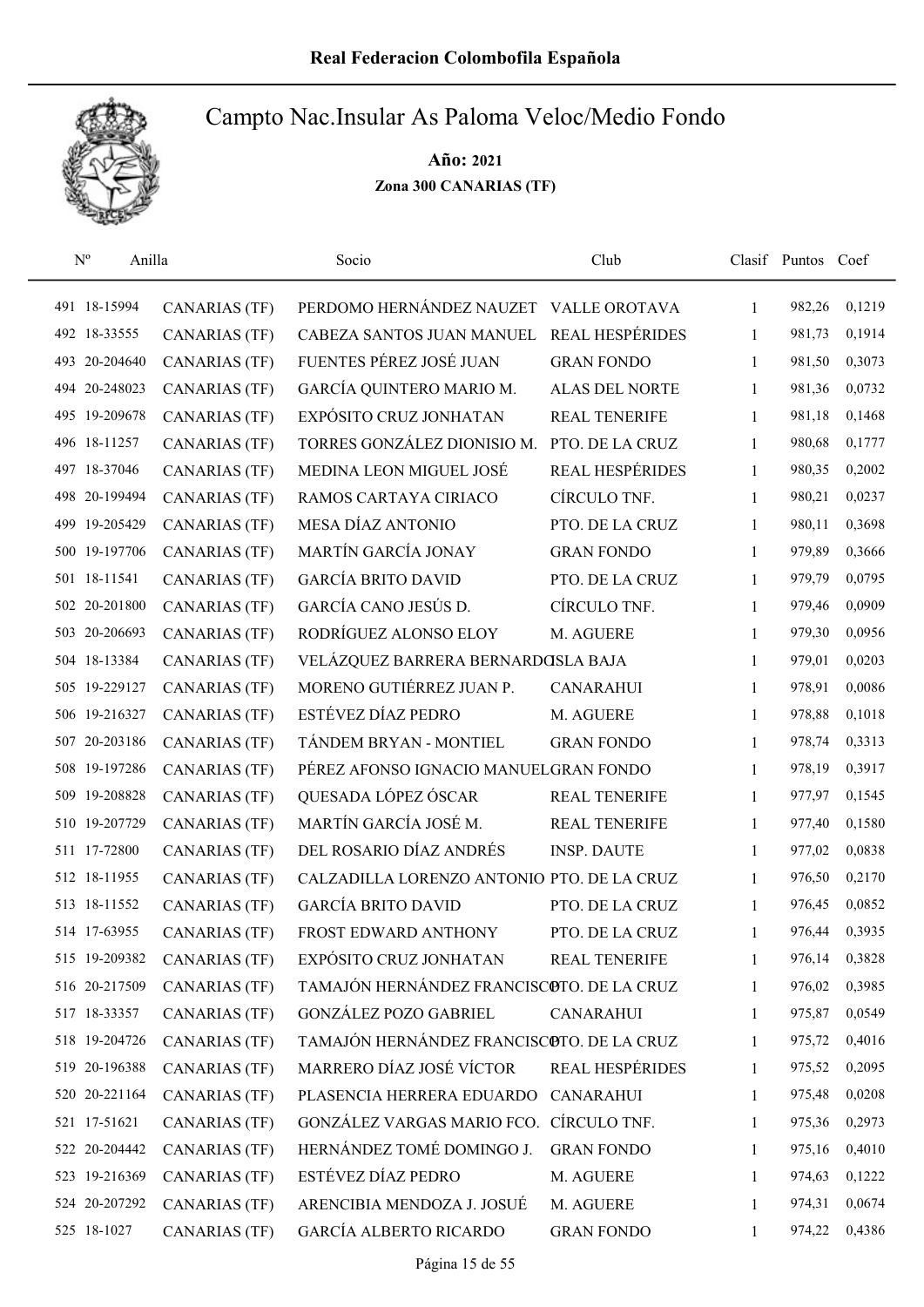

| $N^{o}$<br>Anilla |                      | Socio                                       | Club                   |              | Clasif Puntos Coef |        |
|-------------------|----------------------|---------------------------------------------|------------------------|--------------|--------------------|--------|
| 526 18-16665      | <b>CANARIAS (TF)</b> | HERNÁNDEZ HERNÁNDEZ SANTIAINSP. DAUTE       |                        | $\mathbf{1}$ | 973,90             | 0,0238 |
| 527 18-14825      | <b>CANARIAS (TF)</b> | DEL ROSARIO DÍAZ ANDRÉS                     | <b>INSP. DAUTE</b>     | 1            | 973,65             | 0,1681 |
| 528 18-10668      | <b>CANARIAS (TF)</b> | MARTÍN GARCÍA ROBERTO                       | PTO. DE LA CRUZ        | $\mathbf{1}$ | 973,56             | 0,4096 |
| 529 18-24548      | <b>CANARIAS (TF)</b> | GONZÁLEZ PÉREZ PEDRO J.                     | CÍRCULO TNF.           | $\mathbf{1}$ | 973,43             | 0,0322 |
| 530 17-53262      | <b>CANARIAS (TF)</b> | DÍAZ GARCÍA VALENTÍN                        | M. AGUERE              | 1            | 973,28             | 0,1278 |
| 531 18-35566      | <b>CANARIAS (TF)</b> | SIMÓ EDEL RICARDO                           | <b>REAL HESPÉRIDES</b> | 1            | 972,90             | 0,2360 |
| 532 18-263489     | <b>CANARIAS (TF)</b> | BAEZA LÓPEZ JOSÉ N.                         | PTO. DE LA CRUZ        | 1            | 972,51             | 0,2779 |
| 533 19-216669     | <b>CANARIAS (TF)</b> | ACOSTA CAMACHO SALVADOR                     | M. AGUERE              | 1            | 972,47             | 0,1317 |
| 534 19-228553     | <b>CANARIAS (TF)</b> | EVORA CRUZ JUAN JOSÉ                        | <b>CANARAHUI</b>       | 1            | 972,24             | 0,0646 |
| 535 18-41999      | <b>CANARIAS (TF)</b> | PÉREZ DELGADO ALONSO                        | <b>ALAS DEL NORTE</b>  | 1            | 971,89             | 0,2892 |
| 536 20-196405     | <b>CANARIAS (TF)</b> | MARRERO DÍAZ JOSÉ VÍCTOR                    | <b>REAL HESPÉRIDES</b> | 1            | 971,54             | 0,2389 |
| 537 19-236217     | <b>CANARIAS (TF)</b> | ESTÉVEZ RAMOS JUAN JOSÉ                     | <b>INSP. DAUTE</b>     | 1            | 971,16             | 0,1826 |
| 538 19-222311     | <b>CANARIAS (TF)</b> | SABINA SOSA JOSÉ ROMÁN                      | <b>REAL HESPÉRIDES</b> | 1            | 971,13             | 0,2526 |
| 539 20-201389     | <b>CANARIAS (TF)</b> | ESCOBAR HERNÁNDEZ CÉSAR                     | CÍRCULO TNF.           | 1            | 971,11             | 0,0444 |
| 540 19-207309     | <b>CANARIAS (TF)</b> | FRANCISCO LORENZO MAXIMINO REAL TENERIFE    |                        | 1            | 970,93             | 0,1925 |
| 541 17-66122      | <b>CANARIAS (TF)</b> | <b>ENCINOSO SOLER TOMÁS</b>                 | PTO. DE LA CRUZ        | 1            | 970,70             | 0,3199 |
| 542 18-34021      | <b>CANARIAS (TF)</b> | AGUILAR PÉREZ JOSÉ RAMÓN                    | CÍRCULO TNF.           | 1            | 970,64             | 0,1149 |
| 543 15-126720     | <b>CANARIAS (TF)</b> | HERRERA HERNÁNDEZ JUAN C.                   | <b>REAL TENERIFE</b>   | $\mathbf{1}$ | 970,44             | 0,4662 |
| 544 20-207729     | <b>CANARIAS (TF)</b> | PALMERO AFONSO JUAN DAVID                   | M. AGUERE              | 1            | 970,22             | 0,0793 |
| 545 18-4136       | <b>CANARIAS (TF)</b> | <b>BALAZS ANDRA'S</b>                       | <b>REAL TENERIFE</b>   | 1            | 970,08             | 0,4542 |
| 546 17-75528      | <b>CANARIAS (TF)</b> | EVORA CRUZ JUAN JOSÉ                        | <b>CANARAHUI</b>       | 1            | 969,39             | 0,0711 |
| 547 19-200622     | <b>CANARIAS (TF)</b> | <b>GONZALO DUBOY JUAN PEDRO</b>             | CÍRCULO TNF.           | 1            | 969,29             | 0,0504 |
| 548 19-196084     | <b>CANARIAS (TF)</b> | TÁNDEM BRYAN - MONTIEL                      | <b>GRAN FONDO</b>      | 1            | 969,25             | 0,5178 |
| 549 19-229462     | <b>CANARIAS (TF)</b> | <b>GONZÁLEZ REMÓN ISIDRO</b>                | <b>CANARAHUI</b>       | 1            | 968,50             | 0,0748 |
| 550 18-28708      | <b>CANARIAS (TF)</b> | DÍAZ ACOSTA DOMINGO MARIO                   | <b>ADEXE</b>           | 1            | 968,39             | 0,0402 |
| 551 18-9517       | <b>CANARIAS (TF)</b> | RODRÍGUEZ ZARZA PEDRO JOSÉ                  | PTO. DE LA CRUZ        | 1            | 968,26             | 0,1020 |
| 552 18-40019      | <b>CANARIAS (TF)</b> | VALENCIA HERNÁNDEZ JUAN M. REAL HESPÉRIDES  |                        | 1            | 968,08             | 0,2832 |
| 553 20-219129     | <b>CANARIAS (TF)</b> | <b>RAMOS RAMOS MIGUEL</b>                   | <b>CANARAHUI</b>       | 1            | 967,90             | 0,0239 |
| 554 18-11260      | <b>CANARIAS (TF)</b> | TORRES GONZÁLEZ DIONISIO M.                 | PTO. DE LA CRUZ        | 1            | 967,89             | 0,3554 |
| 555 19-211015     | <b>CANARIAS (TF)</b> | DELGADO TRUJILLO MIGUEL R.                  | <b>ABONA SUR</b>       | 1            | 965,71             | 0,0346 |
| 556 16-97881      | <b>CANARIAS (TF)</b> | ARENCIBIA MENDOZA J. JOSUÉ                  | M. AGUERE              | 1            | 965,62             | 0,1608 |
| 557 19-204630     | <b>CANARIAS (TF)</b> | PALOMARES GONZÁLEZ JAVIER                   | PTO. DE LA CRUZ        | 1            | 965,59             | 0,3836 |
| 558 20-203032     | <b>CANARIAS (TF)</b> | TÁNDEM BRYAN - MONTIEL                      | <b>GRAN FONDO</b>      | 1            | 965,44             | 0,4748 |
| 559 18-15624      | <b>CANARIAS (TF)</b> | HERNÁNDEZ RODRÍGUEZ JUAN J. VALLE OROTAVA   |                        | 1            | 963,28             | 0,2288 |
| 560 20-198723     | <b>CANARIAS (TF)</b> | GARCÍA RAMOS FRANCISCO JAVIEREAL HESPÉRIDES |                        | 1            | 962,86             | 0,3428 |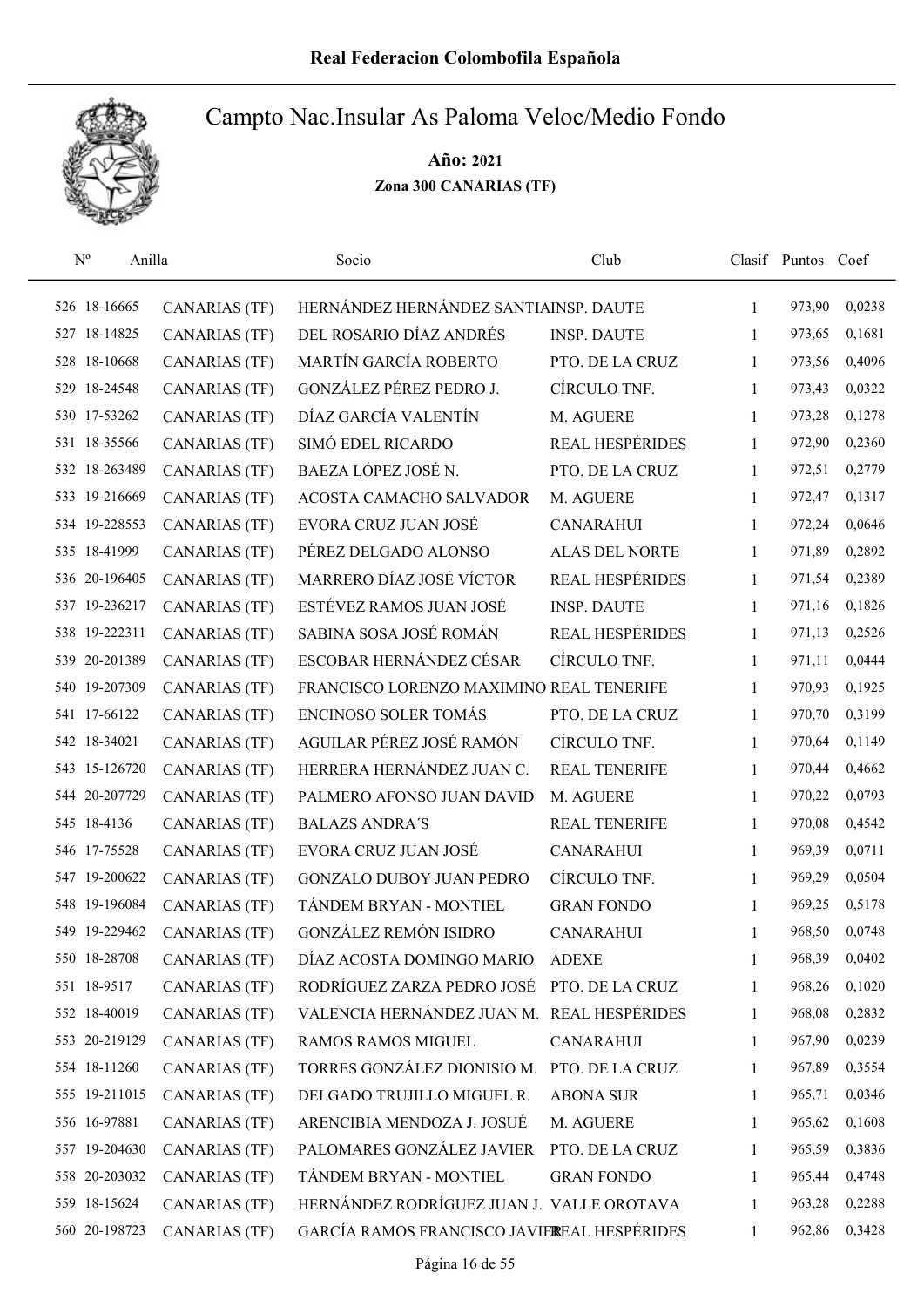

| $\rm N^o$<br>Anilla |                      | Socio                                       | Club                   |              | Clasif Puntos Coef |        |
|---------------------|----------------------|---------------------------------------------|------------------------|--------------|--------------------|--------|
| 561 16-62679        | <b>CANARIAS (TF)</b> | CARRILLO DEL CASTILLO FERNANDEAL HESPÉRIDES |                        | $\mathbf{1}$ | 962,74             | 0,5894 |
| 562 14-66282        | <b>CANARIAS (TF)</b> | SOSA PADRÓN FERNANDO MANUELALLE OROTAVA     |                        | 1            | 961,23             | 0,2612 |
| 563 18-896          | <b>CANARIAS (TF)</b> | GÓMEZ BAUTE VICTOR D.                       | <b>GRAN FONDO</b>      | 1            | 961,02             | 0,6256 |
| 564 20-206665       | CANARIAS (TF)        | RODRÍGUEZ ALONSO ELOY                       | M. AGUERE              | 1            | 960,90             | 0,1674 |
| 565 19-208832       | <b>CANARIAS (TF)</b> | QUESADA LÓPEZ ÓSCAR                         | <b>REAL TENERIFE</b>   | 1            | 960,88             | 0,2473 |
| 566 20-193687       | <b>CANARIAS (TF)</b> | RIVERO MELIÁN MANUEL                        | REAL HESPÉRIDES        | $\mathbf{1}$ | 960,80             | 0,0741 |
| 567 16-70514        | <b>CANARIAS (TF)</b> | DÍAZ MEDINA ROMÁN DOMINGO ABONA SUR         |                        | 1            | 960,31             | 0,0483 |
| 568 20-222373       | <b>CANARIAS (TF)</b> | VELÁZQUEZ BARRERA BERNARDOSLA BAJA          |                        | 1            | 960,21             | 0,1423 |
| 569 19-229153       | <b>CANARIAS (TF)</b> | MORENO GUTIÉRREZ JUAN P.                    | <b>CANARAHUI</b>       | 1            | 960,17             | 0,1036 |
| 570 18-40627        | <b>CANARIAS (TF)</b> | <b>GROSSO GONZÁLEZ SERGIO</b>               | <b>REAL HESPÉRIDES</b> | $\mathbf{1}$ | 960,11             | 0,1299 |
| 571 19-208002       | <b>CANARIAS (TF)</b> | MARTÍN GARCÍA JOSÉ M.                       | <b>REAL TENERIFE</b>   | 1            | 960,03             | 0,6058 |
| 572 18-34812        | <b>CANARIAS (TF)</b> | MEDINA MARTÍN ANGÉLICA                      | <b>CANARAHUI</b>       | 1            | 959,72             | 0,1066 |
| 573 20-216229       | <b>CANARIAS (TF)</b> | RODRÍGUEZ ZARZA PEDRO JOSÉ                  | PTO. DE LA CRUZ        | 1            | 959,51             | 0,5190 |
| 574 20-202562       | <b>CANARIAS (TF)</b> | DÍAZ REVERÓN FRANCISCO                      | CÍRCULO TNF.           | 1            | 959,34             | 0,4660 |
| 575 19-198638       | CANARIAS (TF)        | SOSA HERNÁNDEZ URBANO                       | <b>VALLE OROTAVA</b>   | 1            | 959,04             | 0,3842 |
| 576 18-34824        | <b>CANARIAS (TF)</b> | MEDINA MARTÍN ANGÉLICA                      | <b>CANARAHUI</b>       | 1            | 959,01             | 0,1131 |
| 577 18-11642        | <b>CANARIAS (TF)</b> | CAMARA MARCINKOWSKI CARLOSTO. DE LA CRUZ    |                        | 1            | 958,78             | 0,5376 |
| 578 18-22968        | <b>CANARIAS (TF)</b> | RODRÍGUEZ MIRABAL JOSÉ M.                   | M. AGUERE              | 1            | 958,77             | 0,1699 |
| 579 18-10891        | <b>CANARIAS (TF)</b> | MARTÍN FUMERO JESÚS MANUEL PTO. DE LA CRUZ  |                        | $\mathbf{1}$ | 958,77             | 0,4740 |
| 580 19-202823       | <b>CANARIAS (TF)</b> | RAMOS DELGADO MARCOS ANTONÍRCULO TNF.       |                        | $\mathbf{1}$ | 958,63             | 0,4709 |
| 581 18-25355        | <b>CANARIAS (TF)</b> | DENIZ CABRERA JOSÉ J.                       | CÍRCULO TNF.           | $\mathbf{1}$ | 958,09             | 0,4797 |
| 582 19-201464       | <b>CANARIAS (TF)</b> | GONZÁLEZ VARGAS MARIO FCO.                  | CÍRCULO TNF.           | 1            | 957,79             | 0,4887 |
| 583 19-209334       | <b>CANARIAS (TF)</b> | EXPÓSITO CRUZ JONHATAN                      | <b>REAL TENERIFE</b>   | 1            | 957,36             | 0,2868 |
| 584 19-216583       | <b>CANARIAS (TF)</b> | PÉREZ LUIS JUAN RAMÓN                       | M. AGUERE              | 1            | 957,21             | 0,1150 |
| 585 18-15762        | <b>CANARIAS (TF)</b> | PÉREZ GONZÁLEZ FRANCISCO J. VALLE OROTAVA   |                        | 1            | 956,72             | 0,3497 |
| 586 20-231924       | <b>CANARIAS (TF)</b> | EXPÓSITO CRUZ JONHATAN                      | <b>REAL TENERIFE</b>   | 1            | 956,68             | 0,6463 |
| 587 18-10940        | CANARIAS (TF)        | PALOMARES HERNÁNDEZ RICARDIDTO. DE LA CRUZ  |                        | 1            | 956,64             | 0,1286 |
| 588 19-203501       | CANARIAS (TF)        | ABRANTE MARTÍN MANUEL LUIS PTO. DE LA CRUZ  |                        | 1            | 956,50             | 0,0399 |
| 589 19-230636       | CANARIAS (TF)        | MORA MEDINA JUAN                            | <b>ADEXE</b>           | 1            | 955,76             | 0,0699 |
| 590 19-238092       | <b>CANARIAS (TF)</b> | GARCÍA ABREU JOSÉ ANDRÉS                    | ALAS DEL NORTE         | 1            | 955,63             | 0,3280 |
| 591 19-215580       | <b>CANARIAS (TF)</b> | <b>SOCAS MARTÍN GABRIEL</b>                 | REAL TENERIFE          | $\mathbf{1}$ | 955,59             | 0,6575 |
| 592 20-204644       | CANARIAS (TF)        | FUENTES PÉREZ JOSÉ JUAN                     | <b>GRAN FONDO</b>      | 1            | 954,55             | 0,5635 |
| 593 18-31750        | <b>CANARIAS (TF)</b> | TÁNDEM ACHAMAN                              | <b>ADEXE</b>           | 1            | 954,47             | 0,0727 |
| 594 18-10848        | <b>CANARIAS (TF)</b> | CARRILLO DÉVORA ROSA DE LAS PTO. DE LA CRUZ |                        | 1            | 954,42             | 0,5840 |
| 595 19-194386       | <b>CANARIAS (TF)</b> | TÁNDEM ACHAMAN                              | <b>ADEXE</b>           | $\mathbf{1}$ | 954,38             | 0,0460 |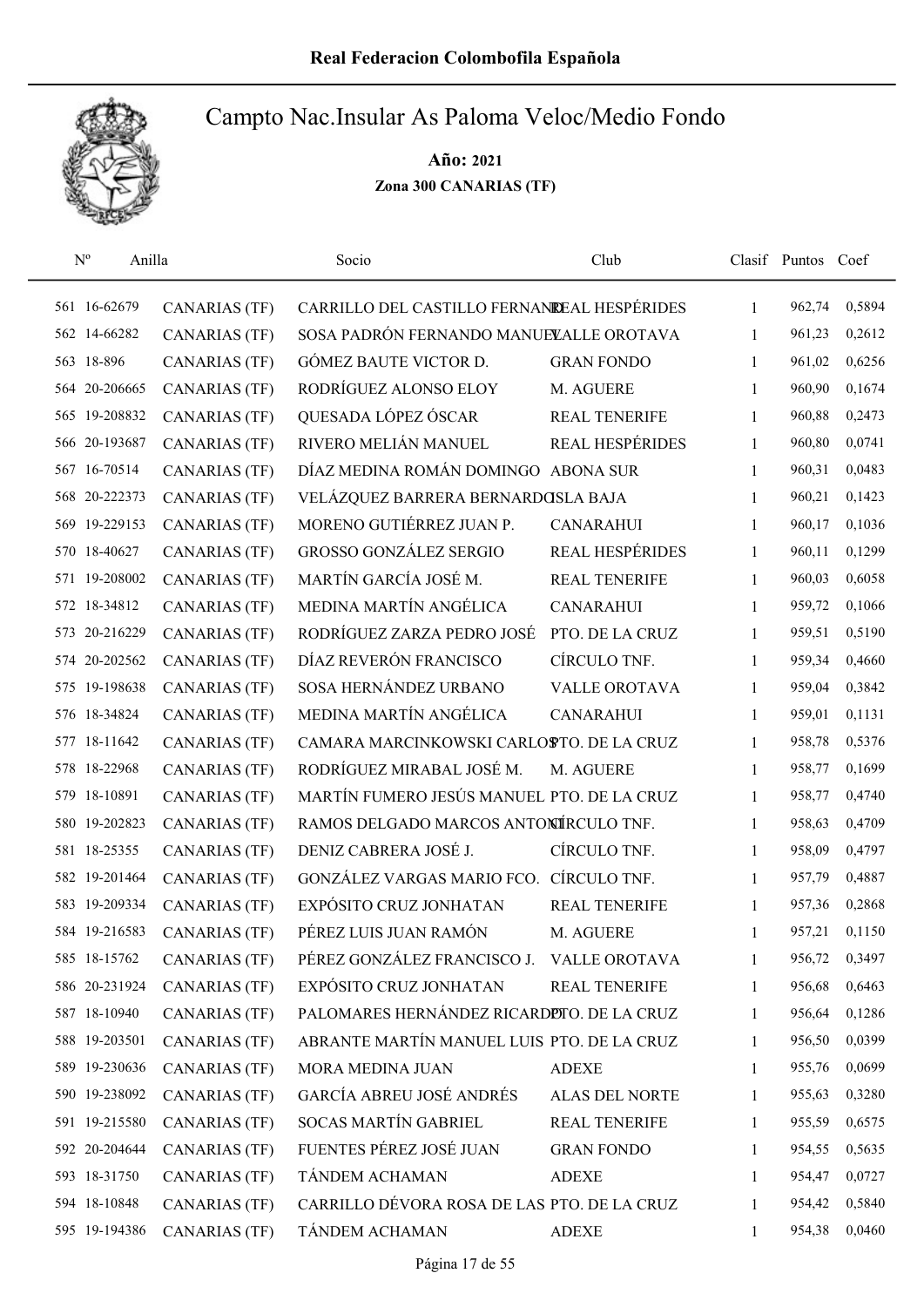

| $N^{o}$<br>Anilla |                      | Socio                                      | Club                   |              | Clasif Puntos Coef |        |
|-------------------|----------------------|--------------------------------------------|------------------------|--------------|--------------------|--------|
| 596 18-8688       | <b>CANARIAS (TF)</b> | SUÁREZ LÓPEZ JUAN LUIS                     | <b>ADEXE</b>           | 1            | 954,38             | 0,0481 |
| 597 20-203200     | <b>CANARIAS (TF)</b> | MONTIEL TORRES DIEGO                       | <b>GRAN FONDO</b>      | 1            | 954,17             | 0,7406 |
| 598 19-207042     | <b>CANARIAS (TF)</b> | HERNÁNDEZ HERNÁNDEZ JESÚS LREAL TENERIFE   |                        | 1            | 954,01             | 0,0535 |
| 599 18-31760      | <b>CANARIAS (TF)</b> | TÁNDEM ACHAMAN                             | <b>ADEXE</b>           | 1            | 953,96             | 0,0514 |
| 600 19-197846     | <b>CANARIAS (TF)</b> | PÉREZ AFONSO IGNACIO MANUELGRAN FONDO      |                        | $\mathbf{1}$ | 953,93             | 0,7426 |
| 601 18-93         | <b>CANARIAS (TF)</b> | TÁNDEM BRYAN - MONTIEL                     | <b>GRAN FONDO</b>      | 1            | 953,91             | 0,7469 |
| 602 19-207782     | <b>CANARIAS (TF)</b> | MARTÍN GARCÍA JOSÉ M.                      | <b>REAL TENERIFE</b>   | 1            | 953,77             | 0,0565 |
| 603 19-213184     | <b>CANARIAS (TF)</b> | RODRÍGUEZ HERRERA GUSTAVO                  | <b>ADEXE</b>           | 1            | 953,71             | 0,0746 |
| 604 17-69130      | <b>CANARIAS (TF)</b> | GONZÁLEZ PÉREZ JOSÉ M.                     | <b>DRAGO</b>           | 1            | 953,51             | 0,2608 |
| 605 19-217908     | <b>CANARIAS (TF)</b> | AFONSO RODRÍGUEZ MARCOS                    | M. AGUERE              | 1            | 953,15             | 0,2178 |
| 606 18-34757      | <b>CANARIAS (TF)</b> | REYES PÉREZ ELÍAS P.                       | <b>CANARAHUI</b>       | 1            | 952,79             | 0,1448 |
| 607 19-231651     | <b>CANARIAS (TF)</b> | LEDESMA BATISTA JOSÉ                       | <b>ABONA SUR</b>       | 1            | 952,58             | 0,0589 |
| 608 18-20425      | <b>CANARIAS (TF)</b> | <b>MARTÍN AFONSO TORIBIO</b>               | <b>DRAGO</b>           | 1            | 951,89             | 0,2982 |
| 609 19-196941     | <b>CANARIAS (TF)</b> | DUQUE FARIÑA MANUEL CELSO                  | <b>GRAN FONDO</b>      | 1            | 951,67             | 0,7708 |
| 610 18-4102       | <b>CANARIAS (TF)</b> | TABARES RODRÍGUEZ DIEGO                    | <b>REAL TENERIFE</b>   | 1            | 951,58             | 0,7034 |
| 611 20-216376     | <b>CANARIAS (TF)</b> | CABO MARTÍN AGUSTÍN                        | PTO. DE LA CRUZ        | 1            | 951,21             | 0,6219 |
| 612 18-263485     | CANARIAS (TF)        | BAEZA LÓPEZ JOSÉ N.                        | PTO. DE LA CRUZ        | 1            | 950,91             | 0,6187 |
| 613 17-73888      | <b>CANARIAS (TF)</b> | LORENZO LUIS BRAULIO                       | VALLE OROTAVA          | 1            | 950,80             | 0,4224 |
| 614 18-11952      | <b>CANARIAS (TF)</b> | CALZADILLA LORENZO ANTONIO PTO. DE LA CRUZ |                        | 1            | 950,79             | 0,5721 |
| 615 17-56080      | <b>CANARIAS (TF)</b> | GONZÁLEZ PÉREZ PEDRO J.                    | CÍRCULO TNF.           | 1            | 950,42             | 0,1918 |
| 616 19-198610     | <b>CANARIAS (TF)</b> | SOSA HERNÁNDEZ URBANO                      | <b>VALLE OROTAVA</b>   | 1            | 950,00             | 0,4616 |
| 617 18-25558      | <b>CANARIAS (TF)</b> | ESCOBAR HERNÁNDEZ CÉSAR                    | CÍRCULO TNF.           | 1            | 949,53             | 0,5562 |
| 618 18-24988      | <b>CANARIAS (TF)</b> | GUTIÉRREZ POLEO JUAN A.                    | CÍRCULO TNF.           | 1            | 949,06             | 0,2190 |
| 619 17-71334      | <b>CANARIAS (TF)</b> | HERNÁNDEZ RODRÍGUEZ GREGORISLA BAJA        |                        | 1            | 948,65             | 0,3759 |
| 620 17-64998      | <b>CANARIAS (TF)</b> | BAEZA LÓPEZ JOSÉ N.                        | PTO. DE LA CRUZ        | 1            | 947,88             | 0,6492 |
| 621 19-226243     | <b>CANARIAS (TF)</b> | MARRERO DÍAZ JOSÉ VÍCTOR                   | <b>REAL HESPÉRIDES</b> | 1            | 947,56             | 0,4910 |
| 622 18-24295      | CANARIAS (TF)        | GONZÁLEZ RODRÍGUEZ ENRIQUE CÍRCULO TNF.    |                        | 1            | 947,41             | 0,2286 |
| 623 19-199676     | <b>CANARIAS (TF)</b> | REYES DÍAZ FELIPE                          | VALLE OROTAVA          | 1            | 947,24             | 0,4775 |
| 624 20-203143     | CANARIAS (TF)        | MONTIEL TORRES DIEGO                       | <b>GRAN FONDO</b>      | 1            | 947,21             | 0,8505 |
| 625 20-201859     | <b>CANARIAS (TF)</b> | <b>GOYA RODRÍGUEZ FCO. JAVIER</b>          | CÍRCULO TNF.           | 1            | 946,64             | 0,1009 |
| 626 19-206445     | <b>CANARIAS (TF)</b> | CALZADILLA LORENZO ANTONIO PTO. DE LA CRUZ |                        | 1            | 946,48             | 0,6762 |
| 627 19-217348     | <b>CANARIAS (TF)</b> | GARCÍA RODRÍGUEZ FERNANDO                  | M. AGUERE              | 1            | 946,40             | 0,3497 |
| 628 16-51986      | <b>CANARIAS (TF)</b> | <b>GARCÍA BRITO DAVID</b>                  | PTO. DE LA CRUZ        | 1            | 946,07             | 0,6819 |
| 629 18-20923      | <b>CANARIAS (TF)</b> | GARCÍA RODRÍGUEZ FERNANDO M. AGUERE        |                        | 1            | 945,92             | 0,3052 |
| 630 18-28974      | <b>CANARIAS (TF)</b> | MESA DÍAZ ANTONIO                          | PTO. DE LA CRUZ        | 1            | 945,67             | 0,6935 |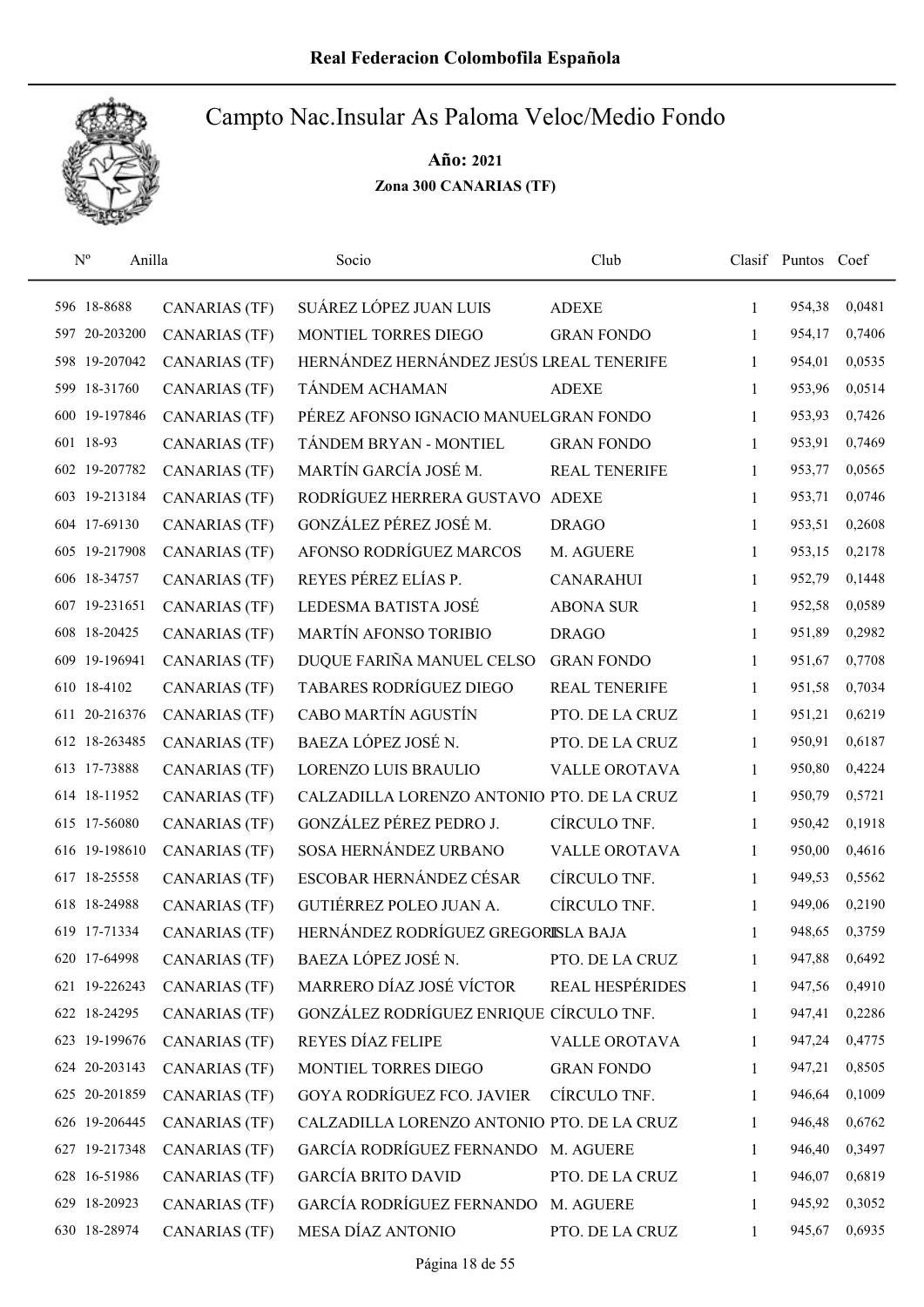

| $N^{o}$<br>Anilla |                      | Socio                                    | Club                 |              | Clasif Puntos Coef |        |
|-------------------|----------------------|------------------------------------------|----------------------|--------------|--------------------|--------|
| 631 20-204428     | <b>CANARIAS (TF)</b> | TOLEDO BAUTE MANUEL                      | <b>GRAN FONDO</b>    | 1            | 945,63             | 0,8601 |
| 632 19-202062     | <b>CANARIAS (TF)</b> | RODRÍGUEZ PÉREZ PEDRO                    | CÍRCULO TNF.         | 1            | 945,54             | 0,2596 |
| 633 19-235506     | <b>CANARIAS (TF)</b> | MARTÍN ACEVEDO FCO. ENRIQUE ISLA BAJA    |                      | $\mathbf{1}$ | 945,54             | 0,3992 |
| 634 19-197874     | <b>CANARIAS (TF)</b> | <b>GARCÍA ALBERTO RICARDO</b>            | <b>GRAN FONDO</b>    | 1            | 945,45             | 0,6785 |
| 635 20-201527     | <b>CANARIAS (TF)</b> | PERAZA MÁRQUEZ GAZMIRA                   | CÍRCULO TNF.         | 1            | 945,18             | 0,1097 |
| 636 19-198495     | <b>CANARIAS (TF)</b> | PERDOMO HERNÁNDEZ NAUZET                 | <b>VALLE OROTAVA</b> | $\mathbf{1}$ | 945,14             | 0,5108 |
| 637 18-11370      | <b>CANARIAS (TF)</b> | FROST EDWARD ANTHONY                     | PTO. DE LA CRUZ      | $\mathbf{1}$ | 945,09             | 0,6543 |
| 638 19-227937     | <b>CANARIAS (TF)</b> | ÁLVAREZ REVERÓN ANDRÉS                   | <b>CANARAHUI</b>     | $\mathbf{1}$ | 943,10             | 0,0573 |
| 639 18-26838      | <b>CANARIAS (TF)</b> | RAMOS DELGADO MARCOS ANTONÍRCULO TNF.    |                      | $\mathbf{1}$ | 942,94             | 0,3075 |
| 640 18-24814      | <b>CANARIAS (TF)</b> | <b>GONZALO DUBOY JUAN PEDRO</b>          | CÍRCULO TNF.         | 1            | 942,73             | 0,6378 |
| 641 19-231003     | <b>CANARIAS (TF)</b> | DÍAZ ACOSTA DOMINGO MARIO                | <b>ADEXE</b>         | 1            | 942,68             | 0,0669 |
| 642 19-228679     | <b>CANARIAS (TF)</b> | <b>MERIQI SHUKRI</b>                     | <b>CANARAHUI</b>     | 1            | 942,65             | 0,1878 |
| 643 19-233743     | <b>CANARIAS (TF)</b> | MARTÍN VELÁZQUEZ JESÚS M.                | <b>ISLA BAJA</b>     | $\mathbf{1}$ | 942,60             | 0,0314 |
| 644 19-200534     | <b>CANARIAS (TF)</b> | FEBLES MARTÍN JOSÉ RAMÓN                 | <b>GRAN FONDO</b>    | 1            | 941,68             | 0,7121 |
| 645 19-221016     | <b>CANARIAS (TF)</b> | ÁLVARO ALFONSO JOSÉ MARÍA                | <b>DRAGO</b>         | $\mathbf{1}$ | 941,62             | 0,4291 |
| 646 18-25280      | <b>CANARIAS (TF)</b> | TANDEM JAVIER RIVERO - JUAN              | CÍRCULO TNF.         | 1            | 941,50             | 0,3295 |
| 647 19-200533     | <b>CANARIAS (TF)</b> | FEBLES MARTÍN JOSÉ RAMÓN                 | <b>GRAN FONDO</b>    | 1            | 941,45             | 0,7155 |
| 648 18-408        | <b>CANARIAS (TF)</b> | LUGO DÍAZ JUAN DANIEL                    | <b>GRAN FONDO</b>    | $\mathbf{1}$ | 940,88             | 0,7330 |
| 649 20-216068     | <b>CANARIAS (TF)</b> | SILVERIO GRILLO RAFAEL J.                | PTO. DE LA CRUZ      | $\mathbf{1}$ | 940,53             | 0,7626 |
| 650 20-206656     | <b>CANARIAS (TF)</b> | RODRÍGUEZ ALONSO ELOY                    | M. AGUERE            | $\mathbf{1}$ | 940,33             | 0,3659 |
| 651 20-204609     | <b>CANARIAS (TF)</b> | FUENTES PÉREZ JOSÉ JUAN                  | <b>GRAN FONDO</b>    | $\mathbf{1}$ | 940,13             | 0,7479 |
| 652 20-222432     | <b>CANARIAS (TF)</b> | VELÁZQUEZ BARRERA BERNARDOSLA BAJA       |                      | 1            | 940,10             | 0,3466 |
| 653 19-206199     | <b>CANARIAS (TF)</b> | <b>GARCÍA BRITO DAVID</b>                | PTO. DE LA CRUZ      | 1            | 939,71             | 0,7238 |
| 654 17-64303      | <b>CANARIAS (TF)</b> | <b>GARCÍA BRITO DAVID</b>                | PTO. DE LA CRUZ      | 1            | 939,71             | 0,7266 |
| 655 18-34285      | <b>CANARIAS (TF)</b> | EVORA CRUZ JUAN JOSÉ                     | <b>CANARAHUI</b>     | 1            | 939,52             | 0,0687 |
| 656 18-22988      | <b>CANARIAS (TF)</b> | RODRÍGUEZ MIRABAL JOSÉ M.                | M. AGUERE            | 1            | 939,29             | 0,4321 |
| 657 20-231233     | <b>CANARIAS (TF)</b> | RODRÍGUEZ DELGADO ANTONIO REAL TENERIFE  |                      | 1            | 938,95             | 0,9531 |
| 658 17-71765      | <b>CANARIAS (TF)</b> | RAMOS HERNÁNDEZ JONAS R.                 | <b>ISLA BAJA</b>     | 1            | 938,84             | 0,1524 |
| 659 18-3296       | <b>CANARIAS (TF)</b> | HERNÁNDEZ HERNÁNDEZ JESÚS LREAL TENERIFE |                      | 1            | 938,64             | 0,9624 |
| 660 19-226399     | <b>CANARIAS (TF)</b> | ALONSO RODRÍGUEZ SIMEI                   | M. AGUERE            | 1            | 938,39             | 0,3892 |
| 661 20-229926     | <b>CANARIAS (TF)</b> | MARTÍN HERNÁNDEZ JOSÉ                    | REAL TENERIFE        | 1            | 938,18             | 0,0952 |
| 662 20-230643     | <b>CANARIAS (TF)</b> | <b>TABARES RODRÍGUEZ DIEGO</b>           | <b>REAL TENERIFE</b> | 1            | 937,72             | 0,9369 |
| 663 20-234594     | <b>CANARIAS (TF)</b> | MARTÍN MORALES MATÍAS DAVIDVALLE OROTAVA |                      | 1            | 937,65             | 0,5868 |
| 664 18-21827      | <b>CANARIAS (TF)</b> | ARENCIBIA MENDOZA J. JOSUÉ               | M. AGUERE            | 1            | 937,56             | 0,4782 |
| 665 19-224820     | <b>CANARIAS (TF)</b> | REBOSO ACOSTA JUAN                       | REAL HESPÉRIDES      | 1            | 937,50             | 0,5617 |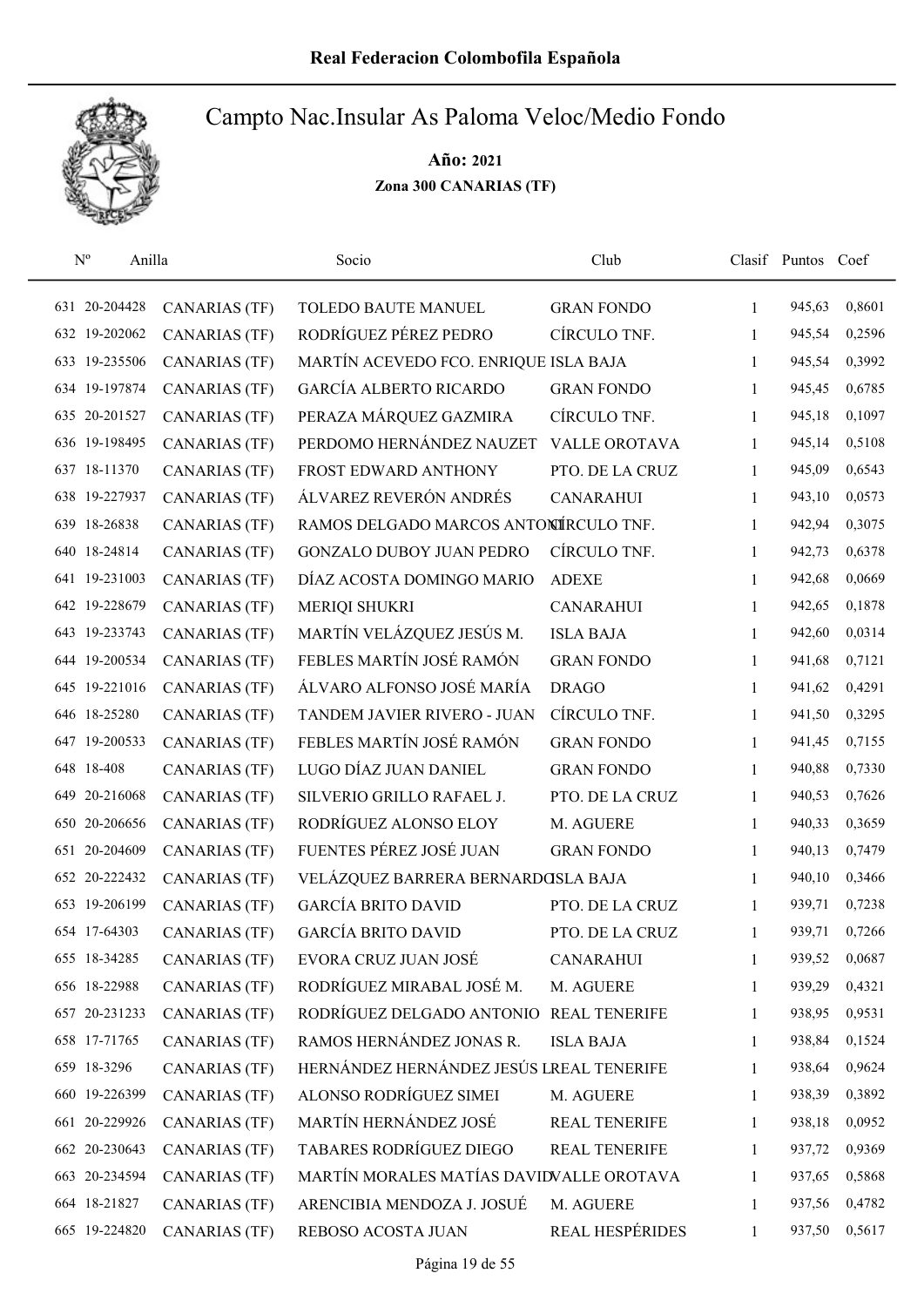

| $N^{o}$<br>Anilla |                      | Socio                                      | Club                 |              | Clasif Puntos Coef |        |
|-------------------|----------------------|--------------------------------------------|----------------------|--------------|--------------------|--------|
| 666 20-226319     | <b>CANARIAS (TF)</b> | HERNÁNDEZ LEÓN JOSÉ DOMINGOABONA SUR       |                      | $\mathbf{1}$ | 937,12             | 0,0951 |
| 667 18-26109      | <b>CANARIAS (TF)</b> | HERNÁNDEZ RODRÍGUEZ ANIBAL CÍRCULO TNF.    |                      | 1            | 936,55             | 0,4176 |
| 668 19-197736     | <b>CANARIAS (TF)</b> | <b>GARCÍA ALBERTO RICARDO</b>              | <b>GRAN FONDO</b>    | 1            | 936,53             | 1,0809 |
| 669 18-3618       | <b>CANARIAS (TF)</b> | SIVERIO PÉREZ JOSÉ JORGE                   | <b>REAL TENERIFE</b> | 1            | 936,09             | 1,0474 |
| 670 18-17030      | <b>CANARIAS (TF)</b> | LEÓN ARVELO JOSÉ ANTONIO                   | <b>DRAGO</b>         | 1            | 935,60             | 0,5975 |
| 671 19-226412     | <b>CANARIAS (TF)</b> | ALONSO RODRÍGUEZ SIMEI                     | M. AGUERE            | 1            | 935,57             | 0,4976 |
| 672 14-77076      | <b>CANARIAS (TF)</b> | ENCINOSO SOLER TOMÁS                       | PTO. DE LA CRUZ      | 1            | 935,53             | 0,7870 |
| 673 18-3262       | <b>CANARIAS (TF)</b> | HERNÁNDEZ HERNÁNDEZ JESÚS LREAL TENERIFE   |                      | 1            | 935,42             | 1,0445 |
| 674 18-12494      | <b>CANARIAS (TF)</b> | GONZALEZ RODRÍGUEZ CLAUDIO MLA BAJA        |                      | 1            | 935,34             | 0,4111 |
| 675 20-230230     | <b>CANARIAS (TF)</b> | ABAD ABAD MIGUEL ANGEL                     | <b>REAL TENERIFE</b> | 1            | 934,84             | 1,0920 |
| 676 18-14455      | <b>CANARIAS (TF)</b> | PERERA CASAÑAS JUAN I.                     | <b>INSP. DAUTE</b>   | 1            | 934,62             | 0,4788 |
| 677 19-206554     | <b>CANARIAS (TF)</b> | MESA DÍAZ ANTONIO                          | PTO. DE LA CRUZ      | 1            | 934,39             | 0,8630 |
| 678 18-17169      | <b>CANARIAS (TF)</b> | LEÓN ARVELO JOSÉ ANTONIO                   | <b>DRAGO</b>         | 1            | 934,21             | 0,5059 |
| 679 19-211626     | <b>CANARIAS (TF)</b> | CRUZ GARCÍA ANDREY                         | <b>ADEXE</b>         | 1            | 934,19             | 0,1593 |
| 680 20-204434     | <b>CANARIAS (TF)</b> | TOLEDO BAUTE MANUEL                        | <b>GRAN FONDO</b>    | 1            | 934,03             | 1,1219 |
| 681 18-22693      | <b>CANARIAS (TF)</b> | REYES DÍAZ FELIPE                          | VALLE OROTAVA        | 1            | 933,94             | 0,6588 |
| 682 18-26741      | <b>CANARIAS (TF)</b> | GUTIÉRREZ POLEO JUAN A.                    | CÍRCULO TNF.         | 1            | 933,90             | 0,7424 |
| 683 19-209341     | <b>CANARIAS (TF)</b> | EXPÓSITO CRUZ JONHATAN                     | <b>REAL TENERIFE</b> | 1            | 933,51             | 0,5429 |
| 684 19-209383     | <b>CANARIAS (TF)</b> | EXPÓSITO CRUZ JONHATAN                     | <b>REAL TENERIFE</b> | 1            | 933,25             | 1,0919 |
| 685 19-203586     | <b>CANARIAS (TF)</b> | ABRANTE MARTÍN MANUEL LUIS PTO. DE LA CRUZ |                      | 1            | 933,19             | 0,8249 |
| 686 17-58307      | <b>CANARIAS (TF)</b> | QUESADA LÓPEZ ÓSCAR                        | <b>REAL TENERIFE</b> | 1            | 933,08             | 1,1011 |
| 687 19-207491     | <b>CANARIAS (TF)</b> | MESA LLANOS JOSÉ MIGUEL                    | <b>REAL TENERIFE</b> | 1            | 932,90             | 1,0729 |
| 688 18-28212      | <b>CANARIAS (TF)</b> | DÍAZ ACOSTA DOMINGO MARIO                  | <b>ADEXE</b>         | 1            | 932,50             | 0,1577 |
| 689 20-216731     | <b>CANARIAS (TF)</b> | <b>MESA DÍAZ ANTONIO</b>                   | PTO. DE LA CRUZ      | 1            | 932,07             | 0,8487 |
| 690 19-206164     | <b>CANARIAS (TF)</b> | CALZADILLA LORENZO JULIO                   | PTO. DE LA CRUZ      | 1            | 931,77             | 0,8950 |
| 691 18-17711      | <b>CANARIAS (TF)</b> | TÁNDEM BARRETO - CARLOS                    | <b>DRAGO</b>         | 1            | 931,07             | 0,5507 |
| 692 19-211080     | CANARIAS (TF)        | DELGADO TRUJILLO MIGUEL R.                 | <b>ABONA SUR</b>     | 1            | 931,03             | 0,1355 |
| 693 20-222948     | <b>CANARIAS (TF)</b> | HERNÁNDEZ GONZÁLEZ DANIEL FISLA BAJA       |                      | 1            | 930,86             | 0,5254 |
| 694 19-209108     | <b>CANARIAS (TF)</b> | <b>TABARES RODRÍGUEZ DIEGO</b>             | REAL TENERIFE        | 1            | 930,74             | 0,1117 |
| 695 19-228523     | <b>CANARIAS (TF)</b> | EVORA CRUZ JUAN JOSÉ                       | <b>CANARAHUI</b>     | 1            | 930,62             | 0,2779 |
| 696 17-64976      | <b>CANARIAS (TF)</b> | BAEZA LÓPEZ JOSÉ N.                        | PTO. DE LA CRUZ      | 1            | 930,52             | 0,9144 |
| 697 18-9506       | <b>CANARIAS (TF)</b> | RODRÍGUEZ ZARZA PEDRO JOSÉ                 | PTO. DE LA CRUZ      | 1            | 930,15             | 0,8975 |
| 698 15-84667      | <b>CANARIAS (TF)</b> | HERNÁNDEZ RODRÍGUEZ ANIBAL CÍRCULO TNF.    |                      | 1            | 929,70             | 0,8196 |
| 699 20-216230     | <b>CANARIAS (TF)</b> | RODRÍGUEZ ZARZA PEDRO JOSÉ PTO. DE LA CRUZ |                      | 1            | 929,43             | 0,9311 |
| 700 19-235481     | <b>CANARIAS (TF)</b> | LUIS DÍAZ KEVIN                            | <b>ISLA BAJA</b>     | 1            | 929,24             | 0,4825 |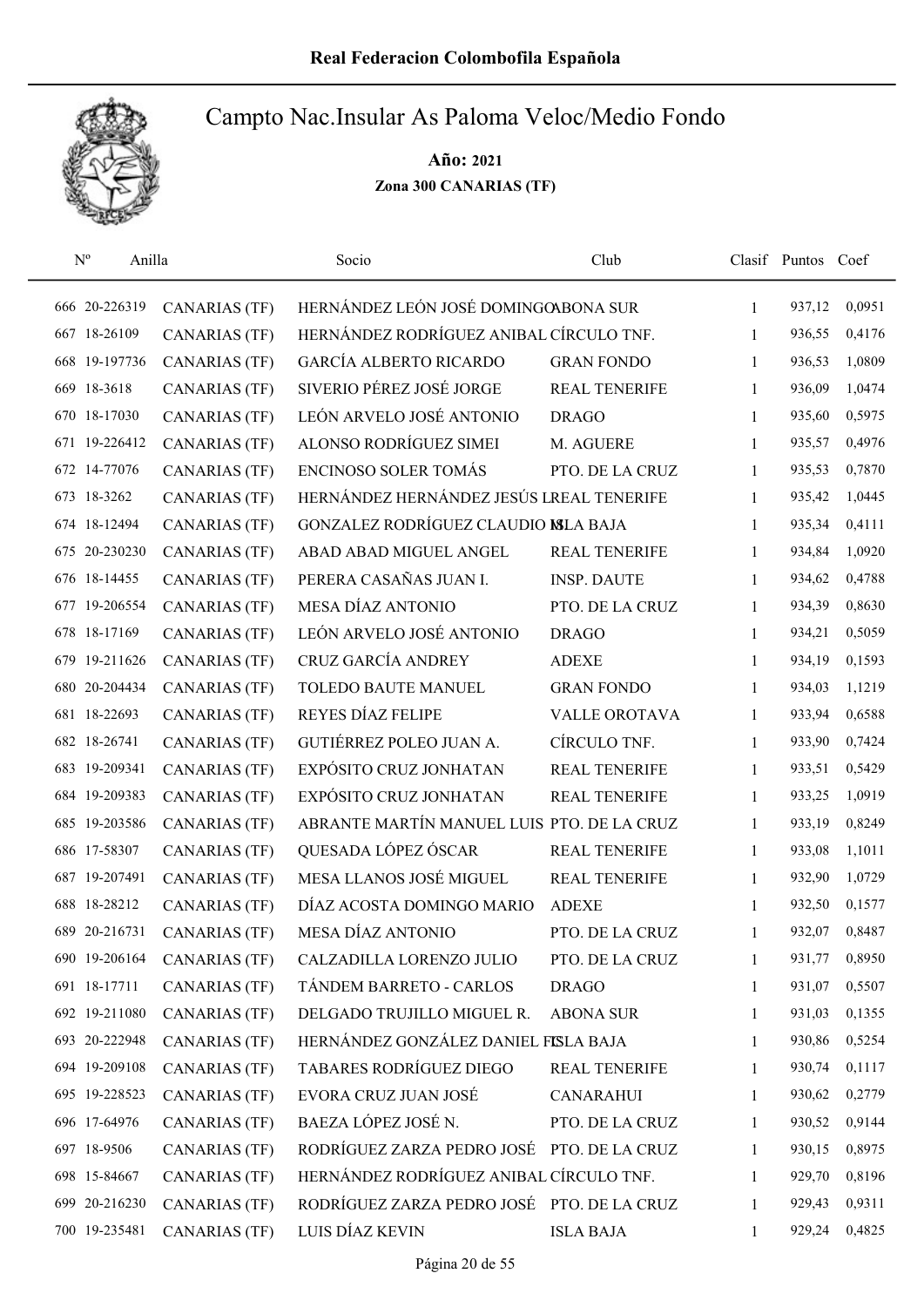

| $N^{o}$       | Anilla               | Socio                                      | Club                 |   | Clasif Puntos Coef |        |
|---------------|----------------------|--------------------------------------------|----------------------|---|--------------------|--------|
| 701 16-65984  | <b>CANARIAS (TF)</b> | HERNÁNDEZ RODRÍGUEZ JUAN J. VALLE OROTAVA  |                      | 1 | 929,01             | 0,6615 |
| 702 19-231117 | <b>CANARIAS (TF)</b> | LEDESMA BACALLADO LUCIA N. ADEXE           |                      | 1 | 928,97             | 0,1180 |
| 703 20-190384 | <b>CANARIAS (TF)</b> | MARTÍN AFONSO TORIBIO                      | <b>DRAGO</b>         | 1 | 928,69             | 0,7050 |
| 704 19-227302 | <b>CANARIAS (TF)</b> | <b>GONZÁLEZ ALONSO FRANCISCO</b>           | <b>CANARAHUI</b>     | 1 | 928,64             | 0,0977 |
| 705 19-234663 | <b>CANARIAS (TF)</b> | LORENZO GARCÍA RAÚL                        | <b>ISLA BAJA</b>     | 1 | 928,41             | 0,4779 |
| 706 20-216994 | <b>CANARIAS (TF)</b> | CALZADILLA LORENZO JULIO                   | PTO. DE LA CRUZ      | 1 | 928,18             | 0,9502 |
| 707 19-206185 | <b>CANARIAS (TF)</b> | <b>GARCÍA BRITO DAVID</b>                  | PTO. DE LA CRUZ      | 1 | 927,54             | 0,9519 |
| 708 17-50168  | <b>CANARIAS (TF)</b> | ACOSTA CAMACHO SALVADOR                    | M. AGUERE            | 1 | 927,25             | 0,5099 |
| 709 18-15062  | <b>CANARIAS (TF)</b> | MARTÍN PÉREZ CARMELO B.                    | <b>VALLE OROTAVA</b> | 1 | 926,53             | 0,7027 |
| 710 20-203069 | <b>CANARIAS (TF)</b> | MONTIEL TORRES DIEGO                       | <b>GRAN FONDO</b>    | 1 | 926,51             | 1,2836 |
| 711 14-78435  | <b>CANARIAS (TF)</b> | GONZÁLEZ ÁLVAREZ SALVADOR PTO. DE LA CRUZ  |                      | 1 | 926,48             | 0,9861 |
| 712 19-217062 | <b>CANARIAS (TF)</b> | RODRÍGUEZ ACHETEN PEDRO M. GRAN FONDO      |                      | 1 | 926,14             | 0,9294 |
| 713 17-64333  | <b>CANARIAS (TF)</b> | <b>GARCÍA BRITO DAVID</b>                  | PTO. DE LA CRUZ      | 1 | 925,96             | 1,0060 |
| 714 19-219882 | <b>CANARIAS (TF)</b> | GONZÁLEZ PÉREZ JOSÉ M.                     | <b>DRAGO</b>         | 1 | 925,89             | 0,6264 |
| 715 18-15642  | <b>CANARIAS (TF)</b> | HERNÁNDEZ RODRÍGUEZ JUAN J. VALLE OROTAVA  |                      | 1 | 925,50             | 0,7228 |
| 716 18-24605  | <b>CANARIAS (TF)</b> | GONZÁLEZ PÉREZ PEDRO J.                    | CÍRCULO TNF.         | 1 | 924,88             | 0,8486 |
| 717 19-226583 | <b>CANARIAS (TF)</b> | VALENCIA HERNÁNDEZ JUAN M. REAL HESPÉRIDES |                      | 1 | 924,74             | 0,7562 |
| 718 18-3006   | <b>CANARIAS (TF)</b> | FRANCISCO LORENZO MAXIMINO REAL TENERIFE   |                      | 1 | 924,39             | 0,6461 |
| 719 19-206119 | <b>CANARIAS (TF)</b> | ARA ABRANTE PABLO DE                       | PTO. DE LA CRUZ      | 1 | 924,14             | 1,0350 |
| 720 18-11604  | <b>CANARIAS (TF)</b> | CAMARA MARCINKOWSKI CARLOSTO. DE LA CRUZ   |                      | 1 | 924,12             | 1,0415 |
| 721 20-193827 | <b>CANARIAS (TF)</b> | RODRÍGUEZ RODRÍGUEZ RAMÓN REAL HESPÉRIDES  |                      | 1 | 923,90             | 0,1560 |
| 722 19-237002 | <b>CANARIAS (TF)</b> | AGUILAR PÉREZ JOSÉ RAMÓN                   | CÍRCULO TNF.         | 1 | 923,82             | 0,9217 |
| 723 18-9897   | <b>CANARIAS (TF)</b> | <b>ENCINOSO SOLER TOMÁS</b>                | PTO. DE LA CRUZ      | 1 | 923,38             | 1,0543 |
| 724 20-201798 | <b>CANARIAS (TF)</b> | GARCÍA CANO JESÚS D.                       | CÍRCULO TNF.         | 1 | 923,23             | 0,6146 |
| 725 19-205064 | <b>CANARIAS (TF)</b> | RODRÍGUEZ ZARZA PEDRO JOSÉ                 | PTO. DE LA CRUZ      | 1 | 922,98             | 1,0563 |
| 726 19-225927 | <b>CANARIAS (TF)</b> | RODRÍGUEZ GONZÁLEZ JOSÉ A.                 | REAL HESPÉRIDES      | 1 | 922,95             | 0,8055 |
| 727 16-79702  | <b>CANARIAS (TF)</b> | DEL ROSARIO DÍAZ ANDRÉS                    | <b>INSP. DAUTE</b>   | 1 | 922,88             | 0,5412 |
| 728 17-57282  | <b>CANARIAS (TF)</b> | QUESADA LÓPEZ ÓSCAR                        | <b>REAL TENERIFE</b> | 1 | 922,81             | 1,3094 |
| 729 17-38577  | <b>CANARIAS (TF)</b> | FUENTES PÉREZ JOSÉ JUAN                    | <b>GRAN FONDO</b>    | 1 | 922,73             | 1,3429 |
| 730 19-228516 | <b>CANARIAS (TF)</b> | EVORA CRUZ JUAN JOSÉ                       | <b>CANARAHUI</b>     | 1 | 922,66             | 0,1144 |
| 731 20-202774 | <b>CANARIAS (TF)</b> | <b>GOYA RODRÍGUEZ FCO. JAVIER</b>          | CÍRCULO TNF.         | 1 | 922,62             | 0,8648 |
| 732 20-201797 | <b>CANARIAS (TF)</b> | GARCÍA CANO JESÚS D.                       | CÍRCULO TNF.         | 1 | 922,61             | 0,6209 |
| 733 19-222877 | <b>CANARIAS (TF)</b> | EXPOSITO GARCÍA JULIO                      | REAL HESPÉRIDES      | 1 | 922,30             | 0,8215 |
| 734 17-76433  | <b>CANARIAS (TF)</b> | MEDINA MARTÍN ANGÉLICA                     | <b>CANARAHUI</b>     | 1 | 922,08             | 0,3747 |
| 735 19-198147 | <b>CANARIAS (TF)</b> | HERNÁNDEZ PÉREZ FRANCISCO J. VALLE OROTAVA |                      | 1 | 922,04             | 0,7775 |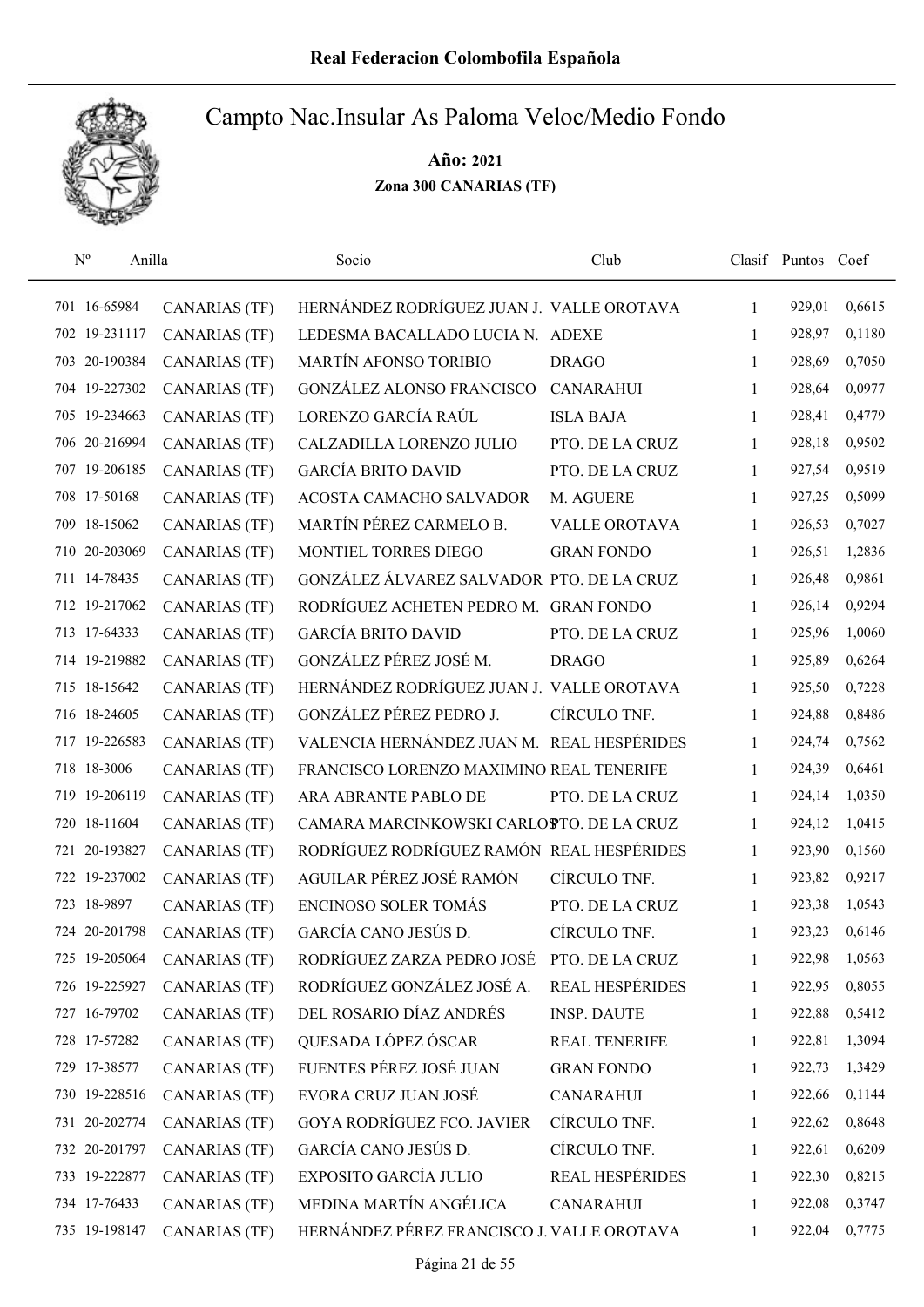

| $N^{o}$<br>Anilla |                      | Socio                                       | Club                   |   | Clasif Puntos Coef |        |
|-------------------|----------------------|---------------------------------------------|------------------------|---|--------------------|--------|
| 736 18-35620      | <b>CANARIAS (TF)</b> | <b>EXPÓSITO ROJAS JORGE</b>                 | REAL HESPÉRIDES        | 1 | 921,99             | 0,8294 |
| 737 20-204302     | <b>CANARIAS (TF)</b> | HERRERA PADILLA DIEGO                       | <b>GRAN FONDO</b>      | 1 | 921,97             | 1,3493 |
| 738 20-219210     | <b>CANARIAS (TF)</b> | MORENO GUTIÉRREZ JUAN P.                    | <b>CANARAHUI</b>       | 1 | 921,75             | 0,3853 |
| 739 18-435        | <b>CANARIAS (TF)</b> | LUGO DÍAZ JUAN DANIEL                       | <b>GRAN FONDO</b>      | 1 | 921,37             | 1,0602 |
| 740 15-75501      | <b>CANARIAS (TF)</b> | ÁLVARO ALFONSO JOSÉ MARÍA                   | <b>DRAGO</b>           | 1 | 921,16             | 0,6770 |
| 741 19-226131     | <b>CANARIAS (TF)</b> | HERNÁNDEZ HERNÁNDEZ ALEJANREAL HESPÉRIDES   |                        | 1 | 920,78             | 0,0396 |
| 742 18-42177      | <b>CANARIAS (TF)</b> | HERNÁNDEZ GONZÁLEZ ZAIDA C. ALAS DEL NORTE  |                        | 1 | 920,55             | 1,0795 |
| 743 16-81463      | <b>CANARIAS (TF)</b> | DE FUENTES BARRERA FERNANDOCÍRCULO TNF.     |                        | 1 | 920,51             | 0,9499 |
| 744 18-15983      | <b>CANARIAS (TF)</b> | PERDOMO HERNÁNDEZ NAUZET VALLE OROTAVA      |                        | 1 | 920,20             | 0,8136 |
| 745 19-197875     | <b>CANARIAS (TF)</b> | MARTÍN GARCÍA JONAY                         | <b>GRAN FONDO</b>      | 1 | 920,17             | 1,0876 |
| 746 19-209343     | <b>CANARIAS (TF)</b> | EXPÓSITO CRUZ JONHATAN                      | REAL TENERIFE          | 1 | 920,11             | 0,6863 |
| 747 20-230127     | <b>CANARIAS (TF)</b> | <b>SOCAS MARTÍN GABRIEL</b>                 | <b>REAL TENERIFE</b>   | 1 | 919,69             | 0,6952 |
| 748 19-215552     | <b>CANARIAS (TF)</b> | <b>SOCAS MARTÍN GABRIEL</b>                 | <b>REAL TENERIFE</b>   | 1 | 919,39             | 0,6986 |
| 749 18-24615      | <b>CANARIAS (TF)</b> | GOYA RODRÍGUEZ FCO. JAVIER                  | CÍRCULO TNF.           | 1 | 919,23             | 0,6204 |
| 750 19-205410     | <b>CANARIAS (TF)</b> | MESA DÍAZ ANTONIO                           | PTO. DE LA CRUZ        | 1 | 918,98             | 1,1155 |
| 751 18-36768      | <b>CANARIAS (TF)</b> | GROSSO GONZÁLEZ SERGIO                      | <b>REAL HESPÉRIDES</b> | 1 | 918,95             | 0,8570 |
| 752 18-6467       | <b>CANARIAS (TF)</b> | SUÁREZ GONZÁLEZ ANTONIO                     | <b>ADEXE</b>           | 1 | 918,67             | 0,2394 |
| 753 17-64357      | <b>CANARIAS (TF)</b> | <b>GARCÍA BRITO DAVID</b>                   | PTO. DE LA CRUZ        | 1 | 918,51             | 1,1222 |
| 754 20-220264     | <b>CANARIAS (TF)</b> | <b>GONZÁLEZ REMÓN ISIDRO</b>                | <b>CANARAHUI</b>       | 1 | 918,30             | 0,1175 |
| 755 17-267625     | <b>CANARIAS (TF)</b> | AGNOLI ANDREAS ERNESTO                      | <b>ABONA SUR</b>       | 1 | 918,04             | 0,1688 |
| 756 18-39593      | <b>CANARIAS (TF)</b> | HERNÁNDEZ HERNÁNDEZ ALEJANREAL HESPÉRIDES   |                        | 1 | 917,74             | 0,8771 |
| 757 18-10504      | <b>CANARIAS (TF)</b> | TAMAJÓN HERNÁNDEZ FRANCISCOTO. DE LA CRUZ   |                        | 1 | 917,14             | 1,1434 |
| 758 20-206341     | <b>CANARIAS (TF)</b> | <b>AGUIAR DÍAZ FLORENTIN</b>                | M. AGUERE              | 1 | 917,07             | 0,7593 |
| 759 20-234580     | <b>CANARIAS (TF)</b> | MARTÍN MORALES MATÍAS DAVIDVALLE OROTAVA    |                        | 1 | 916,85             | 0,8629 |
| 760 17-74133      | <b>CANARIAS (TF)</b> | PÉREZ GONZÁLEZ FRANCISCO J. VALLE OROTAVA   |                        | 1 | 916,75             | 0,9594 |
| 761 20-194522     | <b>CANARIAS (TF)</b> | GARCÍA RAMOS FRANCISCO JAVIEREAL HESPÉRIDES |                        | 1 | 916,70             | 0,8974 |
| 762 17-57634      | <b>CANARIAS (TF)</b> | VEGA IZQUIERDO DIEGO                        | REAL TENERIFE          | 1 | 916,68             | 1,3668 |
| 763 17-48535      | <b>CANARIAS (TF)</b> | RAVELO RAMOS JUAN CARLOS                    | <b>REAL HESPÉRIDES</b> | 1 | 916,66             | 0,8953 |
| 764 17-51359      | <b>CANARIAS (TF)</b> | MORALES JIMÉNEZ Mª MERCEDES M. AGUERE       |                        | 1 | 915,91             | 0,6217 |
| 765 18-37118      | <b>CANARIAS (TF)</b> | RODRÍGUEZ GONZÁLEZ JOSÉ A.                  | <b>REAL HESPÉRIDES</b> | 1 | 915,61             | 0,9172 |
| 766 18-10183      | <b>CANARIAS (TF)</b> | PERERA MOLINA CRISTÓBAL                     | PTO. DE LA CRUZ        | 1 | 915,52             | 1,2553 |
| 767 18-10402      | <b>CANARIAS (TF)</b> | MARTÍN FUMERO JESÚS MANUEL PTO. DE LA CRUZ  |                        | 1 | 915,51             | 1,1738 |
| 768 19-205009     | <b>CANARIAS (TF)</b> | RODRÍGUEZ ZARZA PEDRO JOSÉ                  | PTO. DE LA CRUZ        | 1 | 915,34             | 1,2028 |
| 769 20-248088     | CANARIAS (TF)        | CABRERA GONZÁLEZ DANIEL                     | ALAS DEL NORTE         | 1 | 915,31             | 1,2038 |
| 770 17-71816      | <b>CANARIAS (TF)</b> | RAMOS HERNÁNDEZ JONAS R.                    | <b>ISLA BAJA</b>       | 1 | 915,17             | 0,1715 |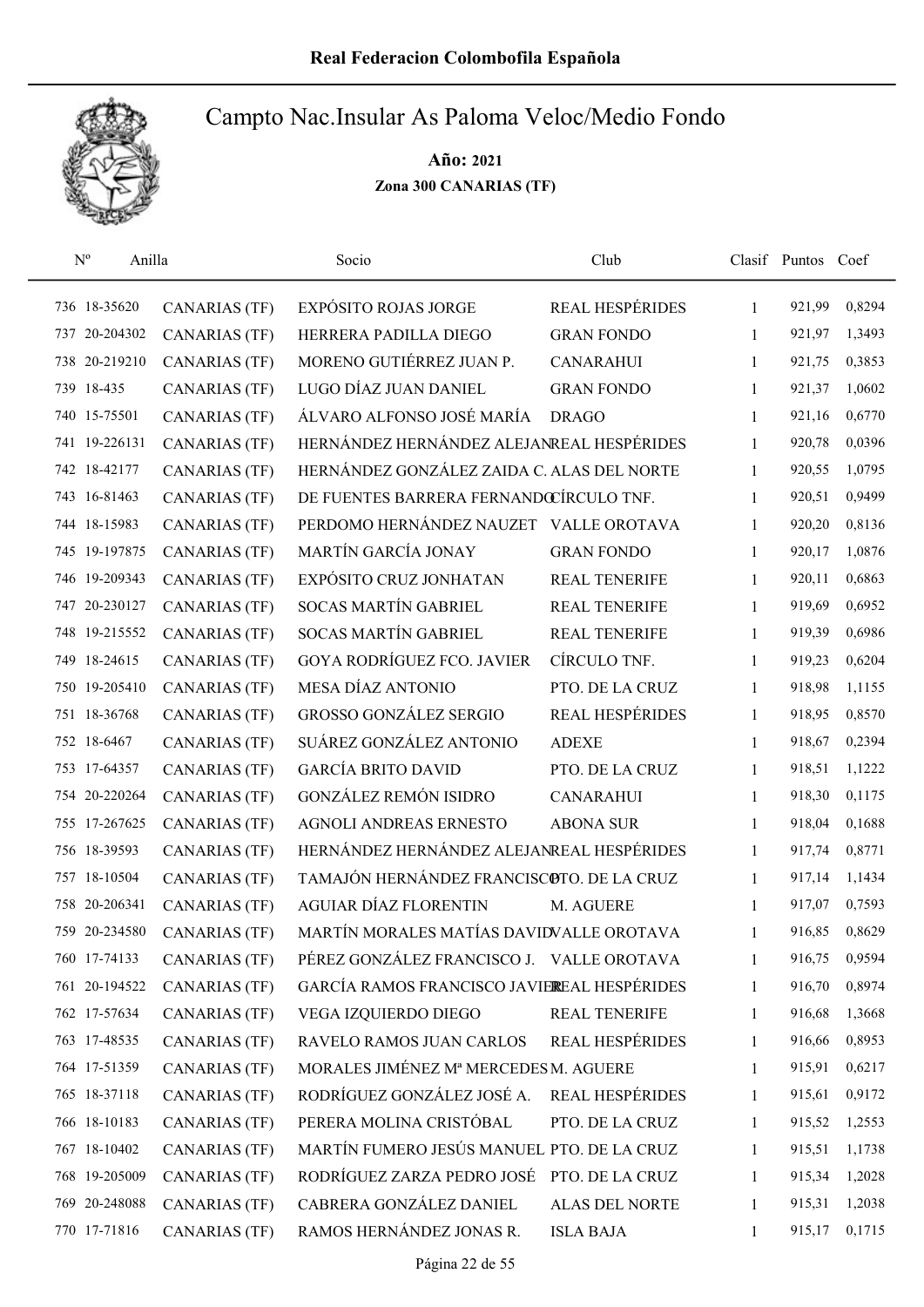

| $N^{o}$<br>Anilla |                      | Socio                                      | Club                   |              | Clasif Puntos Coef |        |
|-------------------|----------------------|--------------------------------------------|------------------------|--------------|--------------------|--------|
| 771 17-47082      | <b>CANARIAS (TF)</b> | SABINA SOSA JOSÉ ROMÁN                     | <b>REAL HESPÉRIDES</b> | 1            | 914,72             | 0,9087 |
| 772 16-80594      | <b>CANARIAS (TF)</b> | TANDEM JAVIER RIVERO - JUAN                | CÍRCULO TNF.           | 1            | 914,22             | 1,0217 |
| 773 19-195828     | <b>CANARIAS (TF)</b> | PADRÓN FERRER RAMÓN                        | <b>ADEXE</b>           | 1            | 914,17             | 0,2770 |
| 774 14-62588      | <b>CANARIAS (TF)</b> | TANDEM JAVIER RIVERO - JUAN                | CÍRCULO TNF.           | 1            | 914,08             | 1,0283 |
| 20-224449<br>775  | <b>CANARIAS (TF)</b> | <b>GONZÁLEZ RIVERO CRISTO</b>              | <b>ABONA SUR</b>       | 1            | 913,71             | 0,2418 |
| 776 19-229587     | <b>CANARIAS (TF)</b> | SÁNCHEZ GARCÍA MANUEL                      | <b>CANARAHUI</b>       | 1            | 913,52             | 0,1303 |
| 20-248708<br>777  | <b>CANARIAS (TF)</b> | PÉREZ DELGADO ALONSO                       | <b>ALAS DEL NORTE</b>  | $\mathbf{1}$ | 913,46             | 1,1962 |
| 778 19-212832     | <b>CANARIAS (TF)</b> | PADILLA MACHÍN JUAN LUIS                   | <b>ABONA SUR</b>       | 1            | 913,40             | 0,2181 |
| 779 19-198177     | <b>CANARIAS (TF)</b> | HERNÁNDEZ PÉREZ FRANCISCO J. VALLE OROTAVA |                        | 1            | 912,96             | 0,9066 |
| 780 15-86062      | <b>CANARIAS (TF)</b> | GONZÁLEZ PÉREZ PEDRO J.                    | CÍRCULO TNF.           | 1            | 912,94             | 1,0575 |
| 781 20-217505     | <b>CANARIAS (TF)</b> | TAMAJÓN HERNÁNDEZ FRANCISCOTO. DE LA CRUZ  |                        | 1            | 912,53             | 1,2476 |
| 782 20-220401     | <b>CANARIAS (TF)</b> | PLASENCIA HERRERA EDUARDO CANARAHUI        |                        | 1            | 912,15             | 0,1607 |
| 783 17-66160      | <b>CANARIAS (TF)</b> | <b>ENCINOSO SOLER TOMÁS</b>                | PTO. DE LA CRUZ        | 1            | 912,13             | 1,2541 |
| 784 17-73914      | <b>CANARIAS (TF)</b> | LORENZO LUIS BRAULIO                       | <b>VALLE OROTAVA</b>   | 1            | 912,05             | 1,0418 |
| 785 17-47084      | <b>CANARIAS (TF)</b> | SABINA SOSA JOSÉ ROMÁN                     | <b>REAL HESPÉRIDES</b> | 1            | 911,84             | 0,9480 |
| 786 18-23431      | <b>CANARIAS (TF)</b> | PALOMARES GONZÁLEZ JAVIER                  | PTO. DE LA CRUZ        | 1            | 911,49             | 1,2326 |
| 787 20-216716     | <b>CANARIAS (TF)</b> | MESA DÍAZ ANTONIO                          | PTO. DE LA CRUZ        | 1            | 911,32             | 1,2729 |
| 788 20-231500     | <b>CANARIAS (TF)</b> | ÁLVAREZ RAMOS SERGIO A.                    | <b>REAL TENERIFE</b>   | 1            | 910,62             | 0,8652 |
| 789 19-196317     | <b>CANARIAS (TF)</b> | DENIZ IZQUIERDO NAUZET                     | <b>GRAN FONDO</b>      | 1            | 910,55             | 1,5129 |
| 790 19-206768     | <b>CANARIAS (TF)</b> | CARBALLO GARCÍA CLAUDIO                    | PTO. DE LA CRUZ        | 1            | 910,37             | 1,2957 |
| 791 18-10778      | <b>CANARIAS (TF)</b> | ARA ABRANTE PABLO DE                       | PTO. DE LA CRUZ        | 1            | 910,26             | 0,1617 |
| 792 18-26758      | <b>CANARIAS (TF)</b> | AGUILAR PÉREZ JOSÉ RAMÓN                   | CÍRCULO TNF.           | 1            | 910,24             | 0,8334 |
| 793 19-941988     | <b>CANARIAS (TF)</b> | FEBLES MARTÍN JOSÉ RAMÓN                   | <b>GRAN FONDO</b>      | 1            | 910,21             | 1,2954 |
| 794 18-39267      | <b>CANARIAS (TF)</b> | MARTÍN BRITO ADOLFO                        | <b>REAL HESPÉRIDES</b> | 1            | 910,18             | 0,9952 |
| 795 20-204241     | <b>CANARIAS (TF)</b> | <b>TÁNDEM ARMAS</b>                        | <b>GRAN FONDO</b>      | 1            | 909,96             | 1,3153 |
| 796 17-72247      | <b>CANARIAS (TF)</b> | ESTÉVEZ RAMOS JUAN JOSÉ                    | <b>INSP. DAUTE</b>     | 1            | 909,85             | 0,7832 |
| 797 18-16349      | CANARIAS (TF)        | SOSA HERNÁNDEZ URBANO                      | VALLE OROTAVA          | 1            | 909,46             | 1,0797 |
| 798 20-235454     | <b>CANARIAS (TF)</b> | SOSA HERNÁNDEZ URBANO                      | VALLE OROTAVA          | $\mathbf{1}$ | 908,81             | 1,0997 |
| 799 17-64351      | <b>CANARIAS (TF)</b> | <b>GARCÍA BRITO DAVID</b>                  | PTO. DE LA CRUZ        | 1            | 908,71             | 1,2758 |
| 800 18-21825      | <b>CANARIAS (TF)</b> | ARENCIBIA MENDOZA J. JOSUÉ                 | M. AGUERE              | 1            | 908,70             | 0,9287 |
| 801 16-78679      | <b>CANARIAS (TF)</b> | GONZALEZ RODRÍGUEZ CLAUDIO MLA BAJA        |                        | 1            | 908,60             | 0,8079 |
| 802 17-63606      | <b>CANARIAS (TF)</b> | SILVERIO GRILLO RAFAEL J.                  | PTO. DE LA CRUZ        | 1            | 908,60             | 1,2699 |
| 803 17-49234      | <b>CANARIAS (TF)</b> | PERERA HERNÁNDEZ HUMBERTO REAL HESPÉRIDES  |                        | 1            | 908,59             | 1,0245 |
| 804 19-197295     | CANARIAS (TF)        | PÉREZ AFONSO IGNACIO MANUELGRAN FONDO      |                        | 1            | 908,33             | 1,3607 |
| 805 19-205036     | <b>CANARIAS (TF)</b> | RODRÍGUEZ ZARZA PEDRO JOSÉ PTO. DE LA CRUZ |                        | 1            | 908,19             | 1,2829 |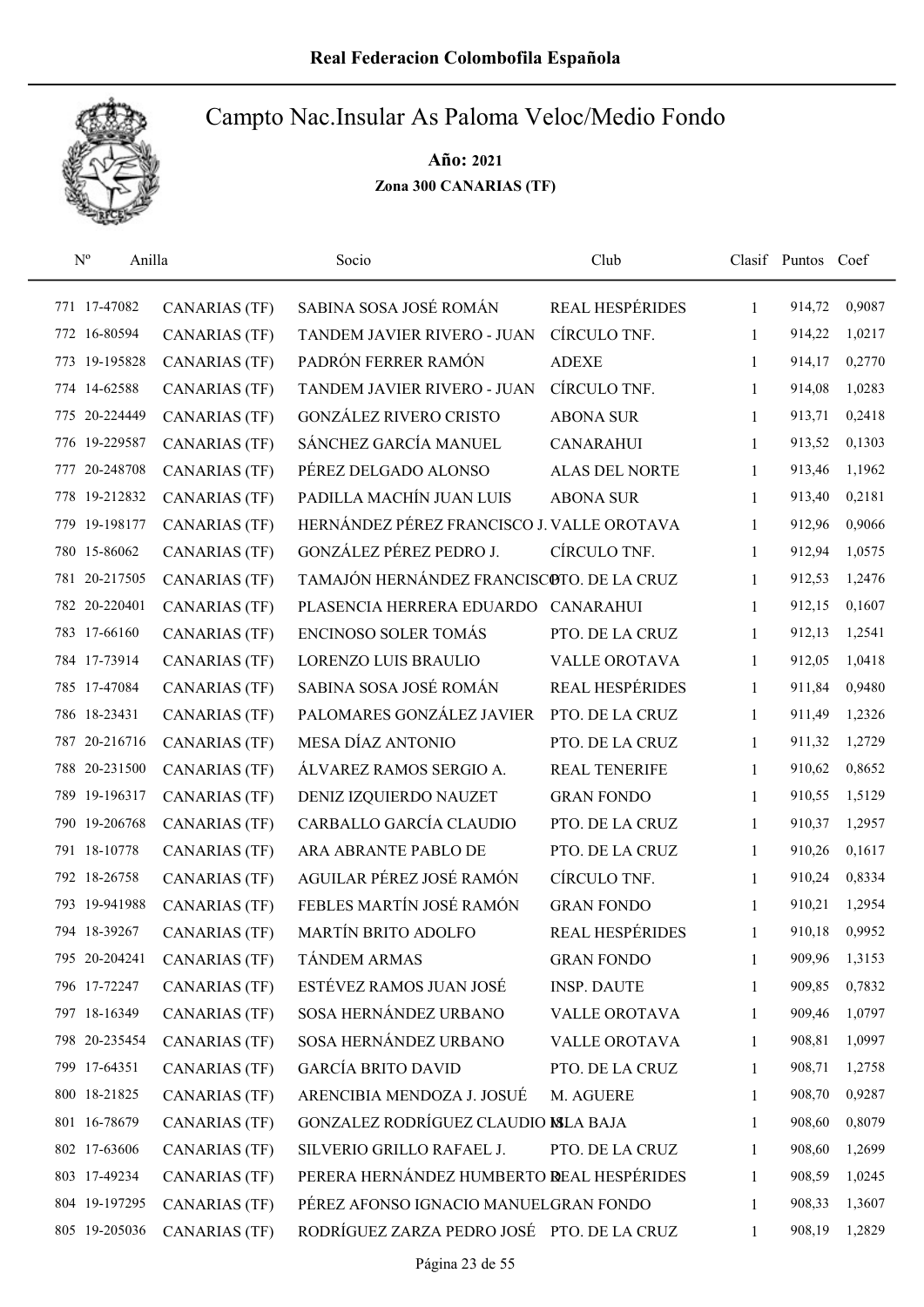

| $N^{o}$<br>Anilla |                      | Socio                                     | Club                   |              | Clasif Puntos Coef |        |
|-------------------|----------------------|-------------------------------------------|------------------------|--------------|--------------------|--------|
| 806 19-197282     | <b>CANARIAS (TF)</b> | PÉREZ AFONSO IGNACIO MANUELGRAN FONDO     |                        | $\mathbf{1}$ | 908,19             | 1,3641 |
| 807 20-231540     | <b>CANARIAS (TF)</b> | DELGADO NUÑEZ ASENSIO                     | <b>REAL TENERIFE</b>   | 1            | 908,14             | 1,5178 |
| 808 20-214529     | <b>CANARIAS (TF)</b> | CRUZ GARCÍA ANDREY                        | <b>ADEXE</b>           | 1            | 907,89             | 0,2297 |
| 809 17-66121      | <b>CANARIAS (TF)</b> | <b>ENCINOSO SOLER TOMÁS</b>               | PTO. DE LA CRUZ        | 1            | 907,53             | 1,3108 |
| 810 20-216971     | <b>CANARIAS (TF)</b> | CALZADILLA LORENZO JULIO                  | PTO. DE LA CRUZ        | $\mathbf{1}$ | 907,49             | 1,3517 |
| 811 18-12361      | <b>CANARIAS (TF)</b> | HERNÁNDEZ BÁEZ TELESFORO ADÁLA BAJA       |                        | 1            | 907,45             | 0,7534 |
| 812 17-64503      | <b>CANARIAS (TF)</b> | GARCÍA HERNÁNDEZ CRISTIAN                 | PTO. DE LA CRUZ        | 1            | 907,36             | 1,3131 |
| 813 20-217055     | <b>CANARIAS (TF)</b> | PERERA MOLINA CRISTÓBAL                   | PTO. DE LA CRUZ        | 1            | 907,34             | 1,3818 |
| 814 17-71690      | <b>CANARIAS (TF)</b> | LUIS MARTÍN FCO. JAVIER                   | <b>ISLA BAJA</b>       | 1            | 907,31             | 0,8164 |
| 815 20-207511     | <b>CANARIAS (TF)</b> | HERNÁNDEZ MESA JAVIER                     | M. AGUERE              | 1            | 907,17             | 0,9916 |
| 816 16-96733      | <b>CANARIAS (TF)</b> | ACOSTA CAMACHO SALVADOR                   | M. AGUERE              | 1            | 906,99             | 0,7328 |
| 817 19-196539     | <b>CANARIAS (TF)</b> | JORGE RODRÍGUEZ SANTIAGO                  | <b>GRAN FONDO</b>      | 1            | 906,46             | 1,5397 |
| 818 18-13193      | <b>CANARIAS (TF)</b> | LORENZO GARCÍA RAÚL                       | <b>ISLA BAJA</b>       | 1            | 906,42             | 0,7906 |
| 819 18-22857      | <b>CANARIAS (TF)</b> | CANO CANO JUAN                            | M. AGUERE              | 1            | 906,31             | 0,7433 |
| 820 17-79762      | <b>CANARIAS (TF)</b> | LEDESMA BACALLADO LUCIA N.                | <b>ADEXE</b>           | 1            | 906,26             | 0,3223 |
| 821 19-200645     | <b>CANARIAS (TF)</b> | <b>GONZALO DUBOY JUAN PEDRO</b>           | CÍRCULO TNF.           | $\mathbf{1}$ | 905,95             | 1,2413 |
| 822 19-231667     | <b>CANARIAS (TF)</b> | LEDESMA BATISTA JOSÉ                      | <b>ABONA SUR</b>       | 1            | 905,94             | 0,2192 |
| 823 18-831        | <b>CANARIAS (TF)</b> | GÓMEZ BAUTE VICTOR D.                     | <b>GRAN FONDO</b>      | $\mathbf{1}$ | 905,85             | 1,5531 |
| 824 18-9689       | <b>CANARIAS (TF)</b> | CABO MARTÍN AGUSTÍN                       | PTO. DE LA CRUZ        | $\mathbf{1}$ | 905,78             | 1,3730 |
| 825 20-198464     | <b>CANARIAS (TF)</b> | PERERA HERNÁNDEZ HUMBERTO REAL HESPÉRIDES |                        | 1            | 905,70             | 1,0910 |
| 826 18-22505      | <b>CANARIAS (TF)</b> | PÉREZ LUIS JUAN RAMÓN                     | M. AGUERE              | 1            | 905,66             | 0,7474 |
| 827 19-217458     | <b>CANARIAS (TF)</b> | GALVÁN LÓPEZ GUILLERMO                    | M. AGUERE              | 1            | 905,51             | 0,9995 |
| 828 19-203413     | <b>CANARIAS (TF)</b> | ESPINOSA GONZÁLEZ LIDIA                   | CÍRCULO TNF.           | 1            | 905,47             | 0,9211 |
| 829 19-202191     | <b>CANARIAS (TF)</b> | RAMOS CARTAYA CIRIACO                     | CÍRCULO TNF.           | 1            | 905,38             | 0,9186 |
| 830 20-204665     | <b>CANARIAS (TF)</b> | DUQUE FARIÑA MANUEL CELSO                 | <b>GRAN FONDO</b>      | 1            | 904,81             | 1,4046 |
| 831 20-203072     | <b>CANARIAS (TF)</b> | MONTIEL TORRES DIEGO                      | <b>GRAN FONDO</b>      | 1            | 904,74             | 1,5848 |
| 832 19-228839     | CANARIAS (TF)        | MARTÍN GARCÍA JUAN SGO.                   | <b>CANARAHUI</b>       | 1            | 904,45             | 0,1377 |
| 833 20-194951     | <b>CANARIAS (TF)</b> | EXPOSITO GARCÍA JULIO                     | <b>REAL HESPÉRIDES</b> | 1            | 904,34             | 1,1359 |
| 834 20-299415     | <b>CANARIAS (TF)</b> | ARTEAGA PUJOL JUAN MARCIAL                | <b>CULTURAL CHINEH</b> | 1            | 904,28             | 0,2159 |
| 835 17-76477      | <b>CANARIAS (TF)</b> | MEDINA MARTÍN ANGÉLICA                    | <b>CANARAHUI</b>       | 1            | 904,03             | 0,5362 |
| 836 19-221177     | <b>CANARIAS (TF)</b> | CHUMILLA DÍAZ JOSÉ ANTONIO                | <b>DRAGO</b>           | 1            | 903,99             | 0,9822 |
| 837 19-237010     | <b>CANARIAS (TF)</b> | AGUILAR PÉREZ JOSÉ RAMÓN                  | CÍRCULO TNF.           | 1            | 903,99             | 1,3077 |
| 838 18-18349      | <b>CANARIAS (TF)</b> | EXPÓSITO RODRÍGUEZ SALVADORDRAGO          |                        | 1            | 903,87             | 0,9805 |
| 839 18-9524       | <b>CANARIAS (TF)</b> | RODRÍGUEZ ZARZA PEDRO JOSÉ                | PTO. DE LA CRUZ        | 1            | 903,63             | 0,1643 |
| 840 19-201864     | <b>CANARIAS (TF)</b> | GUTIÉRREZ POLEO JUAN A.                   | CÍRCULO TNF.           | 1            | 903,59             | 1,3042 |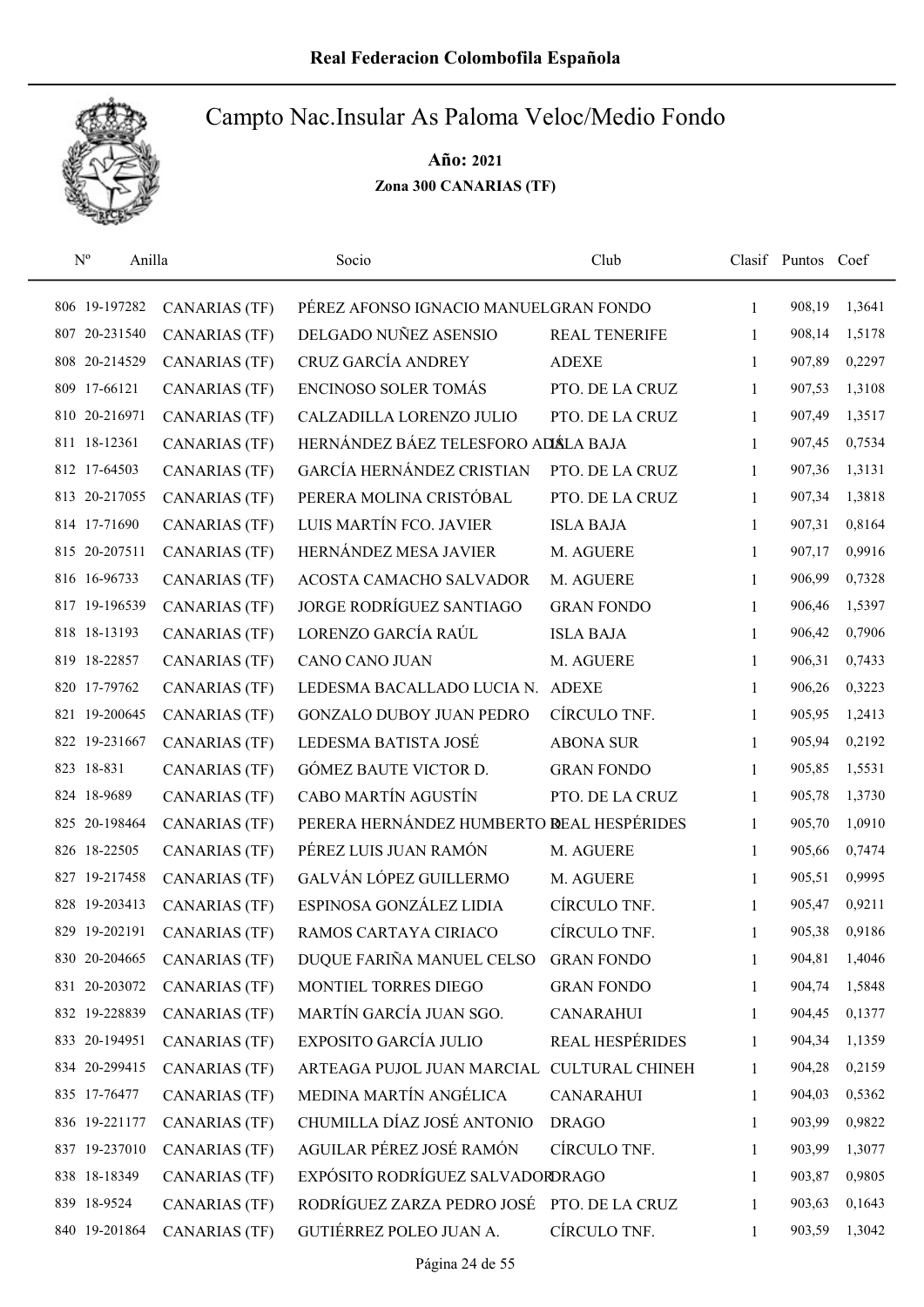

| $N^{o}$<br>Anilla |                      | Socio                                       | Club                   |              | Clasif Puntos Coef |        |
|-------------------|----------------------|---------------------------------------------|------------------------|--------------|--------------------|--------|
| 841 19-222260     | <b>CANARIAS (TF)</b> | RODRÍGUEZ RODRÍGUEZ RAMÓN REAL HESPÉRIDES   |                        | 1            | 903,39             | 1,1367 |
| 842 20-191694     | <b>CANARIAS (TF)</b> | <b>GARCÍA BENÍTEZ MANUEL</b>                | <b>DRAGO</b>           | 1            | 903,32             | 1,0052 |
| 843 20-200612     | <b>CANARIAS (TF)</b> | HERNÁNDEZ MORA DOMINGO                      | CÍRCULO TNF.           | $\mathbf{1}$ | 903,02             | 0,9677 |
| 844 18-11654      | <b>CANARIAS (TF)</b> | CAMARA MARCINKOWSKI CARLOSTO. DE LA CRUZ    |                        | 1            | 902,98             | 1,3667 |
| 845 19-215506     | <b>CANARIAS (TF)</b> | <b>SOCAS MARTÍN GABRIEL</b>                 | <b>REAL TENERIFE</b>   | $\mathbf{1}$ | 902,96             | 1,5718 |
| 846 19-940372     | <b>CANARIAS (TF)</b> | FEBLES MARTÍN JOSÉ RAMÓN                    | <b>GRAN FONDO</b>      | $\mathbf{1}$ | 902,93             | 0,1592 |
| 847 18-16369      | <b>CANARIAS (TF)</b> | SOSA HERNÁNDEZ URBANO                       | <b>VALLE OROTAVA</b>   | $\mathbf{1}$ | 902,83             | 1,1030 |
| 848 15-106966     | <b>CANARIAS (TF)</b> | RODRÍGUEZ ALMENARA JESÚS                    | <b>REAL HESPÉRIDES</b> | $\mathbf{1}$ | 902,72             | 1,1687 |
| 849 20-299425     | <b>CANARIAS (TF)</b> | ARTEAGA PUJOL JUAN MARCIAL CULTURAL CHINEH  |                        | 1            | 902,41             | 0,2346 |
| 850 18-11610      | <b>CANARIAS (TF)</b> | CAMARA MARCINKOWSKI CARLOSTO. DE LA CRUZ    |                        | 1            | 902,15             | 0,1679 |
| 851 18-27022      | <b>CANARIAS (TF)</b> | AFONSO AFONSO ÁNGEL                         | CÍRCULO TNF.           | 1            | 902,11             | 1,3588 |
| 852 19-228142     | <b>CANARIAS (TF)</b> | CONCEPCIÓN NUÑEZ JUAN                       | <b>CANARAHUI</b>       | 1            | 902,10             | 0,1412 |
| 853 19-200618     | <b>CANARIAS (TF)</b> | RAMOS CARTAYA CIRIACO                       | CÍRCULO TNF.           | 1            | 902,07             | 1,3490 |
| 854 18-38982      | <b>CANARIAS (TF)</b> | RODRÍGUEZ RODRÍGUEZ RAMÓN REAL HESPÉRIDES   |                        | 1            | 902,06             | 1,1768 |
| 855 18-13406      | <b>CANARIAS (TF)</b> | VELÁZQUEZ BARRERA BERNARDOSLA BAJA          |                        | 1            | 901,23             | 0,9399 |
| 856 19-225026     | <b>CANARIAS (TF)</b> | JEREZ HERRERA MANUEL                        | <b>REAL HESPÉRIDES</b> | 1            | 901,11             | 0,1805 |
| 857 17-47072      | <b>CANARIAS (TF)</b> | CARRILLO DEL CASTILLO FERNANDEAL HESPÉRIDES |                        | 1            | 901,06             | 1,6016 |
| 858 19-234544     | <b>CANARIAS (TF)</b> | HERNÁNDEZ GONZÁLEZ DANIEL FISLA BAJA        |                        | $\mathbf{1}$ | 900,56             | 0,9079 |
| 859 20-221788     | <b>CANARIAS (TF)</b> | MARTÍN GARCÍA JUAN SGO.                     | <b>CANARAHUI</b>       | 1            | 900,31             | 0,5957 |
| 860 20-217872     | <b>CANARIAS (TF)</b> | <b>BELLO GONZÁLEZ EMILIO</b>                | PTO. DE LA CRUZ        | 1            | 900,29             | 1,4822 |
| 861 20-230892     | <b>CANARIAS (TF)</b> | VARAS REYES Mª ISABEL                       | <b>REAL TENERIFE</b>   | 1            | 900,12             | 1,6086 |
| 862 17-77366      | <b>CANARIAS (TF)</b> | MARTÍN GARCÍA JUAN SGO.                     | <b>CANARAHUI</b>       | 1            | 899,66             | 0,2739 |
| 863 18-15963      | <b>CANARIAS (TF)</b> | PERDOMO HERNÁNDEZ NAUZET                    | <b>VALLE OROTAVA</b>   | 1            | 899,55             | 1,2743 |
| 864 19-208672     | <b>CANARIAS (TF)</b> | ÁLVAREZ FERNÁNDEZ MOISES                    | <b>REAL TENERIFE</b>   | 1            | 899,21             | 1,6396 |
| 865 20-228163     | <b>CANARIAS (TF)</b> | DELGADO TRUJILLO MIGUEL R.                  | <b>ABONA SUR</b>       | 1            | 899,14             | 0,4216 |
| 866 16-79357      | <b>CANARIAS (TF)</b> | ESTÉVEZ RAMOS JUAN JOSÉ                     | <b>INSP. DAUTE</b>     | 1            | 899,06             | 0,9686 |
| 867 20-203361     | <b>CANARIAS (TF)</b> | DENIZ IZQUIERDO NAUZET                      | <b>GRAN FONDO</b>      | 1            | 898,86             | 1,5302 |
| 868 18-34805      | <b>CANARIAS (TF)</b> | MEDINA MARTÍN ANGÉLICA                      | <b>CANARAHUI</b>       | 1            | 898,73             | 0,2806 |
| 869 19-216588     | <b>CANARIAS (TF)</b> | PÉREZ LUIS JUAN RAMÓN                       | M. AGUERE              | 1            | 898,70             | 1,1516 |
| 870 18-37023      | <b>CANARIAS (TF)</b> | MEDINA LEON MIGUEL JOSÉ                     | <b>REAL HESPÉRIDES</b> | 1            | 898,62             | 1,2384 |
| 871 20-196044     | <b>CANARIAS (TF)</b> | FERNÁNDEZ GONZÁLEZ MATEO                    | REAL HESPÉRIDES        | $\mathbf{1}$ | 898,56             | 1,2358 |
| 872 18-15602      | <b>CANARIAS (TF)</b> | HERNÁNDEZ RODRÍGUEZ JUAN J. VALLE OROTAVA   |                        | 1            | 898,46             | 1,2652 |
| 873 19-237870     | <b>CANARIAS (TF)</b> | YANES LUIS PABLO                            | ALAS DEL NORTE         | 1            | 898,38             | 1,4969 |
| 874 18-34836      | <b>CANARIAS (TF)</b> | MEDINA MARTÍN ANGÉLICA                      | <b>CANARAHUI</b>       | 1            | 897,91             | 0,3044 |
| 875 18-28757      | <b>CANARIAS (TF)</b> | DÍAZ ACOSTA DOMINGO MARIO                   | <b>ADEXE</b>           | 1            | 897,68             | 0,4388 |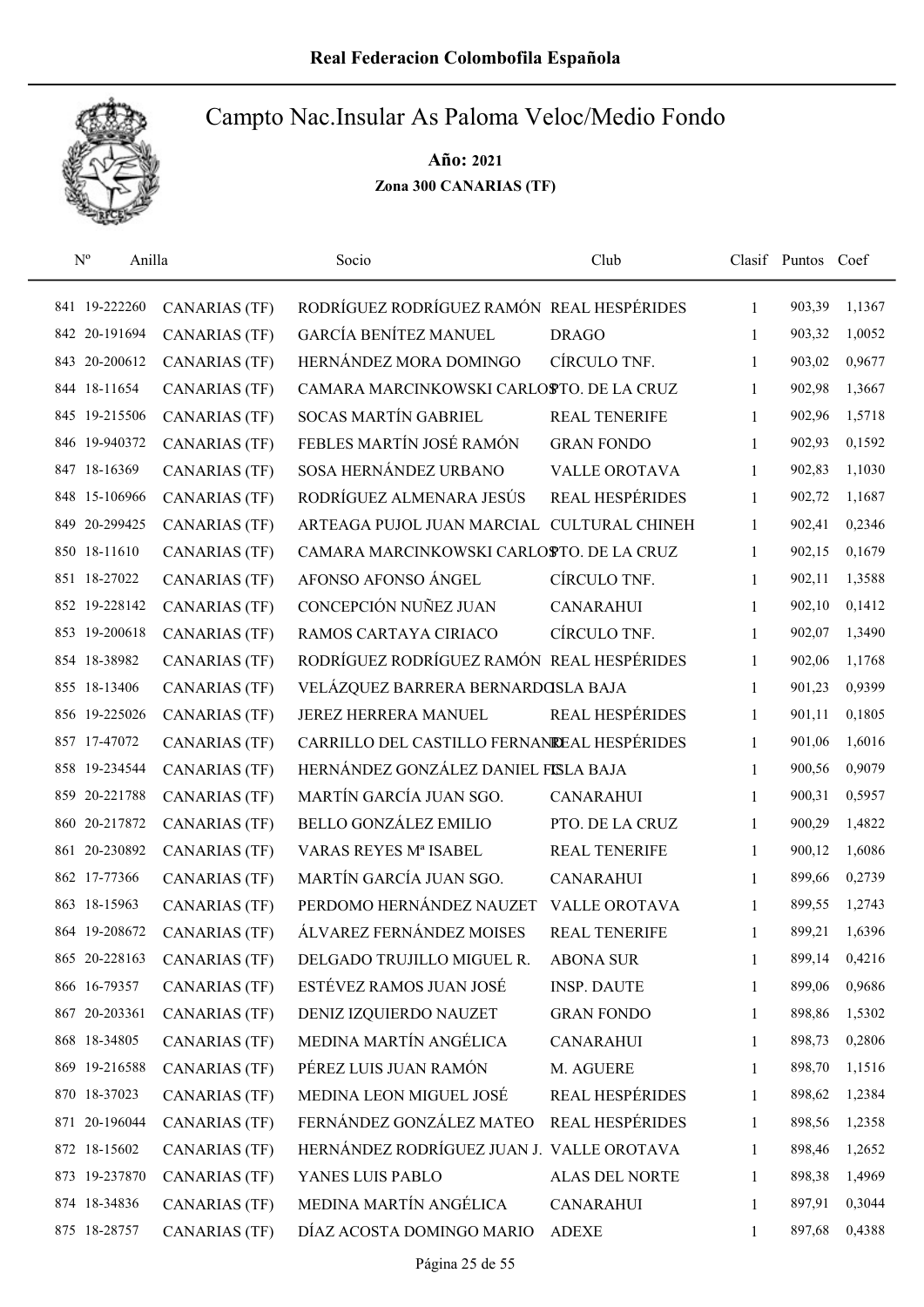

| $N^{o}$       | Anilla               | Socio                                       | Club                   |              | Clasif Puntos Coef |        |
|---------------|----------------------|---------------------------------------------|------------------------|--------------|--------------------|--------|
| 876 18-3606   | <b>CANARIAS (TF)</b> | SIVERIO PÉREZ JOSÉ JORGE                    | <b>REAL TENERIFE</b>   | 1            | 897,27             | 1,6861 |
| 877 17-48909  | <b>CANARIAS (TF)</b> | TÁNDEM PEPITO - HUGO PALMEROREAL HESPÉRIDES |                        | 1            | 897,13             | 1,2667 |
| 878 19-208624 | <b>CANARIAS (TF)</b> | DELGADO NUÑEZ ASENSIO                       | <b>REAL TENERIFE</b>   | 1            | 897,13             | 1,6555 |
| 879 16-68664  | <b>CANARIAS (TF)</b> | HERRERA HERNÁNDEZ ARMANDOREAL TENERIFE      |                        | 1            | 896,99             | 1,0976 |
| 880 19-223696 | <b>CANARIAS (TF)</b> | CABEZA SANTOS JUAN MANUEL REAL HESPÉRIDES   |                        | $\mathbf{1}$ | 896,91             | 1,2729 |
| 881 15-79652  | <b>CANARIAS (TF)</b> | GONZÁLEZ HERRERA JUAN                       | <b>CANARAHUI</b>       | $\mathbf{1}$ | 896,73             | 0,3342 |
| 882 18-37502  | <b>CANARIAS (TF)</b> | GARCÍA RAMOS FRANCISCO JAVIEREAL HESPÉRIDES |                        | $\mathbf{1}$ | 896,63             | 1,2906 |
| 883 17-56596  | <b>CANARIAS (TF)</b> | RAMOS DELGADO MARCOS ANTONÍRCULO TNF.       |                        | 1            | 896,61             | 1,4639 |
| 884 17-66846  | <b>CANARIAS (TF)</b> | MARTÍN GARCÍA ROBERTO                       | PTO. DE LA CRUZ        | $\mathbf{1}$ | 896,53             | 1,3988 |
| 885 17-38975  | <b>CANARIAS (TF)</b> | <b>TÁNDEM ARMAS</b>                         | <b>GRAN FONDO</b>      | 1            | 896,35             | 1,6091 |
| 886 18-21899  | <b>CANARIAS (TF)</b> | ESTÉVEZ DÍAZ PEDRO                          | M. AGUERE              | 1            | 896,16             | 1,2231 |
| 887 19-212801 | <b>CANARIAS (TF)</b> | PADILLA MACHÍN JUAN LUIS                    | <b>ABONA SUR</b>       | 1            | 895,98             | 0,4216 |
| 888 19-233726 | <b>CANARIAS (TF)</b> | DÍAZ LINARES DOMINGO                        | <b>ISLA BAJA</b>       | 1            | 895,84             | 0,9780 |
| 889 20-194615 | <b>CANARIAS (TF)</b> | PEÑA MELIÁN ANTONIO RAMÓN                   | <b>REAL HESPÉRIDES</b> | 1            | 895,73             | 1,3212 |
| 890 20-228046 | CANARIAS (TF)        | DELGADO TRUJILLO MIGUEL R.                  | <b>ABONA SUR</b>       | 1            | 895,71             | 0,4672 |
| 891 18-27040  | <b>CANARIAS (TF)</b> | AFONSO AFONSO ÁNGEL                         | CÍRCULO TNF.           | $\mathbf{1}$ | 895,61             | 1,4961 |
| 892 20-206277 | <b>CANARIAS (TF)</b> | PÉREZ LUIS JUAN RAMÓN                       | M. AGUERE              | 1            | 895,19             | 1,2352 |
| 893 18-38050  | <b>CANARIAS (TF)</b> | EXPÓSITO ROJAS ANTONIO                      | <b>REAL HESPÉRIDES</b> | $\mathbf{1}$ | 894,95             | 1,3419 |
| 894 19-217170 | <b>CANARIAS (TF)</b> | RODRÍGUEZ ALONSO ELOY                       | M. AGUERE              | $\mathbf{1}$ | 894,32             | 0,9098 |
| 895 18-26234  | <b>CANARIAS (TF)</b> | DE FUENTES BARRERA FERNANDŒÍRCULO TNF.      |                        | $\mathbf{1}$ | 894,28             | 1,1361 |
| 896 00-73048  | <b>CANARIAS (TF)</b> | GONZÁLEZ NAVARRO SERGIO JOSÉRAN FONDO       |                        | 1            | 894,08             | 1,6450 |
| 897 16-78904  | <b>CANARIAS (TF)</b> | HERNÁNDEZ WALO DOMINGO T. INSP. DAUTE       |                        | 1            | 893,87             | 1,0405 |
| 898 20-230220 | <b>CANARIAS (TF)</b> | ABAD ABAD MIGUEL ANGEL                      | <b>REAL TENERIFE</b>   | $\mathbf{1}$ | 893,85             | 1,1943 |
| 899 18-15618  | <b>CANARIAS (TF)</b> | HERNÁNDEZ RODRÍGUEZ JUAN J. VALLE OROTAVA   |                        | 1            | 893,26             | 1,2710 |
| 900 19-220648 | <b>CANARIAS (TF)</b> | MARTÍN AFONSO TORIBIO                       | <b>DRAGO</b>           | 1            | 893,19             | 1,2935 |
| 901 18-22990  | <b>CANARIAS (TF)</b> | RODRÍGUEZ MIRABAL JOSÉ M.                   | M. AGUERE              | 1            | 893,16             | 0,9261 |
| 902 18-1587   | CANARIAS (TF)        | <b>GARCÍA ALBERTO RICARDO</b>               | <b>GRAN FONDO</b>      | $\mathbf{1}$ | 892,96             | 1,6570 |
| 903 16-92380  | <b>CANARIAS (TF)</b> | <b>GONZÁLEZ HERRERA JUAN</b>                | <b>CANARAHUI</b>       | 1            | 892,65             | 0,3909 |
| 904 19-235520 | <b>CANARIAS (TF)</b> | MARTÍN ACEVEDO FCO. ENRIQUE ISLA BAJA       |                        | 1            | 892,34             | 1,0818 |
| 905 18-25597  | <b>CANARIAS (TF)</b> | ESCOBAR HERNÁNDEZ CÉSAR                     | CÍRCULO TNF.           | $\mathbf{1}$ | 892,18             | 1,2044 |
| 906 19-216222 | <b>CANARIAS (TF)</b> | MORALES JIMÉNEZ Mª MERCEDES M. AGUERE       |                        | 1            | 891,44             | 1,3117 |
| 907 19-205127 | <b>CANARIAS (TF)</b> | RODRIGUEZ GONZÁLEZ PEDRO J. PTO. DE LA CRUZ |                        | 1            | 891,40             | 0,1813 |
| 908 19-196819 | <b>CANARIAS (TF)</b> | DENIZ IZQUIERDO NAUZET                      | <b>GRAN FONDO</b>      | 1            | 891,37             | 1,7366 |
| 909 18-20922  | <b>CANARIAS (TF)</b> | GARCÍA RODRÍGUEZ FERNANDO                   | M. AGUERE              | 1            | 891,09             | 1,2895 |
| 910 18-26895  | <b>CANARIAS (TF)</b> | GOYA RODRÍGUEZ FCO. JAVIER                  | CÍRCULO TNF.           | 1            | 890,39             | 1,1530 |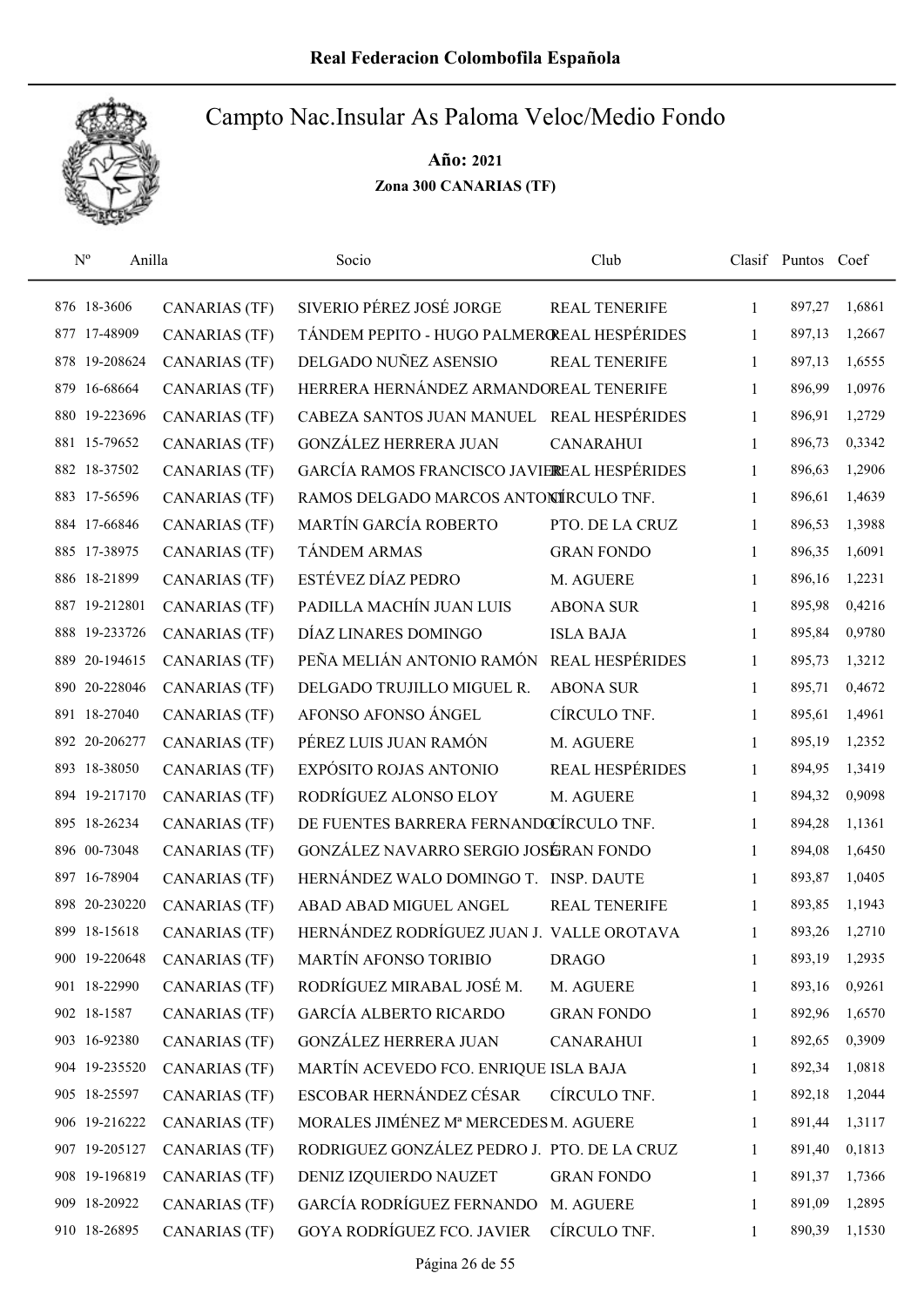

| $\mathbf{N}^{\text{o}}$<br>Anilla |                              | Socio                                | Club                   |              | Clasif Puntos Coef |        |
|-----------------------------------|------------------------------|--------------------------------------|------------------------|--------------|--------------------|--------|
| 911 17-63424                      | <b>CANARIAS (TF)</b>         | PADILLA DELGADO NAYRA                | CÍRCULO TNF.           | $\mathbf{1}$ | 890,25             | 1,5672 |
| 912 15-74498                      | <b>CANARIAS (TF)</b>         | LEÓN ARVELO JOSÉ ANTONIO             | <b>DRAGO</b>           | 1            | 889,98             | 1,2194 |
| 913 17-54913                      | <b>CANARIAS (TF)</b>         | DENIZ CABRERA JOSÉ J.                | CÍRCULO TNF.           | 1            | 889,82             | 1,2625 |
| 914 20-300810                     | <b>CANARIAS (TF)</b>         | GARCÍA DÍAZ JOSÉ                     | <b>CULTURAL CHINEH</b> | 1            | 889,55             | 0,1529 |
| 915 20-228857                     | <b>CANARIAS (TF)</b>         | PADILLA MACHÍN JUAN LUIS             | <b>ABONA SUR</b>       | 1            | 889,41             | 0,5632 |
| 916 19-215598                     | <b>CANARIAS (TF)</b>         | MARRERO TEJERA FRANCISCO             | M. AGUERE              | 1            | 889,33             | 1,0285 |
| 917 20-199976                     | <b>CANARIAS (TF)</b>         | LARA ORTIZ JUAN JOSÉ                 | CÍRCULO TNF.           | 1            | 889,19             | 1,2756 |
| 918 18-27108                      | <b>CANARIAS (TF)</b>         | GONZÁLEZ PÉREZ PEDRO J.              | CÍRCULO TNF.           | 1            | 889,06             | 1,2200 |
| 919 20-191325                     | <b>CANARIAS (TF)</b>         | GONZÁLEZ CÁRDENAS ALEXANDERRAGO      |                        | 1            | 889,06             | 1,3494 |
| 920 19-225061                     | <b>CANARIAS (TF)</b>         | JEREZ HERRERA MANUEL                 | <b>REAL HESPÉRIDES</b> | 1            | 888,99             | 1,4353 |
| 921 13-62420                      | <b>CANARIAS (TF)</b>         | <b>GARCÍA YANES JOSÉ MIGUEL</b>      | <b>VALLE OROTAVA</b>   | 1            | 888,83             | 1,3829 |
| 922 20-229089                     | <b>CANARIAS (TF)</b>         | REVERÓN DELGADO ALONSO               | <b>REAL TENERIFE</b>   | 1            | 888,67             | 1,7981 |
| 923 18-3602                       | <b>CANARIAS (TF)</b>         | SIVERIO PÉREZ JOSÉ JORGE             | <b>REAL TENERIFE</b>   | 1            | 888,45             | 1,8010 |
| 924 16-80502                      | <b>CANARIAS (TF)</b>         | AFONSO AFONSO ÁNGEL                  | CÍRCULO TNF.           | 1            | 888,28             | 1,3024 |
| 925 17-59190                      | <b>CANARIAS (TF)</b>         | PÉREZ HERNÁNDEZ DOMINGO              | REAL TENERIFE          | 1            | 888,22             | 1,8042 |
| 926 17-58468                      | <b>CANARIAS (TF)</b>         | FIGUEROA ÉVORA DOMINGO               | REAL TENERIFE          | 1            | 888,19             | 1,2707 |
| 927 20-205631                     | <b>CANARIAS (TF)</b>         | <b>BRITO SÁNCHEZ ELIÁN</b>           | M. AGUERE              | 1            | 888,07             | 1,3720 |
| 928 19-198855                     | <b>CANARIAS (TF)</b>         | <b>SOSA FUENTES FERNANDO</b>         | <b>REAL TENERIFE</b>   | 1            | 887,90             | 1,6005 |
| 929 18-22885                      | <b>CANARIAS (TF)</b>         | CANO CANO JUAN                       | M. AGUERE              | 1            | 887,86             | 1,3735 |
|                                   | 930 20-G099181 CANARIAS (TF) | ROGER VICENT BENOIT                  | <b>ADEXE</b>           | 1            | 887,61             | 0,5238 |
| 931 19-221259                     | <b>CANARIAS (TF)</b>         | RODRÍGUEZ ROSQUETE GABRIEL DRAGO     |                        | 1            | 887,53             | 1,3961 |
| 932 20-206653                     | <b>CANARIAS (TF)</b>         | RODRÍGUEZ ALONSO ELOY                | M. AGUERE              | 1            | 887,51             | 1,0264 |
| 933 18-39475                      | <b>CANARIAS (TF)</b>         | SABINA SOSA JOSÉ ROMÁN               | <b>REAL HESPÉRIDES</b> | 1            | 887,51             | 1,4532 |
| 934 20-204090                     | <b>CANARIAS (TF)</b>         | HERNÁNDEZ TOMÉ DOMINGO J.            | <b>GRAN FONDO</b>      | 1            | 887,45             | 1,8156 |
| 935 18-14522                      | <b>CANARIAS (TF)</b>         | DEL ROSARIO DÍAZ ANDRÉS              | <b>INSP. DAUTE</b>     | 1            | 887,40             | 1,1629 |
| 936 18-13166                      | <b>CANARIAS (TF)</b>         | HERNÁNDEZ HERNÁNDEZ MOISÉSISLA BAJA  |                        | 1            | 887,35             | 0,1850 |
| 937 20-204938                     | CANARIAS (TF)                | HERNÁNDEZ TOMÉ DOMINGO J.            | <b>GRAN FONDO</b>      | 1            | 887,29             | 1,8220 |
| 938 14-60004                      | <b>CANARIAS (TF)</b>         | PERAZA MÁRQUEZ GAZMIRA               | CÍRCULO TNF.           | 1            | 887,15             | 1,3092 |
| 939 18-4185                       | <b>CANARIAS (TF)</b>         | FIGUEROA ÉVORA DOMINGO               | <b>REAL TENERIFE</b>   | 1            | 886,99             | 1,8237 |
| 940 20-226349                     | <b>CANARIAS (TF)</b>         | HERNÁNDEZ LEÓN JOSÉ DOMINGOABONA SUR |                        | 1            | 886,87             | 0,5813 |
| 941 20-231010                     | <b>CANARIAS (TF)</b>         | REVERÓN DELGADO ALONSO               | <b>REAL TENERIFE</b>   | 1            | 886,76             | 1,3220 |
| 942 20-222671                     | <b>CANARIAS (TF)</b>         | RAMOS HERNÁNDEZ JONAS R.             | <b>ISLA BAJA</b>       | 1            | 886,66             | 1,1786 |
| 943 19-215359                     | <b>CANARIAS (TF)</b>         | <b>BRITO SÁNCHEZ ELIÁN</b>           | M. AGUERE              | 1            | 886,40             | 1,1016 |
| 944 20-206799                     | <b>CANARIAS (TF)</b>         | ACOSTA CAMACHO SALVADOR              | M. AGUERE              | 1            | 886,07             | 1,4106 |
| 945 19-218568                     | <b>CANARIAS (TF)</b>         | ESCOBAR HERNÁNDEZ CÉSAR              | CÍRCULO TNF.           | 1            | 885,50             | 1,3393 |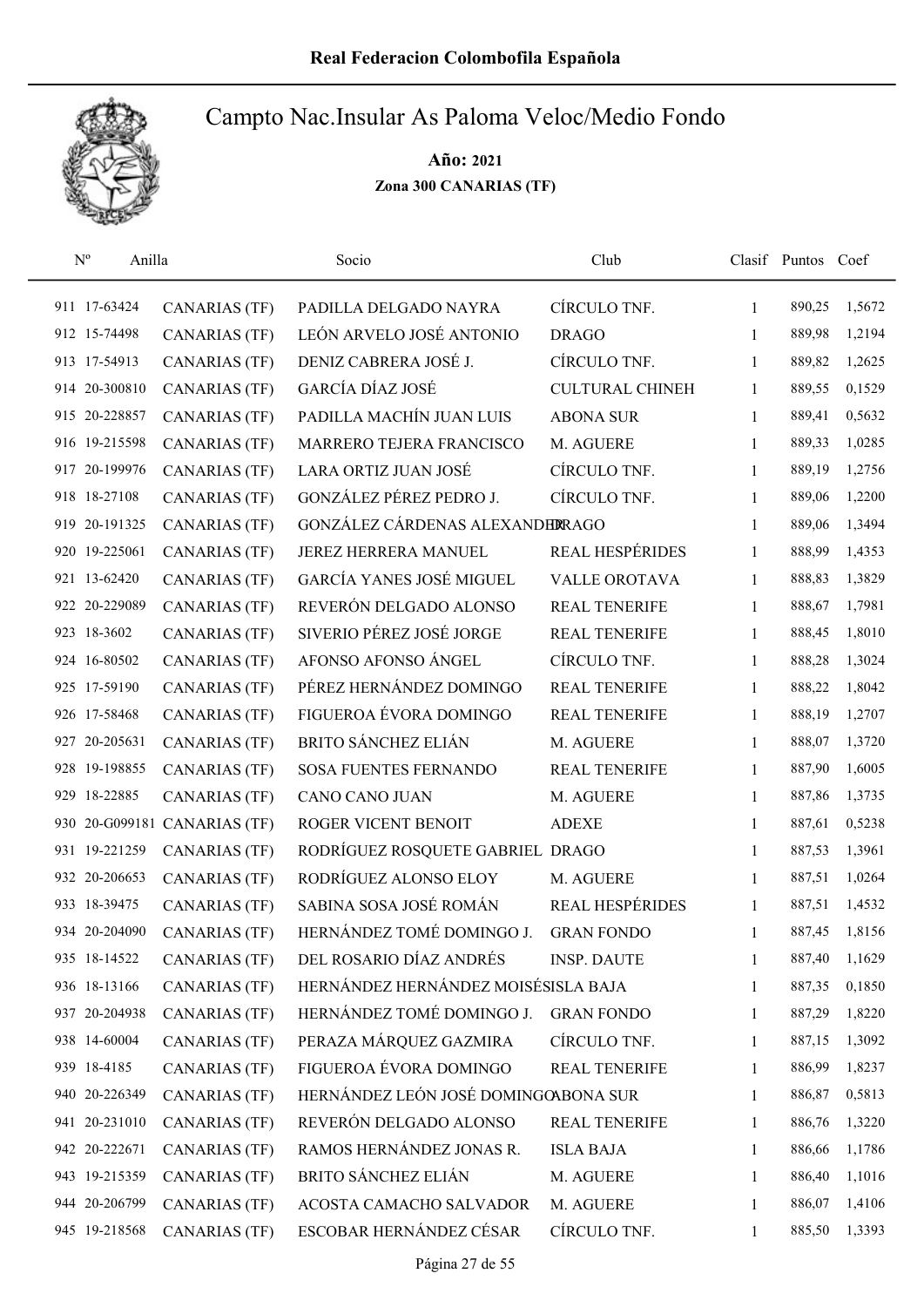

| $N^{o}$<br>Anilla |                      | Socio                                       | Club                   |              | Clasif Puntos Coef |        |
|-------------------|----------------------|---------------------------------------------|------------------------|--------------|--------------------|--------|
| 946 20-219030     | <b>CANARIAS (TF)</b> | <b>VARGAS MORALES JAVIER</b>                | <b>CANARAHUI</b>       | 1            | 885,48             | 0,8418 |
| 947 18-36327      | <b>CANARIAS (TF)</b> | JEREZ HERRERA MANUEL                        | <b>REAL HESPÉRIDES</b> | 1            | 885,45             | 1,5013 |
| 948 18-4678       | <b>CANARIAS (TF)</b> | QUESADA LÓPEZ ÓSCAR                         | <b>REAL TENERIFE</b>   | 1            | 885,44             | 1,8426 |
| 949 16-94497      | <b>CANARIAS (TF)</b> | MARTÍN TABARES LEOPOLDO                     | <b>ADEXE</b>           | 1            | 885,43             | 0,5265 |
| 950 17-79791      | <b>CANARIAS (TF)</b> | ROBAINA CASTELLANOS YOSLEN ADEXE            |                        | 1            | 885,09             | 0,5661 |
| 951 19-226373     | <b>CANARIAS (TF)</b> | ALONSO RODRÍGUEZ SIMEI                      | M. AGUERE              | 1            | 884,95             | 1,4078 |
| 952 18-37363      | <b>CANARIAS (TF)</b> | DÁVILA MARTÍNEZ FRANCISCO                   | <b>REAL HESPÉRIDES</b> | 1            | 884,30             | 1,5578 |
| 953 19-215707     | <b>CANARIAS (TF)</b> | <b>ACOSTA JORGE LAURA</b>                   | M. AGUERE              | 1            | 884,03             | 1,1480 |
| 954 19-201229     | <b>CANARIAS (TF)</b> | ESPINOSA GONZÁLEZ LIDIA                     | CÍRCULO TNF.           | 1            | 883,98             | 1,7121 |
| 955 16-62710      | <b>CANARIAS (TF)</b> | CARRILLO DEL CASTILLO FERNANDEAL HESPÉRIDES |                        | 1            | 882,80             | 1,7925 |
| 956 20-222670     | <b>CANARIAS (TF)</b> | RAMOS HERNÁNDEZ JONAS R.                    | <b>ISLA BAJA</b>       | 1            | 882,49             | 1,2447 |
| 957 20-231641     | <b>CANARIAS (TF)</b> | MARTÍN HERNÁNDEZ JOSÉ                       | <b>REAL TENERIFE</b>   | 1            | 882,01             | 1,9122 |
| 958 19-206394     | <b>CANARIAS (TF)</b> | YANES LUIS PABLO                            | <b>ALAS DEL NORTE</b>  | 1            | 881,99             | 1,5799 |
| 959 19-217590     | <b>CANARIAS (TF)</b> | MEDINA LEON MIGUEL JOSÉ                     | <b>REAL HESPÉRIDES</b> | 1            | 881,74             | 0,1810 |
| 960 16-66696      | <b>CANARIAS (TF)</b> | TRUJILLO BÁEZ JULIÁN                        | <b>VALLE OROTAVA</b>   | 1            | 881,37             | 1,4661 |
| 961 19-209961     | <b>CANARIAS (TF)</b> | <b>GARCÍA CARVAJAL FRANCISCO</b>            | CÍRCULO TNF.           | $\mathbf{1}$ | 881,30             | 1,4196 |
| 962 20-194560     | <b>CANARIAS (TF)</b> | GARCÍA RAMOS FRANCISCO JAVIEREAL HESPÉRIDES |                        | $\mathbf{1}$ | 881,15             | 1,6200 |
| 963 18-36253      | <b>CANARIAS (TF)</b> | RODRÍGUEZ ALMENARA JESÚS                    | <b>REAL HESPÉRIDES</b> | 1            | 881,07             | 0,1827 |
| 964 19-208004     | <b>CANARIAS (TF)</b> | RODRÍGUEZ DELGADO ANTONIO                   | <b>REAL TENERIFE</b>   | 1            | 880,86             | 1,9251 |
| 965 19-222919     | <b>CANARIAS (TF)</b> | <b>EXPÓSITO ROJAS JORGE</b>                 | <b>REAL HESPÉRIDES</b> | 1            | 880,82             | 0,1889 |
| 966 19-198823     | <b>CANARIAS (TF)</b> | <b>SOSA FUENTES FERNANDO</b>                | <b>REAL TENERIFE</b>   | 1            | 880,60             | 1,2819 |
| 967 20-219228     | <b>CANARIAS (TF)</b> | MORENO GUTIÉRREZ JUAN P.                    | <b>CANARAHUI</b>       | 1            | 879,67             | 0,5798 |
| 968 20-229321     | <b>CANARIAS (TF)</b> | HERRERA HERNÁNDEZ JUAN C.                   | <b>REAL TENERIFE</b>   | 1            | 879,54             | 1,9608 |
| 969 19-206803     | <b>CANARIAS (TF)</b> | CARBALLO GARCÍA CLAUDIO                     | PTO. DE LA CRUZ        | 1            | 879,51             | 1,7185 |
| 970 19-209557     | <b>CANARIAS (TF)</b> | PLASENCIA HORMIGA BESAY                     | <b>REAL TENERIFE</b>   | 1            | 879,33             | 1,5097 |
| 971 19-208557     | <b>CANARIAS (TF)</b> | GUTIÉRREZ BONNET ANDRÉS                     | <b>REAL TENERIFE</b>   | 1            | 879,31             | 1,9423 |
| 972 18-23234      | <b>CANARIAS (TF)</b> | <b>GUTIÉRREZ SANTOS BENIGNO</b>             | M. AGUERE              | 1            | 879,13             | 1,5060 |
| 973 18-4631       | <b>CANARIAS (TF)</b> | QUESADA LÓPEZ ÓSCAR                         | <b>REAL TENERIFE</b>   | 1            | 879,13             | 1,9436 |
| 974 19-211352     | <b>CANARIAS (TF)</b> | PÉREZ ESTÉVEZ JORGE                         | <b>ABONA SUR</b>       | 1            | 878,67             | 0,7271 |
| 975 19-226621     | <b>CANARIAS (TF)</b> | VALENCIA HERNÁNDEZ JUAN M. REAL HESPÉRIDES  |                        | 1            | 878,66             | 0,2205 |
| 976 20-202654     | <b>CANARIAS (TF)</b> | SIVERIO MARTÍN PEDRO                        | CÍRCULO TNF.           | 1            | 878,49             | 1,7694 |
| 977 17-69122      | <b>CANARIAS (TF)</b> | GONZÁLEZ PÉREZ JOSÉ M.                      | <b>DRAGO</b>           | 1            | 878,38             | 1,5213 |
| 978 17-54599      | <b>CANARIAS (TF)</b> | TANDEM JAVIER RIVERO - JUAN                 | CÍRCULO TNF.           | 1            | 878,32             | 1,4200 |
| 979 15-114250     | <b>CANARIAS (TF)</b> | DAMAS DAMAS RICHARD                         | REAL HESPÉRIDES        | 1            | 878,30             | 1,6090 |
| 980 18-37262      | <b>CANARIAS (TF)</b> | VALENCIA RAMOS ÁLVARO                       | REAL HESPÉRIDES        | 1            | 878,30             | 1,6556 |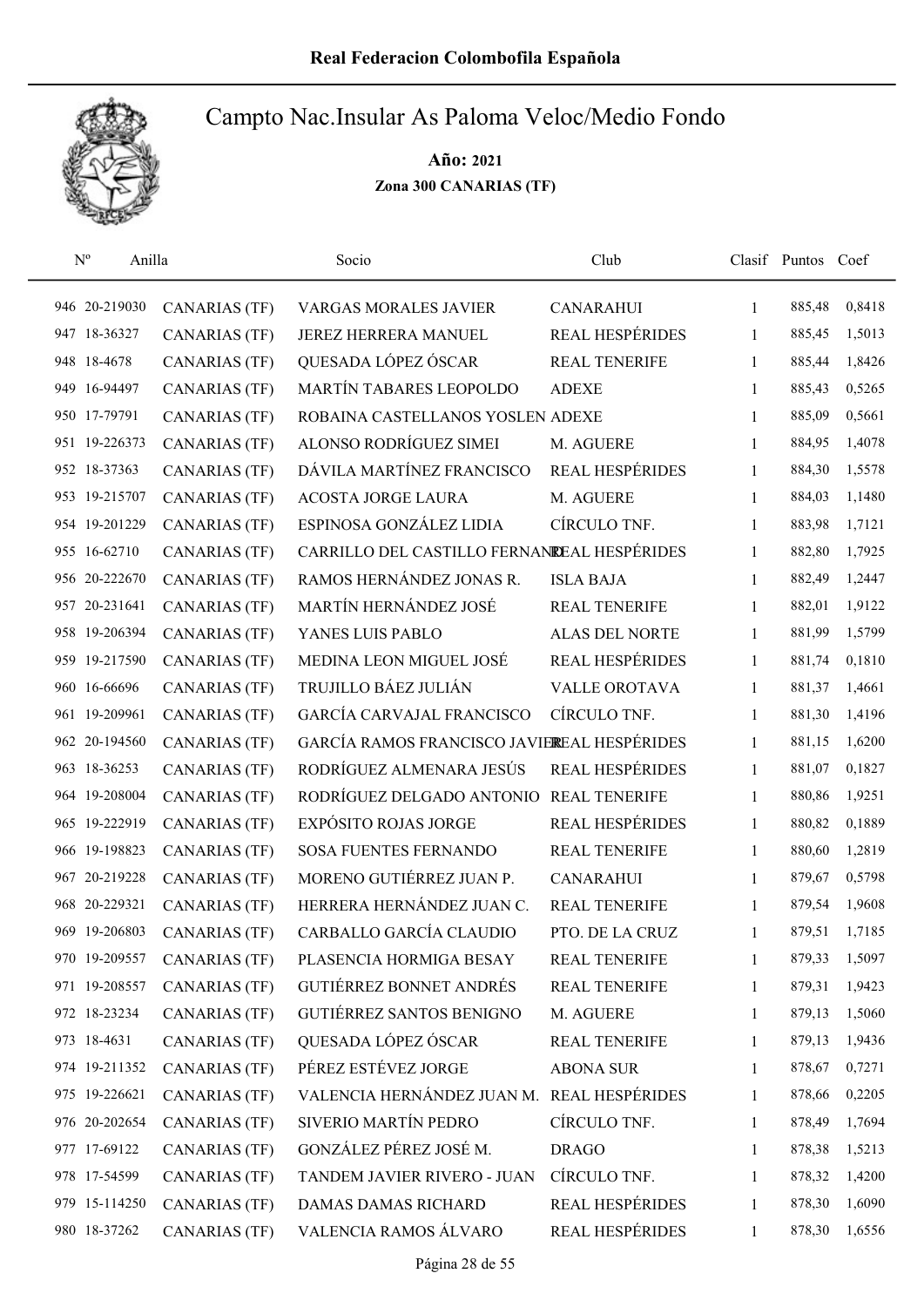

| $\rm N^o$<br>Anilla |                      | Socio                                       | Club                   |   | Clasif Puntos Coef |        |
|---------------------|----------------------|---------------------------------------------|------------------------|---|--------------------|--------|
| 981 19-197718       | <b>CANARIAS (TF)</b> | MARTÍN GARCÍA JONAY                         | <b>GRAN FONDO</b>      | 1 | 877,87             | 1,9582 |
| 982 19-207462       | <b>CANARIAS</b> (TF) | MESA LLANOS JOSÉ MIGUEL                     | <b>REAL TENERIFE</b>   | 1 | 877,19             | 1,9005 |
| 983 17-65019        | <b>CANARIAS (TF)</b> | BAEZA LÓPEZ JOSÉ N.                         | PTO. DE LA CRUZ        | 1 | 877,10             | 1,6789 |
| 984 18-37269        | <b>CANARIAS (TF)</b> | VALENCIA RAMOS ÁLVARO                       | REAL HESPÉRIDES        | 1 | 877,04             | 1,6757 |
| 985 18-35507        | <b>CANARIAS (TF)</b> | SIMÓ EDEL RICARDO                           | REAL HESPÉRIDES        | 1 | 876,90             | 1,6923 |
| 986 20-197229       | <b>CANARIAS (TF)</b> | MARICHAL AGUIAR DOMINGO                     | <b>REAL HESPÉRIDES</b> | 1 | 876,87             | 0,2369 |
| 987 18-28707        | <b>CANARIAS (TF)</b> | DÍAZ ACOSTA DOMINGO MARIO                   | <b>ADEXE</b>           | 1 | 876,52             | 0,6635 |
| 988 18-41582        | <b>CANARIAS (TF)</b> | PLASENCIA MARCELINO JOSÉ A.                 | <b>ADEXE</b>           | 1 | 876,40             | 0,6447 |
| 989 19-231815       | <b>CANARIAS (TF)</b> | LEDESMA BATISTA JOSÉ                        | <b>ABONA SUR</b>       | 1 | 876,32             | 0,7334 |
| 990 18-33865        | <b>CANARIAS (TF)</b> | MARTÍN GARCÍA JUAN SGO.                     | <b>CANARAHUI</b>       | 1 | 876,15             | 0,6290 |
| 991 20-199902       | <b>CANARIAS (TF)</b> | GARCÍA CARVAJAL FRANCISCO                   | CÍRCULO TNF.           | 1 | 876,07             | 0,1841 |
| 992 17-47056        | <b>CANARIAS (TF)</b> | CARRILLO DEL CASTILLO FERNANDEAL HESPÉRIDES |                        | 1 | 875,85             | 1,9473 |
| 993 16-60056        | <b>CANARIAS (TF)</b> | <b>EXPÓSITO ROJAS JORGE</b>                 | REAL HESPÉRIDES        | 1 | 875,72             | 0,2477 |
| 994 19-228108       | <b>CANARIAS (TF)</b> | CONCEPCIÓN NUÑEZ JUAN                       | <b>CANARAHUI</b>       | 1 | 875,70             | 0,1585 |
| 995 19-204390       | <b>CANARIAS (TF)</b> | CABO MARTÍN AGUSTÍN                         | PTO. DE LA CRUZ        | 1 | 875,56             | 1,7135 |
| 996 20-197170       | <b>CANARIAS (TF)</b> | MARICHAL AGUIAR DOMINGO                     | <b>REAL HESPÉRIDES</b> | 1 | 875,43             | 1,7275 |
| 997 16-80626        | <b>CANARIAS (TF)</b> | TANDEM JAVIER RIVERO - JUAN                 | CÍRCULO TNF.           | 1 | 875,22             | 1,7562 |
| 998 20-231603       | <b>CANARIAS (TF)</b> | MESA LLANOS JOSÉ MIGUEL                     | REAL TENERIFE          | 1 | 875,10             | 1,5263 |
| 999 20-217348       | <b>CANARIAS (TF)</b> | PALOMARES GONZÁLEZ JAVIER                   | PTO. DE LA CRUZ        | 1 | 874,60             | 1,7427 |
| 1.000 19-227855     | <b>CANARIAS (TF)</b> | ÁLVAREZ REVERÓN ANDRÉS                      | <b>CANARAHUI</b>       | 1 | 874,29             | 0,6590 |
| 1.001 20-229591     | <b>CANARIAS (TF)</b> | <b>BALAZS ANDRA'S</b>                       | <b>REAL TENERIFE</b>   | 1 | 874,27             | 1,5342 |
| 1.002 16-62480      | <b>CANARIAS (TF)</b> | RODRÍGUEZ RODRÍGUEZ RAMÓN REAL HESPÉRIDES   |                        | 1 | 873,97             | 1,7217 |
| 1.003 16-92641      | <b>CANARIAS (TF)</b> | MARTÍN GARCÍA JUAN SGO.                     | <b>CANARAHUI</b>       | 1 | 873,91             | 0,9961 |
| 1.004 18-2850       | <b>CANARIAS (TF)</b> | PÉREZ HERNÁNDEZ DOMINGO                     | <b>REAL TENERIFE</b>   | 1 | 873,86             | 2,0086 |
| 1.005 17-76507      | <b>CANARIAS (TF)</b> | ÁLVAREZ REVERÓN ANDRÉS                      | <b>CANARAHUI</b>       | 1 | 873,61             | 0,6831 |
| 1.006 19-208623     | <b>CANARIAS</b> (TF) | DELGADO NUÑEZ ASENSIO                       | <b>REAL TENERIFE</b>   | 1 | 873,54             | 1,5962 |
| 1.007 17-46273      | <b>CANARIAS (TF)</b> | SIMÓ EDEL RICARDO                           | <b>REAL HESPÉRIDES</b> | 1 | 873,32             | 1,7429 |
| 1.008 18-869        | <b>CANARIAS (TF)</b> | GÓMEZ BAUTE VICTOR D.                       | <b>GRAN FONDO</b>      | 1 | 873,24             | 1,8887 |
| 1.009 18-25247      | <b>CANARIAS (TF)</b> | TANDEM JAVIER RIVERO - JUAN                 | CÍRCULO TNF.           | 1 | 873,00             | 1,7693 |
| 1.010 20-220446     | <b>CANARIAS (TF)</b> | PLASENCIA HERRERA EDUARDO                   | <b>CANARAHUI</b>       | 1 | 872,89             | 0,9953 |
| 1.011 19-207478     | <b>CANARIAS (TF)</b> | MESA LLANOS JOSÉ MIGUEL                     | <b>REAL TENERIFE</b>   | 1 | 872,73             | 1,9526 |
| 1.012 18-15321      | <b>CANARIAS (TF)</b> | LORENZO LUIS BRAULIO                        | VALLE OROTAVA          | 1 | 872,72             | 1,6316 |
| 1.013 17-38596      | <b>CANARIAS (TF)</b> | FUENTES PÉREZ JOSÉ JUAN                     | <b>GRAN FONDO</b>      | 1 | 872,47             | 2,0426 |
| 1.014 20-206713     | <b>CANARIAS (TF)</b> | ESTÉVEZ DÍAZ PEDRO                          | M. AGUERE              | 1 | 872,45             | 0,1980 |
| 1.015 20-194598     | <b>CANARIAS (TF)</b> | LÓPEZ DE FUENTES AGUSTÍN                    | REAL HESPÉRIDES        | 1 | 872,23             | 1,7603 |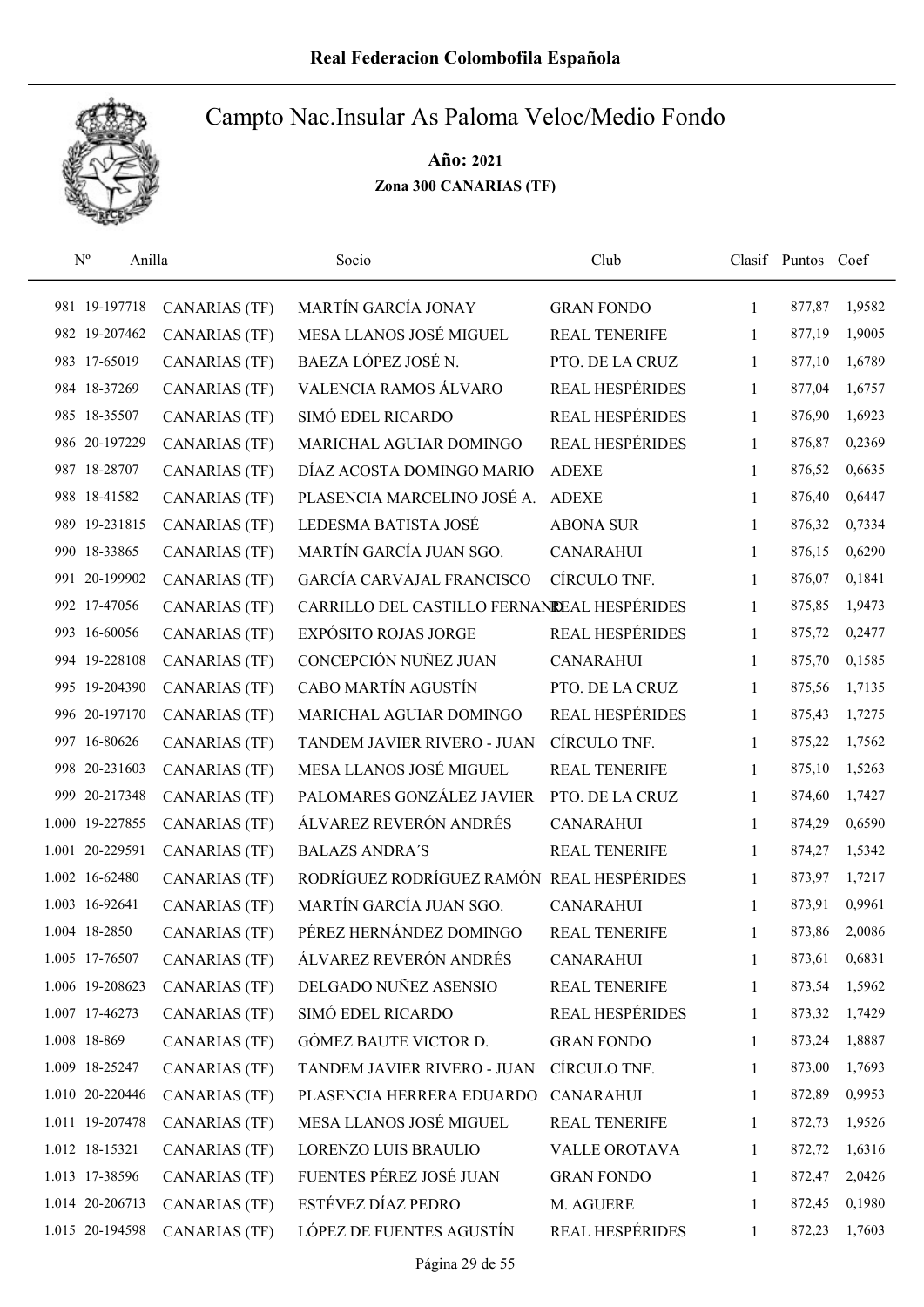

| $\mathrm{N}^{\rm o}$<br>Anilla |                      | Socio                                       | Club                   |              | Clasif Puntos Coef |        |
|--------------------------------|----------------------|---------------------------------------------|------------------------|--------------|--------------------|--------|
| 1.016 19-209532                | <b>CANARIAS (TF)</b> | PLASENCIA HORMIGA BESAY                     | REAL TENERIFE          | 1            | 872,10             | 2,0503 |
| 1.017 20-214507                | <b>CANARIAS (TF)</b> | CRUZ GARCÍA ANDREY                          | <b>ADEXE</b>           | 1            | 871,80             | 0,7705 |
| 1.018 18-15940                 | <b>CANARIAS (TF)</b> | PERDOMO HERNÁNDEZ NAUZET                    | <b>VALLE OROTAVA</b>   | $\mathbf{1}$ | 871,80             | 1,6745 |
| 1.019 20-228834                | <b>CANARIAS (TF)</b> | PADILLA MACHÍN JUAN LUIS                    | <b>ABONA SUR</b>       | 1            | 871,48             | 0,8448 |
| 1.020 18-13601                 | <b>CANARIAS (TF)</b> | LUIS DÍAZ KEVIN                             | <b>ISLA BAJA</b>       | $\mathbf{1}$ | 871,27             | 1,3196 |
| 1.021 18-33465                 | <b>CANARIAS (TF)</b> | <b>GONZÁLEZ REMÓN ISIDRO</b>                | <b>CANARAHUI</b>       | $\mathbf{1}$ | 871,21             | 1,0442 |
| 1.022 20-211934                | <b>CANARIAS (TF)</b> | HERNÁNDEZ SANABRIA JUAN JOSÉADEXE           |                        | $\mathbf{1}$ | 871,20             | 0,7199 |
| 1.023 18-555                   | <b>CANARIAS (TF)</b> | DUQUE FARIÑA MANUEL CELSO                   | <b>GRAN FONDO</b>      | $\mathbf{1}$ | 871,19             | 2,0522 |
| 1.024 20-196925                | <b>CANARIAS (TF)</b> | REYES PADILLA JOSÉ M.                       | <b>REAL HESPÉRIDES</b> | $\mathbf{1}$ | 871,13             | 2,0361 |
| 1.025 16-53867                 | <b>CANARIAS (TF)</b> | <b>ENCINOSO SOLER TOMÁS</b>                 | PTO. DE LA CRUZ        | 1            | 871,04             | 1,7705 |
| 1.026 20-207723                | <b>CANARIAS</b> (TF) | PALMERO AFONSO JUAN DAVID                   | M. AGUERE              | 1            | 871,02             | 1,4274 |
| 1.027 19-196331                | <b>CANARIAS</b> (TF) | DENIZ IZQUIERDO NAUZET                      | <b>GRAN FONDO</b>      | 1            | 870,82             | 2,0380 |
| 1.028 18-24610                 | <b>CANARIAS (TF)</b> | <b>GOYA RODRÍGUEZ FCO. JAVIER</b>           | CÍRCULO TNF.           | 1            | 870,63             | 1,7359 |
| 1.029 19-196755                | <b>CANARIAS (TF)</b> | <b>TÁNDEM ARMAS</b>                         | <b>GRAN FONDO</b>      | 1            | 870,59             | 2,0621 |
| 1.030 17-45807                 | <b>CANARIAS (TF)</b> | <b>GROSSO GONZÁLEZ SERGIO</b>               | REAL HESPÉRIDES        | $\mathbf{1}$ | 870,50             | 0,3644 |
| 1.031 18-20902                 | <b>CANARIAS (TF)</b> | GARCÍA RODRÍGUEZ FERNANDO                   | M. AGUERE              | $\mathbf{1}$ | 870,45             | 1,4333 |
| 1.032 19-234797                | <b>CANARIAS (TF)</b> | VELÁZQUEZ BARRERA BERNARDOSLA BAJA          |                        | 1            | 870,15             | 1,3167 |
| 1.033 16-60904                 | <b>CANARIAS (TF)</b> | RODRÍGUEZ ALMENARA JESÚS                    | <b>REAL HESPÉRIDES</b> | $\mathbf{1}$ | 869,64             | 0,3809 |
| 1.034 20-231530                | <b>CANARIAS (TF)</b> | DELGADO NUÑEZ ASENSIO                       | <b>REAL TENERIFE</b>   | $\mathbf{1}$ | 869,40             | 2,0467 |
| 1.035 17-58498                 | <b>CANARIAS (TF)</b> | AGUIAR ÁLVAREZ JOSÉ                         | REAL TENERIFE          | $\mathbf{1}$ | 869,37             | 1,6940 |
| 1.036 20-218732                | <b>CANARIAS (TF)</b> | MACHADO DUQUE FERNANDO                      | PTO. DE LA CRUZ        | $\mathbf{1}$ | 869,06             | 1,7658 |
| 1.037 19-222204                | <b>CANARIAS (TF)</b> | RODRÍGUEZ ALMENARA JESÚS                    | <b>REAL HESPÉRIDES</b> | $\mathbf{1}$ | 868,75             | 1,8087 |
| 1.038 16-68889                 | <b>CANARIAS (TF)</b> | MARTÍN GARCÍA JOSÉ M.                       | <b>REAL TENERIFE</b>   | $\mathbf{1}$ | 868,67             | 1,6864 |
| 1.039 17-64195                 | <b>CANARIAS (TF)</b> | MESA DÍAZ ANTONIO                           | PTO. DE LA CRUZ        | 1            | 868,48             | 1,7769 |
| 1.040 16-62709                 | <b>CANARIAS (TF)</b> | CARRILLO DEL CASTILLO FERNANCEAL HESPÉRIDES |                        | 1            | 868,42             | 2,0460 |
| 1.041 19-196768                | <b>CANARIAS (TF)</b> | <b>TÁNDEM ARMAS</b>                         | <b>GRAN FONDO</b>      | 1            | 868,10             | 2,0873 |
| 1.042 19-229174                | <b>CANARIAS (TF)</b> | MORENO GUTIÉRREZ JUAN P.                    | <b>CANARAHUI</b>       | 1            | 867,41             | 1,1300 |
| 1.043 17-63977                 | <b>CANARIAS (TF)</b> | FROST EDWARD ANTHONY                        | PTO. DE LA CRUZ        | 1            | 867,05             | 1,7844 |
| 1.044 20-220466                | <b>CANARIAS (TF)</b> | <b>GONZÁLEZ HERRERA JUAN</b>                | <b>CANARAHUI</b>       | $\mathbf{1}$ | 866,92             | 1,1408 |
| 1.045 20-206289                | <b>CANARIAS (TF)</b> | PÉREZ LUIS JUAN RAMÓN                       | M. AGUERE              | 1            | 866,55             | 1,6531 |
| 1.046 18-8219                  | <b>CANARIAS (TF)</b> | RODRÍGUEZ HERRERA GUSTAVO                   | <b>ADEXE</b>           | $\mathbf{1}$ | 866,09             | 0,8427 |
| 1.047 18-23005                 | <b>CANARIAS (TF)</b> | RODRÍGUEZ MIRABAL JOSÉ M.                   | M. AGUERE              | 1            | 865,74             | 1,4948 |
| 1.048 17-55509                 | <b>CANARIAS (TF)</b> | ESCOBAR HERNÁNDEZ CÉSAR                     | CÍRCULO TNF.           | $\mathbf{1}$ | 865,49             | 1,6059 |
| 1.049 18-21833                 | <b>CANARIAS (TF)</b> | ARENCIBIA MENDOZA J. JOSUÉ                  | M. AGUERE              | 1            | 865,19             | 1,6754 |
| 1.050 16-81905                 | <b>CANARIAS (TF)</b> | HERNÁNDEZ RODRÍGUEZ ANIBAL CÍRCULO TNF.     |                        | 1            | 864,73             | 1,6231 |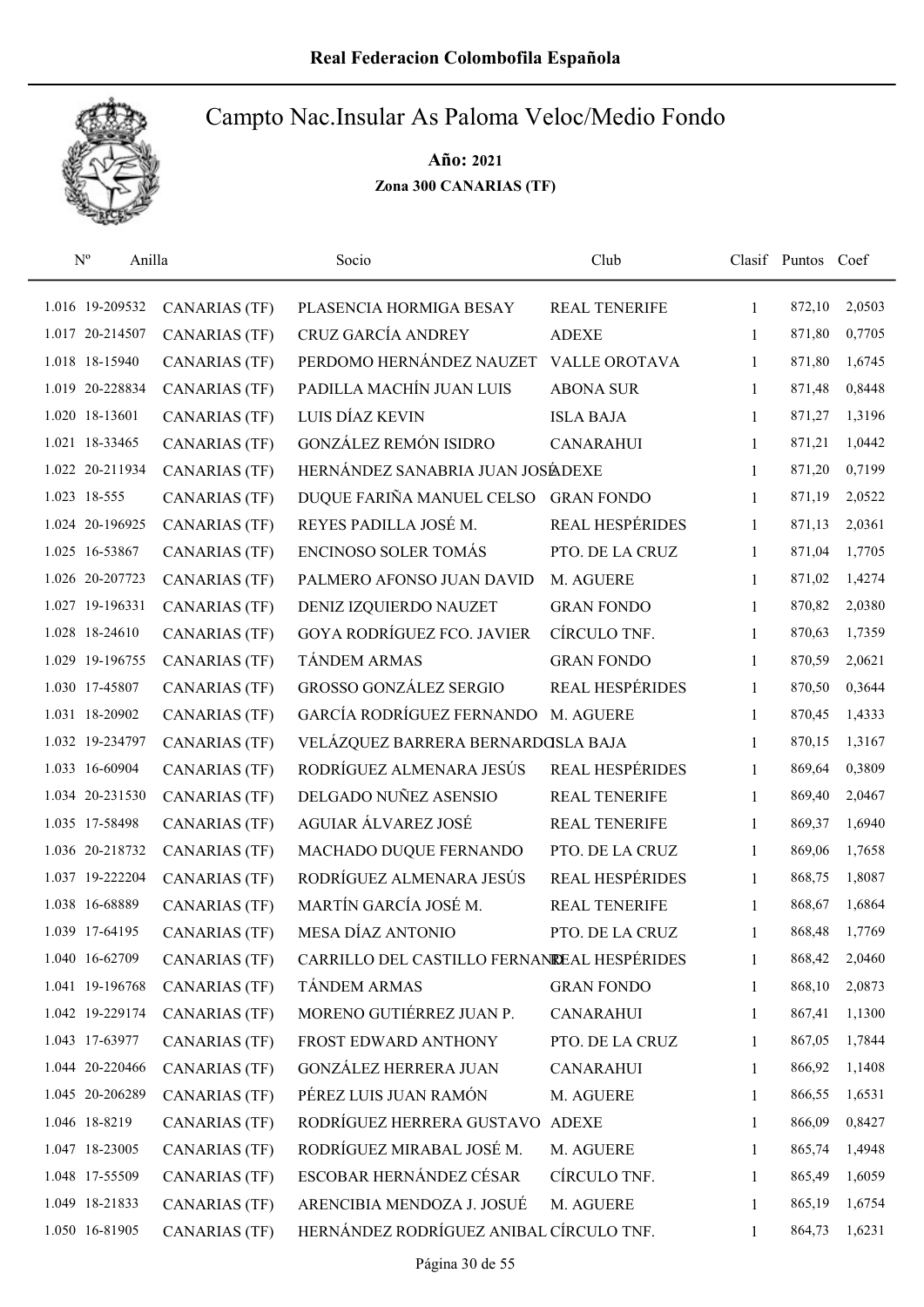

| $N^{o}$<br>Anilla |                      | Socio                                       | Club                   |              | Clasif Puntos Coef |        |
|-------------------|----------------------|---------------------------------------------|------------------------|--------------|--------------------|--------|
| 1.051 17-45789    | <b>CANARIAS (TF)</b> | VALENCIA RAMOS ÁLVARO                       | REAL HESPÉRIDES        | $\mathbf{1}$ | 864,71             | 1,8265 |
| 1.052 18-21944    | <b>CANARIAS (TF)</b> | ESTÉVEZ DÍAZ PEDRO                          | M. AGUERE              | 1            | 864,43             | 1,7067 |
| 1.053 19-229881   | CANARIAS (TF)        | <b>GONZÁLEZ POZO GABRIEL</b>                | <b>CANARAHUI</b>       | $\mathbf{1}$ | 863,91             | 0,8327 |
| 1.054 18-34357    | <b>CANARIAS (TF)</b> | EVORA CRUZ JUAN JOSÉ                        | <b>CANARAHUI</b>       | 1            | 863,78             | 0,8397 |
| 1.055 18-18825    | <b>CANARIAS</b> (TF) | DÍAZ GONZÁLEZ JOSÉ A.                       | <b>DRAGO</b>           | $\mathbf{1}$ | 863,65             | 1,5161 |
| 1.056 20-248713   | <b>CANARIAS (TF)</b> | PÉREZ DELGADO ALONSO                        | <b>ALAS DEL NORTE</b>  | $\mathbf{1}$ | 863,64             | 1,8224 |
| 1.057 19-237158   | <b>CANARIAS (TF)</b> | MARTÍN GONZÁLEZ PEDRO                       | <b>CULTURAL CHINEH</b> | $\mathbf{1}$ | 863,63             | 1,2465 |
| 1.058 18-26419    | <b>CANARIAS (TF)</b> | DE FUENTES BARRERA CARLOS                   | CÍRCULO TNF.           | $\mathbf{1}$ | 863,52             | 1,6302 |
| 1.059 20-206352   | <b>CANARIAS (TF)</b> | <b>AGUIAR DÍAZ FLORENTIN</b>                | M. AGUERE              | $\mathbf{1}$ | 863,43             | 1,6736 |
| 1.060 18-1077     | <b>CANARIAS (TF)</b> | <b>GARCÍA ALBERTO RICARDO</b>               | <b>GRAN FONDO</b>      | 1            | 862,85             | 1,9980 |
| 1.061 18-25529    | <b>CANARIAS (TF)</b> | ESCOBAR HERNÁNDEZ CÉSAR                     | CÍRCULO TNF.           | 1            | 862,77             | 1,9348 |
| 1.062 19-225104   | <b>CANARIAS (TF)</b> | CARRILLO DEL CASTILLO FERNANEEAL HESPÉRIDES |                        | 1            | 862,40             | 1,9875 |
| 1.063 18-37559    | <b>CANARIAS</b> (TF) | RAVELO RAMOS JUAN CARLOS                    | <b>REAL HESPÉRIDES</b> | 1            | 862,28             | 0,4968 |
| 1.064 20-229405   | <b>CANARIAS</b> (TF) | HERNÁNDEZ HERNÁNDEZ JESÚS LREAL TENERIFE    |                        | $\mathbf{1}$ | 862,27             | 1,7998 |
| 1.065 20-204029   | <b>CANARIAS (TF)</b> | RODRÍGUEZ PAVÓN JOSÉ JUAN                   | <b>GRAN FONDO</b>      | 1            | 862,09             | 2,1220 |
| 1.066 20-230893   | <b>CANARIAS (TF)</b> | VARAS REYES Mª ISABEL                       | <b>REAL TENERIFE</b>   | 1            | 861,81             | 2,1353 |
| 1.067 19-224529   | <b>CANARIAS (TF)</b> | GONZÁLEZ ESTÉVEZ JONATHAN                   | REAL HESPÉRIDES        | 1            | 861,69             | 1,8535 |
| 1.068 16-70815    | <b>CANARIAS (TF)</b> | AGNOLI ANDREAS ERNESTO                      | <b>ABONA SUR</b>       | $\mathbf{1}$ | 861,65             | 1,0605 |
| 1.069 18-22506    | <b>CANARIAS (TF)</b> | PÉREZ LUIS JUAN RAMÓN                       | M. AGUERE              | $\mathbf{1}$ | 861,61             | 1,6329 |
| 1.070 18-14286    | <b>CANARIAS (TF)</b> | HERNÁNDEZ HERNÁNDEZ SANTIAINSP. DAUTE       |                        | $\mathbf{1}$ | 861,39             | 0,0421 |
| 1.071 19-211776   | <b>CANARIAS (TF)</b> | HERNÁNDEZ MORA DOMINGO                      | CÍRCULO TNF.           | $\mathbf{1}$ | 861,32             | 1,6841 |
| 1.072 18-11204    | CANARIAS (TF)        | BAEZA LÓPEZ JOSÉ N.                         | PTO. DE LA CRUZ        | 1            | 861,32             | 1,8473 |
| 1.073 19-237382   | <b>CANARIAS (TF)</b> | MARTÍN GONZÁLEZ PEDRO                       | <b>CULTURAL CHINEH</b> | 1            | 860,88             | 1,3208 |
| 1.074 19-220951   | <b>CANARIAS (TF)</b> | CABALLERO GARCÍA ÁNGEL                      | <b>DRAGO</b>           | 1            | 860,50             | 1,5821 |
| 1.075 15-112132   | CANARIAS (TF)        | DIÁZ ÁLVAREZ JUAN MANUEL                    | REAL HESPÉRIDES        | 1            | 860,29             | 1,8850 |
| 1.076 18-20901    | <b>CANARIAS (TF)</b> | GARCÍA RODRÍGUEZ FERNANDO                   | M. AGUERE              | 1            | 860,09             | 1,6190 |
| 1.077 18-36810    | <b>CANARIAS (TF)</b> | GROSSO GONZÁLEZ SERGIO                      | REAL HESPÉRIDES        | 1            | 859,59             | 0,5343 |
| 1.078 20-231569   | <b>CANARIAS (TF)</b> | MESA LLANOS JOSÉ MIGUEL                     | REAL TENERIFE          | 1            | 859,22             | 1,7862 |
| 1.079 20-219404   | <b>CANARIAS (TF)</b> | GUTIÉRREZ SEPULVEDA VÍCTOR DCANARAHUI       |                        | 1            | 858,95             | 0,1795 |
| 1.080 19-217363   | <b>CANARIAS (TF)</b> | <b>GARCÍA RODRÍGUEZ FERNANDO</b>            | M. AGUERE              | 1            | 858,92             | 1,7427 |
| 1.081 18-3599     | <b>CANARIAS (TF)</b> | SIVERIO PÉREZ JOSÉ JORGE                    | REAL TENERIFE          | $\mathbf{1}$ | 858,91             | 2,1938 |
| 1.082 19-217635   | <b>CANARIAS (TF)</b> | MEDINA LEON MIGUEL JOSÉ                     | REAL HESPÉRIDES        | 1            | 858,49             | 0,5555 |
| 1.083 19-197715   | <b>CANARIAS (TF)</b> | MARTÍN GARCÍA JONAY                         | <b>GRAN FONDO</b>      | 1            | 858,28             | 2,1744 |
| 1.084 20-211293   | <b>CANARIAS (TF)</b> | PALMERO AFONSO JUAN DAVID                   | M. AGUERE              | 1            | 858,11             | 1,6927 |
| 1.085 19-233712   | <b>CANARIAS (TF)</b> | DÍAZ LINARES DOMINGO                        | <b>ISLA BAJA</b>       | 1            | 858,08             | 1,5249 |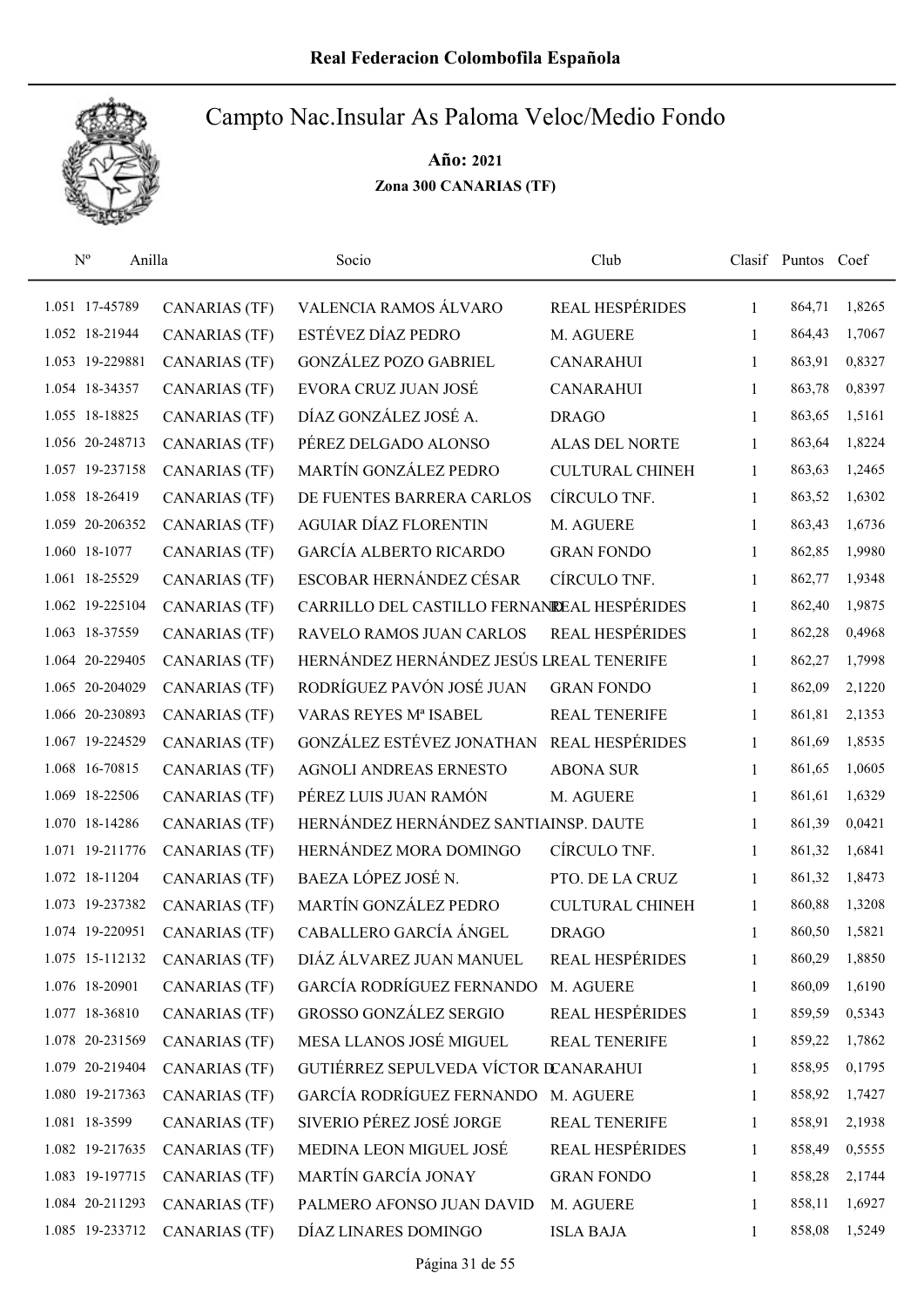

| $\mathbf{N}^{\text{o}}$ | Anilla |                      | Socio                                     | Club                   |              | Clasif Puntos Coef |        |
|-------------------------|--------|----------------------|-------------------------------------------|------------------------|--------------|--------------------|--------|
| 1.086 19-226516         |        | CANARIAS (TF)        | PERAZA MÁRQUEZ GAZMIRA                    | CÍRCULO TNF.           | 1            | 857,50             | 1,9738 |
| 1.087 17-53092          |        | <b>CANARIAS (TF)</b> | GALVÁN LÓPEZ GUILLERMO                    | M. AGUERE              | 1            | 857,18             | 1,6727 |
| 1.088 19-212640         |        | <b>CANARIAS (TF)</b> | MEDEROS BORGES AIRÁN                      | <b>ABONA SUR</b>       | 1            | 857,10             | 1,1512 |
| 1.089 17-55112          |        | <b>CANARIAS (TF)</b> | NAVARRO RODRÍGUEZ IVÁN J.                 | CÍRCULO TNF.           | 1            | 856,84             | 1,9982 |
| 1.090 19-229106         |        | <b>CANARIAS (TF)</b> | MORENO GUTIÉRREZ JUAN P.                  | <b>CANARAHUI</b>       | 1            | 856,74             | 1,3469 |
| 1.091 19-229376         |        | <b>CANARIAS (TF)</b> | REYES PÉREZ ELÍAS P.                      | <b>CANARAHUI</b>       | 1            | 856,68             | 1,0242 |
| 1.092 18-37931          |        | <b>CANARIAS (TF)</b> | ALONSO RODRÍGUEZ SIMEI                    | M. AGUERE              | 1            | 855,89             | 1,6888 |
| 1.093 19-223024         |        | <b>CANARIAS (TF)</b> | MEDINA LEON MIGUEL JOSÉ                   | REAL HESPÉRIDES        | 1            | 855,61             | 0,5898 |
| 1.094 16-63731          |        | <b>CANARIAS (TF)</b> | RAVELO RAMOS JUAN CARLOS                  | <b>REAL HESPÉRIDES</b> | 1            | 855,58             | 1,8975 |
| 1.095 17-67225          |        | <b>CANARIAS (TF)</b> | EXPÓSITO RODRÍGUEZ SALVADORDRAGO          |                        | 1            | 855,08             | 1,6395 |
| 1.096 18-25122          |        | <b>CANARIAS (TF)</b> | NAVARRO RODRÍGUEZ IVÁN J.                 | CÍRCULO TNF.           | 1            | 855,03             | 1,7678 |
| 1.097 18-36680          |        | <b>CANARIAS (TF)</b> | RODRÍGUEZ GIL ROBIN                       | REAL HESPÉRIDES        | 1            | 854,62             | 0,6072 |
| 1.098 17-60603          |        | <b>CANARIAS (TF)</b> | <b>MORA MEDINA JUAN</b>                   | <b>ADEXE</b>           | 1            | 854,36             | 1,0394 |
| 1.099 18-27062          |        | <b>CANARIAS (TF)</b> | ESPINOSA GONZÁLEZ LIDIA                   | CÍRCULO TNF.           | 1            | 854,14             | 1,8043 |
| 1.100 20-194856         |        | <b>CANARIAS (TF)</b> | REBOSO ACOSTA JUAN                        | REAL HESPÉRIDES        | 1            | 853,75             | 1,8288 |
| 1.101 19-206794         |        | <b>CANARIAS (TF)</b> | CARBALLO GARCÍA CLAUDIO                   | PTO. DE LA CRUZ        | 1            | 853,69             | 1,9482 |
| 1.102 16-98820          |        | <b>CANARIAS (TF)</b> | AFONSO RODRÍGUEZ MARCOS                   | M. AGUERE              | 1            | 853,68             | 1,8049 |
| 1.103 18-33277          |        | <b>CANARIAS (TF)</b> | GONZÁLEZ ALONSO FRANCISCO                 | <b>CANARAHUI</b>       | $\mathbf{1}$ | 853,27             | 1,4263 |
| 1.104 19-225754         |        | <b>CANARIAS (TF)</b> | HERNÁNDEZ MÉNDEZ RUBÉN                    | <b>REAL HESPÉRIDES</b> | $\mathbf{1}$ | 852,93             | 1,9476 |
| 1.105 19-211457         |        | <b>CANARIAS (TF)</b> | SUÁREZ LÓPEZ JUAN LUIS                    | <b>ADEXE</b>           | 1            | 852,92             | 1,0423 |
| 1.106 20-193493         |        | <b>CANARIAS (TF)</b> | SANTANA ARBELO JAVIER F.                  | REAL HESPÉRIDES        | 1            | 852,70             | 1,9303 |
| 1.107 19-227645         |        | <b>CANARIAS (TF)</b> | DONATE ALBERTO CARLOS                     | <b>GRAN FONDO</b>      | 1            | 852,36             | 1,4341 |
| 1.108 16-51818          |        | <b>CANARIAS (TF)</b> | GARCÍA HERNÁNDEZ CRISTIAN                 | PTO. DE LA CRUZ        | 1            | 852,25             | 1,9332 |
| 1.109 18-1055           |        | <b>CANARIAS (TF)</b> | MARTÍN GARCÍA JONAY                       | <b>GRAN FONDO</b>      | 1            | 851,95             | 2,1037 |
| 1.110 20-200611         |        | <b>CANARIAS (TF)</b> | HERNÁNDEZ MORA DOMINGO                    | CÍRCULO TNF.           | 1            | 851,47             | 1,8444 |
| 1.111 20-203057         |        | <b>CANARIAS (TF)</b> | TÁNDEM BRYAN - MONTIEL                    | <b>GRAN FONDO</b>      | 1            | 851,36             | 2,2188 |
| 1.112 20-198302         |        | <b>CANARIAS (TF)</b> | RODRÍGUEZ DE PAZ FERNANDO                 | REAL HESPÉRIDES        | 1            | 851,27             | 0,6550 |
| 1.113 19-206150         |        | <b>CANARIAS (TF)</b> | CALZADILLA LORENZO JULIO                  | PTO. DE LA CRUZ        | 1            | 851,26             | 1,9479 |
| 1.114 20-204256         |        | <b>CANARIAS (TF)</b> | <b>TÁNDEM ARMAS</b>                       | <b>GRAN FONDO</b>      | 1            | 851,13             | 2,1147 |
| 1.115 18-38352          |        | <b>CANARIAS (TF)</b> | CASTILLO DE LA ROSA JUAN J.               | <b>REAL HESPÉRIDES</b> | 1            | 850,46             | 1,8975 |
| 1.116 19-196935         |        | <b>CANARIAS (TF)</b> | DUQUE FARIÑA MANUEL CELSO                 | <b>GRAN FONDO</b>      | 1            | 850,43             | 2,2183 |
| 1.117 19-209073         |        | <b>CANARIAS (TF)</b> | TABARES RODRÍGUEZ DIEGO                   | <b>REAL TENERIFE</b>   | 1            | 850,33             | 2,1043 |
| 1.118 19-211407         |        | <b>CANARIAS (TF)</b> | SUÁREZ LÓPEZ JUAN LUIS                    | <b>ADEXE</b>           | 1            | 849,82             | 1,1169 |
| 1.119 20-219236         |        | <b>CANARIAS (TF)</b> | MORENO GUTIÉRREZ JUAN P.                  | <b>CANARAHUI</b>       | 1            | 849,75             | 1,1595 |
| 1.120 19-280669         |        | <b>CANARIAS (TF)</b> | PERERA HERNÁNDEZ HUMBERTO REAL HESPÉRIDES |                        | 1            | 849,69             | 0,6735 |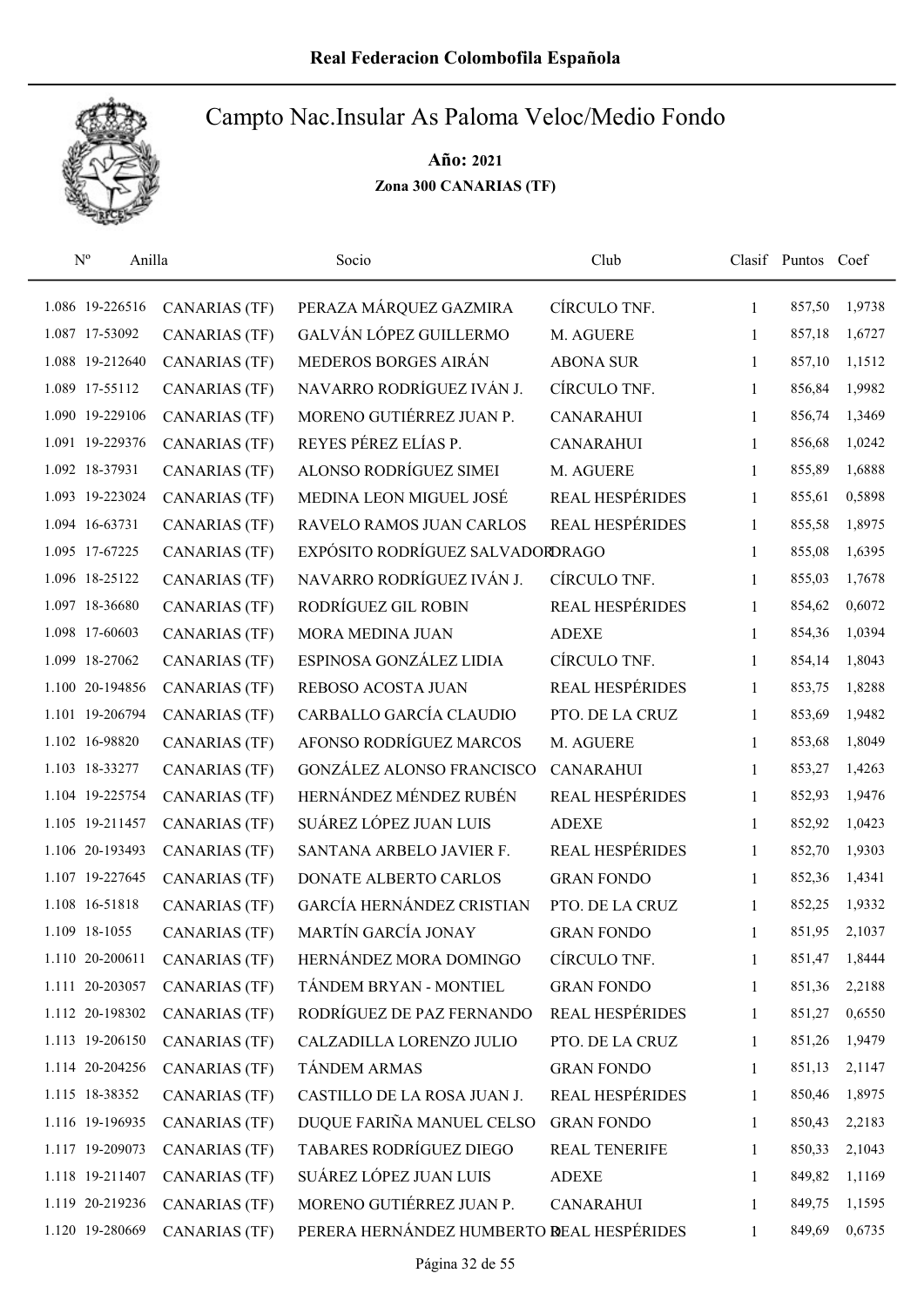

| $\mathbf{N}^{\text{o}}$<br>Anilla |                      | Socio                                     | Club                   |              | Clasif Puntos Coef |        |
|-----------------------------------|----------------------|-------------------------------------------|------------------------|--------------|--------------------|--------|
| 1.121 17-67104                    | <b>CANARIAS (TF)</b> | LEÓN ARVELO JOSÉ ANTONIO                  | <b>DRAGO</b>           | $\mathbf{1}$ | 849,64             | 1,7435 |
| 1.122 16-61569                    | <b>CANARIAS (TF)</b> | JEREZ HERRERA MANUEL                      | REAL HESPÉRIDES        | $\mathbf{1}$ | 849,61             | 0,6714 |
| 1.123 20-193906                   | <b>CANARIAS (TF)</b> | EXPÓSITO ROJAS MIGUEL A.                  | REAL HESPÉRIDES        | $\mathbf{1}$ | 849,55             | 0,6905 |
| 1.124 20-193311                   | <b>CANARIAS (TF)</b> | EXPÓSITO ROJAS MIGUEL A.                  | REAL HESPÉRIDES        | $\mathbf{1}$ | 849,49             | 0,6936 |
| 1.125 17-47329                    | <b>CANARIAS (TF)</b> | LÓPEZ DE FUENTES AGUSTÍN                  | REAL HESPÉRIDES        | $\mathbf{1}$ | 849,18             | 0,6991 |
| 1.126 20-199460                   | <b>CANARIAS (TF)</b> | RAMOS CARTAYA CIRIACO                     | CÍRCULO TNF.           | $\mathbf{1}$ | 849,14             | 2,0626 |
| 1.127 17-66078                    | <b>CANARIAS (TF)</b> | TORRES GONZÁLEZ DIONISIO M.               | PTO. DE LA CRUZ        | $\mathbf{1}$ | 849,09             | 1,9893 |
| 1.128 19-280661                   | <b>CANARIAS (TF)</b> | PERERA HERNÁNDEZ HUMBERTO REAL HESPÉRIDES |                        | 1            | 848,96             | 1,9725 |
| 1.129 20-202203                   | <b>CANARIAS (TF)</b> | NAVARRO RODRÍGUEZ IVÁN J.                 | CÍRCULO TNF.           | 1            | 848,39             | 2,0908 |
| 1.130 19-195542                   | <b>CANARIAS (TF)</b> | JORGE MEDINA ALBERTO                      | <b>ADEXE</b>           | 1            | 848,26             | 1,1424 |
| 1.131 19-236552                   | <b>CANARIAS (TF)</b> | PERERA CASAÑAS JUAN I.                    | <b>INSP. DAUTE</b>     | 1            | 848,12             | 1,5879 |
| 1.132 19-205024                   | CANARIAS (TF)        | RODRÍGUEZ ZARZA PEDRO JOSÉ                | PTO. DE LA CRUZ        | 1            | 847,85             | 1,9638 |
| 1.133 18-13456                    | <b>CANARIAS (TF)</b> | HERNÁNDEZ RODRÍGUEZ GREGORISLA BAJA       |                        | 1            | 847,72             | 1,5943 |
| 1.134 18-26910                    | <b>CANARIAS (TF)</b> | DE FUENTES BARRERA FERNANDŒÍRCULO TNF.    |                        | 1            | 847,52             | 2,0616 |
| 1.135 17-48524                    | <b>CANARIAS (TF)</b> | RAVELO RAMOS JUAN CARLOS                  | REAL HESPÉRIDES        | $\mathbf{1}$ | 847,07             | 1,9910 |
| 1.136 18-26727                    | <b>CANARIAS (TF)</b> | GUTIÉRREZ POLEO JUAN A.                   | CÍRCULO TNF.           | $\mathbf{1}$ | 846,82             | 2,0875 |
| 1.137 18-4960                     | <b>CANARIAS (TF)</b> | PÉREZ HERNÁNDEZ DOMINGO                   | REAL TENERIFE          | 1            | 846,75             | 2,2896 |
| 1.138 20-202210                   | <b>CANARIAS (TF)</b> | NAVARRO RODRÍGUEZ IVÁN J.                 | CÍRCULO TNF.           | $\mathbf{1}$ | 846,51             | 2,1045 |
| 1.139 20-248099                   | <b>CANARIAS (TF)</b> | CABRERA GONZÁLEZ DANIEL                   | <b>ALAS DEL NORTE</b>  | 1            | 846,46             | 1,9650 |
| 1.140 19-211239                   | <b>CANARIAS (TF)</b> | DELGADO TRUJILLO MIGUEL R.                | <b>ABONA SUR</b>       | 1            | 846,41             | 0,2577 |
| 1.141 18-18816                    | <b>CANARIAS (TF)</b> | TÁNDEM BARRETO - CARLOS                   | <b>DRAGO</b>           | $\mathbf{1}$ | 846,28             | 1,7516 |
| 1.142 20-198310                   | CANARIAS (TF)        | RODRÍGUEZ DE PAZ FERNANDO                 | REAL HESPÉRIDES        | 1            | 846,16             | 2,0237 |
| 1.143 19-222064                   | <b>CANARIAS (TF)</b> | SIMÓ EDEL RICARDO                         | REAL HESPÉRIDES        | $\mathbf{1}$ | 845,59             | 0,7585 |
| 1.144 18-8898                     | <b>CANARIAS (TF)</b> | PADILLA MACHÍN JUAN LUIS                  | <b>ABONA SUR</b>       | 1            | 845,56             | 1,1192 |
| 1.145 18-31069                    | <b>CANARIAS (TF)</b> | MARTÍN TABARES LEOPOLDO                   | <b>ADEXE</b>           | 1            | 845,48             | 1,1815 |
| 1.146 17-58510                    | <b>CANARIAS (TF)</b> | AGUIAR ÁLVAREZ JOSÉ                       | <b>REAL TENERIFE</b>   | 1            | 845,22             | 1,9862 |
| 1.147 19-222976                   | CANARIAS (TF)        | FERNÁNDEZ GONZÁLEZ MATEO                  | REAL HESPÉRIDES        | $\mathbf{1}$ | 845,09             | 0,7729 |
| 1.148 19-206792                   | <b>CANARIAS (TF)</b> | CARBALLO GARCÍA CLAUDIO                   | PTO. DE LA CRUZ        | 1            | 844,87             | 2,0340 |
| 1.149 17-54880                    | <b>CANARIAS (TF)</b> | DE FUENTES BARRERA CARLOS                 | CÍRCULO TNF.           | $\mathbf{1}$ | 844,53             | 2,1036 |
| 1.150 18-23370                    | <b>CANARIAS (TF)</b> | GALVÁN LÓPEZ GUILLERMO                    | M. AGUERE              | $\mathbf{1}$ | 844,34             | 1,9354 |
| 1.151 18-23367                    | <b>CANARIAS (TF)</b> | GALVÁN LÓPEZ GUILLERMO                    | M. AGUERE              | 1            | 843,81             | 1,8209 |
| 1.152 19-224863                   | <b>CANARIAS (TF)</b> | REBOSO ACOSTA JUAN                        | <b>REAL HESPÉRIDES</b> | $\mathbf{1}$ | 843,62             | 0,7485 |
| 1.153 17-38574                    | <b>CANARIAS (TF)</b> | FUENTES PÉREZ JOSÉ JUAN                   | <b>GRAN FONDO</b>      | 1            | 843,62             | 2,2905 |
| 1.154 20-229672                   | <b>CANARIAS (TF)</b> | FIGUEROA ÉVORA DOMINGO                    | REAL TENERIFE          | 1            | 843,49             | 2,2812 |
| 1.155 18-2422                     | <b>CANARIAS (TF)</b> | REVERÓN DELGADO ALONSO                    | <b>REAL TENERIFE</b>   | 1            | 843,47             | 2,3123 |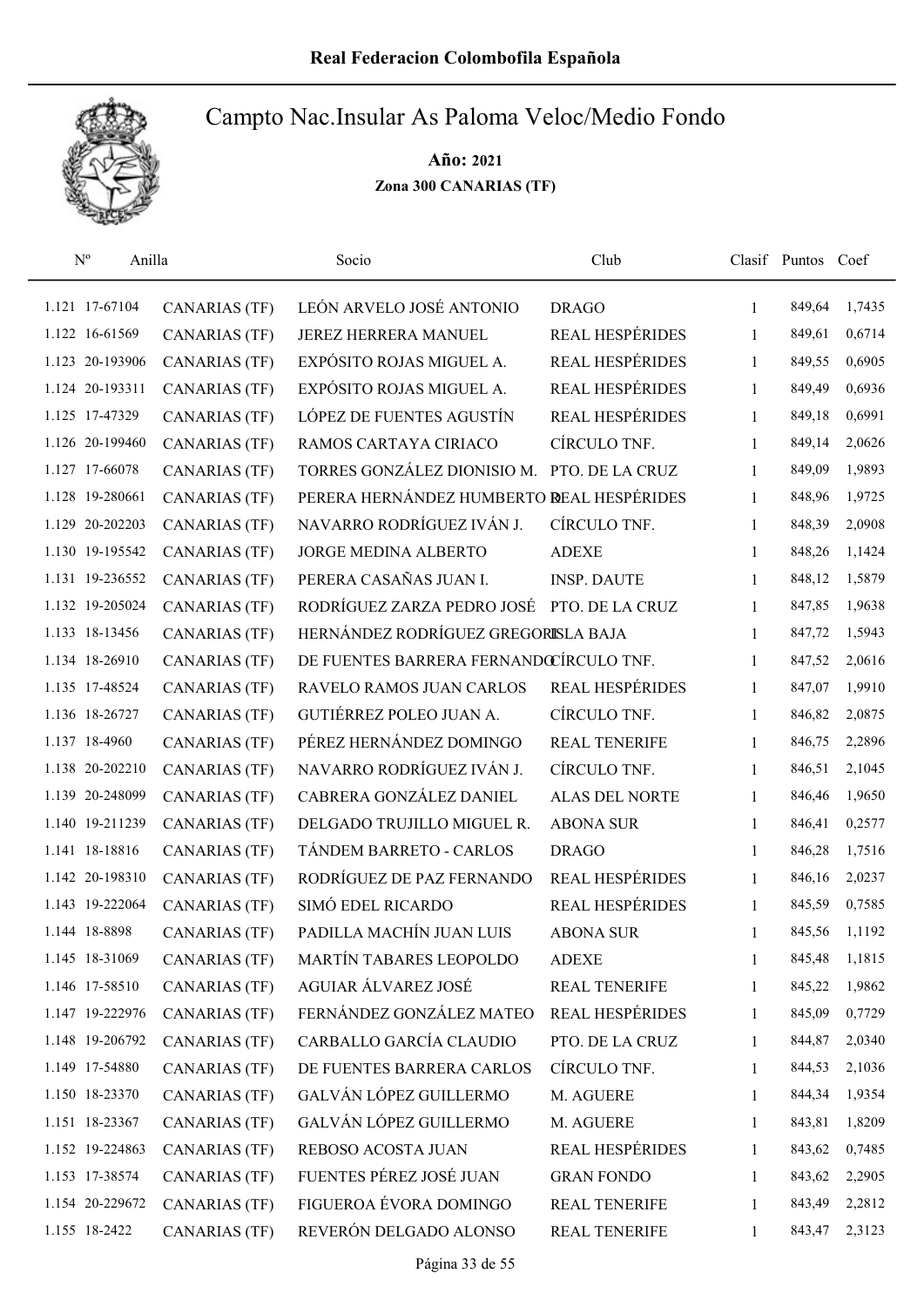

| $\mathbf{N}^{\text{o}}$ | Anilla               | Socio                                       | Club                   |              | Clasif Puntos Coef |        |
|-------------------------|----------------------|---------------------------------------------|------------------------|--------------|--------------------|--------|
| 1.156 19-196735         | <b>CANARIAS</b> (TF) | RODRÍGUEZ PAVÓN JOSÉ JUAN                   | <b>GRAN FONDO</b>      | 1            | 843,26             | 2,2758 |
| 1.157 20-228806         | <b>CANARIAS (TF)</b> | PADILLA MACHÍN JUAN LUIS                    | <b>ABONA SUR</b>       | 1            | 843,14             | 1,3417 |
| 1.158 18-37119          | <b>CANARIAS (TF)</b> | RODRÍGUEZ GONZÁLEZ JOSÉ A.                  | <b>REAL HESPÉRIDES</b> | 1            | 842,85             | 0,8156 |
| 1.159 20-227205         | <b>CANARIAS (TF)</b> | MEDEROS BORGES AIRÁN                        | <b>ABONA SUR</b>       | 1            | 842,75             | 1,2068 |
| 1.160 19-196556         | <b>CANARIAS (TF)</b> | JORGE RODRÍGUEZ SANTIAGO                    | <b>GRAN FONDO</b>      | 1            | 842,35             | 2,2739 |
| 1.161 18-24746          | <b>CANARIAS (TF)</b> | GONZÁLEZ PÉREZ PEDRO J.                     | CÍRCULO TNF.           | 1            | 842,21             | 0,2022 |
| 1.162 20-194991         | <b>CANARIAS (TF)</b> | EXPOSITO GARCÍA JULIO                       | REAL HESPÉRIDES        | $\mathbf{1}$ | 841,83             | 2,0655 |
| 1.163 18-37284          | <b>CANARIAS (TF)</b> | VALENCIA RAMOS ÁLVARO                       | REAL HESPÉRIDES        | 1            | 841,64             | 0,8309 |
| 1.164 20-218744         | <b>CANARIAS (TF)</b> | MACHADO DUQUE FERNANDO                      | PTO. DE LA CRUZ        | 1            | 841,30             | 2,0742 |
| 1.165 19-227736         | <b>CANARIAS (TF)</b> | YANES RODRÍGUEZ JULIO                       | <b>CANARAHUI</b>       | 1            | 840,90             | 1,3182 |
| 1.166 20-216220         | <b>CANARIAS (TF)</b> | RODRÍGUEZ ZARZA PEDRO JOSÉ                  | PTO. DE LA CRUZ        | 1            | 840,87             | 2,0637 |
| 1.167 18-11034          | <b>CANARIAS (TF)</b> | PÉREZ PÉREZ JAVIER                          | PTO. DE LA CRUZ        | 1            | 840,44             | 2,0729 |
| 1.168 19-209556         | <b>CANARIAS (TF)</b> | PLASENCIA HORMIGA BESAY                     | <b>REAL TENERIFE</b>   | 1            | 840,35             | 2,0453 |
| 1.169 19-208851         | <b>CANARIAS (TF)</b> | QUESADA LÓPEZ ÓSCAR                         | <b>REAL TENERIFE</b>   | 1            | 840,28             | 2,0262 |
| 1.170 18-37726          | <b>CANARIAS (TF)</b> | CARRILLO DEL CASTILLO FERNANEEAL HESPÉRIDES |                        | 1            | 840,15             | 2,2196 |
| 1.171 17-74541          | <b>CANARIAS (TF)</b> | TRUJILLO BÁEZ JULIÁN                        | <b>VALLE OROTAVA</b>   | 1            | 840,14             | 1,9297 |
| 1.172 15-119667         | <b>CANARIAS (TF)</b> | CABEZA SANTOS JUAN MANUEL                   | <b>REAL HESPÉRIDES</b> | 1            | 840,13             | 0,8564 |
| 1.173 20-218786         | <b>CANARIAS (TF)</b> | PERERA MOLINA CRISTÓBAL                     | PTO. DE LA CRUZ        | $\mathbf{1}$ | 839,94             | 2,1154 |
| 1.174 18-37288          | <b>CANARIAS (TF)</b> | VALENCIA RAMOS ÁLVARO                       | REAL HESPÉRIDES        | $\mathbf{1}$ | 839,84             | 2,0611 |
| 1.175 19-215537         | <b>CANARIAS (TF)</b> | SOCAS MARTÍN GABRIEL                        | <b>REAL TENERIFE</b>   | $\mathbf{1}$ | 839,52             | 2,3107 |
| 1.176 18-34904          | <b>CANARIAS (TF)</b> | RAMOS RAMOS MIGUEL                          | <b>CANARAHUI</b>       | 1            | 839,27             | 1,6771 |
| 1.177 19-206174         | <b>CANARIAS</b> (TF) | CALZADILLA LORENZO JULIO                    | PTO. DE LA CRUZ        | 1            | 839,20             | 2,0874 |
| 1.178 17-76942          | <b>CANARIAS (TF)</b> | <b>GONZÁLEZ ALONSO FRANCISCO</b>            | <b>CANARAHUI</b>       | 1            | 838,75             | 1,3615 |
| 1.179 18-41713          | <b>CANARIAS (TF)</b> | ABRANTE GÓMEZ MIGUEL L.                     | <b>ALAS DEL NORTE</b>  | 1            | 838,57             | 2,0803 |
| 1.180 18-33824          | <b>CANARIAS (TF)</b> | <b>GONZÁLEZ HERRERA JUAN</b>                | <b>CANARAHUI</b>       | 1            | 838,54             | 1,3696 |
| 1.181 18-3999           | <b>CANARIAS (TF)</b> | VEGA IZQUIERDO DIEGO                        | <b>REAL TENERIFE</b>   | 1            | 838,30             | 2,2556 |
| 1.182 19-237880         | <b>CANARIAS (TF)</b> | YANES LUIS PABLO                            | ALAS DEL NORTE         | 1            | 838,23             | 2,0939 |
| 1.183 18-24405          | <b>CANARIAS (TF)</b> | GONZÁLEZ RODRÍGUEZ ENRIQUE CÍRCULO TNF.     |                        | 1            | 838,13             | 2,1808 |
| 1.184 20-190184         | <b>CANARIAS (TF)</b> | DÍAZ GONZÁLEZ JOSÉ A.                       | <b>DRAGO</b>           | 1            | 837,75             | 0,0298 |
| 1.185 19-204839         | <b>CANARIAS (TF)</b> | PERERA MOLINA CRISTÓBAL                     | PTO. DE LA CRUZ        | 1            | 837,52             | 2,2032 |
| 1.186 18-23314          | <b>CANARIAS (TF)</b> | HERRERA HERNÁNDEZ ARMANDOREAL TENERIFE      |                        | 1            | 837,27             | 2,3835 |
| 1.187 19-217219         | <b>CANARIAS (TF)</b> | RODRÍGUEZ ALONSO ELOY                       | M. AGUERE              | 1            | 837,20             | 2,0025 |
| 1.188 19-195991         | <b>CANARIAS (TF)</b> | PADRÓN FERRER RAMÓN                         | <b>ADEXE</b>           | 1            | 836,88             | 1,3238 |
| 1.189 20-205678         | <b>CANARIAS</b> (TF) | PALMERO AFONSO JUAN DAVID                   | M. AGUERE              | 1            | 836,74             | 2,0739 |
| 1.190 20-220184         | <b>CANARIAS (TF)</b> | <b>GONZÁLEZ REMÓN ISIDRO</b>                | <b>CANARAHUI</b>       | 1            | 836,22             | 1,4289 |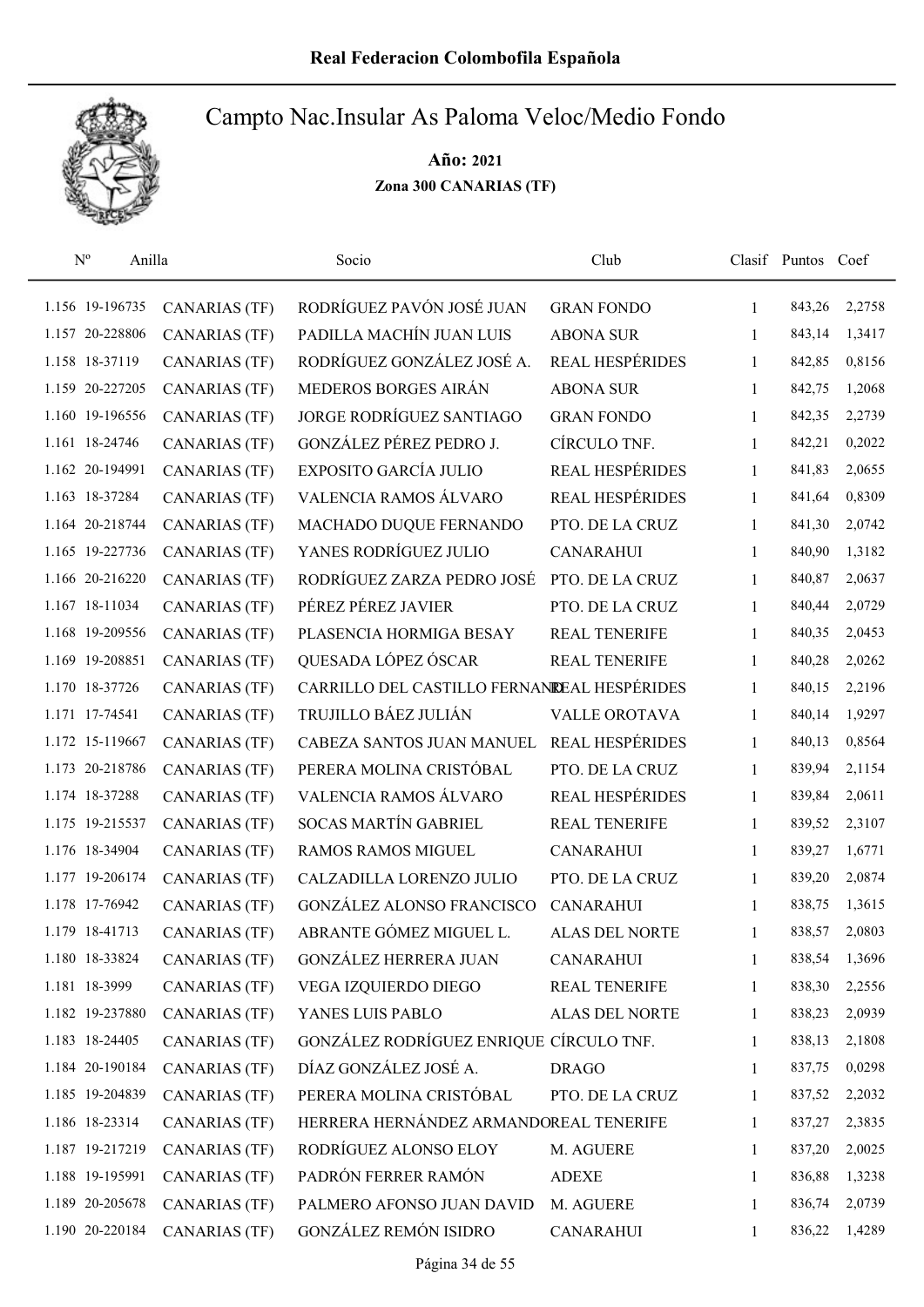

| $\mathbf{N}^{\text{o}}$<br>Anilla |                      | Socio                                       | Club                   |              | Clasif Puntos Coef |        |
|-----------------------------------|----------------------|---------------------------------------------|------------------------|--------------|--------------------|--------|
| 1.191 20-201392                   | <b>CANARIAS (TF)</b> | ESCOBAR HERNÁNDEZ CÉSAR                     | CÍRCULO TNF.           | $\mathbf{1}$ | 836,18             | 2,2248 |
| 1.192 17-46614                    | <b>CANARIAS (TF)</b> | RODRÍGUEZ GONZÁLEZ JOSÉ A.                  | <b>REAL HESPÉRIDES</b> | $\mathbf{1}$ | 836,07             | 0,9619 |
| 1.193 17-45767                    | <b>CANARIAS (TF)</b> | VALENCIA RAMOS ÁLVARO                       | REAL HESPÉRIDES        | $\mathbf{1}$ | 835,50             | 0,9601 |
| 1.194 18-24611                    | <b>CANARIAS (TF)</b> | <b>GOYA RODRÍGUEZ FCO. JAVIER</b>           | CÍRCULO TNF.           | 1            | 835,46             | 2,0824 |
| 1.195 16-65642                    | <b>CANARIAS (TF)</b> | HERNÁNDEZ PÉREZ FRANCISCO J. VALLE OROTAVA  |                        | $\mathbf{1}$ | 835,16             | 1,9859 |
| 1.196 20-205769                   | <b>CANARIAS (TF)</b> | PALMERO AFONSO JUAN DAVID                   | M. AGUERE              | $\mathbf{1}$ | 835,14             | 2,0770 |
| 1.197 17-53146                    | <b>CANARIAS (TF)</b> | MEDEROS CASTELLANO JUAN R. REAL HESPÉRIDES  |                        | $\mathbf{1}$ | 834,70             | 2,0951 |
| 1.198 19-198121                   | <b>CANARIAS (TF)</b> | LORENZO LUIS BRAULIO                        | <b>VALLE OROTAVA</b>   | $\mathbf{1}$ | 834,65             | 1,9907 |
| 1.199 15-79906                    | <b>CANARIAS (TF)</b> | RODRÍGUEZ ESCOBAR PEDRO J.                  | <b>ALAS DEL NORTE</b>  | 1            | 834,49             | 2,0628 |
| 1.200 19-203416                   | <b>CANARIAS (TF)</b> | ESPINOSA GONZÁLEZ LIDIA                     | CÍRCULO TNF.           | 1            | 834,13             | 2,0882 |
| 1.201 16-81381                    | <b>CANARIAS (TF)</b> | DE FUENTES BARRERA FERNANDŒÍRCULO TNF.      |                        | 1            | 834,12             | 0,2097 |
| 1.202 17-50596                    | <b>CANARIAS (TF)</b> | CABEZA SANTOS JUAN MANUEL                   | <b>REAL HESPÉRIDES</b> | 1            | 834,09             | 1,0109 |
| 1.203 17-59366                    | <b>CANARIAS (TF)</b> | VEGA IZQUIERDO DIEGO                        | <b>REAL TENERIFE</b>   | 1            | 833,88             | 2,2830 |
| 1.204 19-226576                   | <b>CANARIAS (TF)</b> | VALENCIA HERNÁNDEZ JUAN M. REAL HESPÉRIDES  |                        | 1            | 833,71             | 1,0076 |
| 1.205 17-44710                    | <b>CANARIAS (TF)</b> | TOLEDO VARGAS AYTHAMI                       | <b>ABONA SUR</b>       | 1            | 833,68             | 1,3367 |
| 1.206 19-203506                   | <b>CANARIAS (TF)</b> | ABRANTE MARTÍN MANUEL LUIS PTO. DE LA CRUZ  |                        | 1            | 833,24             | 2,0580 |
| 1.207 19-196772                   | <b>CANARIAS (TF)</b> | TÁNDEM ARMAS                                | <b>GRAN FONDO</b>      | $\mathbf{1}$ | 832,63             | 2,3697 |
| 1.208 20-221327                   | <b>CANARIAS (TF)</b> | YANES RODRÍGUEZ JULIO                       | <b>CANARAHUI</b>       | $\mathbf{1}$ | 832,51             | 1,7485 |
| 1.209 19-223080                   | <b>CANARIAS (TF)</b> | MEDINA LEON MIGUEL JOSÉ                     | <b>REAL HESPÉRIDES</b> | 1            | 832,45             | 1,0705 |
| 1.210 16-88731                    | <b>CANARIAS (TF)</b> | GONZÁLEZ PÉREZ JOSÉ M.                      | <b>DRAGO</b>           | $\mathbf{1}$ | 832,36             | 1,9293 |
| 1.211 20-194939                   | <b>CANARIAS (TF)</b> | EXPOSITO GARCÍA JULIO                       | REAL HESPÉRIDES        | $\mathbf{1}$ | 832,26             | 1,0681 |
| 1.212 18-10101                    | <b>CANARIAS (TF)</b> | PERERA MOLINA CRISTÓBAL                     | PTO. DE LA CRUZ        | 1            | 832,08             | 2,2352 |
| 1.213 16-96935                    | <b>CANARIAS (TF)</b> | HERNÁNDEZ RODRÍGUEZ JUAN L. M. AGUERE       |                        | 1            | 831,73             | 1,9877 |
| 1.214 17-65072                    | <b>CANARIAS (TF)</b> | CARRILLO DÉVORA ROSA DE LAS PTO. DE LA CRUZ |                        | 1            | 831,66             | 2,1405 |
| 1.215 20-204421                   | CANARIAS (TF)        | TOLEDO BAUTE MANUEL                         | <b>GRAN FONDO</b>      | 1            | 831,41             | 2,3560 |
| 1.216 17-74571                    | <b>CANARIAS (TF)</b> | PÉREZ DELGADO ALONSO                        | <b>ALAS DEL NORTE</b>  | 1            | 831,12             | 2,1431 |
| 1.217 20-203368                   | <b>CANARIAS (TF)</b> | DENIZ IZQUIERDO NAUZET                      | <b>GRAN FONDO</b>      | 1            | 831,07             | 2,3274 |
| 1.218 16-71723                    | <b>CANARIAS (TF)</b> | PÉREZ ESTÉVEZ JORGE                         | <b>ABONA SUR</b>       | 1            | 830,88             | 1,5075 |
| 1.219 18-24323                    | <b>CANARIAS (TF)</b> | GONZÁLEZ RODRÍGUEZ ENRIQUE CÍRCULO TNF.     |                        | 1            | 830,79             | 2,2447 |
| 1.220 20-195827                   | <b>CANARIAS (TF)</b> | MENDOZA PEÑA JOSÉ JAVIER                    | REAL HESPÉRIDES        | $\mathbf{1}$ | 830,71             | 0,2310 |
| 1.221 19-224582                   | <b>CANARIAS (TF)</b> | GONZÁLEZ ESTÉVEZ JONATHAN REAL HESPÉRIDES   |                        | $\mathbf{1}$ | 830,69             | 1,0808 |
| 1.222 17-74172                    | <b>CANARIAS (TF)</b> | PERDOMO GUTIÉRREZ JOSÉ FCO. VALLE OROTAVA   |                        | 1            | 830,30             | 2,0919 |
| 1.223 20-194510                   | <b>CANARIAS (TF)</b> | GARCÍA RAMOS FRANCISCO JAVIEREAL HESPÉRIDES |                        | 1            | 830,16             | 1,1049 |
| 1.224 19-227808                   | <b>CANARIAS (TF)</b> | ÁLVAREZ REVERÓN ANDRÉS                      | <b>CANARAHUI</b>       | 1            | 829,83             | 1,7866 |
| 1.225 18-32282                    | <b>CANARIAS (TF)</b> | LEDESMA BACALLADO LUCIA N. ADEXE            |                        | 1            | 829,70             | 1,4586 |
|                                   |                      |                                             |                        |              |                    |        |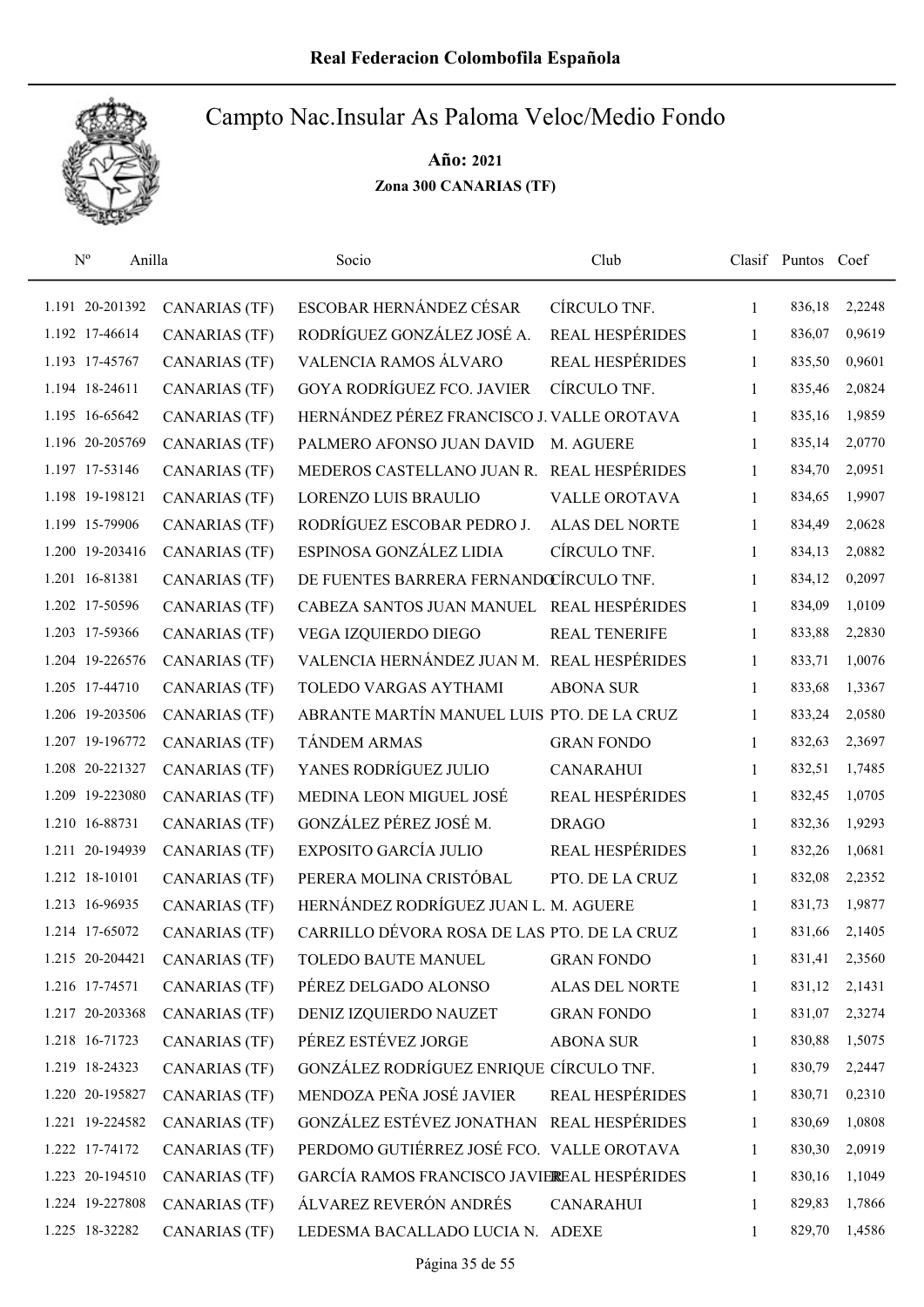

| $\mathbf{N}^{\text{o}}$<br>Anilla |                                | Socio                                       | Club                   |              | Clasif Puntos Coef |        |
|-----------------------------------|--------------------------------|---------------------------------------------|------------------------|--------------|--------------------|--------|
| 1.226 18-31368                    | CANARIAS (TF)                  | GONZÁLEZ HERNÁNDEZ VALENTÍNDEXE             |                        | $\mathbf{1}$ | 829,54             | 1,3731 |
| 1.227 18-9664                     | <b>CANARIAS (TF)</b>           | CABO MARTÍN AGUSTÍN                         | PTO. DE LA CRUZ        | 1            | 829,45             | 2,1107 |
| 1.228 20-231073                   | <b>CANARIAS (TF)</b>           | CLEMENTE PÉREZ MANUEL                       | <b>REAL TENERIFE</b>   | $\mathbf{1}$ | 828,88             | 2,1379 |
| 1.229 20-205708                   | <b>CANARIAS (TF)</b>           | HERNÁNDEZ MESA JAVIER                       | M. AGUERE              | 1            | 828,62             | 2,1578 |
| 1.230 18-2104                     | <b>CANARIAS (TF)</b>           | HERRERA HERNÁNDEZ JUAN C.                   | <b>REAL TENERIFE</b>   | 1            | 828,48             | 2,1844 |
| 1.231 18-39457                    | <b>CANARIAS (TF)</b>           | SABINA SOSA JOSÉ ROMÁN                      | REAL HESPÉRIDES        | 1            | 828,12             | 1,1085 |
| 1.232 19-194528                   | <b>CANARIAS (TF)</b>           | ROBAINA CASTELLANOS YOSLEN ADEXE            |                        | $\mathbf{1}$ | 828,09             | 1,5095 |
| 1.233 18-20382                    | <b>CANARIAS (TF)</b>           | DÍAZ GONZÁLEZ JOSÉ A.                       | <b>DRAGO</b>           | $\mathbf{1}$ | 828,06             | 1,8639 |
| 1.234 18-22965                    | <b>CANARIAS (TF)</b>           | RODRÍGUEZ MIRABAL JOSÉ M.                   | M. AGUERE              | 1            | 827,74             | 1,9498 |
| 1.235 20-226001                   | <b>CANARIAS (TF)</b>           | <b>GONZÁLEZ RIVERO CRISTO</b>               | <b>ABONA SUR</b>       | 1            | 827,73             | 1,4990 |
| 1.236 20-199457                   | <b>CANARIAS (TF)</b>           | RAMOS CARTAYA CIRIACO                       | CÍRCULO TNF.           | 1            | 827,66             | 2,3072 |
| 1.237 17-47067                    | <b>CANARIAS (TF)</b>           | CARRILLO DEL CASTILLO FERNANDEAL HESPÉRIDES |                        | 1            | 827,37             | 2,3701 |
| 1.238 19-207005                   | <b>CANARIAS (TF)</b>           | HERNÁNDEZ HERNÁNDEZ JESÚS LREAL TENERIFE    |                        | 1            | 827,28             | 2,1707 |
| 1.239 17-40956                    | <b>CANARIAS (TF)</b>           | PAZ OVAL JOSÉ LUIS                          | <b>ABONA SUR</b>       | $\mathbf{1}$ | 827,16             | 1,5007 |
| 1.240 18-263809                   | <b>CANARIAS (TF)</b>           | DÍAZ RODRÍGUEZ LUIS JORGE                   | <b>ABONA SUR</b>       | 1            | 827,00             | 1,7370 |
| 1.241 18-36780                    | <b>CANARIAS (TF)</b>           | <b>GROSSO GONZÁLEZ SERGIO</b>               | <b>REAL HESPÉRIDES</b> | 1            | 826,65             | 1,1704 |
| 1.242 18-22208                    | <b>CANARIAS (TF)</b>           | DÍAZ GARCÍA VALENTÍN                        | M. AGUERE              | 1            | 826,63             | 2,0287 |
| 1.243 20-194785                   | <b>CANARIAS (TF)</b>           | PEÑA MELIÁN FERNANDO                        | CÍRCULO TNF.           | $\mathbf{1}$ | 826,46             | 1,1856 |
| 1.244 18-19047                    | <b>CANARIAS (TF)</b>           | MARTÍN AFONSO JOSÉ MANUEL                   | <b>DRAGO</b>           | $\mathbf{1}$ | 826,27             | 1,8794 |
| 1.245 20-211892                   | <b>CANARIAS (TF)</b>           | SANTOS GONZÁLEZ JESÚS DONATØDEXE            |                        | $\mathbf{1}$ | 826,15             | 1,4213 |
| 1.246 20-199370                   | <b>CANARIAS (TF)</b>           | MARTÍN RODRÍGUEZ JORGE                      | <b>ABONA SUR</b>       | $\mathbf{1}$ | 825,53             | 1,5041 |
| 1.247 19-208034                   | <b>CANARIAS (TF)</b>           | RODRÍGUEZ DELGADO ANTONIO REAL TENERIFE     |                        | 1            | 825,24             | 2,1986 |
|                                   | 1.248 20-G099184 CANARIAS (TF) | ROGER VICENT BENOIT                         | <b>ADEXE</b>           | 1            | 825,20             | 1,5064 |
| 1.249 18-2432                     | <b>CANARIAS (TF)</b>           | REVERÓN DELGADO ALONSO                      | <b>REAL TENERIFE</b>   | 1            | 825,13             | 2,4496 |
| 1.250 15-114138                   | <b>CANARIAS (TF)</b>           | CASTILLO DE LA ROSA JUAN J.                 | <b>REAL HESPÉRIDES</b> | 1            | 825,08             | 2,1681 |
| 1.251 17-63573                    | <b>CANARIAS (TF)</b>           | ABRANTE MARTÍN MANUEL LUIS PTO. DE LA CRUZ  |                        | 1            | 824,36             | 2,1817 |
| 1.252 18-39503                    | <b>CANARIAS (TF)</b>           | PERERA HERNÁNDEZ HUMBERTO REAL HESPÉRIDES   |                        | 1            | 824,34             | 2,2253 |
| 1.253 19-207340                   | <b>CANARIAS (TF)</b>           | FRANCISCO LORENZO MAXIMINO REAL TENERIFE    |                        | 1            | 824,24             | 2,4283 |
| 1.254 18-37484                    | <b>CANARIAS (TF)</b>           | DAMAS DAMAS RICHARD                         | REAL HESPÉRIDES        | 1            | 824,19             | 2,1867 |
| 1.255 20-196802                   | <b>CANARIAS (TF)</b>           | DIÁZ ÁLVAREZ JUAN MANUEL                    | <b>REAL HESPÉRIDES</b> | 1            | 824,09             | 1,2336 |
| 1.256 17-53859                    | <b>CANARIAS (TF)</b>           | <b>GIL GARCÍA MANUEL</b>                    | REAL HESPÉRIDES        | $\mathbf{1}$ | 824,01             | 2,2664 |
| 1.257 20-230494                   | <b>CANARIAS (TF)</b>           | AGUIAR ÁLVAREZ JOSÉ                         | <b>REAL TENERIFE</b>   | 1            | 823,70             | 2,4591 |
| 1.258 16-87306                    | <b>CANARIAS (TF)</b>           | RODRÍGUEZ ALMENARA JESÚS                    | REAL HESPÉRIDES        | 1            | 823,27             | 1,2573 |
| 1.259 20-229678                   | <b>CANARIAS (TF)</b>           | FIGUEROA ÉVORA DOMINGO                      | REAL TENERIFE          | 1            | 823,25             | 2,2116 |
| 1.260 18-36811                    | <b>CANARIAS (TF)</b>           | GROSSO GONZÁLEZ SERGIO                      | REAL HESPÉRIDES        | 1            | 823,01             | 1,2662 |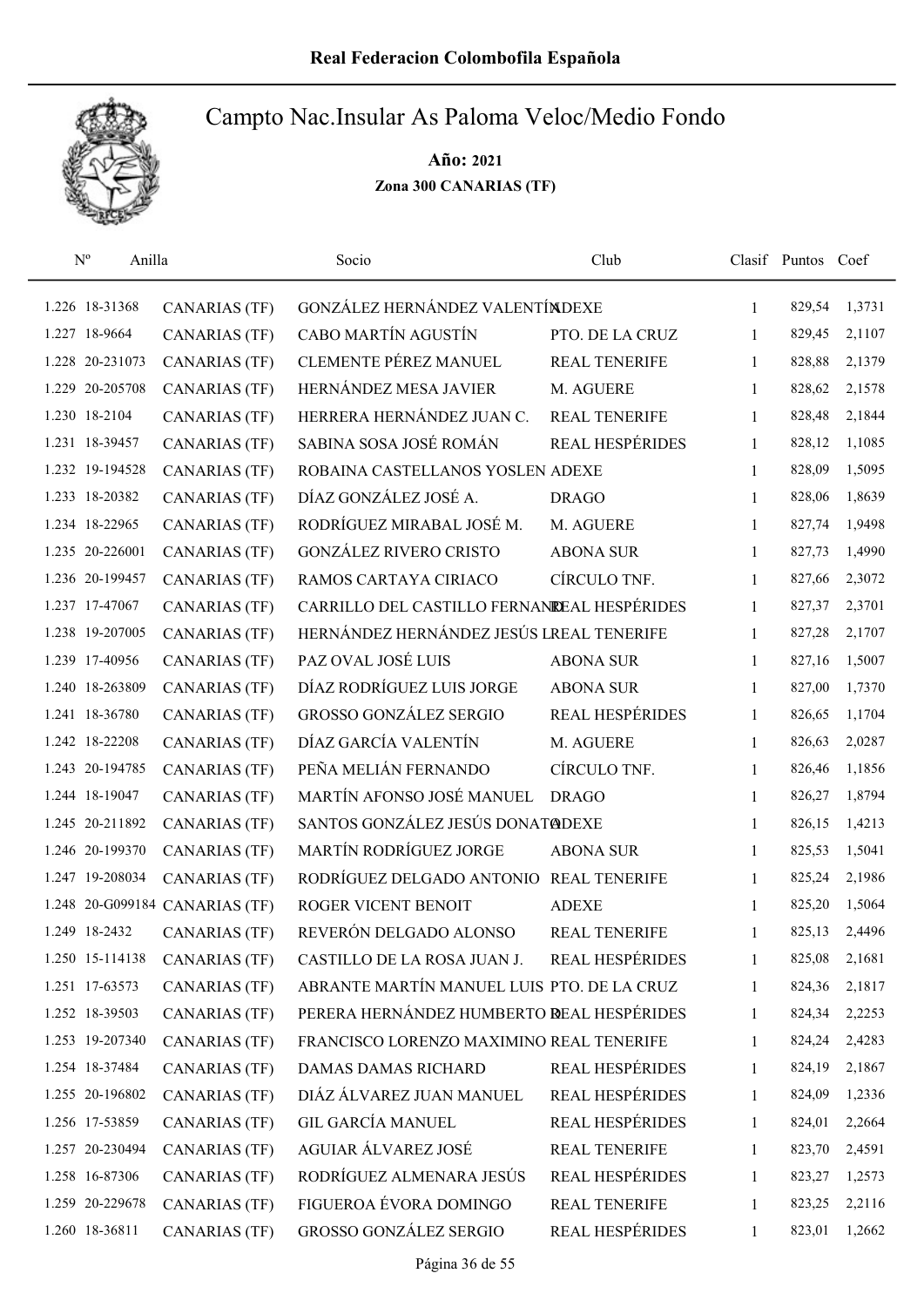

| $\mathbf{N}^{\text{o}}$<br>Anilla |                      | Socio                                      | Club                   |              | Clasif Puntos | Coef   |
|-----------------------------------|----------------------|--------------------------------------------|------------------------|--------------|---------------|--------|
| 1.261 18-16635                    | <b>CANARIAS (TF)</b> | REYES DÍAZ FELIPE                          | <b>VALLE OROTAVA</b>   | 1            | 822,94        | 2,1144 |
| 1.262 15-118946                   | <b>CANARIAS (TF)</b> | MEDEROS CASTELLANO JUAN R.                 | <b>REAL HESPÉRIDES</b> | 1            | 822,93        | 1,2403 |
| 1.263 15-79711                    | <b>CANARIAS (TF)</b> | <b>GONZÁLEZ HERRERA JUAN</b>               | <b>CANARAHUI</b>       | 1            | 822,91        | 1,5636 |
| 1.264 19-226333                   | <b>CANARIAS</b> (TF) | MARRERO DÍAZ JOSÉ VÍCTOR                   | <b>REAL HESPÉRIDES</b> | 1            | 822,56        | 1,2447 |
| 1.265 19-197136                   | <b>CANARIAS (TF)</b> | GÓMEZ BAUTE VICTOR D.                      | <b>GRAN FONDO</b>      | 1            | 822,39        | 0,2185 |
| 1.266 19-197881                   | <b>CANARIAS (TF)</b> | TÁNDEM ARMAS                               | <b>GRAN FONDO</b>      | 1            | 822,09        | 0,2226 |
| 1.267 19-236860                   | <b>CANARIAS (TF)</b> | PÉREZ FORTE JUAN MANUEL                    | <b>INSP. DAUTE</b>     | 1            | 821,93        | 1,9323 |
| 1.268 17-76480                    | <b>CANARIAS (TF)</b> | MEDINA MARTÍN ANGÉLICA                     | <b>CANARAHUI</b>       | $\mathbf{1}$ | 821,86        | 1,5878 |
| 1.269 20-224851                   | <b>CANARIAS (TF)</b> | PÉREZ ESTÉVEZ FCO. JAVIER                  | <b>ABONA SUR</b>       | 1            | 821,28        | 1,6591 |
| 1.270 19-223478                   | <b>CANARIAS (TF)</b> | PEÑA MELIÁN FERNANDO                       | CÍRCULO TNF.           | $\mathbf{1}$ | 821,27        | 2,3038 |
| 1.271 18-40184                    | <b>CANARIAS (TF)</b> | RODRÍGUEZ DE PAZ FERNANDO                  | REAL HESPÉRIDES        | 1            | 821,25        | 1,3006 |
| 1.272 19-226679                   | CANARIAS (TF)        | PEÑA MELIÁN FERNANDO                       | CÍRCULO TNF.           | 1            | 820,63        | 1,3163 |
| 1.273 20-220130                   | <b>CANARIAS (TF)</b> | <b>GONZÁLEZ REMÓN ISIDRO</b>               | <b>CANARAHUI</b>       | 1            | 820,61        | 1,6093 |
| 1.274 20-203090                   | CANARIAS (TF)        | <b>GONZÁLEZ RIVERO CRISTO</b>              | <b>ABONA SUR</b>       | 1            | 820,52        | 1,6871 |
| 1.275 20-228890                   | <b>CANARIAS (TF)</b> | PADILLA MACHÍN JUAN LUIS                   | <b>ABONA SUR</b>       | 1            | 820,41        | 1,6592 |
| 1.276 18-13366                    | <b>CANARIAS (TF)</b> | VELÁZQUEZ BARRERA BERNARDOSLA BAJA         |                        | 1            | 820,38        | 1,8264 |
| 1.277 18-38087                    | <b>CANARIAS (TF)</b> | EXPÓSITO ROJAS MIGUEL A.                   | REAL HESPÉRIDES        | $\mathbf{1}$ | 820,33        | 2,2994 |
| 1.278 17-60147                    | <b>CANARIAS (TF)</b> | DÍAZ ACOSTA DOMINGO MARIO                  | <b>ADEXE</b>           | 1            | 820,22        | 1,5223 |
| 1.279 16-96924                    | <b>CANARIAS (TF)</b> | HERNÁNDEZ RODRÍGUEZ JUAN L. M. AGUERE      |                        | 1            | 819,50        | 2,1333 |
| 1.280 17-59364                    | <b>CANARIAS (TF)</b> | VEGA IZQUIERDO DIEGO                       | REAL TENERIFE          | 1            | 819,32        | 2,1699 |
| 1.281 14-96405                    | <b>CANARIAS (TF)</b> | ARTEAGA PUJOL JUAN MARCIAL CULTURAL CHINEH |                        | 1            | 819,07        | 1,7050 |
| 1.282 19-202036                   | <b>CANARIAS</b> (TF) | AFONSO AFONSO ÁNGEL                        | CÍRCULO TNF.           | 1            | 818,51        | 2,4191 |
| 1.283 17-60512                    | CANARIAS (TF)        | ALONSO LUNA LESTER EDUARDO ADEXE           |                        | 1            | 818,42        | 1,5706 |
| 1.284 19-227698                   | <b>CANARIAS (TF)</b> | MARTÍN GONZÁLEZ PEDRO                      | <b>CULTURAL CHINEH</b> | $\mathbf{1}$ | 818,38        | 1,7042 |
| 1.285 17-76557                    | CANARIAS (TF)        | ÁLVAREZ REVERÓN ANDRÉS                     | <b>CANARAHUI</b>       | 1            | 817,39        | 1,9005 |
| 1.286 18-27021                    | <b>CANARIAS (TF)</b> | AFONSO AFONSO ÁNGEL                        | CÍRCULO TNF.           | 1            | 817,22        | 2,4328 |
| 1.287 19-211335                   | CANARIAS (TF)        | PÉREZ ESTÉVEZ JORGE                        | <b>ABONA SUR</b>       | 1            | 817,11        | 1,7181 |
| 1.288 18-38207                    | <b>CANARIAS (TF)</b> | HERNÁNDEZ MÉNDEZ RUBÉN                     | REAL HESPÉRIDES        | 1            | 817,11        | 2,3480 |
| 1.289 20-230114                   | <b>CANARIAS (TF)</b> | <b>SOCAS MARTÍN GABRIEL</b>                | REAL TENERIFE          | $\mathbf{1}$ | 816,99        | 2,4454 |
| 1.290 18-31357                    | <b>CANARIAS (TF)</b> | GONZÁLEZ HERNÁNDEZ VALENTÍNDEXE            |                        | $\mathbf{1}$ | 816,98        | 1,5599 |
| 1.291 18-15507                    | <b>CANARIAS (TF)</b> | TRUJILLO BÁEZ JULIÁN                       | VALLE OROTAVA          | 1            | 816,89        | 2,1496 |
| 1.292 20-197198                   | <b>CANARIAS (TF)</b> | MARICHAL AGUIAR DOMINGO                    | REAL HESPÉRIDES        | $\mathbf{1}$ | 816,42        | 0,0597 |
| 1.293 19-204152                   | <b>CANARIAS (TF)</b> | FROST EDWARD ANTHONY                       | PTO. DE LA CRUZ        | 1            | 816,10        | 2,1894 |
| 1.294 19-231413                   | <b>CANARIAS (TF)</b> | JORGE MEDINA ALBERTO                       | <b>ADEXE</b>           | 1            | 816,09        | 1,5885 |
| 1.295 17-48519                    | <b>CANARIAS (TF)</b> | RAVELO RAMOS JUAN CARLOS                   | REAL HESPÉRIDES        | 1            | 814,58        | 1,4322 |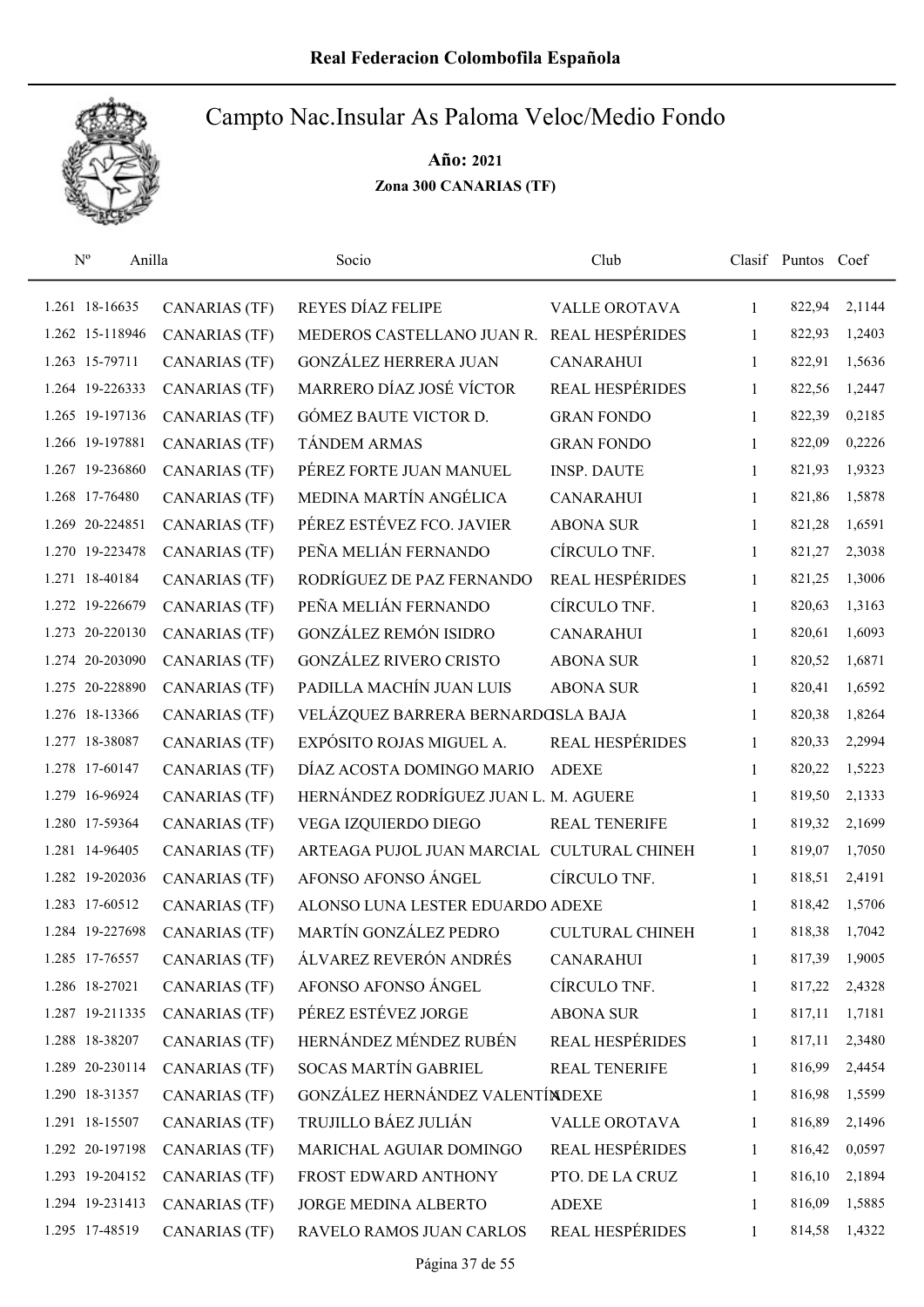

| $N^{o}$<br>Anilla |                      | Socio                                     | Club                   |              | Clasif Puntos Coef |        |
|-------------------|----------------------|-------------------------------------------|------------------------|--------------|--------------------|--------|
| 1.296 19-204980   | CANARIAS (TF)        | MELIÁN FUMERO LUIS ÁNGEL                  | PTO. DE LA CRUZ        | 1            | 814,41             | 0,2286 |
| 1.297 15-110737   | <b>CANARIAS</b> (TF) | <b>DAMAS DAMAS RICHARD</b>                | <b>REAL HESPÉRIDES</b> | $\mathbf{1}$ | 814,36             | 1,4070 |
| 1.298 19-223010   | <b>CANARIAS</b> (TF) | MEDINA LEON MIGUEL JOSÉ                   | REAL HESPÉRIDES        | $\mathbf{1}$ | 814,22             | 2,3615 |
| 1.299 18-38188    | <b>CANARIAS (TF)</b> | RODRÍGUEZ MARTÍN DOMINGO                  | REAL HESPÉRIDES        | 1            | 814,19             | 2,3550 |
| 1.300 16-62484    | <b>CANARIAS</b> (TF) | RODRÍGUEZ RODRÍGUEZ RAMÓN REAL HESPÉRIDES |                        | 1            | 813,57             | 1,4536 |
| 1.301 19-237108   | <b>CANARIAS (TF)</b> | MARTÍN GONZÁLEZ PEDRO                     | <b>CULTURAL CHINEH</b> | $\mathbf{1}$ | 813,33             | 1,7912 |
| 1.302 18-463      | <b>CANARIAS (TF)</b> | LUGO DÍAZ JUAN DANIEL                     | <b>GRAN FONDO</b>      | $\mathbf{1}$ | 813,33             | 2,4749 |
| 1.303 19-245895   | <b>CANARIAS (TF)</b> | CRUZ GARCÍA ANDREY                        | <b>ADEXE</b>           | $\mathbf{1}$ | 813,28             | 1,6956 |
| 1.304 19-231709   | <b>CANARIAS</b> (TF) | LEDESMA BATISTA JOSÉ                      | <b>ABONA SUR</b>       | 1            | 813,09             | 1,5826 |
| 1.305 20-229680   | <b>CANARIAS</b> (TF) | FIGUEROA ÉVORA DOMINGO                    | <b>REAL TENERIFE</b>   | 1            | 812,67             | 2,4863 |
| 1.306 19-217484   | <b>CANARIAS</b> (TF) | MEDINA LEON MIGUEL JOSÉ                   | REAL HESPÉRIDES        | 1            | 812,61             | 2,3887 |
| 1.307 19-206551   | <b>CANARIAS (TF)</b> | MESA DÍAZ ANTONIO                         | PTO. DE LA CRUZ        | 1            | 812,55             | 2,2055 |
| 1.308 17-66143    | <b>CANARIAS (TF)</b> | <b>ENCINOSO SOLER TOMÁS</b>               | PTO. DE LA CRUZ        | 1            | 812,42             | 2,2808 |
| 1.309 17-267657   | <b>CANARIAS (TF)</b> | <b>AGNOLI ANDREAS ERNESTO</b>             | <b>ABONA SUR</b>       | $\mathbf{1}$ | 812,10             | 1,7638 |
| 1.310 18-37272    | <b>CANARIAS</b> (TF) | VALENCIA RAMOS ÁLVARO                     | <b>REAL HESPÉRIDES</b> | $\mathbf{1}$ | 812,07             | 1,4679 |
| 1.311 19-215409   | <b>CANARIAS (TF)</b> | <b>BRITO SÁNCHEZ ELIÁN</b>                | M. AGUERE              | $\mathbf{1}$ | 812,02             | 2,2133 |
| 1.312 18-13442    | <b>CANARIAS (TF)</b> | HERNÁNDEZ RODRÍGUEZ GREGORISLA BAJA       |                        | 1            | 811,90             | 1,9072 |
| 1.313 20-193307   | <b>CANARIAS (TF)</b> | EXPÓSITO ROJAS MIGUEL A.                  | REAL HESPÉRIDES        | $\mathbf{1}$ | 810,94             | 1,4924 |
| 1.314 18-36232    | <b>CANARIAS (TF)</b> | RODRÍGUEZ ALMENARA JESÚS                  | <b>REAL HESPÉRIDES</b> | $\mathbf{1}$ | 810,59             | 2,3947 |
| 1.315 17-42279    | <b>CANARIAS (TF)</b> | ÁLVAREZ PÉREZ PEDRO J.                    | <b>ABONA SUR</b>       | $\mathbf{1}$ | 810,44             | 1,8212 |
| 1.316 20-203109   | <b>CANARIAS (TF)</b> | <b>GONZÁLEZ RIVERO CRISTO</b>             | <b>ABONA SUR</b>       | $\mathbf{1}$ | 810,34             | 1,7827 |
| 1.317 19-208136   | <b>CANARIAS (TF)</b> | GÓMEZ BAUTE VICTOR D.                     | <b>GRAN FONDO</b>      | 1            | 810,26             | 2,4681 |
| 1.318 18-8917     | <b>CANARIAS (TF)</b> | PADILLA MACHÍN JUAN LUIS                  | <b>ABONA SUR</b>       | 1            | 810,21             | 1,6684 |
| 1.319 17-71971    | <b>CANARIAS</b> (TF) | LUIS MARTÍN FCO. JAVIER                   | <b>ISLA BAJA</b>       | 1            | 809,39             | 1,8807 |
| 1.320 17-48719    | <b>CANARIAS (TF)</b> | DÍAZ ÁLVAREZ ISIDRO                       | REAL HESPÉRIDES        | 1            | 808,87             | 1,5113 |
| 1.321 17-52622    | <b>CANARIAS (TF)</b> | HERNÁNDEZ RODRÍGUEZ JUAN L. M. AGUERE     |                        | 1            | 808,78             | 2,2451 |
| 1.322 18-33898    | <b>CANARIAS (TF)</b> | MARTÍN GARCÍA JUAN SGO.                   | <b>CANARAHUI</b>       | 1            | 808,33             | 1,8269 |
| 1.323 17-81379    | <b>CANARIAS (TF)</b> | CABRERA GONZÁLEZ DANIEL                   | ALAS DEL NORTE         | 1            | 808,24             | 2,2704 |
| 1.324 18-36316    | <b>CANARIAS (TF)</b> | JEREZ HERRERA MANUEL                      | REAL HESPÉRIDES        | 1            | 807,88             | 2,3658 |
| 1.325 20-220495   | <b>CANARIAS (TF)</b> | <b>GONZÁLEZ HERRERA JUAN</b>              | <b>CANARAHUI</b>       | 1            | 806,45             | 1,9972 |
| 1.326 19-197917   | <b>CANARIAS (TF)</b> | FUENTES PÉREZ JOSÉ JUAN                   | <b>GRAN FONDO</b>      | 1            | 806,34             | 2,5008 |
| 1.327 18-27197    | <b>CANARIAS (TF)</b> | AGUILAR PÉREZ JOSÉ RAMÓN                  | CÍRCULO TNF.           | 1            | 806,32             | 2,5320 |
| 1.328 18-25167    | <b>CANARIAS (TF)</b> | PADILLA DELGADO NAYRA                     | CÍRCULO TNF.           | 1            | 806,17             | 2,4445 |
| 1.329 18-11327    | <b>CANARIAS (TF)</b> | FROST EDWARD ANTHONY                      | PTO. DE LA CRUZ        | 1            | 806,10             | 2,3088 |
| 1.330 15-79901    | <b>CANARIAS (TF)</b> | RODRÍGUEZ ESCOBAR PEDRO J.                | ALAS DEL NORTE         | 1            | 805,46             | 2,2234 |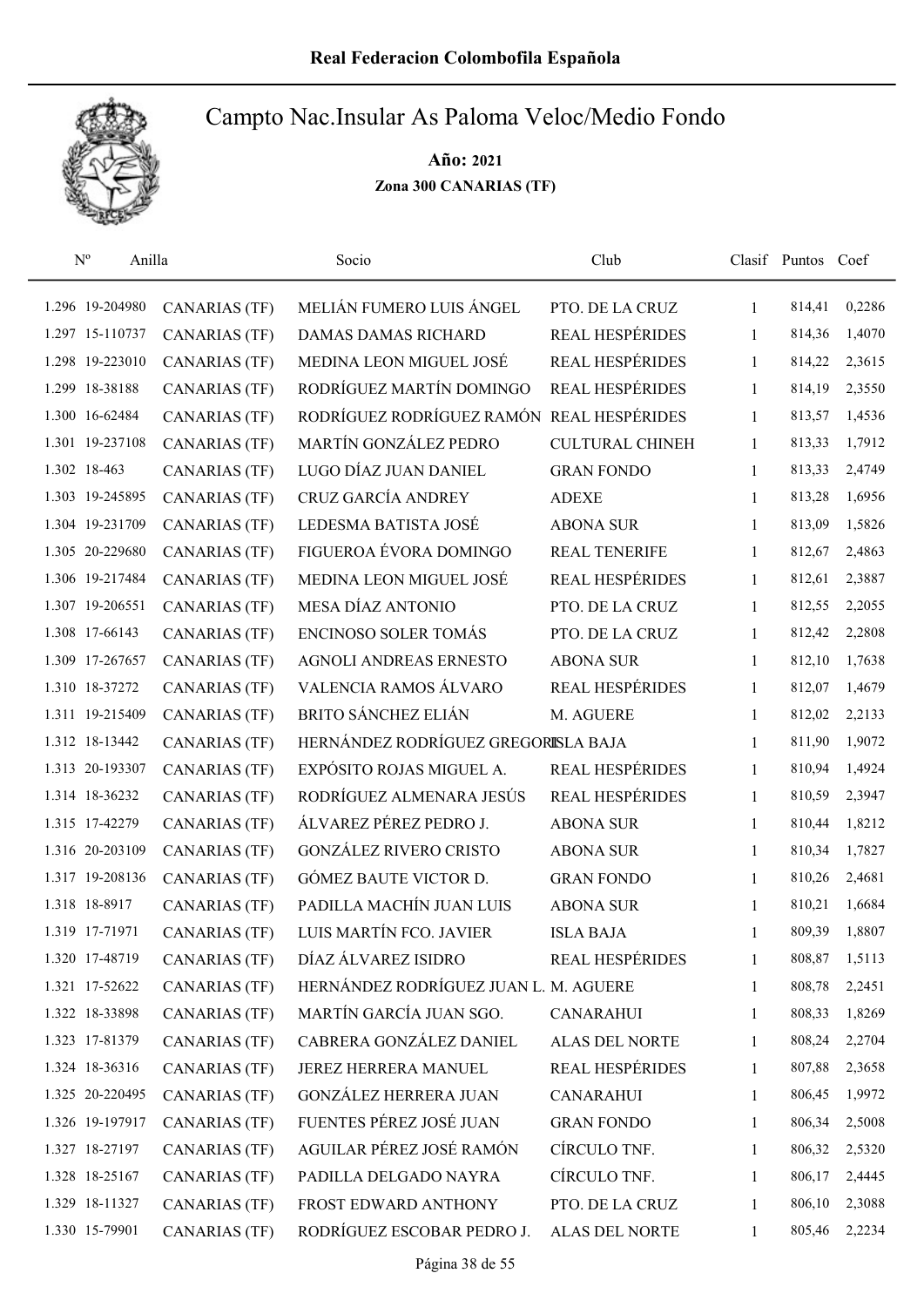

| $N^{o}$<br>Anilla |                      | Socio                                       | Club                   |              | Clasif Puntos Coef |        |
|-------------------|----------------------|---------------------------------------------|------------------------|--------------|--------------------|--------|
| 1.331 20-206338   | <b>CANARIAS</b> (TF) | <b>AGUIAR DÍAZ FLORENTIN</b>                | M. AGUERE              | 1            | 804,52             | 2,2871 |
| 1.332 20-217089   | <b>CANARIAS</b> (TF) | PERERA MOLINA CRISTÓBAL                     | PTO. DE LA CRUZ        | 1            | 804,52             | 2,4145 |
| 1.333 17-76452    | <b>CANARIAS (TF)</b> | MEDINA MARTÍN ANGÉLICA                      | <b>CANARAHUI</b>       | 1            | 804,29             | 1,8475 |
| 1.334 20-230243   | <b>CANARIAS (TF)</b> | ABAD ABAD MIGUEL ANGEL                      | <b>REAL TENERIFE</b>   | $\mathbf{1}$ | 804,10             | 2,4842 |
| 1.335 20-232105   | <b>CANARIAS (TF)</b> | REVERÓN DELGADO ALONSO                      | <b>REAL TENERIFE</b>   | $\mathbf{1}$ | 804,08             | 0,2273 |
| 1.336 18-33952    | <b>CANARIAS (TF)</b> | MARTÍN GARCÍA JUAN SGO.                     | <b>CANARAHUI</b>       | $\mathbf{1}$ | 803,68             | 0,2065 |
| 1.337 19-228120   | <b>CANARIAS (TF)</b> | CONCEPCIÓN NUÑEZ JUAN                       | <b>CANARAHUI</b>       | $\mathbf{1}$ | 803,52             | 0,2104 |
| 1.338 18-36701    | <b>CANARIAS (TF)</b> | <b>GROSSO GONZÁLEZ SERGIO</b>               | REAL HESPÉRIDES        | $\mathbf{1}$ | 803,22             | 2,4231 |
| 1.339 19-229004   | <b>CANARIAS (TF)</b> | <b>RAMOS RAMOS MIGUEL</b>                   | <b>CANARAHUI</b>       | 1            | 803,08             | 2,0559 |
| 1.340 19-208357   | <b>CANARIAS (TF)</b> | <b>BALAZS ANDRA'S</b>                       | <b>REAL TENERIFE</b>   | 1            | 802,77             | 2,3427 |
| 1.341 20-199177   | <b>CANARIAS (TF)</b> | ESPINOSA GONZÁLEZ LIDIA                     | CÍRCULO TNF.           | 1            | 802,37             | 2,5287 |
| 1.342 15-120891   | <b>CANARIAS (TF)</b> | MORALES JIMÉNEZ Mª MERCEDES M. AGUERE       |                        | $\mathbf{1}$ | 802,35             | 2,3529 |
| 1.343 18-22202    | <b>CANARIAS (TF)</b> | DÍAZ GARCÍA VALENTÍN                        | M. AGUERE              | 1            | 802,26             | 2,3462 |
| 1.344 19-203658   | <b>CANARIAS</b> (TF) | CARRILLO DÉVORA ROSA DE LAS PTO. DE LA CRUZ |                        | $\mathbf{1}$ | 800,87             | 2,2362 |
| 1.345 17-46438    | <b>CANARIAS (TF)</b> | JEREZ HERRERA MANUEL                        | REAL HESPÉRIDES        | $\mathbf{1}$ | 800,75             | 1,5604 |
| 1.346 20-230980   | <b>CANARIAS (TF)</b> | VARAS REYES Mª ISABEL                       | <b>REAL TENERIFE</b>   | 1            | 800,63             | 2,5328 |
| 1.347 18-20595    | <b>CANARIAS (TF)</b> | GUTIÉRREZ SANTOS BENIGNO                    | M. AGUERE              | $\mathbf{1}$ | 800,58             | 2,3710 |
| 1.348 19-222851   | <b>CANARIAS (TF)</b> | EXPÓSITO ROJAS SERGIO                       | REAL HESPÉRIDES        | $\mathbf{1}$ | 800,22             | 1,6101 |
| 1.349 18-39502    | <b>CANARIAS (TF)</b> | PERERA HERNÁNDEZ HUMBERTO REAL HESPÉRIDES   |                        | $\mathbf{1}$ | 799,86             | 1,6010 |
| 1.350 20-221720   | <b>CANARIAS (TF)</b> | MARTÍN GARCÍA JUAN SGO.                     | <b>CANARAHUI</b>       | $\mathbf{1}$ | 799,78             | 2,1061 |
| 1.351 20-204028   | <b>CANARIAS (TF)</b> | RODRÍGUEZ PAVÓN JOSÉ JUAN                   | <b>GRAN FONDO</b>      | $\mathbf{1}$ | 799,73             | 2,4429 |
| 1.352 20-193417   | <b>CANARIAS (TF)</b> | SANTANA ARBELO JAVIER F.                    | <b>REAL HESPÉRIDES</b> | 1            | 799,70             | 1,6213 |
| 1.353 19-231747   | <b>CANARIAS (TF)</b> | LEDESMA BATISTA JOSÉ                        | <b>ABONA SUR</b>       | 1            | 799,48             | 1,8174 |
| 1.354 18-2867     | <b>CANARIAS (TF)</b> | PÉREZ HERNÁNDEZ DOMINGO                     | <b>REAL TENERIFE</b>   | 1            | 799,47             | 2,4907 |
| 1.355 20-210199   | <b>CANARIAS (TF)</b> | RANCEL CLARK LEONARDO                       | <b>ADEXE</b>           | 1            | 799,25             | 1,8893 |
| 1.356 19-226864   | <b>CANARIAS (TF)</b> | EXPÓSITO ROJAS ANTONIO                      | REAL HESPÉRIDES        | 1            | 798,61             | 2,4713 |
| 1.357 19-280828   | <b>CANARIAS (TF)</b> | REBOSO ACOSTA JUAN                          | REAL HESPÉRIDES        | 1            | 798,49             | 1,5645 |
| 1.358 19-225276   | <b>CANARIAS (TF)</b> | MARICHAL AGUIAR DOMINGO                     | REAL HESPÉRIDES        | 1            | 797,77             | 2,4911 |
| 1.359 17-72765    | <b>CANARIAS (TF)</b> | DEL ROSARIO DÍAZ ANDRÉS                     | <b>INSP. DAUTE</b>     | 1            | 797,56             | 0,2342 |
| 1.360 18-36681    | <b>CANARIAS (TF)</b> | RODRÍGUEZ GIL ROBIN                         | <b>REAL HESPÉRIDES</b> | 1            | 797,21             | 1,6583 |
| 1.361 19-227950   | <b>CANARIAS (TF)</b> | ÁLVAREZ REVERÓN ANDRÉS                      | <b>CANARAHUI</b>       | 1            | 797,11             | 2,1283 |
| 1.362 19-204799   | <b>CANARIAS (TF)</b> | TAMAJÓN HERNÁNDEZ FRANCISCOTO. DE LA CRUZ   |                        | 1            | 796,77             | 2,2558 |
| 1.363 17-46481    | <b>CANARIAS (TF)</b> | JEREZ HERRERA MANUEL                        | REAL HESPÉRIDES        | 1            | 796,54             | 1,6391 |
| 1.364 20-220485   | <b>CANARIAS (TF)</b> | <b>GONZÁLEZ HERRERA JUAN</b>                | <b>CANARAHUI</b>       | 1            | 796,31             | 2,1265 |
| 1.365 16-61835    | <b>CANARIAS (TF)</b> | RODRÍGUEZ GONZÁLEZ JOSÉ A.                  | REAL HESPÉRIDES        | 1            | 796,31             | 2,4909 |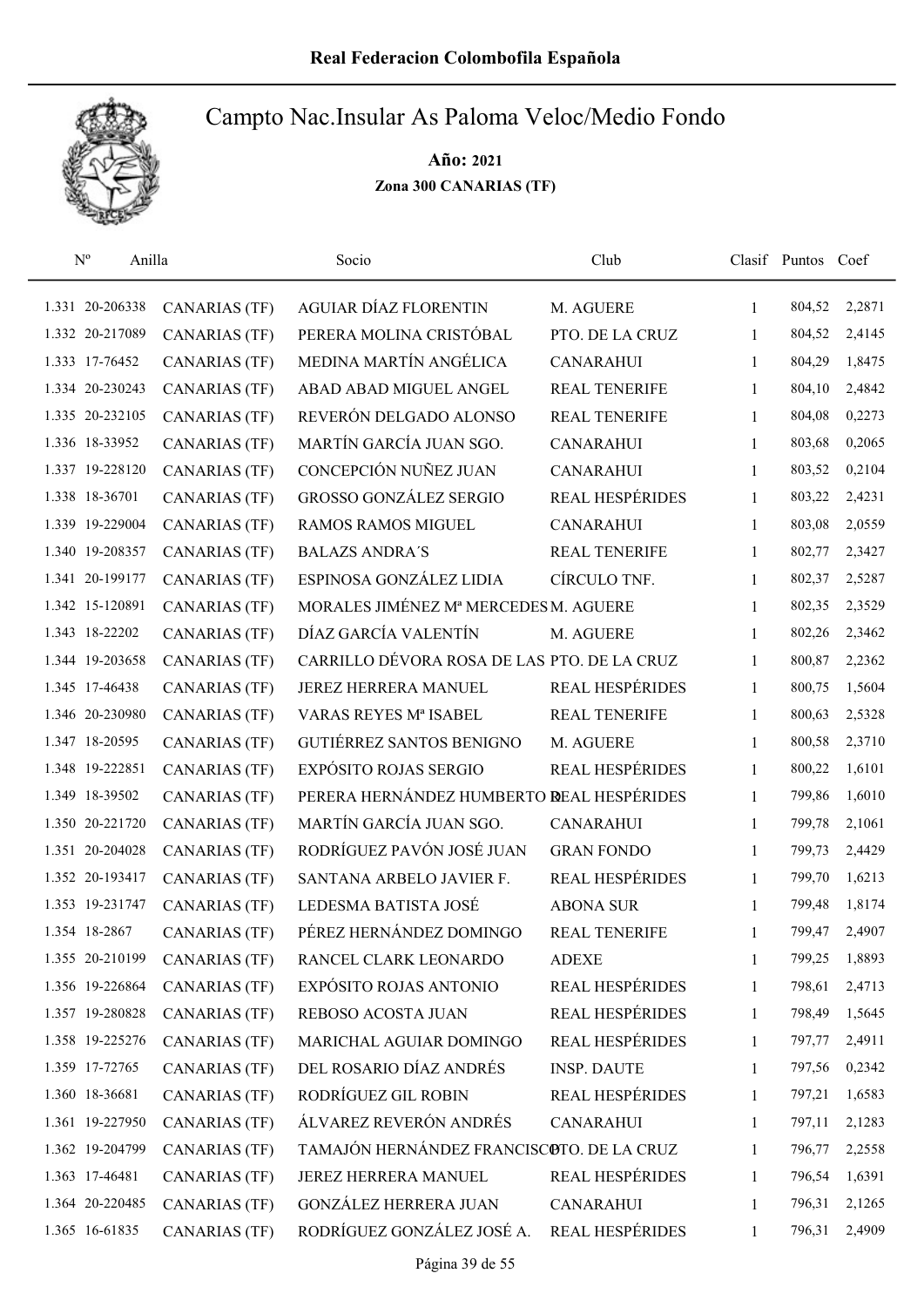

| $\mathbf{N}^{\text{o}}$ | Anilla               | Socio                                       | Club                   |              | Clasif Puntos Coef |        |
|-------------------------|----------------------|---------------------------------------------|------------------------|--------------|--------------------|--------|
| 1.366 20-219260         | <b>CANARIAS (TF)</b> | MORENO GUTIÉRREZ JUAN P.                    | <b>CANARAHUI</b>       | 1            | 795,29             | 1,9694 |
| 1.367 17-74575          | <b>CANARIAS (TF)</b> | PÉREZ DELGADO ALONSO                        | ALAS DEL NORTE         | 1            | 795,27             | 2,2493 |
| 1.368 17-46336          | <b>CANARIAS (TF)</b> | MATEO ROMERO JULIO F.                       | REAL HESPÉRIDES        | 1            | 794,84             | 2,5138 |
| 1.369 18-35488          | <b>CANARIAS (TF)</b> | HERNÁNDEZ SANABRIA JUAN JOSÉADEXE           |                        | 1            | 794,70             | 1,7817 |
| 1.370 20-222326         | <b>CANARIAS (TF)</b> | HERNÁNDEZ BÁEZ TELESFORO ADÁLA BAJA         |                        | $\mathbf{1}$ | 794,60             | 1,9517 |
| 1.371 19-211792         | <b>CANARIAS (TF)</b> | MARTÍN RODRÍGUEZ JORGE                      | <b>ABONA SUR</b>       | 1            | 794,57             | 1,7507 |
| 1.372 18-8772           | <b>CANARIAS (TF)</b> | AGNOLI ANDREAS ERNESTO                      | <b>ABONA SUR</b>       | $\mathbf{1}$ | 794,26             | 1,9550 |
| 1.373 15-118604         | <b>CANARIAS (TF)</b> | GARCÍA RODRÍGUEZ FERNANDO                   | M. AGUERE              | 1            | 793,93             | 2,3489 |
| 1.374 16-78420          | <b>CANARIAS (TF)</b> | ESTÉVEZ RAMOS JUAN JOSÉ                     | <b>INSP. DAUTE</b>     | $\mathbf{1}$ | 792,79             | 2,0451 |
| 1.375 19-233822         | <b>CANARIAS (TF)</b> | MARTÍN VELÁZQUEZ JESÚS M.                   | <b>ISLA BAJA</b>       | 1            | 792,33             | 0,0572 |
| 1.376 20-194575         | <b>CANARIAS (TF)</b> | LÓPEZ DE FUENTES AGUSTÍN                    | <b>REAL HESPÉRIDES</b> | 1            | 792,19             | 1,7230 |
| 1.377 20-206240         | <b>CANARIAS (TF)</b> | PÉREZ LUIS JUAN RAMÓN                       | M. AGUERE              | 1            | 791,92             | 2,4115 |
| 1.378 19-229704         | <b>CANARIAS (TF)</b> | FERRERA RIVERO CARLOS                       | <b>CANARAHUI</b>       | 1            | 791,83             | 0,2206 |
| 1.379 18-17014          | <b>CANARIAS (TF)</b> | LEÓN ARVELO JOSÉ ANTONIO                    | <b>DRAGO</b>           | 1            | 791,75             | 2,1794 |
| 1.380 20-230790         | <b>CANARIAS (TF)</b> | QUESADA LÓPEZ ÓSCAR                         | REAL TENERIFE          | 1            | 791,58             | 2,4932 |
| 1.381 20-234586         | <b>CANARIAS (TF)</b> | MARTÍN MORALES MATÍAS DAVIDVALLE OROTAVA    |                        | 1            | 791,50             | 2,3503 |
| 1.382 19-231812         | <b>CANARIAS (TF)</b> | LEDESMA BATISTA JOSÉ                        | <b>ABONA SUR</b>       | 1            | 791,20             | 1,7693 |
| 1.383 19-223365         | <b>CANARIAS (TF)</b> | MENDOZA PEÑA JOSÉ JAVIER                    | <b>REAL HESPÉRIDES</b> | $\mathbf{1}$ | 791,06             | 1,7626 |
| 1.384 15-114560         | <b>CANARIAS (TF)</b> | VALENCIA RAMOS ÁLVARO                       | REAL HESPÉRIDES        | $\mathbf{1}$ | 790,16             | 1,7818 |
| 1.385 20-219110         | <b>CANARIAS (TF)</b> | <b>RAMOS RAMOS MIGUEL</b>                   | <b>CANARAHUI</b>       | $\mathbf{1}$ | 788,62             | 2,0352 |
| 1.386 20-196801         | <b>CANARIAS (TF)</b> | DIÁZ ÁLVAREZ JUAN MANUEL                    | REAL HESPÉRIDES        | 1            | 788,58             | 2,5290 |
| 1.387 19-213603         | <b>CANARIAS (TF)</b> | GARCÍA ORAMAS NICOLÁS                       | <b>ABONA SUR</b>       | 1            | 788,51             | 0,2894 |
| 1.388 19-233732         | <b>CANARIAS (TF)</b> | DÍAZ LINARES DOMINGO                        | <b>ISLA BAJA</b>       | 1            | 787,21             | 1,9890 |
| 1.389 18-7913           | <b>CANARIAS (TF)</b> | PAZ OVAL JOSÉ LUIS                          | <b>ABONA SUR</b>       | 1            | 787,15             | 1,9886 |
| 1.390 19-208419         | <b>CANARIAS (TF)</b> | MARTÍN HERNÁNDEZ JOSÉ                       | <b>REAL TENERIFE</b>   | 1            | 786,55             | 2,5416 |
| 1.391 20-220922         | <b>CANARIAS (TF)</b> | <b>MERIQI SHUKRI</b>                        | <b>CANARAHUI</b>       | 1            | 785,55             | 2,2376 |
| 1.392 18-13617          | <b>CANARIAS (TF)</b> | LUIS DÍAZ KEVIN                             | <b>ISLA BAJA</b>       | 1            | 785,42             | 2,0524 |
| 1.393 19-195892         | <b>CANARIAS (TF)</b> | PADRÓN FERRER RAMÓN                         | <b>ADEXE</b>           | 1            | 785,02             | 1,8059 |
| 1.394 17-66070          | <b>CANARIAS (TF)</b> | TORRES GONZÁLEZ DIONISIO M. PTO. DE LA CRUZ |                        | 1            | 785,00             | 2,3719 |
| 1.395 14-68334          | <b>CANARIAS (TF)</b> | VALENCIA HERNÁNDEZ JUAN M. REAL HESPÉRIDES  |                        | 1            | 783,96             | 1,8774 |
| 1.396 16-97379          | <b>CANARIAS (TF)</b> | MEDEROS CASTELLANO JUAN R. REAL HESPÉRIDES  |                        | 1            | 783,94             | 2,4892 |
| 1.397 20-199452         | <b>CANARIAS (TF)</b> | RAMOS CARTAYA CIRIACO                       | CÍRCULO TNF.           | 1            | 782,59             | 0,0852 |
| 1.398 18-36690          | <b>CANARIAS (TF)</b> | RODRÍGUEZ GIL ROBIN                         | REAL HESPÉRIDES        | 1            | 782,06             | 1,9049 |
| 1.399 18-23715          | <b>CANARIAS (TF)</b> | RODRÍGUEZ ACHETEN PEDRO M. GRAN FONDO       |                        | 1            | 781,76             | 2,5021 |
| 1.400 18-2842           | <b>CANARIAS (TF)</b> | PÉREZ HERNÁNDEZ DOMINGO                     | <b>REAL TENERIFE</b>   | 1            | 781,47             | 2,5985 |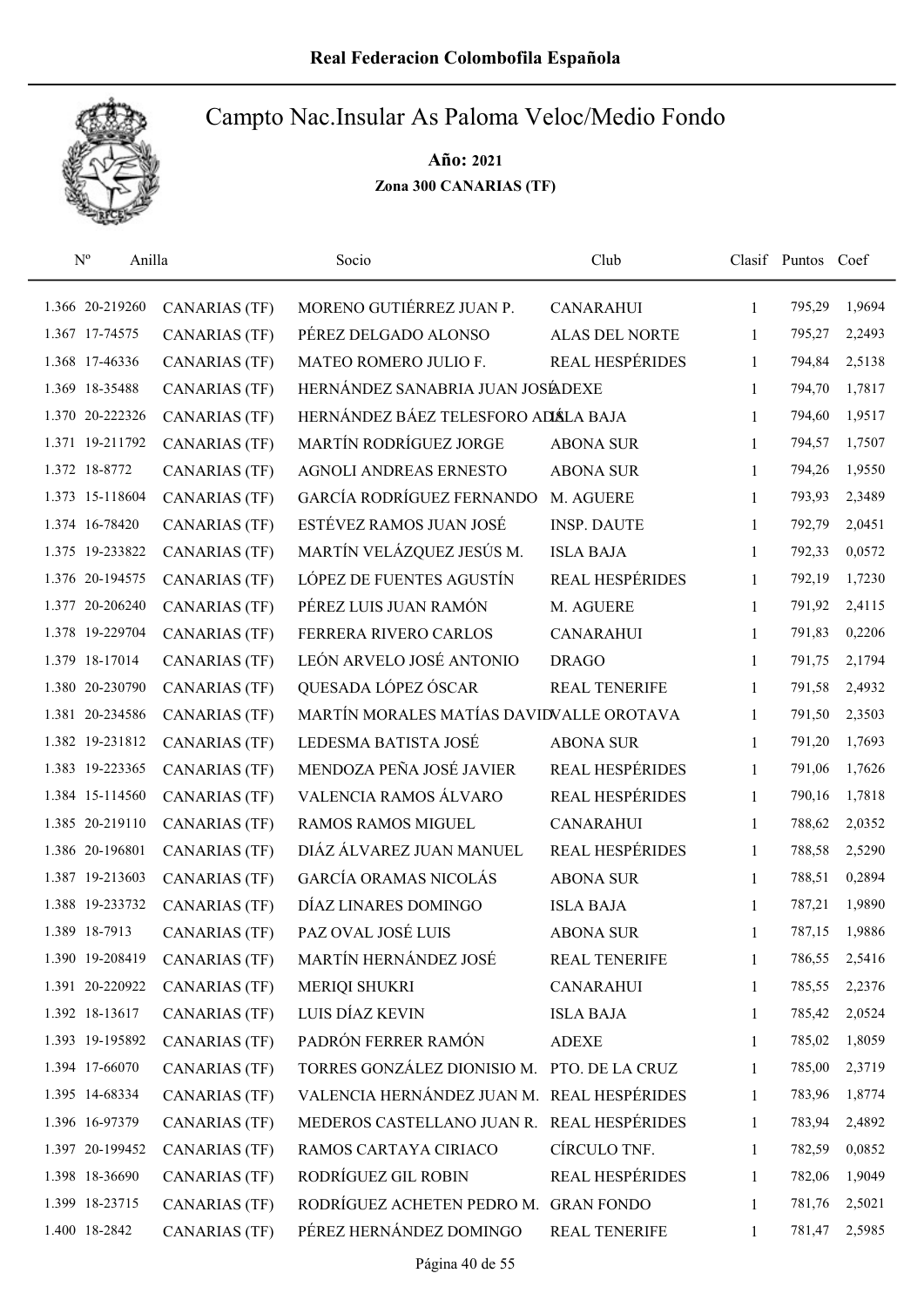

| $N^{o}$<br>Anilla |                      | Socio                                       | Club                   |              | Clasif Puntos Coef |        |
|-------------------|----------------------|---------------------------------------------|------------------------|--------------|--------------------|--------|
| 1.401 20-202015   | <b>CANARIAS</b> (TF) | DE FUENTES BARRERA CARLOS                   | CÍRCULO TNF.           | 1            | 781,32             | 0,2450 |
| 1.402 20-210175   | <b>CANARIAS</b> (TF) | RANCEL CLARK LEONARDO                       | <b>ADEXE</b>           | 1            | 781,12             | 2,0336 |
| 1.403 17-40391    | <b>CANARIAS (TF)</b> | PAZ OVAL JOSÉ LUIS                          | <b>ABONA SUR</b>       | $\mathbf{1}$ | 781,08             | 2,0503 |
| 1.404 19-207823   | <b>CANARIAS (TF)</b> | PÉREZ HERNÁNDEZ DOMINGO                     | <b>REAL TENERIFE</b>   | 1            | 781,03             | 2,6020 |
| 1.405 16-66974    | <b>CANARIAS (TF)</b> | TRUJILLO BÁEZ JULIÁN                        | <b>VALLE OROTAVA</b>   | 1            | 780,57             | 2,3634 |
| 1.406 17-45103    | <b>CANARIAS (TF)</b> | EXPÓSITO ROJAS MIGUEL A.                    | REAL HESPÉRIDES        | $\mathbf{1}$ | 779,43             | 2,5624 |
| 1.407 20-198436   | <b>CANARIAS (TF)</b> | RODRÍGUEZ DE PAZ FERNANDO                   | REAL HESPÉRIDES        | $\mathbf{1}$ | 778,81             | 2,5745 |
| 1.408 18-1355     | <b>CANARIAS (TF)</b> | RODRÍGUEZ ACHETEN PEDRO M.                  | <b>GRAN FONDO</b>      | $\mathbf{1}$ | 778,06             | 2,5249 |
| 1.409 18-40074    | <b>CANARIAS (TF)</b> | REYES PADILLA JOSÉ M.                       | <b>REAL HESPÉRIDES</b> | $\mathbf{1}$ | 777,88             | 2,6160 |
| 1.410 17-46775    | <b>CANARIAS (TF)</b> | DAMAS DAMAS RICHARD                         | REAL HESPÉRIDES        | 1            | 777,22             | 2,4935 |
| 1.411 19-221624   | <b>CANARIAS</b> (TF) | TOLEDO RIZO ADONAY                          | <b>DRAGO</b>           | 1            | 777,19             | 2,1818 |
| 1.412 17-75588    | <b>CANARIAS (TF)</b> | EVORA CRUZ JUAN JOSÉ                        | <b>CANARAHUI</b>       | 1            | 776,84             | 2,1305 |
| 1.413 18-23021    | <b>CANARIAS (TF)</b> | AFONSO RUANO JOSÉ MANUEL                    | <b>GRAN FONDO</b>      | 1            | 776,58             | 2,5953 |
| 1.414 18-39587    | <b>CANARIAS (TF)</b> | HERNÁNDEZ HERNÁNDEZ ALEJANREAL HESPÉRIDES   |                        | $\mathbf{1}$ | 776,34             | 1,9886 |
| 1.415 18-38013    | <b>CANARIAS (TF)</b> | EXPÓSITO ROJAS MIGUEL A.                    | <b>REAL HESPÉRIDES</b> | $\mathbf{1}$ | 776,29             | 2,5792 |
| 1.416 20-230753   | <b>CANARIAS (TF)</b> | QUESADA LÓPEZ ÓSCAR                         | REAL TENERIFE          | 1            | 775,44             | 2,5963 |
| 1.417 19-198854   | <b>CANARIAS (TF)</b> | <b>SOSA FUENTES FERNANDO</b>                | <b>REAL TENERIFE</b>   | $\mathbf{1}$ | 775,43             | 2,3050 |
| 1.418 18-35696    | <b>CANARIAS (TF)</b> | EXPÓSITO ROJAS SERGIO                       | REAL HESPÉRIDES        | $\mathbf{1}$ | 775,24             | 2,0126 |
| 1.419 18-11510    | <b>CANARIAS (TF)</b> | <b>GARCÍA BRITO DAVID</b>                   | PTO. DE LA CRUZ        | $\mathbf{1}$ | 774,02             | 0,2471 |
| 1.420 18-9701     | <b>CANARIAS (TF)</b> | CABO MARTÍN AGUSTÍN                         | PTO. DE LA CRUZ        | $\mathbf{1}$ | 772,31             | 2,3519 |
| 1.421 19-201801   | <b>CANARIAS (TF)</b> | GUTIÉRREZ POLEO JUAN A.                     | CÍRCULO TNF.           | $\mathbf{1}$ | 772,19             | 2,5032 |
| 1.422 18-36271    | <b>CANARIAS (TF)</b> | RODRÍGUEZ ALMENARA JESÚS                    | <b>REAL HESPÉRIDES</b> | $\mathbf{1}$ | 771,01             | 2,0655 |
| 1.423 20-232114   | <b>CANARIAS</b> (TF) | REVERÓN DELGADO ALONSO                      | <b>REAL TENERIFE</b>   | 1            | 770,48             | 2,6474 |
| 1.424 16-60415    | <b>CANARIAS (TF)</b> | VALENCIA HERNÁNDEZ JUAN M. REAL HESPÉRIDES  |                        | 1            | 769,73             | 2,5751 |
| 1.425 18-25202    | <b>CANARIAS (TF)</b> | NAVARRO RODRÍGUEZ IVÁN J.                   | CÍRCULO TNF.           | 1            | 769,10             | 2,5398 |
| 1.426 20-222281   | <b>CANARIAS (TF)</b> | HERNÁNDEZ BÁEZ TELESFORO ADÁLA BAJA         |                        | 1            | 767,81             | 2,1081 |
| 1.427 20-194502   | <b>CANARIAS (TF)</b> | GARCÍA RAMOS FRANCISCO JAVIEREAL HESPÉRIDES |                        | 1            | 767,69             | 2,0926 |
| 1.428 20-222226   | <b>CANARIAS (TF)</b> | DÍAZ LINARES DOMINGO                        | <b>ISLA BAJA</b>       | 1            | 767,33             | 2,1211 |
| 1.429 20-199459   | <b>CANARIAS (TF)</b> | RAMOS CARTAYA CIRIACO                       | CÍRCULO TNF.           | 1            | 767,19             | 2,6640 |
| 1.430 16-63994    | <b>CANARIAS (TF)</b> | HERNÁNDEZ MÉNDEZ RUBÉN                      | REAL HESPÉRIDES        | 1            | 766,83             | 2,6330 |
| 1.431 20-231582   | <b>CANARIAS (TF)</b> | MESA LLANOS JOSÉ MIGUEL                     | <b>REAL TENERIFE</b>   | 1            | 766,81             | 2,5527 |
| 1.432 14-68703    | <b>CANARIAS (TF)</b> | PERERA HERNÁNDEZ HUMBERTO REAL HESPÉRIDES   |                        | 1            | 766,77             | 2,0816 |
| 1.433 19-236068   | <b>CANARIAS (TF)</b> | HERNÁNDEZ WALO DOMINGO T.                   | <b>INSP. DAUTE</b>     | 1            | 766,36             | 2,0633 |
| 1.434 19-225718   | <b>CANARIAS (TF)</b> | FERNÁNDEZ GONZÁLEZ MATEO                    | <b>REAL HESPÉRIDES</b> | 1            | 766,35             | 2,1202 |
| 1.435 20-206468   | <b>CANARIAS (TF)</b> | ACOSTA JORGE LAURA                          | M. AGUERE              | 1            | 765,71             | 2,5552 |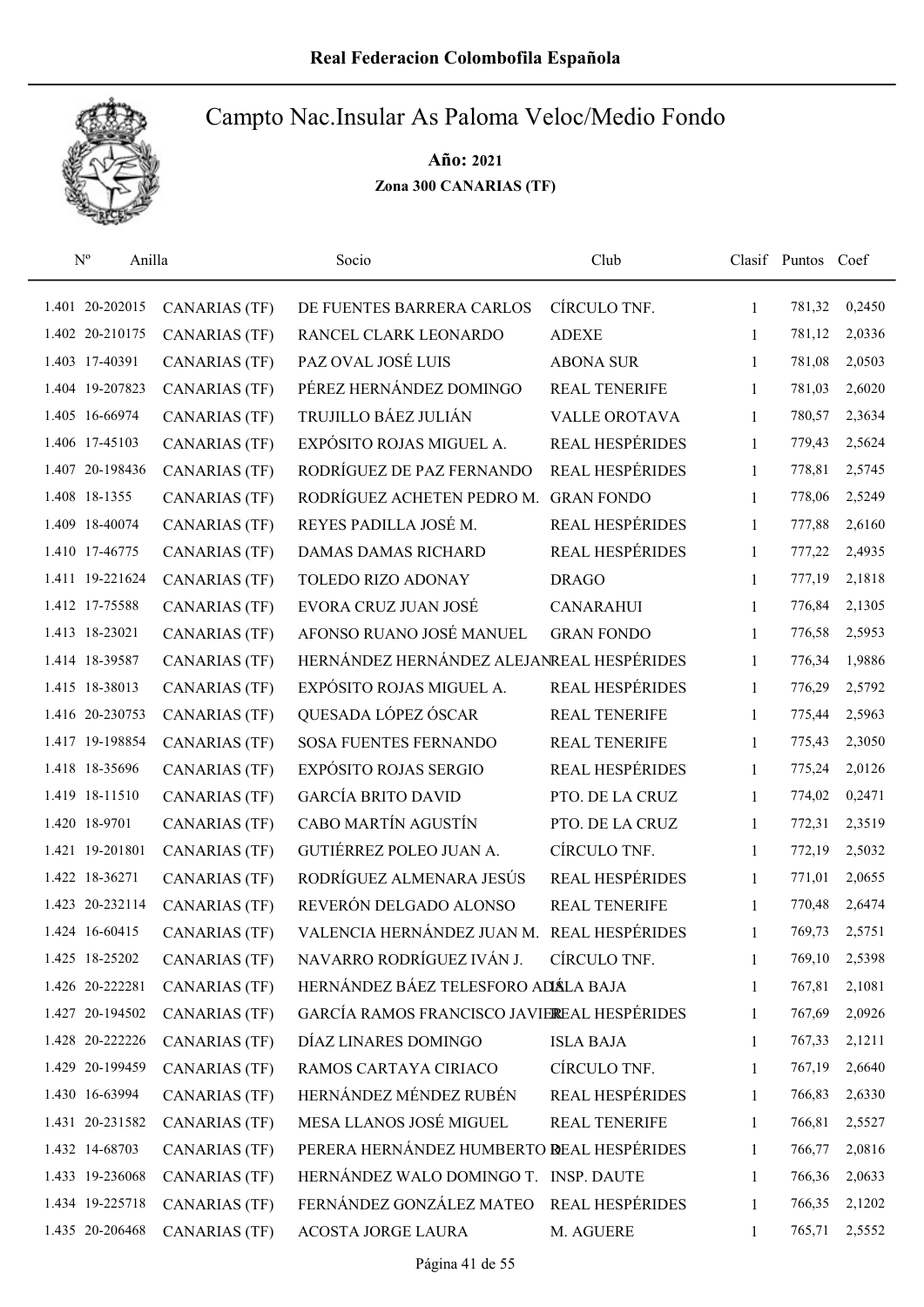

| $N^{o}$ | Anilla          |                      | Socio                                       | Club                   |              | Clasif Puntos Coef |        |
|---------|-----------------|----------------------|---------------------------------------------|------------------------|--------------|--------------------|--------|
|         | 1.436 20-219385 | <b>CANARIAS (TF)</b> | GUTIÉRREZ SEPULVEDA JESÚS R. CANARAHUI      |                        | $\mathbf{1}$ | 765,25             | 2,3772 |
|         | 1.437 20-198427 | <b>CANARIAS (TF)</b> | RODRÍGUEZ DE PAZ FERNANDO REAL HESPÉRIDES   |                        | $\mathbf{1}$ | 764,00             | 2,6353 |
|         | 1.438 19-222845 | <b>CANARIAS (TF)</b> | FERNÁNDEZ GONZÁLEZ MATEO REAL HESPÉRIDES    |                        | $\mathbf{1}$ | 763,59             | 2,6438 |
|         | 1.439 18-42125  | <b>CANARIAS (TF)</b> | HERNÁNDEZ GONZÁLEZ ZAIDA C. ALAS DEL NORTE  |                        | 1            | 762,27             | 0,2546 |
|         | 1.440 18-21005  | <b>CANARIAS (TF)</b> | HERNÁNDEZ RODRÍGUEZ JUAN L. M. AGUERE       |                        | 1            | 762,27             | 2,5555 |
|         | 1.441 20-206767 | <b>CANARIAS (TF)</b> | ACOSTA CAMACHO SALVADOR                     | M. AGUERE              | 1            | 761,84             | 2,5539 |
|         | 1.442 19-194774 | <b>CANARIAS (TF)</b> | ALONSO LUNA LESTER EDUARDO ADEXE            |                        | 1            | 761,54             | 2,0934 |
|         | 1.443 17-63979  | <b>CANARIAS (TF)</b> | FROST EDWARD ANTHONY                        | PTO. DE LA CRUZ        | 1            | 761,52             | 2,3905 |
|         | 1.444 20-217985 | <b>CANARIAS (TF)</b> | ARA ABRANTE PABLO DE                        | PTO. DE LA CRUZ        | 1            | 761,33             | 2,3846 |
|         | 1.445 19-195921 | <b>CANARIAS (TF)</b> | PADRÓN FERRER RAMÓN                         | <b>ADEXE</b>           | 1            | 760,81             | 2,0024 |
|         | 1.446 19-201974 | <b>CANARIAS (TF)</b> | DENIZ CABRERA JOSÉ J.                       | CÍRCULO TNF.           | 1            | 760,71             | 2,5722 |
|         | 1.447 20-204939 | <b>CANARIAS (TF)</b> | HERNÁNDEZ TOMÉ DOMINGO J.                   | <b>GRAN FONDO</b>      | 1            | 760,31             | 2,6966 |
|         | 1.448 20-211011 | <b>CANARIAS (TF)</b> | ALONSO LUNA LESTER EDUARDO ADEXE            |                        | 1            | 760,27             | 2,0992 |
|         | 1.449 18-17964  | <b>CANARIAS (TF)</b> | EXPÓSITO RODRÍGUEZ SALVADORDRAGO            |                        | 1            | 759,55             | 2,2771 |
|         | 1.450 19-216094 | <b>CANARIAS (TF)</b> | HERNÁNDEZ RODRÍGUEZ JUAN L. M. AGUERE       |                        | $\mathbf{1}$ | 759,48             | 2,5648 |
|         | 1.451 18-16242  | <b>CANARIAS (TF)</b> | PERDOMO GUTIÉRREZ JOSÉ FCO. VALLE OROTAVA   |                        | $\mathbf{1}$ | 758,19             | 2,4455 |
|         | 1.452 20-217909 | <b>CANARIAS (TF)</b> | <b>BELLO GONZÁLEZ EMILIO</b>                | PTO. DE LA CRUZ        | 1            | 757,94             | 0,2612 |
|         | 1.453 17-54769  | <b>CANARIAS (TF)</b> | DE FUENTES BARRERA FERNANDOCÍRCULO TNF.     |                        | $\mathbf{1}$ | 757,40             | 2,5416 |
|         | 1.454 17-72771  | <b>CANARIAS (TF)</b> | DEL ROSARIO DÍAZ ANDRÉS                     | <b>INSP. DAUTE</b>     | $\mathbf{1}$ | 757,23             | 2,0960 |
|         | 1.455 19-228544 | <b>CANARIAS (TF)</b> | EVORA CRUZ JUAN JOSÉ                        | <b>CANARAHUI</b>       | $\mathbf{1}$ | 757,10             | 2,4330 |
|         | 1.456 20-217114 | <b>CANARIAS (TF)</b> | PERERA MOLINA CRISTÓBAL                     | PTO. DE LA CRUZ        | $\mathbf{1}$ | 757,06             | 2,5102 |
|         | 1.457 18-19681  | <b>CANARIAS (TF)</b> | TOLEDO RIZO ADONAY                          | <b>DRAGO</b>           | 1            | 756,58             | 2,3300 |
|         | 1.458 18-39488  | <b>CANARIAS (TF)</b> | PERERA HERNÁNDEZ HUMBERTO REAL HESPÉRIDES   |                        | 1            | 756,15             | 2,6178 |
|         | 1.459 19-213137 | <b>CANARIAS</b> (TF) | RODRÍGUEZ HERRERA GUSTAVO ADEXE             |                        | 1            | 755,33             | 2,0867 |
|         | 1.460 17-50456  | <b>CANARIAS (TF)</b> | ACOSTA JORGE LAURA                          | M. AGUERE              | 1            | 755,29             | 2,5855 |
|         | 1.461 20-229671 | <b>CANARIAS (TF)</b> | FIGUEROA ÉVORA DOMINGO                      | REAL TENERIFE          | 1            | 755,27             | 2,6821 |
|         | 1.462 18-39485  | <b>CANARIAS (TF)</b> | PERERA HERNÁNDEZ HUMBERTO REAL HESPÉRIDES   |                        | 1            | 754,98             | 2,1857 |
|         | 1.463 19-218685 | <b>CANARIAS</b> (TF) | CABRERA CABRERA JOSÉ A.                     | VALLE OROTAVA          | $\mathbf{1}$ | 754,85             | 0,2737 |
|         | 1.464 18-36350  | <b>CANARIAS (TF)</b> | JEREZ HERRERA MANUEL                        | <b>REAL HESPÉRIDES</b> | 1            | 754,77             | 2,1623 |
|         | 1.465 18-10831  | <b>CANARIAS (TF)</b> | CARRILLO DÉVORA ROSA DE LAS PTO. DE LA CRUZ |                        | 1            | 754,64             | 2,4646 |
|         | 1.466 18-28205  | <b>CANARIAS (TF)</b> | DÍAZ ACOSTA DOMINGO MARIO                   | <b>ADEXE</b>           | 1            | 754,22             | 2,0948 |
|         | 1.467 20-248614 | <b>CANARIAS (TF)</b> | HERNÁNDEZ CASTILLA JUAN C.                  | <b>ALAS DEL NORTE</b>  | 1            | 753,91             | 2,4594 |
|         | 1.468 16-96977  | <b>CANARIAS (TF)</b> | HERNÁNDEZ RODRÍGUEZ JUAN L. M. AGUERE       |                        | 1            | 753,60             | 2,6108 |
|         | 1.469 19-201372 | CANARIAS (TF)        | GONZÁLEZ VARGAS MARIO FCO. CÍRCULO TNF.     |                        | 1            | 753,45             | 2,7236 |
|         | 1.470 18-35668  | <b>CANARIAS (TF)</b> | <b>EXPÓSITO ROJAS JORGE</b>                 | REAL HESPÉRIDES        | 1            | 752,99             | 2,6737 |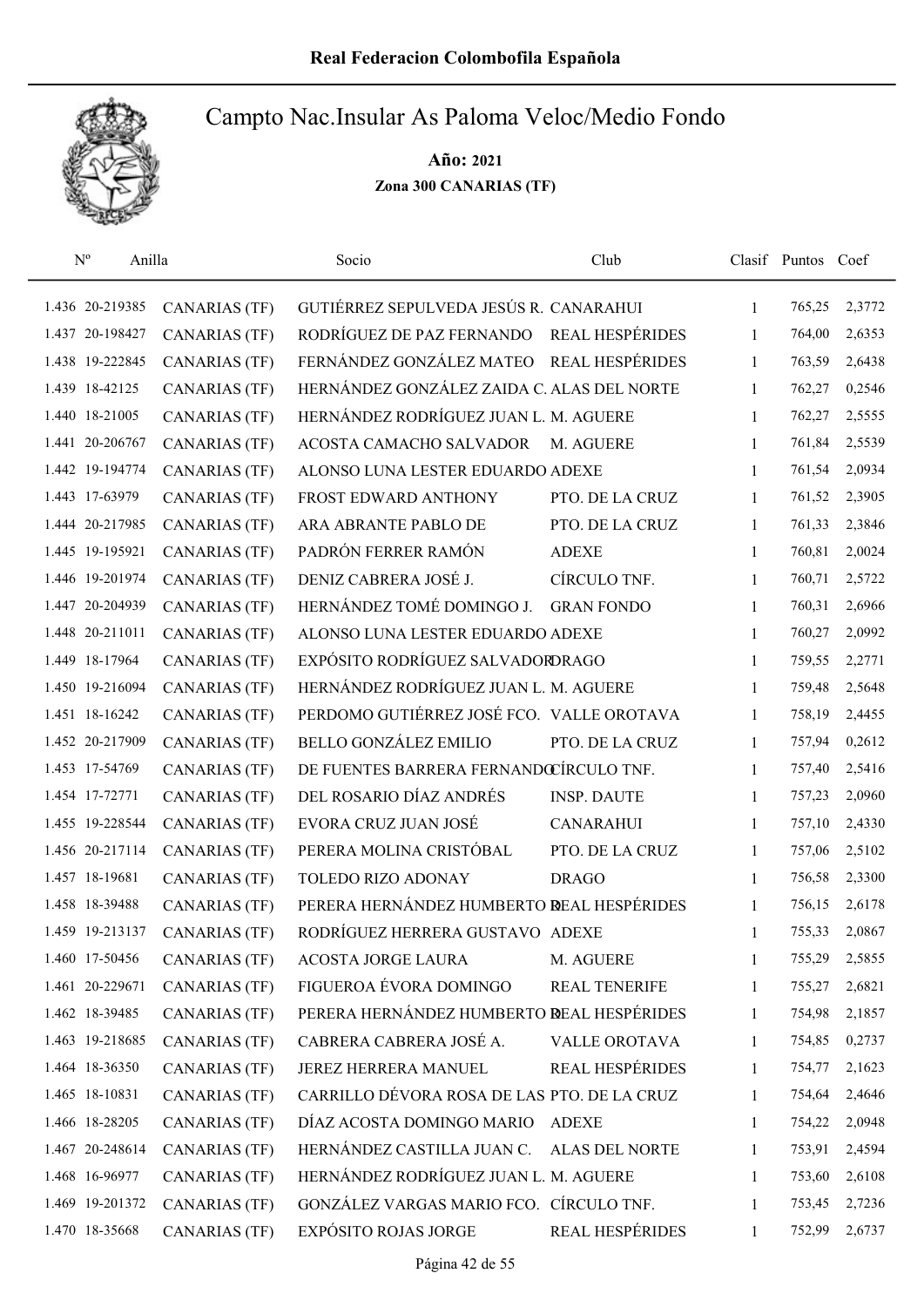

| $\mathrm{N}^{\rm o}$<br>Anilla |                      | Socio                                      | Club                   |              | Clasif Puntos Coef |        |
|--------------------------------|----------------------|--------------------------------------------|------------------------|--------------|--------------------|--------|
| 1.471 19-237606                | CANARIAS (TF)        | CARBALLO DE ARA JUAN PEDRO ALAS DEL NORTE  |                        | 1            | 752,63             | 2,4610 |
| 1.472 19-236603                | <b>CANARIAS</b> (TF) | DEL ROSARIO DÍAZ ANDRÉS                    | <b>INSP. DAUTE</b>     | 1            | 752,58             | 2,1743 |
| 1.473 16-64046                 | <b>CANARIAS (TF)</b> | PERERA HERNÁNDEZ HUMBERTO REAL HESPÉRIDES  |                        | $\mathbf{1}$ | 751,93             | 2,2102 |
| 1.474 19-234562                | <b>CANARIAS (TF)</b> | HERNÁNDEZ GONZÁLEZ DANIEL FISLA BAJA       |                        | 1            | 751,92             | 2,1847 |
| 1.475 19-216579                | <b>CANARIAS (TF)</b> | PÉREZ LUIS JUAN RAMÓN                      | M. AGUERE              | $\mathbf{1}$ | 751,61             | 2,6059 |
| 1.476 20-205635                | <b>CANARIAS (TF)</b> | <b>BRITO SÁNCHEZ ELIÁN</b>                 | M. AGUERE              | $\mathbf{1}$ | 751,32             | 2,5944 |
| 1.477 20-235440                | <b>CANARIAS (TF)</b> | SOSA PADRÓN FERNANDO MANUELALLE OROTAVA    |                        | $\mathbf{1}$ | 751,21             | 0,2769 |
| 1.478 20-214548                | <b>CANARIAS (TF)</b> | CRUZ GARCÍA ANDREY                         | <b>ADEXE</b>           | $\mathbf{1}$ | 751,06             | 2,2367 |
| 1.479 18-22372                 | <b>CANARIAS (TF)</b> | <b>ACOSTA JORGE LAURA</b>                  | M. AGUERE              | $\mathbf{1}$ | 749,08             | 2,5846 |
| 1.480 19-212814                | <b>CANARIAS (TF)</b> | PADILLA MACHÍN JUAN LUIS                   | <b>ABONA SUR</b>       | 1            | 748,79             | 0,0438 |
| 1.481 20-206738                | CANARIAS (TF)        | ESTÉVEZ DÍAZ PEDRO                         | M. AGUERE              | 1            | 748,68             | 0,0634 |
| 1.482 20-220403                | CANARIAS (TF)        | PLASENCIA HERRERA EDUARDO                  | <b>CANARAHUI</b>       | 1            | 748,52             | 2,3274 |
| 1.483 19-225742                | <b>CANARIAS (TF)</b> | HERNÁNDEZ MÉNDEZ RUBÉN                     | <b>REAL HESPÉRIDES</b> | $\mathbf{1}$ | 747,94             | 2,2973 |
| 1.484 18-16481                 | <b>CANARIAS (TF)</b> | MARTÍN MORALES MATÍAS DAVIDVALLE OROTAVA   |                        | $\mathbf{1}$ | 747,33             | 2,5040 |
| 1.485 19-201512                | <b>CANARIAS (TF)</b> | <b>GARCÍA CARVAJAL FRANCISCO</b>           | CÍRCULO TNF.           | $\mathbf{1}$ | 747,26             | 2,7486 |
| 1.486 19-201777                | <b>CANARIAS</b> (TF) | DE FUENTES BARRERA FERNANDŒÍRCULO TNF.     |                        | $\mathbf{1}$ | 745,84             | 0,2599 |
| 1.487 19-200648                | <b>CANARIAS (TF)</b> | <b>GONZALO DUBOY JUAN PEDRO</b>            | CÍRCULO TNF.           | $\mathbf{1}$ | 743,41             | 2,6448 |
| 1.488 19-222389                | <b>CANARIAS (TF)</b> | SABINA SOSA JOSÉ ROMÁN                     | REAL HESPÉRIDES        | $\mathbf{1}$ | 743,18             | 2,2685 |
| 1.489 20-199381                | <b>CANARIAS (TF)</b> | MARTÍN RODRÍGUEZ JORGE                     | <b>ABONA SUR</b>       | $\mathbf{1}$ | 742,79             | 2,1700 |
| 1.490 16-78653                 | <b>CANARIAS (TF)</b> | TOLEDO RIZO ADONAY                         | <b>DRAGO</b>           | $\mathbf{1}$ | 742,43             | 2,3008 |
| 1.491 17-55534                 | <b>CANARIAS (TF)</b> | ESCOBAR HERNÁNDEZ CÉSAR                    | CÍRCULO TNF.           | $\mathbf{1}$ | 742,17             | 2,6410 |
| 1.492 18-38988                 | <b>CANARIAS</b> (TF) | RODRÍGUEZ RODRÍGUEZ RAMÓN REAL HESPÉRIDES  |                        | $\mathbf{1}$ | 741,60             | 2,3080 |
| 1.493 20-219390                | <b>CANARIAS</b> (TF) | GUTIÉRREZ SEPULVEDA JESÚS R. CANARAHUI     |                        | 1            | 741,47             | 2,5206 |
| 1.494 18-20815                 | <b>CANARIAS (TF)</b> | GONZÁLEZ VARGAS MARIO FCO. CÍRCULO TNF.    |                        | 1            | 741,24             | 2,7646 |
| 1.495 17-66876                 | <b>CANARIAS (TF)</b> | CALZADILLA LORENZO ANTONIO PTO. DE LA CRUZ |                        | 1            | 741,02             | 2,5030 |
| 1.496 17-39156                 | <b>CANARIAS (TF)</b> | LUGO DÍAZ JUAN DANIEL                      | <b>GRAN FONDO</b>      | 1            | 739,89             | 2,7750 |
| 1.497 15-86396                 | <b>CANARIAS (TF)</b> | MARTÍN GARCÍA JUAN SGO.                    | <b>CANARAHUI</b>       | 1            | 739,41             | 2,3928 |
| 1.498 19-199332                | <b>CANARIAS (TF)</b> | HERNÁNDEZ RODRÍGUEZ JUAN J. VALLE OROTAVA  |                        | 1            | 739,40             | 2,4260 |
| 1.499 19-221600                | <b>CANARIAS (TF)</b> | GONZÁLEZ CÁRDENAS ALEXANDERRAGO            |                        | 1            | 739,09             | 2,2545 |
| 1.500 20-230896                | <b>CANARIAS (TF)</b> | VARAS REYES Mª ISABEL                      | <b>REAL TENERIFE</b>   | 1            | 738,13             | 2,7441 |
| 1.501 19-201678                | <b>CANARIAS (TF)</b> | DE FUENTES BARRERA CARLOS                  | CÍRCULO TNF.           | 1            | 738,00             | 2,7297 |
| 1.502 18-16371                 | <b>CANARIAS (TF)</b> | SOSA HERNÁNDEZ URBANO                      | VALLE OROTAVA          | 1            | 737,64             | 2,4622 |
| 1.503 19-235046                | <b>CANARIAS (TF)</b> | HERNÁNDEZ RODRÍGUEZ GREGORISLA BAJA        |                        | 1            | 736,37             | 0,2741 |
| 1.504 17-59480                 | <b>CANARIAS (TF)</b> | MARRERO DÍAZ JOSÉ VÍCTOR                   | <b>REAL HESPÉRIDES</b> | 1            | 736,04             | 2,3081 |
| 1.505 18-27180                 | <b>CANARIAS (TF)</b> | AGUILAR PÉREZ JOSÉ RAMÓN                   | CÍRCULO TNF.           | 1            | 734,35             | 2,7140 |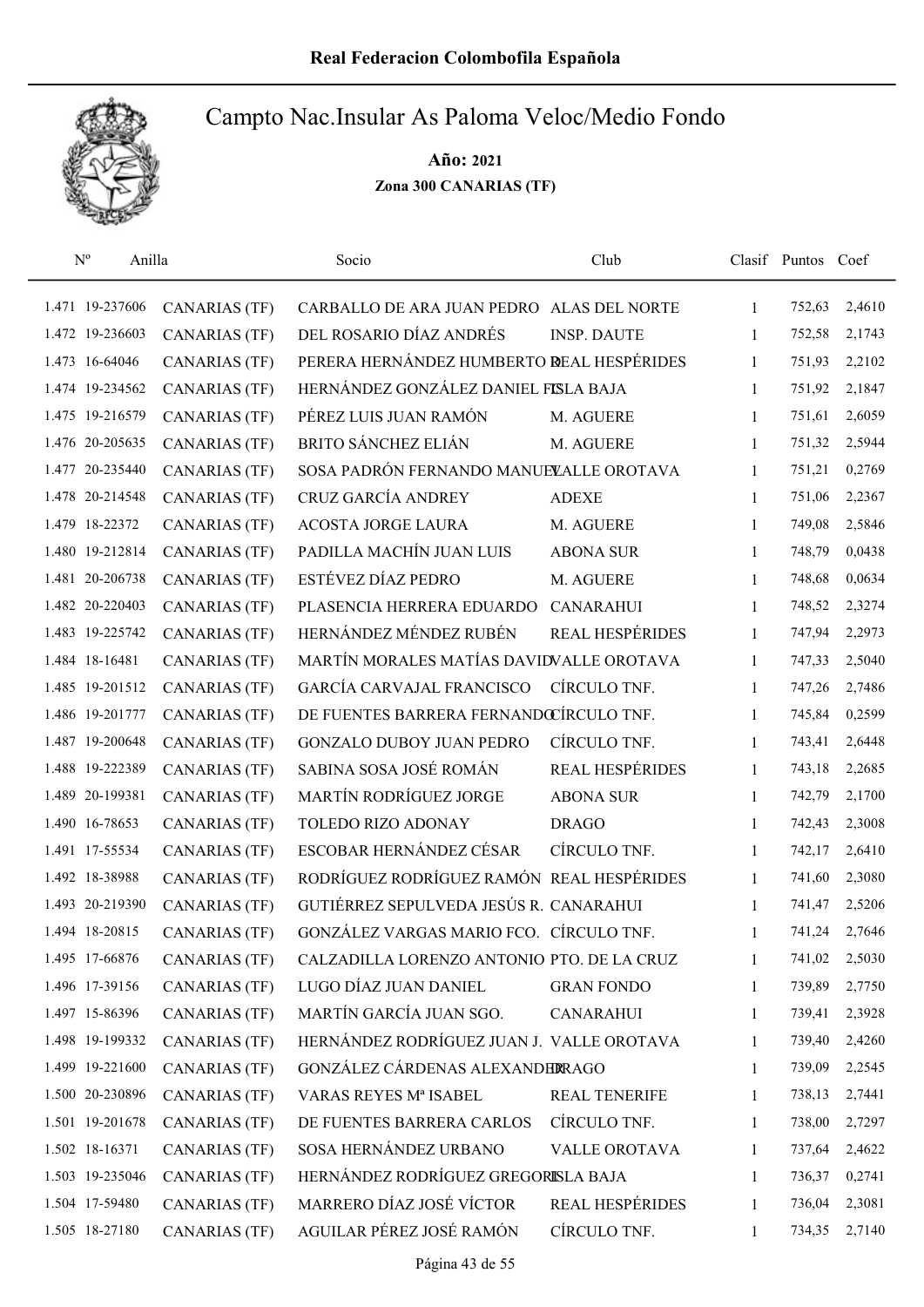

| $\rm N^o$       | Anilla |                      | Socio                                      | Club                   |              | Clasif Puntos Coef |        |
|-----------------|--------|----------------------|--------------------------------------------|------------------------|--------------|--------------------|--------|
| 1.506 19-209405 |        | <b>CANARIAS</b> (TF) | RAMOS CARTAYA JULIO                        | REAL TENERIFE          | 1            | 734,33             | 2,7396 |
| 1.507 19-197734 |        | <b>CANARIAS (TF)</b> | MARTÍN GARCÍA JONAY                        | <b>GRAN FONDO</b>      | 1            | 732,47             | 2,8060 |
| 1.508 18-7903   |        | CANARIAS (TF)        | PAZ OVAL JOSÉ LUIS                         | <b>ABONA SUR</b>       | 1            | 732,09             | 2,2971 |
| 1.509 18-9194   |        | <b>CANARIAS (TF)</b> | MESA DÍAZ ANTONIO                          | PTO. DE LA CRUZ        | 1            | 731,59             | 2,4723 |
| 1.510 20-230658 |        | <b>CANARIAS</b> (TF) | TABARES RODRÍGUEZ DIEGO                    | REAL TENERIFE          | 1            | 730,30             | 2,6251 |
| 1.511 18-19029  |        | <b>CANARIAS (TF)</b> | MARTÍN AFONSO TORIBIO                      | <b>DRAGO</b>           | 1            | 729,65             | 2,3185 |
| 1.512 18-21009  |        | <b>CANARIAS (TF)</b> | HERNÁNDEZ RODRÍGUEZ JUAN L. M. AGUERE      |                        | 1            | 729,40             | 2,6802 |
| 1.513 16-77711  |        | <b>CANARIAS (TF)</b> | ARTEAGA PUJOL JUAN MARCIAL CULTURAL CHINEH |                        | $\mathbf{1}$ | 728,92             | 2,5279 |
| 1.514 20-220414 |        | <b>CANARIAS (TF)</b> | PLASENCIA HERRERA EDUARDO                  | <b>CANARAHUI</b>       | 1            | 728,52             | 2,4078 |
| 1.515 20-220163 |        | <b>CANARIAS (TF)</b> | <b>GONZÁLEZ REMÓN ISIDRO</b>               | <b>CANARAHUI</b>       | 1            | 728,39             | 2,4396 |
| 1.516 18-34926  |        | <b>CANARIAS (TF)</b> | <b>RAMOS RAMOS MIGUEL</b>                  | <b>CANARAHUI</b>       | 1            | 726,49             | 2,5513 |
| 1.517 17-53434  |        | <b>CANARIAS (TF)</b> | GONZÁLEZ PÉREZ PEDRO J.                    | CÍRCULO TNF.           | 1            | 725,93             | 2,6928 |
| 1.518 19-237153 |        | <b>CANARIAS (TF)</b> | MARTÍN GONZÁLEZ PEDRO                      | <b>CULTURAL CHINEH</b> | 1            | 725,77             | 2,5345 |
| 1.519 17-52461  |        | <b>CANARIAS (TF)</b> | DÍAZ GARCÍA VALENTÍN                       | M. AGUERE              | 1            | 725,75             | 2,7016 |
| 1.520 20-230004 |        | <b>CANARIAS (TF)</b> | MARTÍN HERNÁNDEZ JOSÉ                      | REAL TENERIFE          | 1            | 725,53             | 2,7820 |
| 1.521 20-229999 |        | <b>CANARIAS</b> (TF) | MARTÍN GARCÍA JOSÉ M.                      | REAL TENERIFE          | 1            | 724,90             | 0,2795 |
| 1.522 19-225783 |        | <b>CANARIAS</b> (TF) | HERNÁNDEZ MÉNDEZ RUBÉN                     | REAL HESPÉRIDES        | 1            | 724,66             | 2,4500 |
| 1.523 18-33251  |        | <b>CANARIAS (TF)</b> | <b>GONZÁLEZ ALONSO FRANCISCO</b>           | <b>CANARAHUI</b>       | 1            | 723,67             | 0,2672 |
| 1.524 18-33267  |        | <b>CANARIAS (TF)</b> | GONZÁLEZ ALONSO FRANCISCO CANARAHUI        |                        | 1            | 723,26             | 2,4369 |
| 1.525 19-233981 |        | <b>CANARIAS (TF)</b> | GONZALEZ RODRÍGUEZ CLAUDIO MLA BAJA        |                        | $\mathbf{1}$ | 722,03             | 2,2816 |
| 1.526 19-234221 |        | <b>CANARIAS (TF)</b> | MARTÍN ACEVEDO FCO. ENRIQUE ISLA BAJA      |                        | 1            | 721,21             | 0,0697 |
| 1.527 19-234774 |        | <b>CANARIAS</b> (TF) | VELÁZQUEZ BARRERA BERNARDOSLA BAJA         |                        | 1            | 720,55             | 0,2906 |
| 1.528 20-196106 |        | <b>CANARIAS (TF)</b> | <b>MARTÍN BRITO ADOLFO</b>                 | REAL HESPÉRIDES        | 1            | 720,36             | 2,4260 |
| 1.529 19-216793 |        | <b>CANARIAS (TF)</b> | ARENCIBIA MENDOZA J. JOSUÉ                 | M. AGUERE              | 1            | 718,11             | 0,0707 |
| 1.530 20-202566 |        | <b>CANARIAS (TF)</b> | DÍAZ REVERÓN FRANCISCO                     | CÍRCULO TNF.           | 1            | 718,04             | 2,8612 |
| 1.531 20-230041 |        | <b>CANARIAS (TF)</b> | MARTÍN HERNÁNDEZ JOSÉ                      | <b>REAL TENERIFE</b>   | 1            | 717,15             | 2,7799 |
| 1.532 18-1610   |        | <b>CANARIAS (TF)</b> | GONZÁLEZ NAVARRO SERGIO JOSÉRAN FONDO      |                        | 1            | 714,95             | 0,2966 |
| 1.533 17-79819  |        | <b>CANARIAS (TF)</b> | ROBAINA CASTELLANOS YOSLEN ADEXE           |                        | 1            | 714,91             | 2,2638 |
| 1.534 20-229419 |        | <b>CANARIAS (TF)</b> | HERNÁNDEZ HERNÁNDEZ JESÚS LREAL TENERIFE   |                        | 1            | 712,80             | 0,0518 |
| 1.535 18-12464  |        | <b>CANARIAS (TF)</b> | DÍAZ LINARES DOMINGO                       | <b>ISLA BAJA</b>       | $\mathbf{1}$ | 712,02             | 2,2094 |
| 1.536 17-59070  |        | <b>CANARIAS (TF)</b> | <b>TABARES RODRÍGUEZ DIEGO</b>             | <b>REAL TENERIFE</b>   | 1            | 711,53             | 2,6982 |
| 1.537 20-231548 |        | <b>CANARIAS (TF)</b> | DELGADO NUÑEZ ASENSIO                      | <b>REAL TENERIFE</b>   | 1            | 711,46             | 2,8180 |
| 1.538 19-223065 |        | <b>CANARIAS (TF)</b> | MEDINA LEON MIGUEL JOSÉ                    | REAL HESPÉRIDES        | 1            | 709,99             | 0,3041 |
| 1.539 18-11606  |        | <b>CANARIAS (TF)</b> | CAMARA MARCINKOWSKI CARLOSTO. DE LA CRUZ   |                        | 1            | 709,82             | 2,4985 |
| 1.540 18-9865   |        | <b>CANARIAS (TF)</b> | <b>BELLO GONZÁLEZ EMILIO</b>               | PTO. DE LA CRUZ        | 1            | 708,77             | 2,4968 |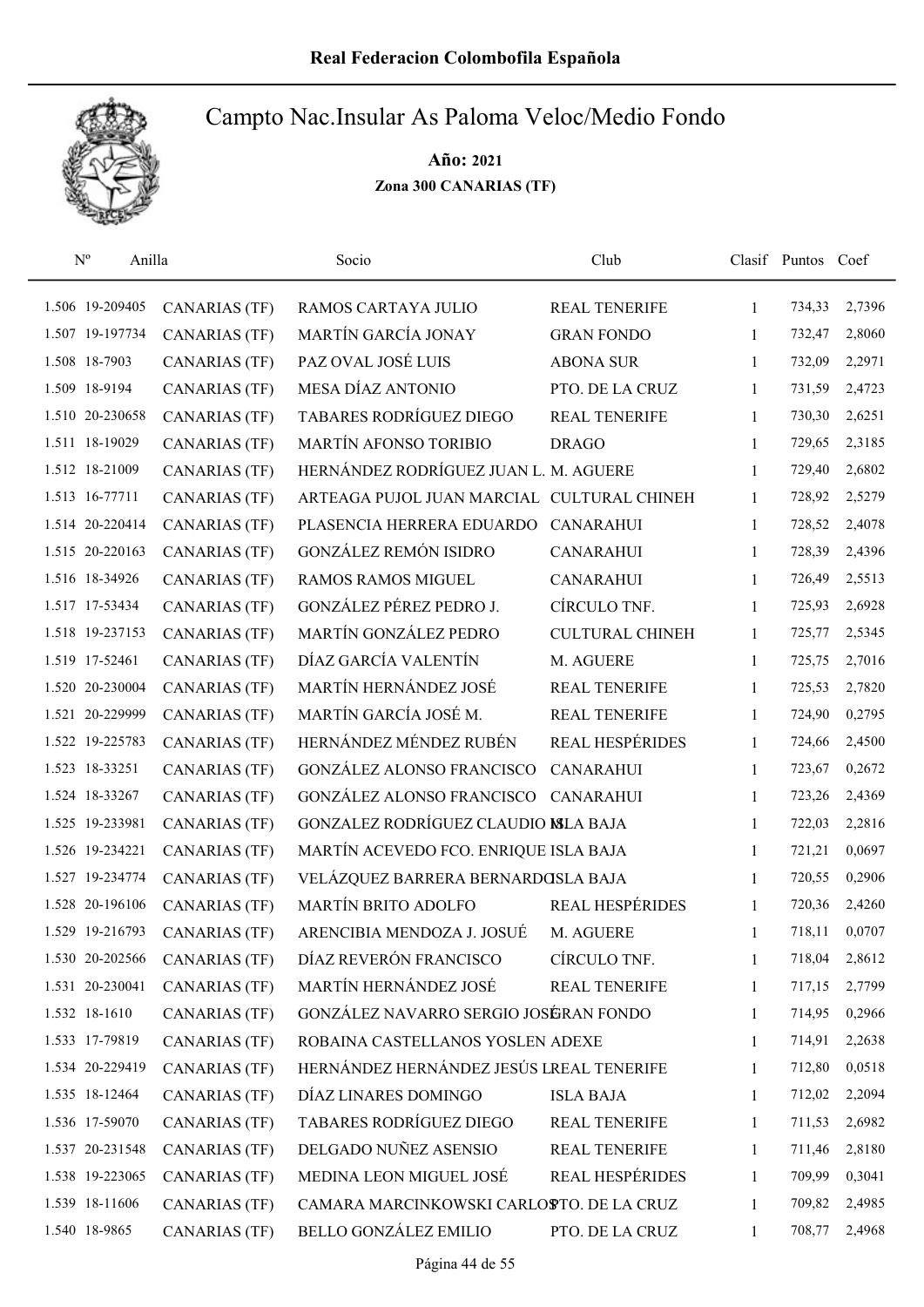

| $\mathbf{N}^{\text{o}}$ | Anilla |                      | Socio                                       | Club                   |              | Clasif Puntos Coef |        |
|-------------------------|--------|----------------------|---------------------------------------------|------------------------|--------------|--------------------|--------|
| 1.541 20-207332         |        | <b>CANARIAS (TF)</b> | ARENCIBIA MENDOZA J. JOSUÉ                  | M. AGUERE              | 1            | 708,77             | 2,7476 |
| 1.542 18-8676           |        | <b>CANARIAS (TF)</b> | SUÁREZ LÓPEZ JUAN LUIS                      | <b>ADEXE</b>           | 1            | 707,03             | 2,2681 |
| 1.543 18-36356          |        | <b>CANARIAS (TF)</b> | JEREZ HERRERA MANUEL                        | <b>REAL HESPÉRIDES</b> | 1            | 706,27             | 0,3107 |
| 1.544 19-200222         |        | <b>CANARIAS (TF)</b> | GONZÁLEZ RODRÍGUEZ ENRIQUE CÍRCULO TNF.     |                        | 1            | 705,45             | 2,8270 |
| 1.545 19-228252         |        | <b>CANARIAS (TF)</b> | <b>GONZÁLEZ REMÓN ISIDRO</b>                | <b>CANARAHUI</b>       | $\mathbf{1}$ | 702,55             | 2,5479 |
| 1.546 18-10861          |        | <b>CANARIAS (TF)</b> | CARRILLO DÉVORA ROSA DE LAS PTO. DE LA CRUZ |                        | 1            | 702,34             | 2,5838 |
| 1.547 18-41689          |        | <b>CANARIAS (TF)</b> | ABRANTE GÓMEZ MIGUEL L.                     | <b>ALAS DEL NORTE</b>  | $\mathbf{1}$ | 701,69             | 2,5768 |
| 1.548 20-219321         |        | <b>CANARIAS (TF)</b> | GUTIÉRREZ SEPULVEDA VÍCTOR DCANARAHUI       |                        | 1            | 701,22             | 2,8302 |
| 1.549 20-205611         |        | <b>CANARIAS (TF)</b> | <b>BRITO SÁNCHEZ ELIÁN</b>                  | M. AGUERE              | 1            | 699,68             | 2,7441 |
| 1.550 19-201121         |        | <b>CANARIAS (TF)</b> | PADILLA DELGADO NAYRA                       | CÍRCULO TNF.           | 1            | 699,64             | 0,3003 |
| 1.551 19-225711         |        | <b>CANARIAS (TF)</b> | FERNÁNDEZ GONZÁLEZ MATEO                    | REAL HESPÉRIDES        | 1            | 699,05             | 2,5579 |
| 1.552 19-197299         |        | <b>CANARIAS (TF)</b> | PÉREZ AFONSO IGNACIO MANUELGRAN FONDO       |                        | 1            | 698,39             | 2,7981 |
| 1.553 19-217108         |        | <b>CANARIAS (TF)</b> | RODRÍGUEZ MIRABAL JOSÉ M.                   | M. AGUERE              | 1            | 698,28             | 2,7069 |
| 1.554 18-15518          |        | <b>CANARIAS (TF)</b> | TRUJILLO BÁEZ JULIÁN                        | <b>VALLE OROTAVA</b>   | 1            | 697,97             | 2,5322 |
| 1.555 17-45542          |        | <b>CANARIAS (TF)</b> | RODRÍGUEZ ALMENARA JESÚS                    | REAL HESPÉRIDES        | $\mathbf{1}$ | 697,81             | 2,5579 |
| 1.556 18-18734          |        | <b>CANARIAS (TF)</b> | TÁNDEM BARRETO - CARLOS                     | <b>DRAGO</b>           | 1            | 696,95             | 2,3694 |
| 1.557 20-248505         |        | <b>CANARIAS (TF)</b> | CARBALLO DE ARA JUAN PEDRO                  | <b>ALAS DEL NORTE</b>  | 1            | 692,58             | 2,5951 |
| 1.558 19-226861         |        | <b>CANARIAS (TF)</b> | EXPÓSITO ROJAS ANTONIO                      | <b>REAL HESPÉRIDES</b> | 1            | 691,53             | 2,8388 |
| 1.559 20-227037         |        | <b>CANARIAS (TF)</b> | <b>GONZÁLEZ SOSA SIXTO</b>                  | <b>ABONA SUR</b>       | 1            | 691,06             | 2,4105 |
| 1.560 18-38396          |        | <b>CANARIAS (TF)</b> | CASTILLO DE LA ROSA JUAN J.                 | REAL HESPÉRIDES        | $\mathbf{1}$ | 688,62             | 2,5114 |
| 1.561 19-211525         |        | <b>CANARIAS (TF)</b> | DÍAZ MEDINA ROMÁN DOMINGO                   | <b>ABONA SUR</b>       | 1            | 688,44             | 2,4503 |
| 1.562 20-196107         |        | <b>CANARIAS (TF)</b> | MARTÍN BRITO ADOLFO                         | REAL HESPÉRIDES        | 1            | 687,67             | 2,5730 |
| 1.563 20-196124         |        | <b>CANARIAS (TF)</b> | MARTÍN BRITO ADOLFO                         | REAL HESPÉRIDES        | 1            | 687,56             | 2,5761 |
| 1.564 19-203562         |        | <b>CANARIAS (TF)</b> | ABRANTE MARTÍN MANUEL LUIS PTO. DE LA CRUZ  |                        | 1            | 685,87             | 2,4998 |
| 1.565 20-230825         |        | <b>CANARIAS (TF)</b> | VEGA IZQUIERDO DIEGO                        | <b>REAL TENERIFE</b>   | 1            | 685,03             | 2,7776 |
| 1.566 18-38021          |        | <b>CANARIAS (TF)</b> | EXPÓSITO ROJAS MIGUEL A.                    | <b>REAL HESPÉRIDES</b> | 1            | 682,98             | 2,6194 |
| 1.567 19-233525         |        | <b>CANARIAS (TF)</b> | HERNÁNDEZ BÁEZ TELESFORO ADÁLA BAJA         |                        | 1            | 679,74             | 2,3301 |
| 1.568 19-214132         |        | <b>CANARIAS (TF)</b> | DÍAZ RODRÍGUEZ LUIS JORGE                   | <b>ABONA SUR</b>       | 1            | 679,34             | 2,5022 |
| 1.569 18-42184          |        | <b>CANARIAS (TF)</b> | HERNÁNDEZ GONZÁLEZ ZAIDA C. ALAS DEL NORTE  |                        | 1            | 679,26             | 2,5282 |
| 1.570 20-213087         |        | <b>CANARIAS (TF)</b> | TÁNDEM ACHAMAN                              | <b>ADEXE</b>           | $\mathbf{1}$ | 678,68             | 0,3018 |
| 1.571 20-210190         |        | <b>CANARIAS (TF)</b> | RANCEL CLARK LEONARDO                       | <b>ADEXE</b>           | 1            | 678,58             | 2,4691 |
| 1.572 19-196548         |        | <b>CANARIAS (TF)</b> | JORGE RODRÍGUEZ SANTIAGO                    | <b>GRAN FONDO</b>      | 1            | 678,46             | 2,7913 |
| 1.573 18-37267          |        | <b>CANARIAS (TF)</b> | VALENCIA RAMOS ÁLVARO                       | REAL HESPÉRIDES        | 1            | 677,60             | 2,6250 |
| 1.574 18-35676          |        | <b>CANARIAS (TF)</b> | <b>EXPÓSITO ROJAS JORGE</b>                 | <b>REAL HESPÉRIDES</b> | 1            | 674,75             | 0,3227 |
| 1.575 19-200220         |        | <b>CANARIAS (TF)</b> | GONZÁLEZ RODRÍGUEZ ENRIQUE CÍRCULO TNF.     |                        | 1            | 674,48             | 2,8875 |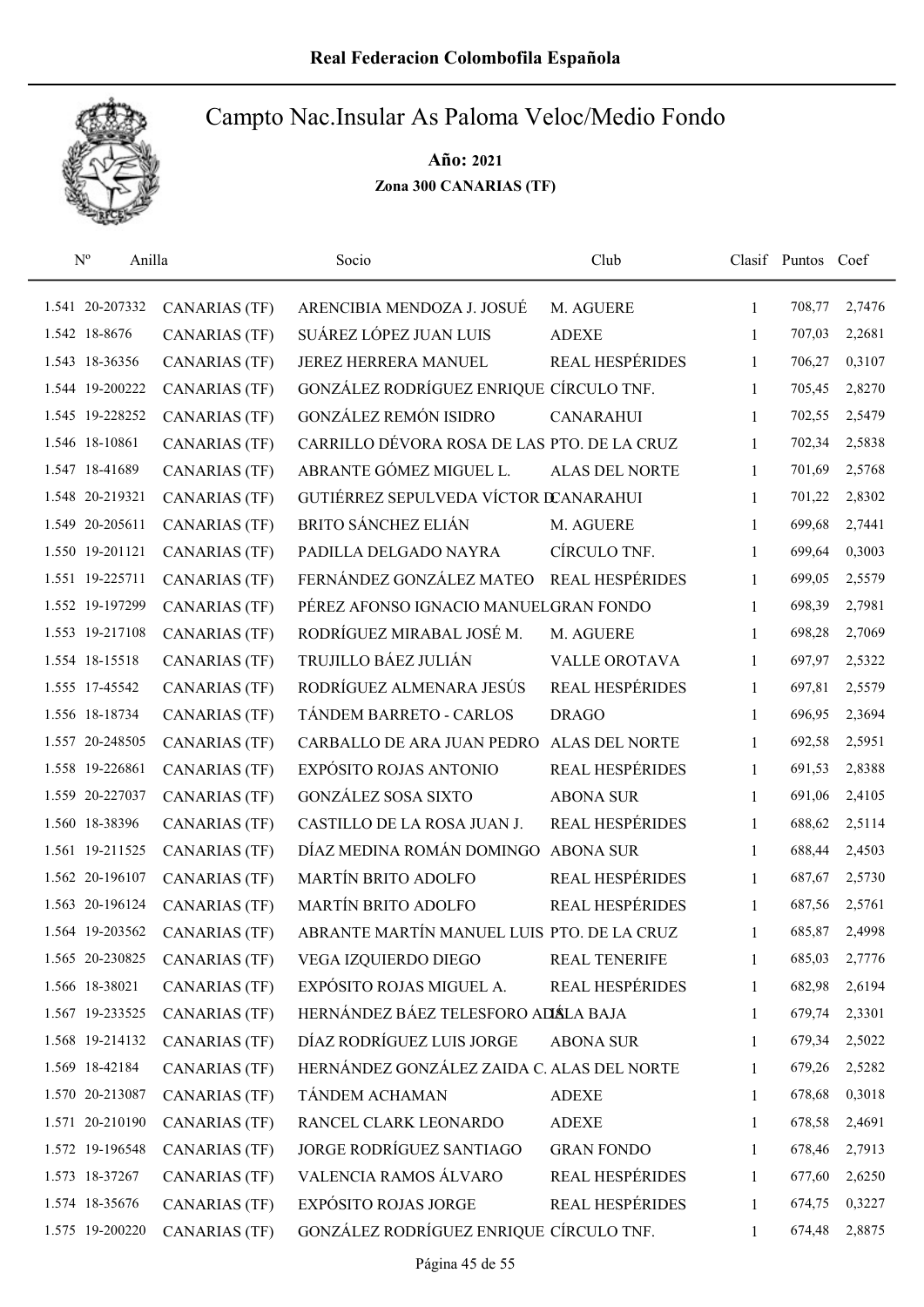

| $\mathbf{N}^{\text{o}}$ | Anilla          |                      | Socio                                       | Club                   |              | Clasif Puntos Coef |        |
|-------------------------|-----------------|----------------------|---------------------------------------------|------------------------|--------------|--------------------|--------|
|                         | 1.576 17-60510  | <b>CANARIAS (TF)</b> | ALONSO LUNA LESTER EDUARDO ADEXE            |                        | $\mathbf{1}$ | 673,58             | 2,3694 |
|                         | 1.577 20-211033 | <b>CANARIAS (TF)</b> | ALONSO LUNA LESTER EDUARDO ADEXE            |                        | 1            | 673,09             | 2,4268 |
|                         | 1.578 20-203930 | <b>CANARIAS (TF)</b> | DONATE ALBERTO CARLOS                       | <b>GRAN FONDO</b>      | 1            | 672,67             | 0,2979 |
|                         | 1.579 18-414    | <b>CANARIAS (TF)</b> | LUGO DÍAZ JUAN DANIEL                       | <b>GRAN FONDO</b>      | 1            | 672,02             | 2,8321 |
|                         | 1.580 19-233979 | <b>CANARIAS (TF)</b> | GONZALEZ RODRÍGUEZ CLAUDIO MLA BAJA         |                        | 1            | 671,18             | 2,3847 |
|                         | 1.581 20-197508 | <b>CANARIAS (TF)</b> | TÁNDEM PEPITO - HUGO PALMEROREAL HESPÉRIDES |                        | 1            | 670,88             | 2,6714 |
|                         | 1.582 20-226117 | <b>CANARIAS (TF)</b> | <b>GONZÁLEZ RIVERO CRISTO</b>               | <b>ABONA SUR</b>       | $\mathbf{1}$ | 669,82             | 2,5265 |
|                         | 1.583 19-216269 | <b>CANARIAS (TF)</b> | MORALES JIMÉNEZ Mª MERCEDES M. AGUERE       |                        | 1            | 668,78             | 2,8686 |
|                         | 1.584 20-231618 | <b>CANARIAS (TF)</b> | MESA LLANOS JOSÉ MIGUEL                     | REAL TENERIFE          | 1            | 668,66             | 2,8460 |
|                         | 1.585 17-80029  | <b>CANARIAS (TF)</b> | MARTÍN TABARES LEOPOLDO                     | <b>ADEXE</b>           | 1            | 668,36             | 2,3742 |
|                         | 1.586 19-196860 | <b>CANARIAS (TF)</b> | LUGO DÍAZ JUAN DANIEL                       | <b>GRAN FONDO</b>      | 1            | 666,33             | 0,0815 |
|                         | 1.587 19-222217 | <b>CANARIAS (TF)</b> | RODRÍGUEZ ALMENARA JESÚS                    | <b>REAL HESPÉRIDES</b> | 1            | 664,96             | 0,3273 |
|                         | 1.588 19-209953 | <b>CANARIAS (TF)</b> | VEGA IZQUIERDO DIEGO                        | REAL TENERIFE          | 1            | 663,34             | 0,0644 |
|                         | 1.589 13-78751  | <b>CANARIAS (TF)</b> | MARTÍN FUMERO JESÚS MANUEL PTO. DE LA CRUZ  |                        | 1            | 658,72             | 2,6502 |
|                         | 1.590 19-211907 | <b>CANARIAS (TF)</b> | PAZ OVAL JOSÉ LUIS                          | <b>ABONA SUR</b>       | $\mathbf{1}$ | 658,66             | 2,4878 |
|                         | 1.591 20-207284 | <b>CANARIAS (TF)</b> | ARENCIBIA MENDOZA J. JOSUÉ                  | M. AGUERE              | $\mathbf{1}$ | 657,68             | 0,3224 |
|                         | 1.592 20-227097 | <b>CANARIAS (TF)</b> | <b>GONZÁLEZ SOSA SIXTO</b>                  | <b>ABONA SUR</b>       | 1            | 657,22             | 2,4746 |
|                         | 1.593 18-228    | <b>CANARIAS (TF)</b> | TÁNDEM BRYAN - MONTIEL                      | <b>GRAN FONDO</b>      | $\mathbf{1}$ | 656,42             | 2,9476 |
|                         | 1.594 18-2424   | <b>CANARIAS (TF)</b> | REVERÓN DELGADO ALONSO                      | <b>REAL TENERIFE</b>   | $\mathbf{1}$ | 655,48             | 2,9063 |
|                         | 1.595 18-26533  | <b>CANARIAS (TF)</b> | CABRERA BETHANCORT EUFEMIOCÍRCULO TNF.      |                        | $\mathbf{1}$ | 655,29             | 2,9385 |
|                         | 1.596 20-232622 | <b>CANARIAS (TF)</b> | PÉREZ FORTE JUAN MANUEL                     | <b>INSP. DAUTE</b>     | $\mathbf{1}$ | 654,16             | 2,3657 |
|                         | 1.597 20-226390 | <b>CANARIAS (TF)</b> | HERNÁNDEZ LEÓN JOSÉ DOMINGOABONA SUR        |                        | 1            | 650,97             | 2,4150 |
|                         | 1.598 19-222570 | <b>CANARIAS</b> (TF) | ABAD ABAD MIGUEL ANGEL                      | <b>REAL TENERIFE</b>   | 1            | 650,82             | 2,9640 |
|                         | 1.599 20-222374 | <b>CANARIAS (TF)</b> | VELÁZQUEZ BARRERA BERNARDOSLA BAJA          |                        | 1            | 649,33             | 2,3360 |
|                         | 1.600 20-203828 | <b>CANARIAS (TF)</b> | ITURRIBARRÍA MARTÍN ÁNGEL                   | <b>GRAN FONDO</b>      | 1            | 647,75             | 0,3090 |
|                         | 1.601 19-211540 | <b>CANARIAS (TF)</b> | DÍAZ MEDINA ROMÁN DOMINGO                   | <b>ABONA SUR</b>       | 1            | 644,91             | 2,5559 |
|                         | 1.602 20-228416 | <b>CANARIAS (TF)</b> | TOLEDO VARGAS AYTHAMI                       | <b>ABONA SUR</b>       | 1            | 642,64             | 0,3199 |
|                         | 1.603 19-206144 | <b>CANARIAS (TF)</b> | CALZADILLA LORENZO JULIO                    | PTO. DE LA CRUZ        | 1            | 641,25             | 2,5802 |
|                         | 1.604 16-51565  | <b>CANARIAS (TF)</b> | TAMAJÓN HERNÁNDEZ FRANCISCOTO. DE LA CRUZ   |                        | 1            | 640,83             | 2,5833 |
|                         | 1.605 20-216972 | <b>CANARIAS (TF)</b> | CALZADILLA LORENZO JULIO                    | PTO. DE LA CRUZ        | 1            | 637,36             | 2,6790 |
|                         | 1.606 20-199520 | <b>CANARIAS (TF)</b> | GONZÁLEZ RODRÍGUEZ ENRIQUE CÍRCULO TNF.     |                        | 1            | 636,04             | 2,9279 |
|                         | 1.607 19-196773 | <b>CANARIAS (TF)</b> | TÁNDEM ARMAS                                | <b>GRAN FONDO</b>      | 1            | 635,74             | 0,3384 |
|                         | 1.608 18-18398  | <b>CANARIAS (TF)</b> | EXPÓSITO RODRÍGUEZ SALVADORDRAGO            |                        | 1            | 634,16             | 2,5074 |
|                         | 1.609 19-236199 | <b>CANARIAS (TF)</b> | ESTÉVEZ RAMOS JUAN JOSÉ                     | <b>INSP. DAUTE</b>     | 1            | 628,86             | 2,3249 |
|                         | 1.610 18-9012   | <b>CANARIAS (TF)</b> | ABRANTE MARTÍN MANUEL LUIS PTO. DE LA CRUZ  |                        | 1            | 628,65             | 2,6580 |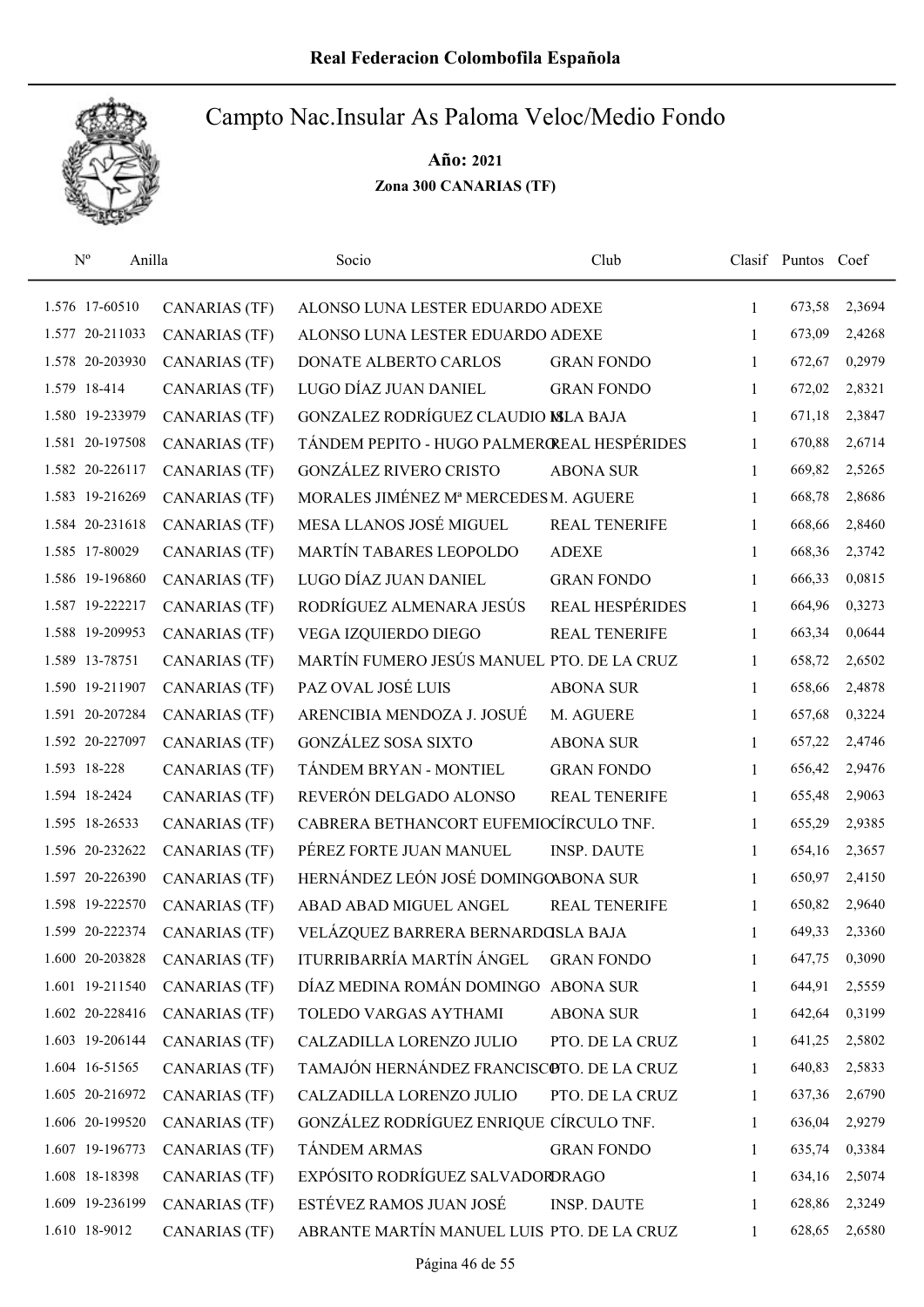

| $N^{o}$         | Anilla               | Socio                                       | Club                   |              | Clasif Puntos Coef |        |
|-----------------|----------------------|---------------------------------------------|------------------------|--------------|--------------------|--------|
| 1.611 19-206570 | <b>CANARIAS (TF)</b> | ARA ABRANTE PABLO DE                        | PTO. DE LA CRUZ        | 1            | 628,00             | 2,6076 |
| 1.612 20-217771 | <b>CANARIAS</b> (TF) | GARCÍA HERNÁNDEZ CRISTIAN                   | PTO. DE LA CRUZ        | 1            | 627,29             | 0,3275 |
| 1.613 15-92572  | <b>CANARIAS (TF)</b> | MARTÍN FUMERO JESÚS MANUEL PTO. DE LA CRUZ  |                        | $\mathbf{1}$ | 624,84             | 2,6870 |
| 1.614 20-206772 | <b>CANARIAS (TF)</b> | ACOSTA CAMACHO SALVADOR                     | M. AGUERE              | 1            | 624,73             | 2,8460 |
| 1.615 19-222171 | <b>CANARIAS (TF)</b> | RODRÍGUEZ ALMENARA JESÚS                    | <b>REAL HESPÉRIDES</b> | $\mathbf{1}$ | 624,44             | 0,3450 |
| 1.616 18-23565  | <b>CANARIAS (TF)</b> | ABAD ABAD MIGUEL ANGEL                      | <b>REAL TENERIFE</b>   | $\mathbf{1}$ | 623,11             | 3,0192 |
| 1.617 20-220191 | <b>CANARIAS (TF)</b> | <b>GONZÁLEZ REMÓN ISIDRO</b>                | <b>CANARAHUI</b>       | $\mathbf{1}$ | 621,01             | 0,3240 |
| 1.618 18-15510  | <b>CANARIAS (TF)</b> | TRUJILLO BÁEZ JULIÁN                        | <b>VALLE OROTAVA</b>   | 1            | 620,35             | 2,7103 |
| 1.619 18-991    | <b>CANARIAS (TF)</b> | HERRERA PADILLA DIEGO                       | <b>GRAN FONDO</b>      | $\mathbf{1}$ | 615,00             | 2,9011 |
| 1.620 20-219216 | <b>CANARIAS (TF)</b> | MORENO GUTIÉRREZ JUAN P.                    | <b>CANARAHUI</b>       | 1            | 613,76             | 2,7046 |
| 1.621 19-224308 | <b>CANARIAS (TF)</b> | GARCÍA RAMOS FRANCISCO JAVIEREAL HESPÉRIDES |                        | 1            | 611,26             | 2,7624 |
| 1.622 19-228109 | <b>CANARIAS</b> (TF) | CONCEPCIÓN NUÑEZ JUAN                       | <b>CANARAHUI</b>       | 1            | 610,47             | 0,0869 |
| 1.623 19-232719 | <b>CANARIAS</b> (TF) | EXPOSITO GARCÍA JULIO                       | <b>REAL HESPÉRIDES</b> | $\mathbf{1}$ | 609,90             | 2,7819 |
| 1.624 20-211822 | <b>CANARIAS</b> (TF) | SANTOS GONZÁLEZ JESÚS DONATØDEXE            |                        | $\mathbf{1}$ | 609,87             | 2,3872 |
| 1.625 18-31414  | <b>CANARIAS (TF)</b> | ROBAINA CASTELLANOS YOSLEN ADEXE            |                        | $\mathbf{1}$ | 609,25             | 2,4588 |
| 1.626 17-55207  | <b>CANARIAS (TF)</b> | AFONSO AFONSO ÁNGEL                         | CÍRCULO TNF.           | $\mathbf{1}$ | 605,36             | 2,9201 |
| 1.627 20-198282 | <b>CANARIAS (TF)</b> | RODRÍGUEZ DE PAZ FERNANDO                   | REAL HESPÉRIDES        | 1            | 603,94             | 2,9664 |
| 1.628 15-82355  | <b>CANARIAS (TF)</b> | AGNOLI ANDREAS ERNESTO                      | <b>ABONA SUR</b>       | $\mathbf{1}$ | 599,02             | 2,5795 |
| 1.629 19-227051 | <b>CANARIAS (TF)</b> | DIAZ TEJERA SERGIO DAVID                    | <b>REAL HESPÉRIDES</b> | 1            | 598,56             | 2,9744 |
| 1.630 15-79941  | <b>CANARIAS (TF)</b> | RODRÍGUEZ ESCOBAR PEDRO J.                  | <b>ALAS DEL NORTE</b>  | $\mathbf{1}$ | 597,23             | 2,6377 |
| 1.631 19-209480 | <b>CANARIAS (TF)</b> | RAMOS CARTAYA JULIO                         | <b>REAL TENERIFE</b>   | $\mathbf{1}$ | 596,67             | 2,9496 |
| 1.632 20-229803 | <b>CANARIAS (TF)</b> | SIVERIO PÉREZ JOSÉ JORGE                    | REAL TENERIFE          | 1            | 593,15             | 0,0802 |
| 1.633 20-199900 | <b>CANARIAS (TF)</b> | <b>GARCÍA CARVAJAL FRANCISCO</b>            | CÍRCULO TNF.           | $\mathbf{1}$ | 588,33             | 0,3504 |
| 1.634 18-18965  | <b>CANARIAS</b> (TF) | MEDINA HERNÁNDEZ ORLANDO                    | <b>DRAGO</b>           | 1            | 587,22             | 2,4834 |
| 1.635 20-193502 | <b>CANARIAS (TF)</b> | SANTANA ARBELO JAVIER F.                    | <b>REAL HESPÉRIDES</b> | 1            | 587,10             | 2,8018 |
| 1.636 19-213174 | <b>CANARIAS</b> (TF) | RODRÍGUEZ HERRERA GUSTAVO ADEXE             |                        | 1            | 586,71             | 2,4639 |
| 1.637 19-234376 | <b>CANARIAS (TF)</b> | LUIS MARTÍN FCO. JAVIER                     | <b>ISLA BAJA</b>       | 1            | 585,25             | 2,3674 |
| 1.638 19-231107 | <b>CANARIAS (TF)</b> | LEDESMA BACALLADO LUCIA N. ADEXE            |                        | 1            | 584,65             | 2,4802 |
| 1.639 17-73584  | <b>CANARIAS (TF)</b> | MARTÍN GARCÍA ROBERTO                       | PTO. DE LA CRUZ        | 1            | 582,42             | 2,7182 |
| 1.640 17-73991  | <b>CANARIAS (TF)</b> | PERDOMO HERNÁNDEZ NAUZET                    | <b>VALLE OROTAVA</b>   | $\mathbf{1}$ | 581,25             | 2,8034 |
| 1.641 20-299422 | <b>CANARIAS (TF)</b> | ARTEAGA PUJOL JUAN MARCIAL CULTURAL CHINEH  |                        | 1            | 580,72             | 2,8845 |
| 1.642 20-194827 | <b>CANARIAS (TF)</b> | REBOSO ACOSTA JUAN                          | <b>REAL HESPÉRIDES</b> | $\mathbf{1}$ | 580,62             | 2,8341 |
| 1.643 16-70263  | <b>CANARIAS (TF)</b> | ÁLVAREZ PÉREZ PEDRO J.                      | <b>ABONA SUR</b>       | 1            | 579,15             | 2,6699 |
| 1.644 18-16270  | <b>CANARIAS (TF)</b> | PERDOMO GUTIÉRREZ JOSÉ FCO. VALLE OROTAVA   |                        | 1            | 577,70             | 2,8322 |
| 1.645 17-65099  | <b>CANARIAS (TF)</b> | CARRILLO DÉVORA ROSA DE LAS PTO. DE LA CRUZ |                        | 1            | 574,79             | 2,6643 |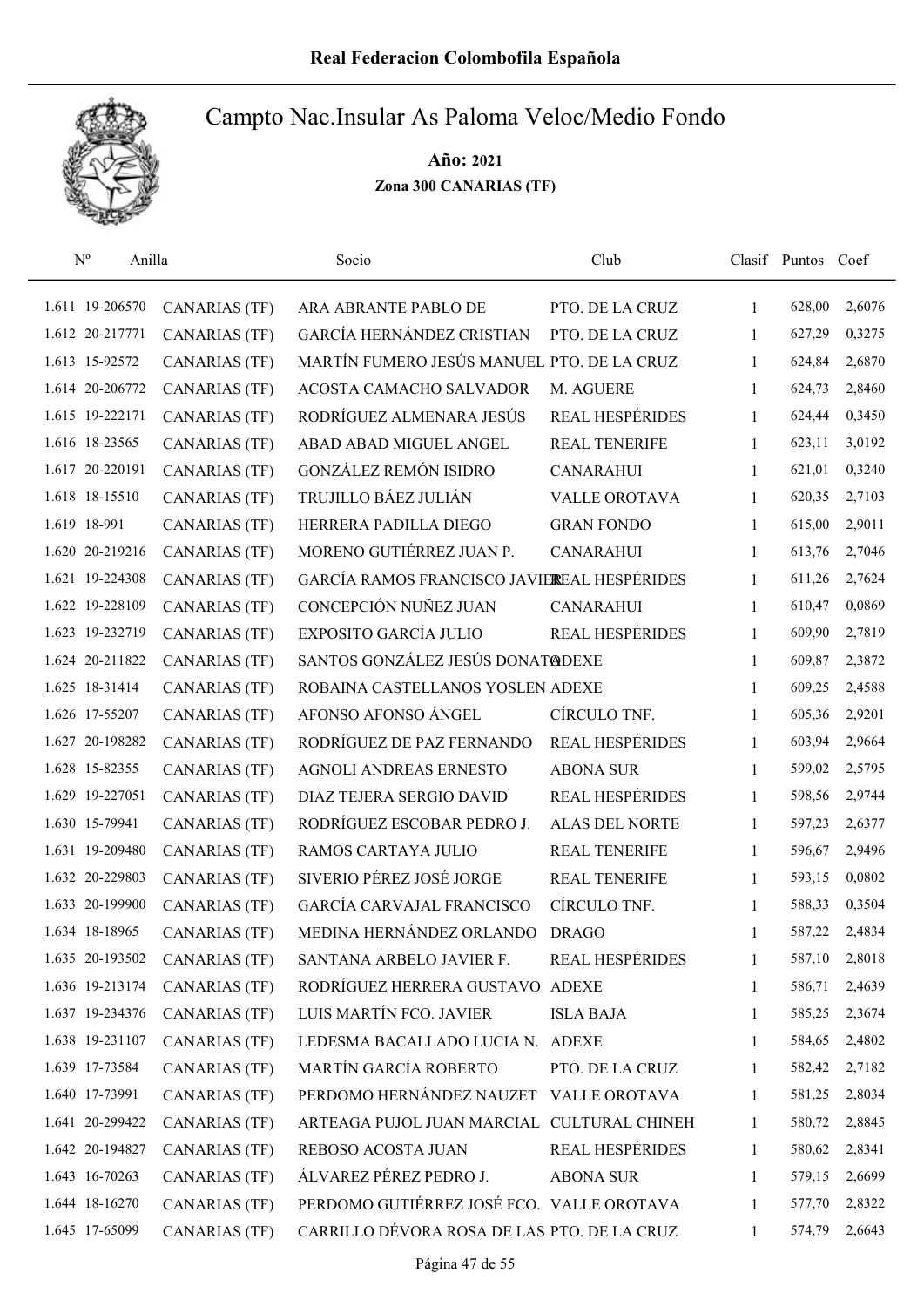

| $\mathrm{N}^{\rm o}$<br>Anilla |                      | Socio                                      | Club                   |              | Clasif Puntos Coef |        |
|--------------------------------|----------------------|--------------------------------------------|------------------------|--------------|--------------------|--------|
| 1.646 20-217846                | <b>CANARIAS</b> (TF) | <b>BELLO GONZÁLEZ EMILIO</b>               | PTO. DE LA CRUZ        | $\mathbf{1}$ | 571,05             | 2,7622 |
| 1.647 19-201277                | <b>CANARIAS</b> (TF) | ESPINOSA GONZÁLEZ LIDIA                    | CÍRCULO TNF.           | $\mathbf{1}$ | 569,62             | 3,0846 |
| 1.648 18-9941                  | <b>CANARIAS (TF)</b> | RÍOS LLANOS JOSÉ E.                        | PTO. DE LA CRUZ        | $\mathbf{1}$ | 569,48             | 2,6751 |
| 1.649 15-92536                 | <b>CANARIAS (TF)</b> | MARTÍN FUMERO JESÚS MANUEL PTO. DE LA CRUZ |                        | 1            | 569,21             | 2,6778 |
| 1.650 20-229589                | <b>CANARIAS (TF)</b> | <b>BALAZS ANDRA'S</b>                      | <b>REAL TENERIFE</b>   | $\mathbf{1}$ | 566,43             | 2,9590 |
| 1.651 20-207311                | <b>CANARIAS (TF)</b> | ARENCIBIA MENDOZA J. JOSUÉ                 | M. AGUERE              | $\mathbf{1}$ | 564,66             | 2,9855 |
| 1.652 18-13997                 | <b>CANARIAS (TF)</b> | MARTÍN ACEVEDO FCO. ENRIQUE ISLA BAJA      |                        | $\mathbf{1}$ | 564,64             | 2,3932 |
| 1.653 19-196917                | <b>CANARIAS (TF)</b> | VEGA IZQUIERDO DIEGO                       | <b>REAL TENERIFE</b>   | $\mathbf{1}$ | 563,91             | 2,9560 |
| 1.654 19-232755                | <b>CANARIAS (TF)</b> | DÁVILA MARTÍNEZ FRANCISCO                  | <b>REAL HESPÉRIDES</b> | $\mathbf{1}$ | 563,84             | 2,8582 |
| 1.655 19-218690                | <b>CANARIAS (TF)</b> | CABRERA CABRERA JOSÉ A.                    | <b>VALLE OROTAVA</b>   | 1            | 563,81             | 2,7520 |
| 1.656 19-235261                | <b>CANARIAS</b> (TF) | RAMOS HERNÁNDEZ JONAS R.                   | <b>ISLA BAJA</b>       | $\mathbf{1}$ | 562,34             | 2,3968 |
| 1.657 20-234648                | <b>CANARIAS</b> (TF) | PÉREZ GONZÁLEZ FRANCISCO J. VALLE OROTAVA  |                        | $\mathbf{1}$ | 560,43             | 0,3473 |
| 1.658 19-234572                | <b>CANARIAS (TF)</b> | HERNÁNDEZ GONZÁLEZ DANIEL FISLA BAJA       |                        | 1            | 560,06             | 0,3269 |
| 1.659 20-206921                | <b>CANARIAS</b> (TF) | MORALES JIMÉNEZ Mª MERCEDES M. AGUERE      |                        | $\mathbf{1}$ | 559,56             | 0,0909 |
| 1.660 19-196787                | <b>CANARIAS (TF)</b> | LUGO DÍAZ JUAN DANIEL                      | <b>GRAN FONDO</b>      | $\mathbf{1}$ | 558,79             | 2,9981 |
| 1.661 17-72523                 | <b>CANARIAS (TF)</b> | DEL ROSARIO DÍAZ ANDRÉS                    | <b>INSP. DAUTE</b>     | $\mathbf{1}$ | 558,75             | 2,4060 |
| 1.662 18-42007                 | <b>CANARIAS (TF)</b> | PÉREZ DELGADO ALONSO                       | <b>ALAS DEL NORTE</b>  | $\mathbf{1}$ | 558,34             | 2,7741 |
| 1.663 19-213648                | <b>CANARIAS (TF)</b> | GARCÍA ORAMAS NICOLÁS                      | <b>ABONA SUR</b>       | $\mathbf{1}$ | 554,91             | 0,3598 |
| 1.664 19-235300                | <b>CANARIAS (TF)</b> | RAMOS HERNÁNDEZ JONAS R.                   | <b>ISLA BAJA</b>       | $\mathbf{1}$ | 553,61             | 2,4866 |
| 1.665 18-14752                 | <b>CANARIAS (TF)</b> | DELGADO GARCÍA DOMINGO                     | <b>ABONA SUR</b>       | $\mathbf{1}$ | 553,51             | 2,6745 |
| 1.666 18-31423                 | <b>CANARIAS (TF)</b> | ROBAINA CASTELLANOS YOSLEN ADEXE           |                        | $\mathbf{1}$ | 553,45             | 2,5400 |
| 1.667 20-248430                | <b>CANARIAS (TF)</b> | ARA ABRANTE PABLO DE                       | PTO. DE LA CRUZ        | $\mathbf{1}$ | 552,58             | 2,7035 |
| 1.668 18-42179                 | <b>CANARIAS (TF)</b> | HERNÁNDEZ GONZÁLEZ ZAIDA C. ALAS DEL NORTE |                        | $\mathbf{1}$ | 550,98             | 2,7937 |
| 1.669 19-199001                | <b>CANARIAS (TF)</b> | MARTÍN PÉREZ CARMELO B.                    | <b>VALLE OROTAVA</b>   | 1            | 550,78             | 0,3448 |
| 1.670 19-208962                | <b>CANARIAS</b> (TF) | <b>GARCÍA CARVAJAL FRANCISCO</b>           | CÍRCULO TNF.           | 1            | 550,48             | 3,1076 |
| 1.671 17-72045                 | <b>CANARIAS (TF)</b> | PÉREZ FORTE JUAN MANUEL                    | <b>INSP. DAUTE</b>     | 1            | 549,81             | 2,5626 |
| 1.672 19-206282                | <b>CANARIAS (TF)</b> | BAEZA LÓPEZ JOSÉ N.                        | PTO. DE LA CRUZ        | 1            | 549,53             | 2,7919 |
| 1.673 19-202742                | <b>CANARIAS (TF)</b> | NAVARRO RODRÍGUEZ IVÁN J.                  | CÍRCULO TNF.           | 1            | 547,50             | 2,9998 |
| 1.674 18-21584                 | <b>CANARIAS (TF)</b> | CABEZA SANTOS JUAN MANUEL                  | <b>REAL HESPÉRIDES</b> | 1            | 546,29             | 3,0497 |
| 1.675 18-9074                  | <b>CANARIAS (TF)</b> | ABRANTE MARTÍN MANUEL LUIS PTO. DE LA CRUZ |                        | 1            | 544,88             | 2,7915 |
| 1.676 18-4140                  | <b>CANARIAS (TF)</b> | <b>BALAZS ANDRA'S</b>                      | <b>REAL TENERIFE</b>   | 1            | 544,83             | 2,9352 |
| 1.677 17-46466                 | <b>CANARIAS (TF)</b> | JEREZ HERRERA MANUEL                       | REAL HESPÉRIDES        | $\mathbf{1}$ | 543,48             | 3,0092 |
| 1.678 19-208635                | <b>CANARIAS (TF)</b> | DELGADO NUÑEZ ASENSIO                      | REAL TENERIFE          | 1            | 543,22             | 0,0872 |
| 1.679 19-193903                | <b>CANARIAS (TF)</b> | MARTÍN TABARES LEOPOLDO                    | <b>ADEXE</b>           | 1            | 542,91             | 2,4773 |
| 1.680 19-941987                | <b>CANARIAS (TF)</b> | FEBLES MARTÍN JOSÉ RAMÓN                   | <b>GRAN FONDO</b>      | 1            | 542,83             | 3,1096 |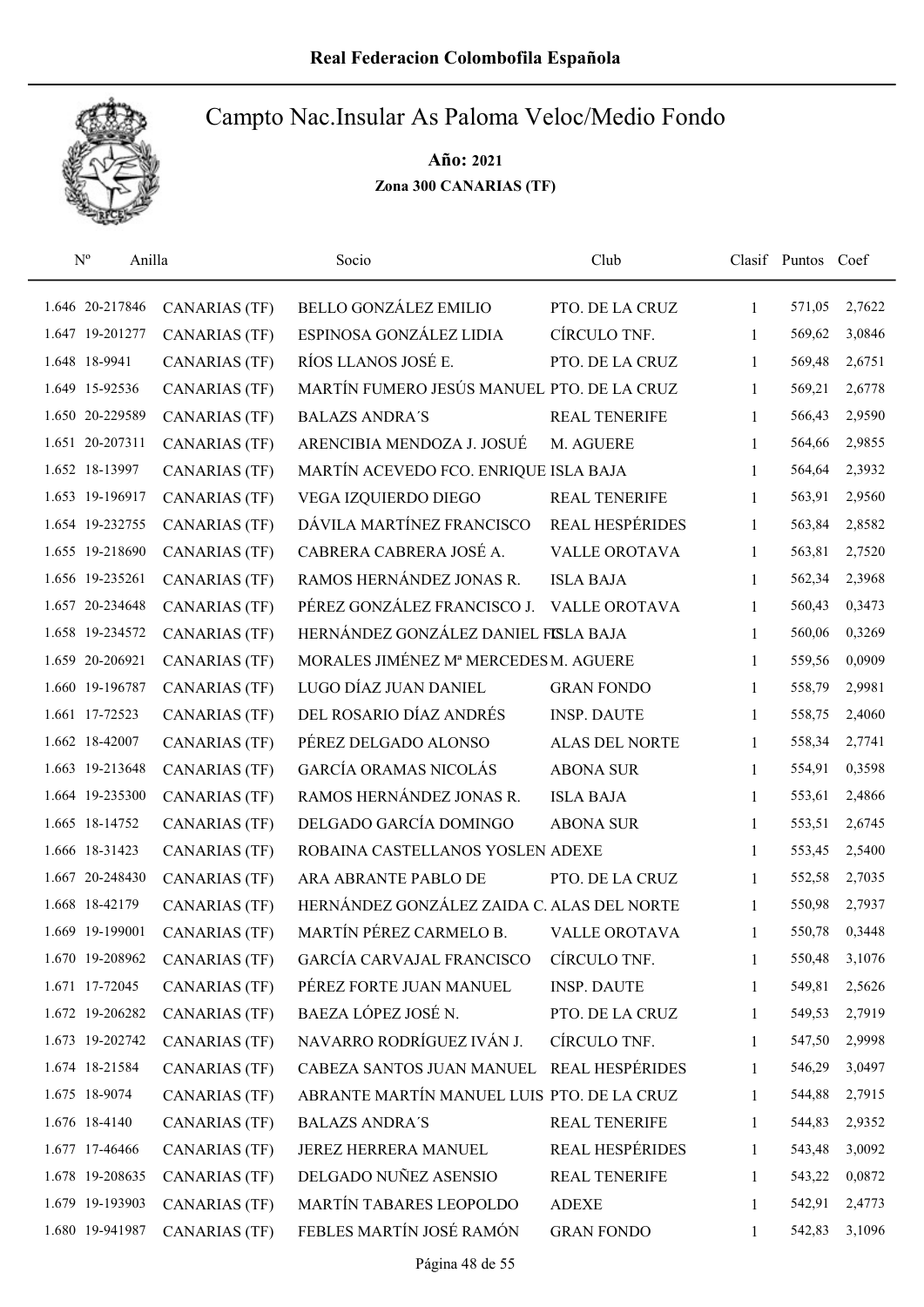

| $\mathbf{N}^{\text{o}}$ | Anilla          |                      | Socio                                       | Club                   |              | Clasif Puntos Coef |        |
|-------------------------|-----------------|----------------------|---------------------------------------------|------------------------|--------------|--------------------|--------|
|                         | 1.681 18-31856  | <b>CANARIAS (TF)</b> | ROBAINA CASTELLANOS YOSLEN ADEXE            |                        | $\mathbf{1}$ | 537,76             | 2,6068 |
|                         | 1.682 19-203624 | <b>CANARIAS (TF)</b> | CARRILLO DÉVORA ROSA DE LAS PTO. DE LA CRUZ |                        | 1            | 537,46             | 2,8315 |
|                         | 1.683 18-36300  | <b>CANARIAS (TF)</b> | RODRÍGUEZ ALMENARA JESÚS                    | <b>REAL HESPÉRIDES</b> | $\mathbf{1}$ | 534,40             | 3,0919 |
|                         | 1.684 20-231404 | <b>CANARIAS (TF)</b> | ÁLVAREZ FERNÁNDEZ MOISES                    | <b>REAL TENERIFE</b>   | 1            | 531,53             | 3,0974 |
|                         | 1.685 19-199586 | <b>CANARIAS (TF)</b> | PERDOMO GUTIÉRREZ JOSÉ FCO. VALLE OROTAVA   |                        | $\mathbf{1}$ | 530,38             | 2,9370 |
|                         | 1.686 17-41561  | <b>CANARIAS (TF)</b> | HERNÁNDEZ ALONSO QUITERIO                   | <b>ABONA SUR</b>       | $\mathbf{1}$ | 528,57             | 2,5963 |
|                         | 1.687 19-234682 | <b>CANARIAS (TF)</b> | LORENZO GARCÍA RAÚL                         | <b>ISLA BAJA</b>       | $\mathbf{1}$ | 527,98             | 2,5442 |
|                         | 1.688 20-214636 | <b>CANARIAS (TF)</b> | CRUZ GARCÍA ANDREY                          | <b>ADEXE</b>           | $\mathbf{1}$ | 527,91             | 2,6616 |
|                         | 1.689 19-216562 | <b>CANARIAS (TF)</b> | PÉREZ LUIS JUAN RAMÓN                       | M. AGUERE              | 1            | 526,64             | 3,0806 |
|                         | 1.690 20-193069 | <b>CANARIAS (TF)</b> | SIMÓ EDEL RICARDO                           | REAL HESPÉRIDES        | 1            | 526,15             | 0,3789 |
|                         | 1.691 19-237693 | <b>CANARIAS (TF)</b> | GARCÍA QUINTERO MARIO M.                    | <b>ALAS DEL NORTE</b>  | 1            | 524,59             | 0,3491 |
|                         | 1.692 17-58506  | <b>CANARIAS (TF)</b> | AGUIAR ÁLVAREZ JOSÉ                         | <b>REAL TENERIFE</b>   | 1            | 524,44             | 3,2037 |
|                         | 1.693 18-19665  | <b>CANARIAS (TF)</b> | TOLEDO RIZO ADONAY                          | <b>DRAGO</b>           | 1            | 524,24             | 2,7256 |
|                         | 1.694 18-24986  | <b>CANARIAS (TF)</b> | AGUILAR PÉREZ JOSÉ RAMÓN                    | CÍRCULO TNF.           | $\mathbf{1}$ | 524,10             | 3,0780 |
|                         | 1.695 15-110272 | <b>CANARIAS (TF)</b> | <b>GIL GARCÍA MANUEL</b>                    | REAL HESPÉRIDES        | $\mathbf{1}$ | 522,85             | 0,3887 |
|                         | 1.696 20-203829 | <b>CANARIAS (TF)</b> | ITURRIBARRÍA MARTÍN ÁNGEL                   | <b>GRAN FONDO</b>      | $\mathbf{1}$ | 522,64             | 2,8346 |
|                         | 1.697 17-72114  | <b>CANARIAS (TF)</b> | HERNÁNDEZ WALO DOMINGO T.                   | <b>INSP. DAUTE</b>     | $\mathbf{1}$ | 519,35             | 2,5571 |
|                         | 1.698 20-219117 | <b>CANARIAS (TF)</b> | RAMOS RAMOS MIGUEL                          | <b>CANARAHUI</b>       | $\mathbf{1}$ | 519,08             | 2,8510 |
|                         | 1.699 18-22925  | <b>CANARIAS (TF)</b> | RODRÍGUEZ MIRABAL JOSÉ M.                   | M. AGUERE              | 1            | 518,89             | 2,9961 |
|                         | 1.700 19-236395 | <b>CANARIAS (TF)</b> | ESTÉVEZ RAMOS JUAN JOSÉ                     | <b>INSP. DAUTE</b>     | $\mathbf{1}$ | 518,85             | 2,4729 |
|                         | 1.701 19-218505 | <b>CANARIAS (TF)</b> | LEÓN ARVELO JOSÉ ANTONIO                    | <b>DRAGO</b>           | $\mathbf{1}$ | 517,39             | 2,5827 |
|                         | 1.702 20-205821 | <b>CANARIAS (TF)</b> | MARRERO TEJERA FRANCISCO                    | M. AGUERE              | 1            | 516,13             | 0,3777 |
|                         | 1.703 20-217615 | <b>CANARIAS (TF)</b> | CAMARA MARCINKOWSKI CARLOSTO. DE LA CRUZ    |                        | $\mathbf{1}$ | 516,03             | 0,3585 |
|                         | 1.704 18-7952   | <b>CANARIAS (TF)</b> | PAZ OVAL JOSÉ LUIS                          | <b>ABONA SUR</b>       | 1            | 515,72             | 2,7303 |
|                         | 1.705 20-217030 | <b>CANARIAS (TF)</b> | PERERA MOLINA CRISTÓBAL                     | PTO. DE LA CRUZ        | 1            | 515,31             | 2,8755 |
|                         | 1.706 20-226312 | <b>CANARIAS (TF)</b> | HERNÁNDEZ LEÓN JOSÉ DOMINGOABONA SUR        |                        | 1            | 512,96             | 2,6079 |
|                         | 1.707 19-205500 | <b>CANARIAS (TF)</b> | GONZÁLEZ GARCÍA JOSÉ                        | PTO. DE LA CRUZ        | 1            | 511,97             | 2,7575 |
|                         | 1.708 18-25459  | <b>CANARIAS (TF)</b> | AFONSO AFONSO ÁNGEL                         | CÍRCULO TNF.           | 1            | 510,68             | 0,3861 |
|                         | 1.709 19-208054 | <b>CANARIAS (TF)</b> | RODRÍGUEZ DELGADO ANTONIO                   | <b>REAL TENERIFE</b>   | 1            | 508,03             | 3,1982 |
|                         | 1.710 19-221705 | <b>CANARIAS (TF)</b> | TOLEDO RIZO ADONAY                          | <b>DRAGO</b>           | 1            | 504,66             | 2,7344 |
|                         | 1.711 18-10665  | <b>CANARIAS (TF)</b> | MARTÍN GARCÍA ROBERTO                       | PTO. DE LA CRUZ        | 1            | 503,70             | 2,8426 |
|                         | 1.712 15-74867  | <b>CANARIAS (TF)</b> | GONZÁLEZ PÉREZ JOSÉ M.                      | <b>DRAGO</b>           | 1            | 503,04             | 2,7219 |
|                         | 1.713 19-211770 | <b>CANARIAS (TF)</b> | MARTÍN RODRÍGUEZ JORGE                      | <b>ABONA SUR</b>       | 1            | 502,49             | 2,6550 |
|                         | 1.714 19-238084 | <b>CANARIAS (TF)</b> | GARCÍA ABREU JOSÉ ANDRÉS                    | ALAS DEL NORTE         | 1            | 502,12             | 0,3727 |
|                         | 1.715 18-13086  | <b>CANARIAS (TF)</b> | LUIS MARTÍN FCO. JAVIER                     | <b>ISLA BAJA</b>       | 1            | 501,67             | 0,3671 |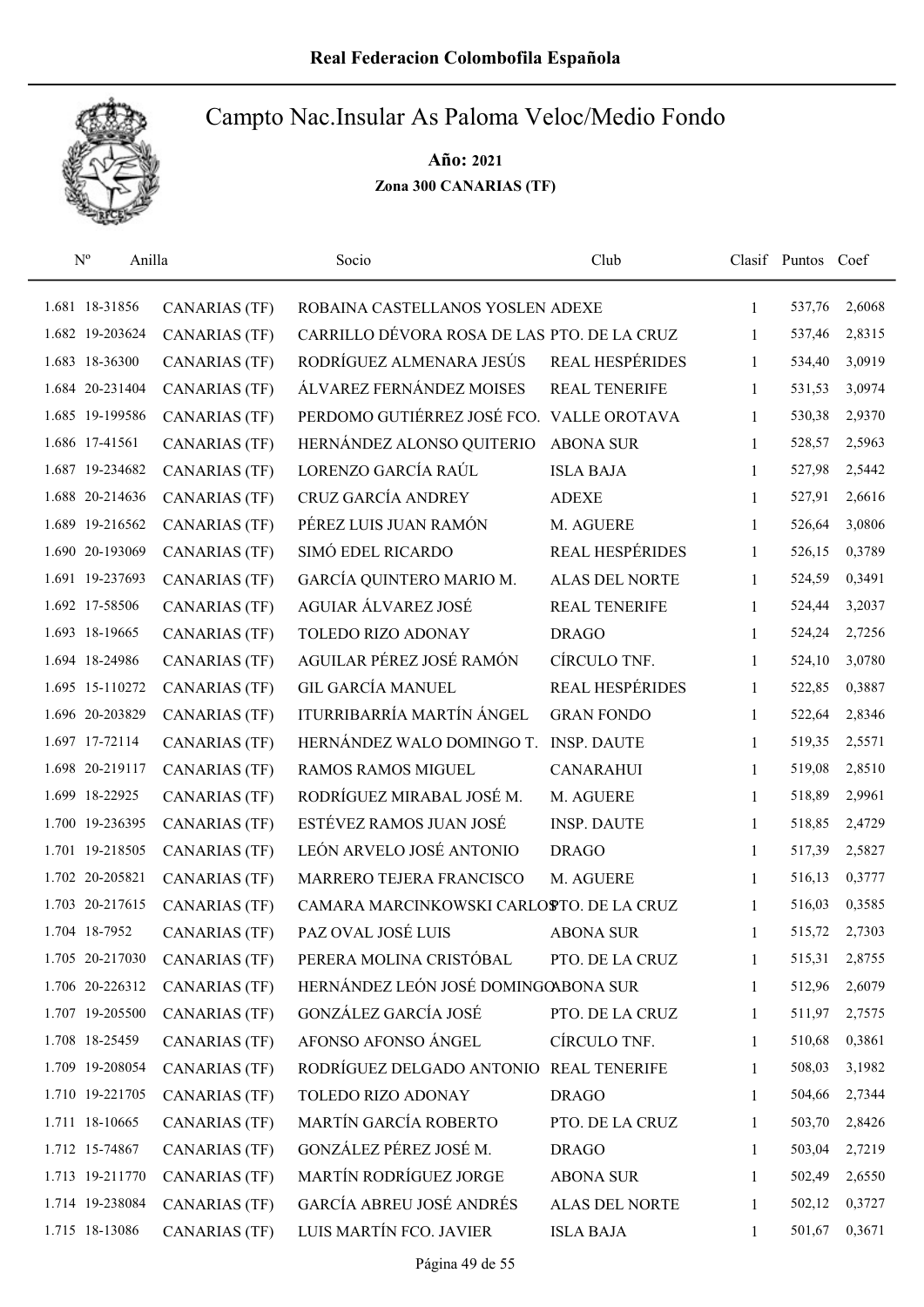

| $N^{o}$<br>Anilla |                      | Socio                                     | Club                   |              | Clasif Puntos Coef |        |
|-------------------|----------------------|-------------------------------------------|------------------------|--------------|--------------------|--------|
| 1.716 16-88591    | <b>CANARIAS</b> (TF) | RAMOS HERNÁNDEZ JONAS R.                  | <b>ISLA BAJA</b>       | $\mathbf{1}$ | 499,69             | 2,4831 |
| 1.717 17-65768    | <b>CANARIAS (TF)</b> | ÁLVAREZ MORALES JOSÉ J.                   | PTO. DE LA CRUZ        | 1            | 499,46             | 0,3792 |
| 1.718 19-225029   | <b>CANARIAS (TF)</b> | JEREZ HERRERA MANUEL                      | REAL HESPÉRIDES        | $\mathbf{1}$ | 499,19             | 0,4083 |
| 1.719 17-67430    | <b>CANARIAS (TF)</b> | TÁNDEM BARRETO - CARLOS                   | <b>DRAGO</b>           | 1            | 498,36             | 2,6354 |
| 1.720 19-232092   | <b>CANARIAS (TF)</b> | YANES LUIS PABLO                          | ALAS DEL NORTE         | 1            | 497,90             | 2,7789 |
| 1.721 20-218760   | <b>CANARIAS (TF)</b> | MACHADO DUQUE FERNANDO                    | PTO. DE LA CRUZ        | $\mathbf{1}$ | 497,83             | 2,7947 |
| 1.722 15-79940    | <b>CANARIAS (TF)</b> | RODRÍGUEZ ESCOBAR PEDRO J.                | <b>ALAS DEL NORTE</b>  | $\mathbf{1}$ | 497,06             | 2,7814 |
| 1.723 20-216845   | <b>CANARIAS (TF)</b> | GONZÁLEZ GARCÍA JOSÉ                      | PTO. DE LA CRUZ        | $\mathbf{1}$ | 493,97             | 2,8847 |
| 1.724 18-38240    | <b>CANARIAS (TF)</b> | HERNÁNDEZ MÉNDEZ RUBÉN                    | REAL HESPÉRIDES        | $\mathbf{1}$ | 493,95             | 0,4178 |
| 1.725 18-2319     | <b>CANARIAS (TF)</b> | <b>CLEMENTE PÉREZ MANUEL</b>              | <b>REAL TENERIFE</b>   | 1            | 493,25             | 3,1391 |
| 1.726 20-235564   | <b>CANARIAS (TF)</b> | PERDOMO GUTIÉRREZ JOSÉ FCO. VALLE OROTAVA |                        | 1            | 492,94             | 0,4098 |
| 1.727 19-217787   | <b>CANARIAS (TF)</b> | FRANCISCO LORENZO MAXIMINO REAL TENERIFE  |                        | 1            | 492,09             | 3,2170 |
| 1.728 20-227267   | <b>CANARIAS</b> (TF) | MEDEROS BORGES AIRÁN                      | <b>ABONA SUR</b>       | 1            | 489,63             | 0,4359 |
| 1.729 18-15445    | <b>CANARIAS (TF)</b> | TRUJILLO BÁEZ JULIÁN                      | <b>VALLE OROTAVA</b>   | $\mathbf{1}$ | 488,66             | 2,8237 |
| 1.730 20-224846   | <b>CANARIAS (TF)</b> | PÉREZ ESTÉVEZ FCO. JAVIER                 | <b>ABONA SUR</b>       | 1            | 486,10             | 2,7316 |
| 1.731 18-36668    | <b>CANARIAS (TF)</b> | RODRÍGUEZ GIL ROBIN                       | <b>REAL HESPÉRIDES</b> | 1            | 485,71             | 2,9652 |
| 1.732 19-198666   | <b>CANARIAS (TF)</b> | SOSA HERNÁNDEZ URBANO                     | <b>VALLE OROTAVA</b>   | $\mathbf{1}$ | 485,08             | 2,8335 |
| 1.733 20-216018   | <b>CANARIAS (TF)</b> | PADRÓN RODRÍGUEZ JOSÉ A.                  | PTO. DE LA CRUZ        | $\mathbf{1}$ | 485,00             | 0,3919 |
| 1.734 20-234608   | <b>CANARIAS (TF)</b> | MARTÍN MORALES MATÍAS DAVIDVALLE OROTAVA  |                        | $\mathbf{1}$ | 484,60             | 2,9559 |
| 1.735 18-10812    | <b>CANARIAS (TF)</b> | GONZÁLEZ ÁLVAREZ SALVADOR PTO. DE LA CRUZ |                        | $\mathbf{1}$ | 484,41             | 2,8969 |
| 1.736 16-63755    | <b>CANARIAS (TF)</b> | RAVELO RAMOS JUAN CARLOS                  | REAL HESPÉRIDES        | $\mathbf{1}$ | 484,06             | 2,9655 |
| 1.737 17-46283    | <b>CANARIAS (TF)</b> | FERNÁNDEZ GONZÁLEZ MATEO                  | <b>REAL HESPÉRIDES</b> | 1            | 483,21             | 0,4281 |
| 1.738 19-216697   | <b>CANARIAS</b> (TF) | CANO CANO JUAN                            | M. AGUERE              | 1            | 482,14             | 3,0733 |
| 1.739 19-207420   | CANARIAS (TF)        | REVERÓN DELGADO ALONSO                    | REAL TENERIFE          | 1            | 479,98             | 3,2702 |
| 1.740 20-199428   | <b>CANARIAS</b> (TF) | RAMOS CARTAYA CIRIACO                     | CÍRCULO TNF.           | 1            | 479,31             | 3,0931 |
| 1.741 19-231206   | <b>CANARIAS</b> (TF) | LEDESMA BACALLADO LUCIA N.                | <b>ADEXE</b>           | 1            | 478,22             | 2,6277 |
| 1.742 19-236491   | <b>CANARIAS (TF)</b> | PERERA CASAÑAS JUAN I.                    | <b>INSP. DAUTE</b>     | 1            | 475,76             | 2,5247 |
| 1.743 20-206659   | <b>CANARIAS (TF)</b> | RODRÍGUEZ ALONSO ELOY                     | M. AGUERE              | 1            | 474,21             | 0,4114 |
| 1.744 19-202226   | <b>CANARIAS (TF)</b> | RAMOS CARTAYA CIRIACO                     | CÍRCULO TNF.           | 1            | 471,44             | 3,1119 |
| 1.745 18-39826    | <b>CANARIAS (TF)</b> | RODRÍGUEZ DE PAZ FERNANDO                 | REAL HESPÉRIDES        | $\mathbf{1}$ | 471,28             | 3,0172 |
| 1.746 20-193047   | <b>CANARIAS (TF)</b> | SIMÓ EDEL RICARDO                         | <b>REAL HESPÉRIDES</b> | $\mathbf{1}$ | 471,00             | 0,4411 |
| 1.747 20-218661   | <b>CANARIAS (TF)</b> | GONZÁLEZ ÁLVAREZ SALVADOR PTO. DE LA CRUZ |                        | 1            | 469,14             | 2,9030 |
| 1.748 19-230658   | <b>CANARIAS (TF)</b> | MORA MEDINA JUAN                          | <b>ADEXE</b>           | 1            | 466,55             | 0,3967 |
| 1.749 20-219243   | <b>CANARIAS (TF)</b> | MORENO GUTIÉRREZ JUAN P.                  | <b>CANARAHUI</b>       | 1            | 464,58             | 0,4028 |
| 1.750 19-224843   | <b>CANARIAS</b> (TF) | REBOSO ACOSTA JUAN                        | REAL HESPÉRIDES        | 1            | 463,56             | 2,8619 |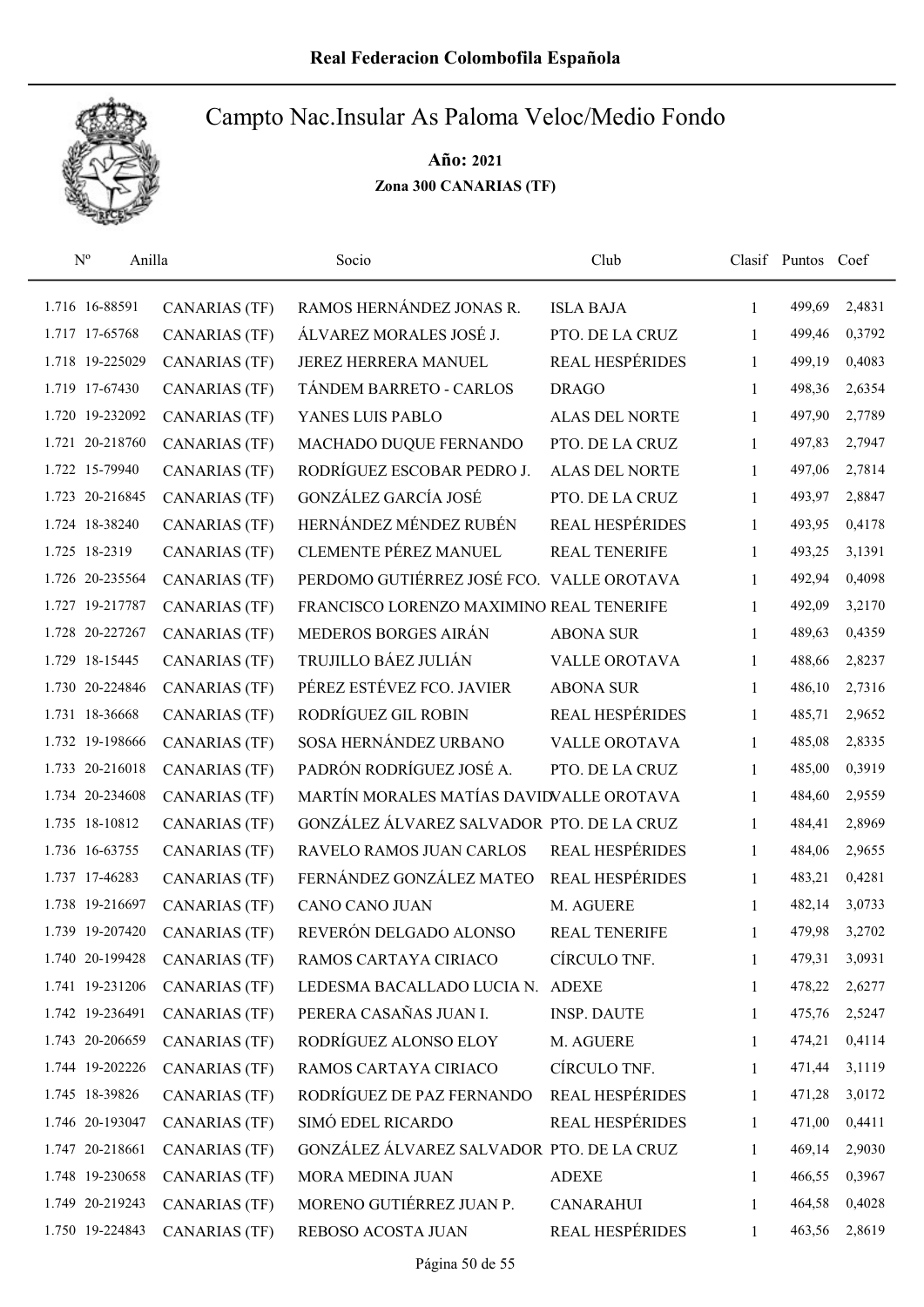

| $N^{o}$         | Anilla               | Socio                                       | Club                   |              | Clasif Puntos Coef |        |
|-----------------|----------------------|---------------------------------------------|------------------------|--------------|--------------------|--------|
| 1.751 20-230570 | <b>CANARIAS (TF)</b> | GONZÁLEZ ÁLVAREZ SALVADOR PTO. DE LA CRUZ   |                        | 1            | 462,52             | 2,8322 |
| 1.752 19-205098 | <b>CANARIAS (TF)</b> | RODRÍGUEZ ZARZA PEDRO JOSÉ PTO. DE LA CRUZ  |                        | 1            | 462,22             | 0,4192 |
| 1.753 18-455    | <b>CANARIAS (TF)</b> | LUGO DÍAZ JUAN DANIEL                       | <b>GRAN FONDO</b>      | 1            | 461,71             | 3,2421 |
| 1.754 18-13244  | <b>CANARIAS (TF)</b> | LORENZO GARCÍA RAÚL                         | <b>ISLA BAJA</b>       | 1            | 460,58             | 2,5422 |
| 1.755 20-222682 | <b>CANARIAS (TF)</b> | RAMOS HERNÁNDEZ JONAS R.                    | <b>ISLA BAJA</b>       | 1            | 456,64             | 2,6132 |
| 1.756 20-224690 | <b>CANARIAS (TF)</b> | GARCÍA ORAMAS NICOLÁS                       | <b>ABONA SUR</b>       | 1            | 454,68             | 0,4788 |
| 1.757 17-70572  | <b>CANARIAS</b> (TF) | MARTÍN ACEVEDO FCO. ENRIQUE ISLA BAJA       |                        | 1            | 454,57             | 2,5429 |
| 1.758 17-59942  | <b>CANARIAS (TF)</b> | CASTILLO DE LA ROSA JUAN J.                 | <b>REAL HESPÉRIDES</b> | 1            | 454,48             | 2,9430 |
| 1.759 19-229335 | <b>CANARIAS (TF)</b> | REYES PÉREZ ELÍAS P.                        | <b>CANARAHUI</b>       | 1            | 453,34             | 0,4219 |
| 1.760 19-236384 | <b>CANARIAS (TF)</b> | ESTÉVEZ RAMOS JUAN JOSÉ                     | <b>INSP. DAUTE</b>     | 1            | 453,20             | 2,5597 |
| 1.761 19-196963 | <b>CANARIAS (TF)</b> | GONZÁLEZ NAVARRO SERGIO JOSÉRAN FONDO       |                        | 1            | 452,66             | 0,4509 |
| 1.762 17-46100  | <b>CANARIAS (TF)</b> | PEÑA MELIÁN ANTONIO RAMÓN REAL HESPÉRIDES   |                        | 1            | 449,69             | 3,0619 |
| 1.763 20-209831 | <b>CANARIAS (TF)</b> | PADRÓN FERRER RAMÓN                         | <b>ADEXE</b>           | 1            | 448,72             | 0,4241 |
| 1.764 19-196847 | <b>CANARIAS (TF)</b> | LUGO DÍAZ JUAN DANIEL                       | <b>GRAN FONDO</b>      | 1            | 448,26             | 0,4565 |
| 1.765 19-199326 | <b>CANARIAS (TF)</b> | HERNÁNDEZ RODRÍGUEZ JUAN J. VALLE OROTAVA   |                        | 1            | 447,91             | 2,8468 |
| 1.766 14-1743   | <b>CANARIAS (TF)</b> | <b>GARCÍA YANES JOSÉ MIGUEL</b>             | <b>VALLE OROTAVA</b>   | 1            | 446,30             | 0,4570 |
| 1.767 19-225648 | <b>CANARIAS (TF)</b> | RIVERO MELIÁN MANUEL                        | REAL HESPÉRIDES        | 1            | 445,03             | 0,4593 |
| 1.768 20-202344 | <b>CANARIAS (TF)</b> | AGUILAR PÉREZ JOSÉ RAMÓN                    | CÍRCULO TNF.           | $\mathbf{1}$ | 445,03             | 0,4666 |
| 1.769 20-204599 | <b>CANARIAS (TF)</b> | FUENTES PÉREZ JOSÉ JUAN                     | <b>GRAN FONDO</b>      | $\mathbf{1}$ | 443,68             | 0,4718 |
| 1.770 20-218675 | CANARIAS (TF)        | GONZÁLEZ ÁLVAREZ SALVADOR PTO. DE LA CRUZ   |                        | 1            | 443,01             | 2,8604 |
| 1.771 18-17963  | <b>CANARIAS (TF)</b> | EXPÓSITO RODRÍGUEZ SALVADORDRAGO            |                        | $\mathbf{1}$ | 442,27             | 2,6865 |
| 1.772 16-62924  | <b>CANARIAS (TF)</b> | <b>DAMAS DAMAS RICHARD</b>                  | REAL HESPÉRIDES        | 1            | 441,95             | 2,9667 |
| 1.773 17-45338  | <b>CANARIAS (TF)</b> | EXPÓSITO ROJAS SERGIO                       | REAL HESPÉRIDES        | 1            | 440,36             | 0,4973 |
| 1.774 18-20920  | CANARIAS (TF)        | GARCÍA RODRÍGUEZ FERNANDO                   | M. AGUERE              | 1            | 439,77             | 3,1618 |
| 1.775 13-62572  | <b>CANARIAS (TF)</b> | TRUJILLO BÁEZ JULIÁN                        | <b>VALLE OROTAVA</b>   | 1            | 438,55             | 0,4822 |
| 1.776 15-261790 | <b>CANARIAS (TF)</b> | TANDEM JAVIER RIVERO - JUAN                 | CÍRCULO TNF.           | 1            | 437,29             | 3,0318 |
| 1.777 19-197871 | <b>CANARIAS (TF)</b> | MARTÍN GARCÍA JONAY                         | <b>GRAN FONDO</b>      | 1            | 436,48             | 3,2629 |
| 1.778 19-202870 | <b>CANARIAS</b> (TF) | RODRÍGUEZ PÉREZ PEDRO                       | CÍRCULO TNF.           | 1            | 432,42             | 0,4862 |
| 1.779 17-80058  | <b>CANARIAS (TF)</b> | MARTÍN TABARES LEOPOLDO                     | <b>ADEXE</b>           | 1            | 431,69             | 2,6916 |
| 1.780 19-227613 | <b>CANARIAS</b> (TF) | DONATE ALBERTO CARLOS                       | <b>GRAN FONDO</b>      | 1            | 430,57             | 0,4383 |
| 1.781 18-4158   | <b>CANARIAS (TF)</b> | <b>BALAZS ANDRA'S</b>                       | <b>REAL TENERIFE</b>   | 1            | 429,34             | 3,1120 |
| 1.782 18-10865  | <b>CANARIAS (TF)</b> | CARRILLO DÉVORA ROSA DE LAS PTO. DE LA CRUZ |                        | 1            | 428,37             | 2,8699 |
| 1.783 19-283923 | <b>CANARIAS (TF)</b> | DIÁZ ÁLVAREZ JUAN MANUEL                    | <b>REAL HESPÉRIDES</b> | 1            | 428,36             | 3,0934 |
| 1.784 17-51323  | CANARIAS (TF)        | MORALES JIMÉNEZ Mª MERCEDES M. AGUERE       |                        | 1            | 427,79             | 3,2268 |
| 1.785 19-207169 | <b>CANARIAS (TF)</b> | HERRERA HERNÁNDEZ ARMANDOREAL TENERIFE      |                        | 1            | 427,62             | 0,4948 |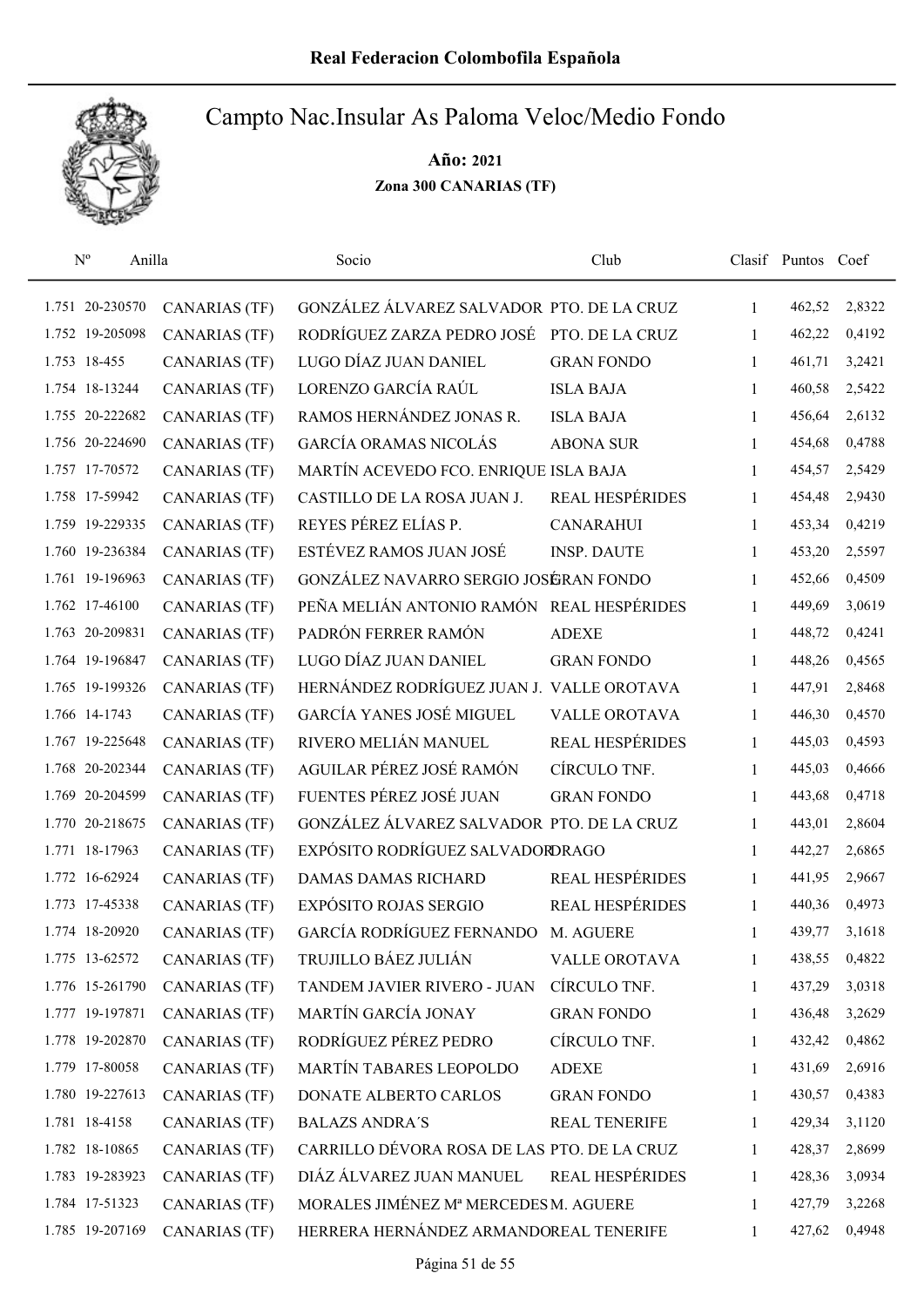

| $\mathbf{N}^{\text{o}}$<br>Anilla |                      | Socio                                      | Club                   |              | Clasif Puntos Coef |        |
|-----------------------------------|----------------------|--------------------------------------------|------------------------|--------------|--------------------|--------|
| 1.786 18-14653                    | <b>CANARIAS (TF)</b> | DEL ROSARIO DÍAZ ANDRÉS                    | <b>INSP. DAUTE</b>     | 1            | 426,33             | 2,6427 |
| 1.787 18-25407                    | <b>CANARIAS (TF)</b> | AFONSO AFONSO ÁNGEL                        | CÍRCULO TNF.           | 1            | 425,98             | 0,5019 |
| 1.788 18-2263                     | <b>CANARIAS (TF)</b> | HERRERA HERNÁNDEZ ARMANDOREAL TENERIFE     |                        | 1            | 425,76             | 0,5008 |
| 1.789 16-73932                    | <b>CANARIAS (TF)</b> | PADILLA MACHÍN JUAN LUIS                   | <b>ABONA SUR</b>       | 1            | 425,28             | 2,8262 |
| 1.790 18-25282                    | <b>CANARIAS (TF)</b> | TANDEM JAVIER RIVERO - JUAN                | CÍRCULO TNF.           | 1            | 425,09             | 3,0468 |
| 1.791 18-18940                    | <b>CANARIAS (TF)</b> | MARTÍN AFONSO JOSÉ MANUEL                  | <b>DRAGO</b>           | 1            | 423,23             | 2,7810 |
| 1.792 20-189382                   | <b>CANARIAS</b> (TF) | MEDINA HERNÁNDEZ ORLANDO                   | <b>DRAGO</b>           | $\mathbf{1}$ | 422,25             | 2,7039 |
| 1.793 19-229492                   | <b>CANARIAS (TF)</b> | PLASENCIA HERRERA EDUARDO                  | <b>CANARAHUI</b>       | 1            | 421,64             | 0,4610 |
| 1.794 19-195893                   | <b>CANARIAS (TF)</b> | PADRÓN FERRER RAMÓN                        | <b>ADEXE</b>           | 1            | 421,51             | 2,5883 |
| 1.795 20-199143                   | <b>CANARIAS (TF)</b> | ESPINOSA GONZÁLEZ LIDIA                    | CÍRCULO TNF.           | 1            | 420,60             | 0,5103 |
| 1.796 16-91003                    | <b>CANARIAS (TF)</b> | DONATE ALBERTO CARLOS                      | <b>GRAN FONDO</b>      | 1            | 420,36             | 2,9956 |
| 1.797 19-211604                   | CANARIAS (TF)        | CRUZ GARCÍA ANDREY                         | <b>ADEXE</b>           | 1            | 420,13             | 2,8297 |
| 1.798 18-34835                    | <b>CANARIAS (TF)</b> | MEDINA MARTÍN ANGÉLICA                     | <b>CANARAHUI</b>       | 1            | 418,11             | 0,4673 |
| 1.799 19-229733                   | <b>CANARIAS (TF)</b> | FERRERA RIVERO CARLOS                      | <b>CANARAHUI</b>       | 1            | 416,38             | 0,4755 |
| 1.800 20-207769                   | <b>CANARIAS (TF)</b> | PALMERO AFONSO JUAN DAVID                  | M. AGUERE              | 1            | 415,03             | 0,5113 |
| 1.801 20-204645                   | <b>CANARIAS</b> (TF) | FUENTES PÉREZ JOSÉ JUAN                    | <b>GRAN FONDO</b>      | 1            | 414,07             | 3,2954 |
| 1.802 19-203594                   | <b>CANARIAS</b> (TF) | ABRANTE MARTÍN MANUEL LUIS PTO. DE LA CRUZ |                        | 1            | 413,83             | 2,8717 |
| 1.803 19-236555                   | <b>CANARIAS</b> (TF) | PERERA CASAÑAS JUAN I.                     | <b>INSP. DAUTE</b>     | 1            | 413,71             | 2,5932 |
| 1.804 18-38144                    | <b>CANARIAS (TF)</b> | RODRÍGUEZ MARTÍN DOMINGO                   | <b>REAL HESPÉRIDES</b> | 1            | 410,95             | 3,1146 |
| 1.805 18-41734                    | <b>CANARIAS (TF)</b> | CARBALLO DE ARA JUAN PEDRO                 | <b>ALAS DEL NORTE</b>  | 1            | 410,87             | 2,8900 |
| 1.806 18-24458                    | <b>CANARIAS (TF)</b> | GONZÁLEZ RODRÍGUEZ ENRIQUE CÍRCULO TNF.    |                        | 1            | 409,69             | 0,5182 |
| 1.807 19-215280                   | <b>CANARIAS (TF)</b> | GUTIÉRREZ SANTOS BENIGNO                   | M. AGUERE              | 1            | 408,40             | 3,1831 |
| 1.808 19-215003                   | <b>CANARIAS (TF)</b> | <b>GUTIÉRREZ SANTOS BENIGNO</b>            | M. AGUERE              | 1            | 408,07             | 3,1862 |
| 1.809 18-7372                     | <b>CANARIAS (TF)</b> | DÍAZ RODRÍGUEZ LUIS JORGE                  | <b>ABONA SUR</b>       | 1            | 406,36             | 2,9288 |
| 1.810 18-11358                    | <b>CANARIAS (TF)</b> | FROST EDWARD ANTHONY                       | PTO. DE LA CRUZ        | 1            | 403,31             | 2,9286 |
| 1.811 14-44255                    | <b>CANARIAS (TF)</b> | <b>BALAZS ANDRA'S</b>                      | REAL TENERIFE          | 1            | 403,29             | 3,2009 |
| 1.812 20-217988                   | <b>CANARIAS (TF)</b> | ARA ABRANTE PABLO DE                       | PTO. DE LA CRUZ        | 1            | 403,27             | 0,5077 |
| 1.813 19-209800                   | <b>CANARIAS (TF)</b> | HERNÁNDEZ HERNÁNDEZ JESÚS LREAL TENERIFE   |                        | 1            | 402,75             | 3,3213 |
| 1.814 20-228816                   | <b>CANARIAS (TF)</b> | PADILLA MACHÍN JUAN LUIS                   | <b>ABONA SUR</b>       | 1            | 400,36             | 2,8159 |
| 1.815 19-229490                   | <b>CANARIAS (TF)</b> | PLASENCIA HERRERA EDUARDO CANARAHUI        |                        | $\mathbf{1}$ | 399,94             | 0,4954 |
| 1.816 20-222327                   | <b>CANARIAS (TF)</b> | HERNÁNDEZ BÁEZ TELESFORO ADÁLA BAJA        |                        | 1            | 399,73             | 2,6065 |
| 1.817 20-202764                   | <b>CANARIAS (TF)</b> | HERNÁNDEZ RODRÍGUEZ ANIBAL CÍRCULO TNF.    |                        | 1            | 399,67             | 0,5332 |
| 1.818 18-20817                    | <b>CANARIAS (TF)</b> | GONZÁLEZ VARGAS MARIO FCO. CÍRCULO TNF.    |                        | 1            | 397,77             | 3,3353 |
| 1.819 18-37024                    | <b>CANARIAS (TF)</b> | MEDINA LEON MIGUEL JOSÉ                    | REAL HESPÉRIDES        | 1            | 397,23             | 3,1677 |
| 1.820 15-114241                   | <b>CANARIAS (TF)</b> | DAMAS DAMAS RICHARD                        | REAL HESPÉRIDES        | 1            | 396,34             | 3,1822 |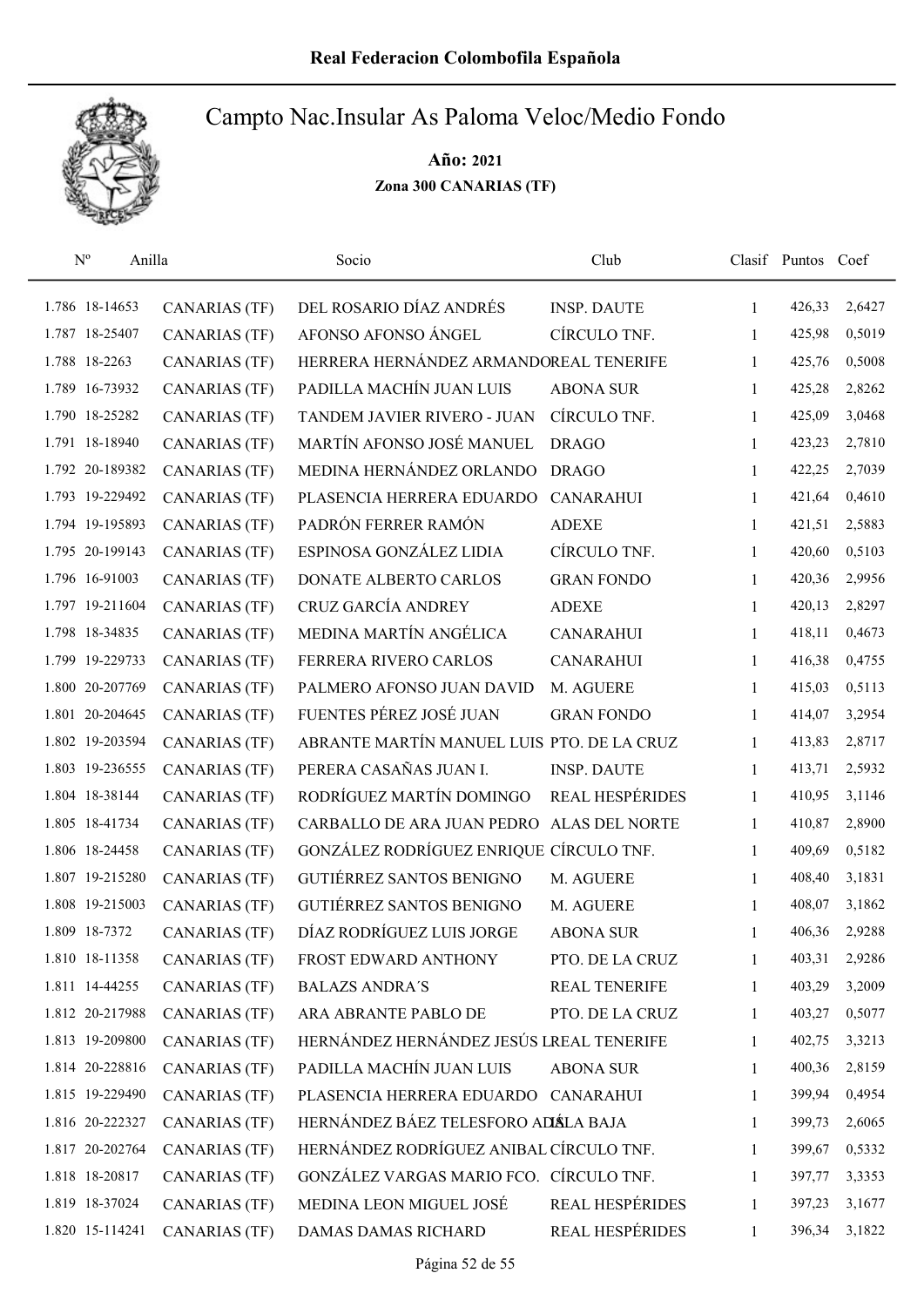

| $\mathbf{N}^{\text{o}}$<br>Anilla |                      | Socio                                      | Club                   |              | Clasif Puntos Coef |        |
|-----------------------------------|----------------------|--------------------------------------------|------------------------|--------------|--------------------|--------|
| 1.821 20-229404                   | <b>CANARIAS</b> (TF) | HERNÁNDEZ HERNÁNDEZ JESÚS LREAL TENERIFE   |                        | $\mathbf{1}$ | 396,31             | 3,3350 |
| 1.822 20-229581                   | <b>CANARIAS</b> (TF) | <b>BALAZS ANDRA'S</b>                      | <b>REAL TENERIFE</b>   | 1            | 395,77             | 3,2208 |
| 1.823 20-203859                   | <b>CANARIAS (TF)</b> | ITURRIBARRÍA MARTÍN ÁNGEL                  | <b>GRAN FONDO</b>      | 1            | 393,87             | 0,5035 |
| 1.824 17-74018                    | <b>CANARIAS (TF)</b> | PERDOMO HERNÁNDEZ NAUZET                   | <b>VALLE OROTAVA</b>   | 1            | 390,90             | 0,5233 |
| 1.825 18-11748                    | <b>CANARIAS (TF)</b> | SANTANA ESPINOSA MANUEL                    | PTO. DE LA CRUZ        | 1            | 390,21             | 2,9213 |
| 1.826 20-228004                   | <b>CANARIAS (TF)</b> | DELGADO TRUJILLO MIGUEL R.                 | <b>ABONA SUR</b>       | 1            | 389,88             | 2,7549 |
| 1.827 18-18810                    | <b>CANARIAS (TF)</b> | TÁNDEM BARRETO - CARLOS                    | <b>DRAGO</b>           | $\mathbf{1}$ | 389,23             | 2,8546 |
| 1.828 19-196153                   | <b>CANARIAS (TF)</b> | TÁNDEM BRYAN - MONTIEL                     | <b>GRAN FONDO</b>      | $\mathbf{1}$ | 388,99             | 3,3609 |
| 1.829 20-197907                   | <b>CANARIAS (TF)</b> | RODRÍGUEZ MARTÍN DOMINGO                   | <b>REAL HESPÉRIDES</b> | 1            | 388,95             | 3,3078 |
| 1.830 20-220754                   | <b>CANARIAS (TF)</b> | EVORA CRUZ JUAN JOSÉ                       | <b>CANARAHUI</b>       | 1            | 387,72             | 0,5089 |
| 1.831 20-201557                   | <b>CANARIAS (TF)</b> | PERAZA MÁRQUEZ GAZMIRA                     | CÍRCULO TNF.           | 1            | 384,74             | 0,5369 |
| 1.832 19-204733                   | <b>CANARIAS (TF)</b> | TAMAJÓN HERNÁNDEZ FRANCISCOTO. DE LA CRUZ  |                        | 1            | 383,64             | 2,9447 |
| 1.833 18-1741                     | <b>CANARIAS (TF)</b> | GÓMEZ BAUTE VICTOR D.                      | <b>GRAN FONDO</b>      | 1            | 381,51             | 3,3374 |
| 1.834 18-5018                     | <b>CANARIAS (TF)</b> | DELGADO TRUJILLO MIGUEL R.                 | <b>ABONA SUR</b>       | 1            | 378,93             | 2,7974 |
| 1.835 18-42189                    | <b>CANARIAS (TF)</b> | HERNÁNDEZ GONZÁLEZ ZAIDA C. ALAS DEL NORTE |                        | $\mathbf{1}$ | 376,41             | 3,0199 |
| 1.836 20-219398                   | <b>CANARIAS (TF)</b> | GUTIÉRREZ SEPULVEDA JESÚS R. CANARAHUI     |                        | 1            | 375,65             | 3,2885 |
| 1.837 18-20939                    | <b>CANARIAS (TF)</b> | GARCÍA RODRÍGUEZ FERNANDO M. AGUERE        |                        | 1            | 374,84             | 3,1690 |
| 1.838 19-193911                   | <b>CANARIAS (TF)</b> | MARTÍN TABARES LEOPOLDO                    | <b>ADEXE</b>           | $\mathbf{1}$ | 371,78             | 2,7326 |
| 1.839 18-4610                     | <b>CANARIAS (TF)</b> | QUESADA LÓPEZ ÓSCAR                        | <b>REAL TENERIFE</b>   | 1            | 370,55             | 3,3066 |
| 1.840 19-225652                   | <b>CANARIAS (TF)</b> | RIVERO MELIÁN MANUEL                       | REAL HESPÉRIDES        | $\mathbf{1}$ | 370,51             | 0,5423 |
| 1.841 18-9999                     | <b>CANARIAS (TF)</b> | TORRES GONZÁLEZ DIONISIO M.                | PTO. DE LA CRUZ        | 1            | 370,05             | 3,0330 |
| 1.842 20-218730                   | <b>CANARIAS</b> (TF) | MACHADO DUQUE FERNANDO                     | PTO. DE LA CRUZ        | 1            | 370,00             | 0,5237 |
| 1.843 17-43957                    | <b>CANARIAS (TF)</b> | PADILLA MACHÍN JUAN LUIS                   | <b>ABONA SUR</b>       | 1            | 369,77             | 2,9005 |
| 1.844 19-237855                   | <b>CANARIAS</b> (TF) | YANES LUIS PABLO                           | ALAS DEL NORTE         | 1            | 369,52             | 3,0367 |
| 1.845 19-237168                   | CANARIAS (TF)        | MARTÍN GONZÁLEZ PEDRO                      | <b>CULTURAL CHINEH</b> | 1            | 367,96             | 3,3274 |
| 1.846 15-100128                   | <b>CANARIAS (TF)</b> | DEL ROSARIO DÍAZ ANDRÉS                    | <b>INSP. DAUTE</b>     | 1            | 367,90             | 0,5093 |
| 1.847 20-213197                   | <b>CANARIAS (TF)</b> | RODRÍGUEZ HERRERA GUSTAVO                  | <b>ADEXE</b>           | 1            | 367,70             | 0,4953 |
| 1.848 18-9943                     | <b>CANARIAS (TF)</b> | RÍOS LLANOS JOSÉ E.                        | PTO. DE LA CRUZ        | 1            | 366,47             | 2,9601 |
| 1.849 20-204613                   | <b>CANARIAS (TF)</b> | FUENTES PÉREZ JOSÉ JUAN                    | <b>GRAN FONDO</b>      | 1            | 365,93             | 0,5489 |
| 1.850 17-81374                    | <b>CANARIAS (TF)</b> | CABRERA GONZÁLEZ DANIEL                    | ALAS DEL NORTE         | 1            | 363,63             | 3,0323 |
| 1.851 20-228087                   | <b>CANARIAS (TF)</b> | DELGADO TRUJILLO MIGUEL R.                 | <b>ABONA SUR</b>       | 1            | 363,27             | 2,7951 |
| 1.852 19-211450                   | <b>CANARIAS (TF)</b> | SUÁREZ LÓPEZ JUAN LUIS                     | <b>ADEXE</b>           | 1            | 359,51             | 0,5048 |
| 1.853 18-11047                    | <b>CANARIAS (TF)</b> | PÉREZ PÉREZ JAVIER                         | PTO. DE LA CRUZ        | 1            | 358,70             | 3,0526 |
| 1.854 20-248621                   | <b>CANARIAS (TF)</b> | PÉREZ DELGADO ALONSO                       | ALAS DEL NORTE         | 1            | 356,61             | 3,0455 |
| 1.855 17-74572                    | <b>CANARIAS (TF)</b> | PÉREZ DELGADO ALONSO                       | ALAS DEL NORTE         | 1            | 356,44             | 3,0485 |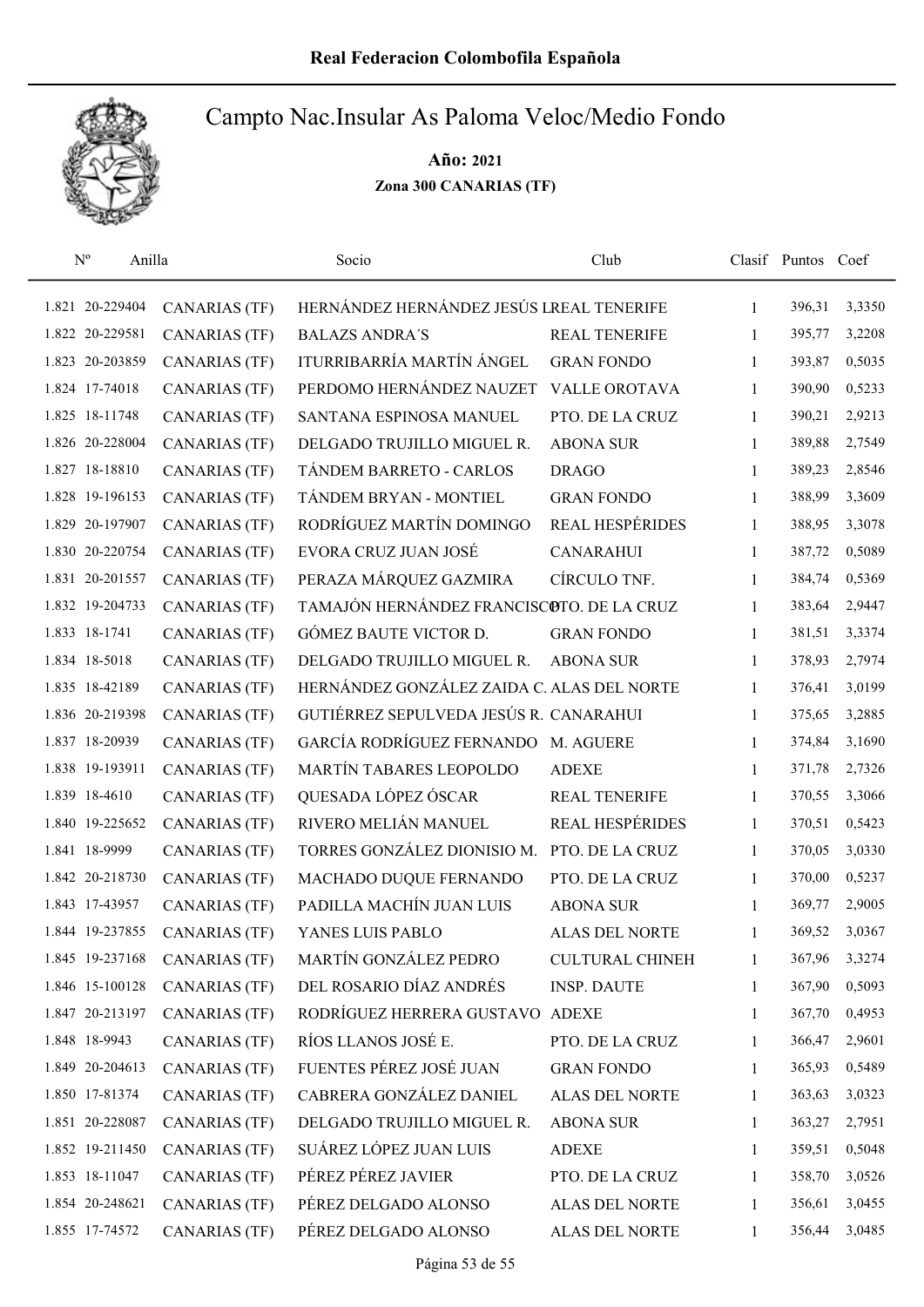

| $N^{o}$<br>Anilla |                      | Socio                                     | Club                   |              | Clasif Puntos Coef |        |
|-------------------|----------------------|-------------------------------------------|------------------------|--------------|--------------------|--------|
| 1.856 18-6424     | <b>CANARIAS (TF)</b> | SUÁREZ GONZÁLEZ ANTONIO                   | <b>ADEXE</b>           | 1            | 355,24             | 2,8465 |
| 1.857 14-88961    | <b>CANARIAS (TF)</b> | HERRERA HERNÁNDEZ JUAN C.                 | <b>REAL TENERIFE</b>   | 1            | 355,20             | 3,3563 |
| 1.858 17-52637    | <b>CANARIAS (TF)</b> | HERNÁNDEZ RODRÍGUEZ JUAN L. M. AGUERE     |                        | $\mathbf{1}$ | 354,97             | 3,3524 |
| 1.859 19-217216   | <b>CANARIAS (TF)</b> | RODRÍGUEZ ALONSO ELOY                     | M. AGUERE              | 1            | 354,29             | 3,1383 |
| 1.860 18-11360    | <b>CANARIAS</b> (TF) | FROST EDWARD ANTHONY                      | PTO. DE LA CRUZ        | $\mathbf{1}$ | 353,93             | 3,0804 |
| 1.861 19-228695   | <b>CANARIAS (TF)</b> | <b>MERIQI SHUKRI</b>                      | <b>CANARAHUI</b>       | 1            | 350,38             | 3,2026 |
| 1.862 19-206497   | <b>CANARIAS (TF)</b> | SANTANA ESPINOSA MANUEL                   | PTO. DE LA CRUZ        | $\mathbf{1}$ | 350,01             | 3,0587 |
| 1.863 18-10515    | <b>CANARIAS (TF)</b> | TAMAJÓN HERNÁNDEZ FRANCISCOTO. DE LA CRUZ |                        | $\mathbf{1}$ | 349,92             | 3,0777 |
| 1.864 18-38016    | <b>CANARIAS (TF)</b> | EXPÓSITO ROJAS MIGUEL A.                  | <b>REAL HESPÉRIDES</b> | $\mathbf{1}$ | 349,80             | 3,3648 |
| 1.865 20-219386   | <b>CANARIAS</b> (TF) | GUTIÉRREZ SEPULVEDA JESÚS R. CANARAHUI    |                        | 1            | 348,45             | 3,3300 |
| 1.866 20-198308   | <b>CANARIAS</b> (TF) | RODRÍGUEZ DE PAZ FERNANDO                 | <b>REAL HESPÉRIDES</b> | 1            | 346,85             | 3,3819 |
| 1.867 17-46378    | <b>CANARIAS (TF)</b> | MATEO ROMERO JULIO F.                     | <b>REAL HESPÉRIDES</b> | 1            | 343,83             | 3,2539 |
| 1.868 18-26917    | <b>CANARIAS (TF)</b> | DE FUENTES BARRERA FERNANDOCÍRCULO TNF.   |                        | 1            | 343,17             | 3,3922 |
| 1.869 19-197895   | <b>CANARIAS</b> (TF) | <b>TÁNDEM ARMAS</b>                       | <b>GRAN FONDO</b>      | 1            | 342,61             | 3,3019 |
| 1.870 16-64066    | <b>CANARIAS (TF)</b> | <b>GIL GARCÍA MANUEL</b>                  | REAL HESPÉRIDES        | $\mathbf{1}$ | 341,94             | 3,3945 |
| 1.871 19-940387   | <b>CANARIAS (TF)</b> | FEBLES MARTÍN JOSÉ RAMÓN                  | <b>GRAN FONDO</b>      | $\mathbf{1}$ | 341,19             | 0,5602 |
| 1.872 19-280841   | <b>CANARIAS (TF)</b> | RODRÍGUEZ MARTÍN DOMINGO                  | REAL HESPÉRIDES        | 1            | 341,05             | 3,3990 |
| 1.873 19-215733   | <b>CANARIAS (TF)</b> | ACOSTA JORGE LAURA                        | M. AGUERE              | $\mathbf{1}$ | 338,91             | 0,5631 |
| 1.874 20-229821   | <b>CANARIAS (TF)</b> | SIVERIO PÉREZ JOSÉ JORGE                  | <b>REAL TENERIFE</b>   | 1            | 338,70             | 0,5653 |
| 1.875 20-230218   | <b>CANARIAS (TF)</b> | ABAD ABAD MIGUEL ANGEL                    | <b>REAL TENERIFE</b>   | $\mathbf{1}$ | 334,97             | 3,4222 |
| 1.876 20-204562   | <b>CANARIAS (TF)</b> | FUENTES PÉREZ JOSÉ JUAN                   | <b>GRAN FONDO</b>      | $\mathbf{1}$ | 333,87             | 3,4593 |
| 1.877 19-223615   | <b>CANARIAS</b> (TF) | CABEZA SANTOS JUAN MANUEL                 | <b>REAL HESPÉRIDES</b> | 1            | 330,25             | 0,5638 |
| 1.878 18-15606    | <b>CANARIAS (TF)</b> | HERNÁNDEZ RODRÍGUEZ JUAN J. VALLE OROTAVA |                        | $\mathbf{1}$ | 328,17             | 0,5520 |
| 1.879 19-215494   | <b>CANARIAS (TF)</b> | CAIRÓS HERNÁNDEZ JOSÉ A.                  | M. AGUERE              | 1            | 324,42             | 0,5738 |
| 1.880 19-236493   | <b>CANARIAS</b> (TF) | PERERA CASAÑAS JUAN I.                    | <b>INSP. DAUTE</b>     | $\mathbf{1}$ | 322,12             | 2,7959 |
| 1.881 18-31743    | <b>CANARIAS (TF)</b> | TÁNDEM ACHAMAN                            | <b>ADEXE</b>           | 1            | 321,82             | 2,9317 |
| 1.882 20-209880   | <b>CANARIAS (TF)</b> | PADRÓN FERRER RAMÓN                       | <b>ADEXE</b>           | 1            | 320,76             | 2,7944 |
| 1.883 18-18725    | <b>CANARIAS (TF)</b> | TÁNDEM BARRETO - CARLOS                   | <b>DRAGO</b>           | 1            | 320,12             | 2,9623 |
| 1.884 20-231180   | <b>CANARIAS (TF)</b> | RODRÍGUEZ DELGADO ANTONIO                 | <b>REAL TENERIFE</b>   | 1            | 314,01             | 3,4971 |
| 1.885 20-200842   | <b>CANARIAS (TF)</b> | HERNÁNDEZ RODRÍGUEZ ANIBAL CÍRCULO TNF.   |                        | $\mathbf{1}$ | 312,96             | 0,5806 |
| 1.886 19-223391   | <b>CANARIAS (TF)</b> | MENDOZA PEÑA JOSÉ JAVIER                  | <b>REAL HESPÉRIDES</b> | $\mathbf{1}$ | 311,11             | 3,4431 |
| 1.887 19-229579   | <b>CANARIAS (TF)</b> | SÁNCHEZ GARCÍA MANUEL                     | <b>CANARAHUI</b>       | 1            | 309,56             | 0,5465 |
| 1.888 17-45674    | <b>CANARIAS (TF)</b> | <b>EXPÓSITO ROJAS SERGIO</b>              | <b>REAL HESPÉRIDES</b> | 1            | 308,09             | 3,4526 |
| 1.889 18-21212    | <b>CANARIAS (TF)</b> | <b>SOCAS MARTÍN GABRIEL</b>               | REAL TENERIFE          | 1            | 307,20             | 3,4760 |
| 1.890 20-299497   | <b>CANARIAS (TF)</b> | <b>GARCÍA BENÍTEZ MANUEL</b>              | <b>DRAGO</b>           | 1            | 306,54             | 2,9961 |